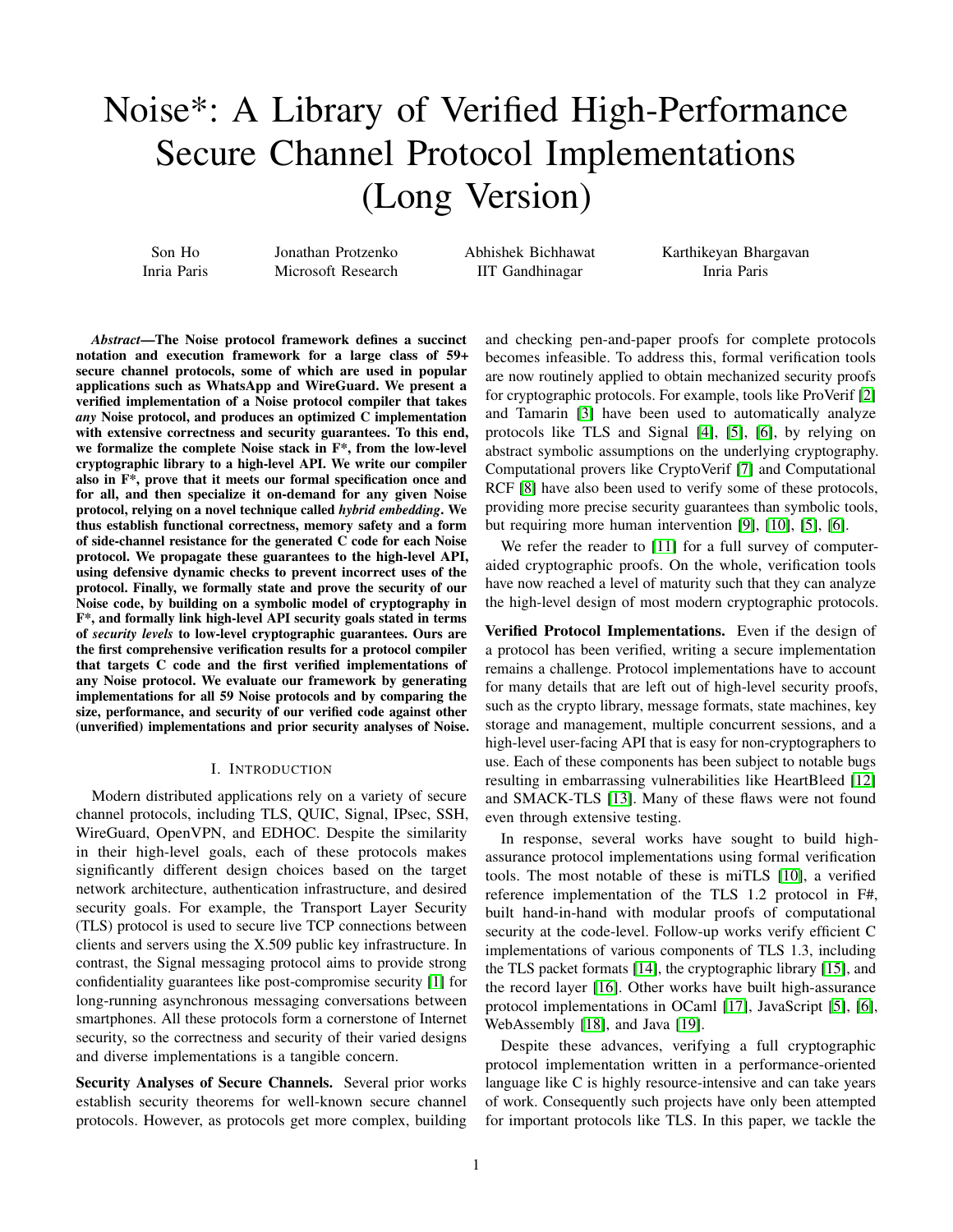

<span id="page-1-0"></span>Fig. 1. Noise\* Architecture. Left: Noise protocol stack implemented in Low\*; Middle: generic formal specification of Noise in F\*; Right: security specifications for each layer using the DY\* framework. After verification, the Low\* code is specialized and compiled to obtain C code for each protocol.

problem of generalizing and scaling up the security analysis of protocol implementations in a way that they can be applied to entire families of cryptographic protocols. Hence, we lower the human effort involved to build verified protocol libraries.

The Noise Protocol Framework. We target verified implementations of the Noise Protocol framework, which provides a general notation and execution rules for a large class of secure channel protocols. The Noise specification [\[20\]](#page-19-19) currently describes 59 protocols, specifies message-level security properties for each of these protocols, and precisely defines all the cryptographic steps needed to send and receive protocol messages. Although these 59 protocols are centered around Diffie-Hellman and pre-shared keys, the specification language is itself extensible and can easily handle protocols with signatures and key encapsulation mechanisms in the future.

Noise is an ideal target for formal verification in that it covers a large class of similar protocols. For the same reason, it is a challenging target, since we would like to develop generic proofs that apply to all 59 Noise protocols and their implementations, rather than verify each protocol individually.

Several prior works present formal analyses for various Noise protocols [\[21\]](#page-19-20), [\[22\]](#page-19-21), [\[23\]](#page-19-22), [\[9\]](#page-19-8) and multiple open source libraries implement various subsets of Noise. However, until this work, there has been no verified implementation of Noise. Consequently, many security-critical protocol elements, including key management and state machines remain unstudied. Our goal is to develop a library of verified high-performance implementations of Noise protocols in C, with formal proofs of correctness and security that cover all these low-level details.

Our Approach. We build a verified implementation of Noise, following the methodology depicted in Figure [1.](#page-1-0) All our code is written and verified using the F\* programming language [\[24\]](#page-19-23).

We first write a formal specification of Noise in  $F^*$  (middle column) by carefully encoding the message-level functions described in the Noise specification document [\[20\]](#page-19-19) and linking them to F\* specifications of crypto algorithms. Our specification can be read as an *interpreter* for the Noise protocol notation, and we can use it to execute any Noise protocol. We extend this interpreter with F\* specifications of key validation and management and a high-level session API, both which are left unspecified in the Noise document. Hence, we obtain a full specification for the Noise protocol stack, starting from the crypto layer to the user-facing API (see Section [II\)](#page-1-1).

Next, we write a low-level implementation of Noise (left column) using Low\* [\[25\]](#page-19-24), a subset of  $F^*$ , and prove that it matches the formal specification. We use the HACL\* verified cryptographic library to instantiate the cryptographic layer [\[26\]](#page-19-25). We develop a protocol compiler using a novel technique called *hybrid embedding* that allows us to write and verify generic code for all Noise patterns, prove them correct against the interpreter spec once and for all, and then specialize and compile the verified code into standalone C implementations for each Noise protocol (See Section [III\)](#page-5-0).

On top of our protocol compiler, we design and build a session management layer that handles multiple sessions in parallel and handles error conditions. We write a verified key storage module that securely stores long-term keys both inmemory and on-disk. Finally, we build a verified high-level user-facing API that provides a simple, secure, misuse-resistant interface for applications (See Section [IV\)](#page-7-0).

Our Low\* code is verified with respect to our formal specification of Noise, but this does not mean that it is secure. For example, our protocol API may accidentally expose longterm keys to the adversary, or it may allow data from two sessions to be mixed up, which may not violate the Noise spec but would result in serious security vulnerabilities. To fill this gap, we extend our verification with a symbolic security analysis of the full protocol specification using a recent framework called DY\* [\[27\]](#page-19-26). We set and prove security goals for each layer in our implementation (right column), linking a symbolic model of cryptography all the way to verified high-level API security goals. Notably, our analysis is generic and verifies all Noise protocols in a single proof, unlike prior work which needed to run verification tools on each individual protocol. (See Section [V\)](#page-9-0).

Finally, we demonstrate our framework by compiling verified implementations for all 59 Noise patterns and compare the results with prior work (See Section [VI\)](#page-17-0).

Summary of Contributions. We present the first verified implementations for Noise and the first verified protocol compiler that generates C code. Our compiler proof relies on a novel technique, called hybrid embedding, which is of independent interest. We also provide verified implementations of key storage and a high-level protocol API, both of which are novel and reusable in other developments. Finally, we provide the first modular mechanized symbolic security proofs of Noise at the level of a detailed executable protocol specification.

## <span id="page-1-1"></span>II. A FORMAL FUNCTIONAL SPECIFICATION OF NOISE

The Noise Protocol Specification [\[20\]](#page-19-19) defines a succinct notation and precise execution rules for a family of secure channel protocols that primarily use Diffie-Hellman and preshared keys for confidentiality and authentication, yielding a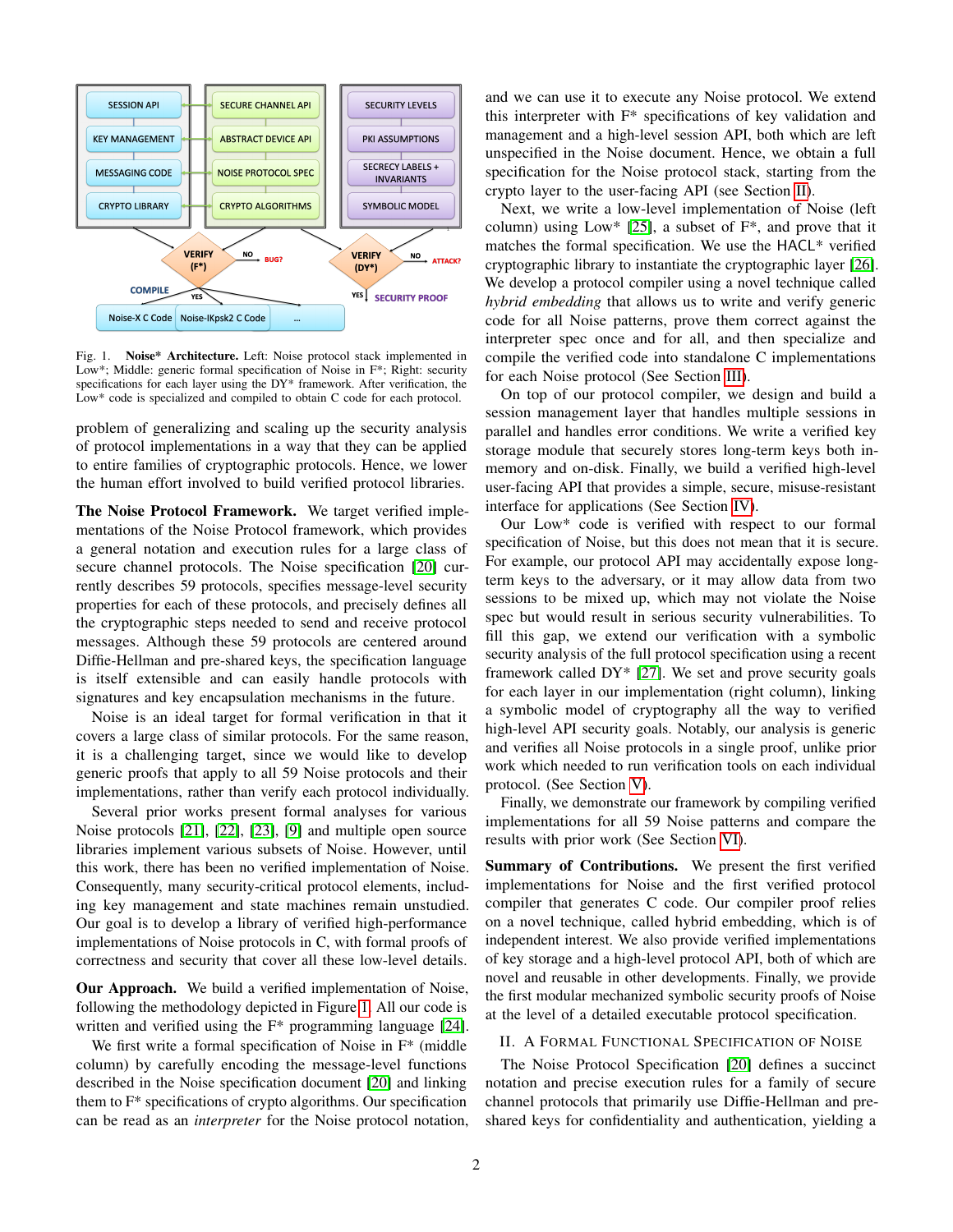| Protocol | Message Sequence                                       | Payload Security Properties |                |                |                |
|----------|--------------------------------------------------------|-----------------------------|----------------|----------------|----------------|
| Name     |                                                        |                             |                |                |                |
|          |                                                        | Auth                        | Conf           | Auth           | Conf           |
|          | $\leftarrow$ s                                         |                             |                |                |                |
| X        |                                                        |                             |                |                |                |
|          | $\rightarrow$ e, es, s, ss $[d_0]$                     |                             |                | A1             | C <sub>2</sub> |
|          | $\rightarrow$ [d <sub>1</sub> , d <sub>2</sub> , ]     |                             |                | A1             | C <sub>2</sub> |
|          | $\rightarrow$ e                                        | A0                          | C <sub>0</sub> | A0             | C <sub>0</sub> |
| ΝX.      | $\leftarrow$ e, ee, s, es $[d_0]$                      | A2                          | C1             | A0             | C0             |
|          | $\leftrightarrow$ [d <sub>1</sub> , d <sub>2</sub> , ] | A2                          | C1             | A0             | C5             |
|          | $\rightarrow$ e                                        | A0                          | C <sub>0</sub> | A0             | C <sub>0</sub> |
| XX       | $\leftarrow$ e, ee, s, es $[d_0]$                      | A2                          | C <sub>1</sub> | A0             | C0             |
|          | $\rightarrow$ s, se $[d_1]$                            | А2                          | C1             | A2             | C <sub>5</sub> |
|          | $\leftrightarrow [d_2, d_3, \ldots]$                   | А2                          | C <sub>5</sub> | А2             | C <sub>5</sub> |
|          | $\leftarrow$ s                                         |                             |                |                |                |
|          |                                                        |                             |                |                |                |
| IKpsk2   | $\rightarrow$ e, es, s, ss $[d_0]$                     | A0                          | C0             | A1             | C <sub>2</sub> |
|          | $\leftarrow$ e, ee, se, psk [ $d_1$ ]                  | A2                          | C <sub>4</sub> | A <sub>1</sub> | C <sub>2</sub> |
|          | $\rightarrow$ [d <sub>2</sub> ]                        | А2                          | C4             | A2             | C <sub>5</sub> |
|          | $\leftrightarrow [d_3, d_4, \ldots]$                   | A2                          | C <sub>5</sub> | A2             | C5             |

<span id="page-2-0"></span>Fig. 2. Example Noise Protocols and Security Guarantees. X: a oneway authenticated encryption protocol; NX: an interactive Diffe-Hellman key exchange with an unauthenticated initiator; XX: an interactive mutuallyauthenticated key exchange using Diffie-Hellman; IKpsk2: an interactive mutually-authenticated key exchange using Diffie-Hellman and a pre-shared key; At each stage of a protocol, we note the expected authentication level (A0-A2) and confidentiality level (C0-C5) for messages in each direction  $(\leftarrow / \rightarrow)$ .

total of 59 protocols with varying authentication and secrecy properties. We begin by an informal overview of the syntax and semantics of Noise protocols, before describing our formal specification of Noise in the  $F^*$  programming language [\[24\]](#page-19-23).

## *A. Noise Protocol Notation*

Four example Noise protocols are shown in Figure [2.](#page-2-0) The message sequence for each protocol is divided into three phases. The first phase (before the dotted line) consists of *pre-messages* exchanged by the two parties out-of-band before the protocol begins. The second phase is the main *handshake* where the two parties exchange fresh key material to establish a series of payload encryption keys with gradually stronger security guarantees. Once the handshake is complete, the protocol enters the third *transport* phase where both parties can freely exchange encrypted application messages in both directions.

The handshake is described as a sequence of messages between an initiator  $(I)$  and a responder  $(R)$ , where each message is as a sequence of *tokens*. Each participant maintains a *chaining key*  $k_i$  that it uses to derive the *payload encryption key* at each step; both of which are initially set to public constants derived from the protocol name. The chaining key evolves as each handshake token is processed.

Consider a handshake between  $I$  and  $R$ , where  $I$  has a static Diffie-Hellman key-pair  $(i, g<sup>i</sup>)$  and generates an ephemeral key-pair  $(x, g^x)$ ; R has a static key-pair  $(r, g^r)$  and ephemeral key-pair  $(y, g<sup>y</sup>)$ ; and the two may share a pre-shared key psk. Then the semantics of each token sent from  $I$  to  $R$  is as follows (tokens in the reverse direction are handled similarly):

- e: means that I includes  $g^x$  in the message;
- s: I includes its static public key  $(g^i)$  in the message, encrypted under the current payload encryption key;
- es: I computes the ephemeral-static Diffie-Hellman shared secret  $g^{xr}$  and mixes it into the chaining key  $c_i$ , obtaining

a new chaining key  $c_{i+1}$  and payload encryption key  $k_{i+1}$ ;

- se: I mixes the static-ephemeral shared secret  $g^{iy}$  into  $c_i$ ;
- ee: I mixes the ephemeral-ephemeral secret  $g^{xy}$  into  $c_i$ ; • ss: I mixes the static-static shared secret  $g^{ir}$  into  $c_i$ ;
- 
- psk: I mixes the pre-shared key  $psk$  into  $c_i$ .

After processing each sequence of tokens according to the above rules, at the end of each message, the sender  $(I)$  also includes a (possibly empty) payload encrypted under the current payload encryption key. These payloads are implicit in Noise notation, but we note them explicitly  $(d_0, d_1, \ldots)$  in Figure [2.](#page-2-0)

On receiving a message constructed using the above rules, the responder  $R$  performs the dual operations to parse the remote ephemeral key (e), decrypt the remote static key (s), and computes the same sequence of chaining and payload encryption keys to decrypt the payload. In addition to the keys, each participant also maintains a hash of the protocol *transcript*, which is added as associated data to each encrypted handshake payload (to prevent handshake message tampering.)

 $X: One-Way Encryption.$  The protocol  $X$  is a one-way protocol that encrypts data in a single direction, from an initiator I to a responder  $R$ . As such, this protocol can be considered a replacement for constructions like NaCl Box [\[28\]](#page-19-27) or HPKE [\[29\]](#page-19-28) for encrypting files or one-way messages.

We now break down the notation for this protocol, which appears in Figure [2](#page-2-0) under "message sequence". The premessage token s, assumes that I has received R's *static* public key  $g<sup>r</sup>$  before the handshake. The handshake itself consists of a single message (from  $I$  to  $S$ ) with four tokens (e, es, s, ss) followed by an encrypted payload  $(d_0)$ . Here, ephemeral-static Diffie-Hellman (es) serves to provide confidentiality for  $k_1$ (even if I's static key were compromised), whereas staticstatic Diffie-Hellman (ss) is used to authenticate  $I$ . After the handshake, I can send any number data messages  $(d_1, d_2...)$ to R, using the final payload encryption key.

NX: Server-Authenticated Key Exchange. The protocol NX is a unilaterally authenticated key exchange protocol, where  $R$ is authenticated but  $I$  is not. Hence, this protocol can be seen as a replacement for TLS as it is used on the Web. The main difference from X is that it has no pre-messages, and has a second message that uses ephemeral-ephemeral Diffie-Hellman (ee) to provide forward secrecy.

XX: Mutual-Authentication. We can extend NX to a mutuallyauthenticated protocol by adding a third handshake message that uses I's static key (se). This yields a different Noise protocol called XX, which is one of the protocols used in WhatsApp. Both NX and XX are single round-trip (1-RTT) protocols since the initiator has to wait for the response before it can send its first encrypted message. However, in scenarios where I already knows R's static public key  $(g<sup>r</sup>)$  via a premessage, it can use this prior knowledge to start sending data with the first message (0-RTT), but with different secrecy and confidentiality guarantees.

IKpsk2: Mutual-Authentication and 0-RTT. The IKpsk2 protocol, which is used by the WireGuard VPN, supports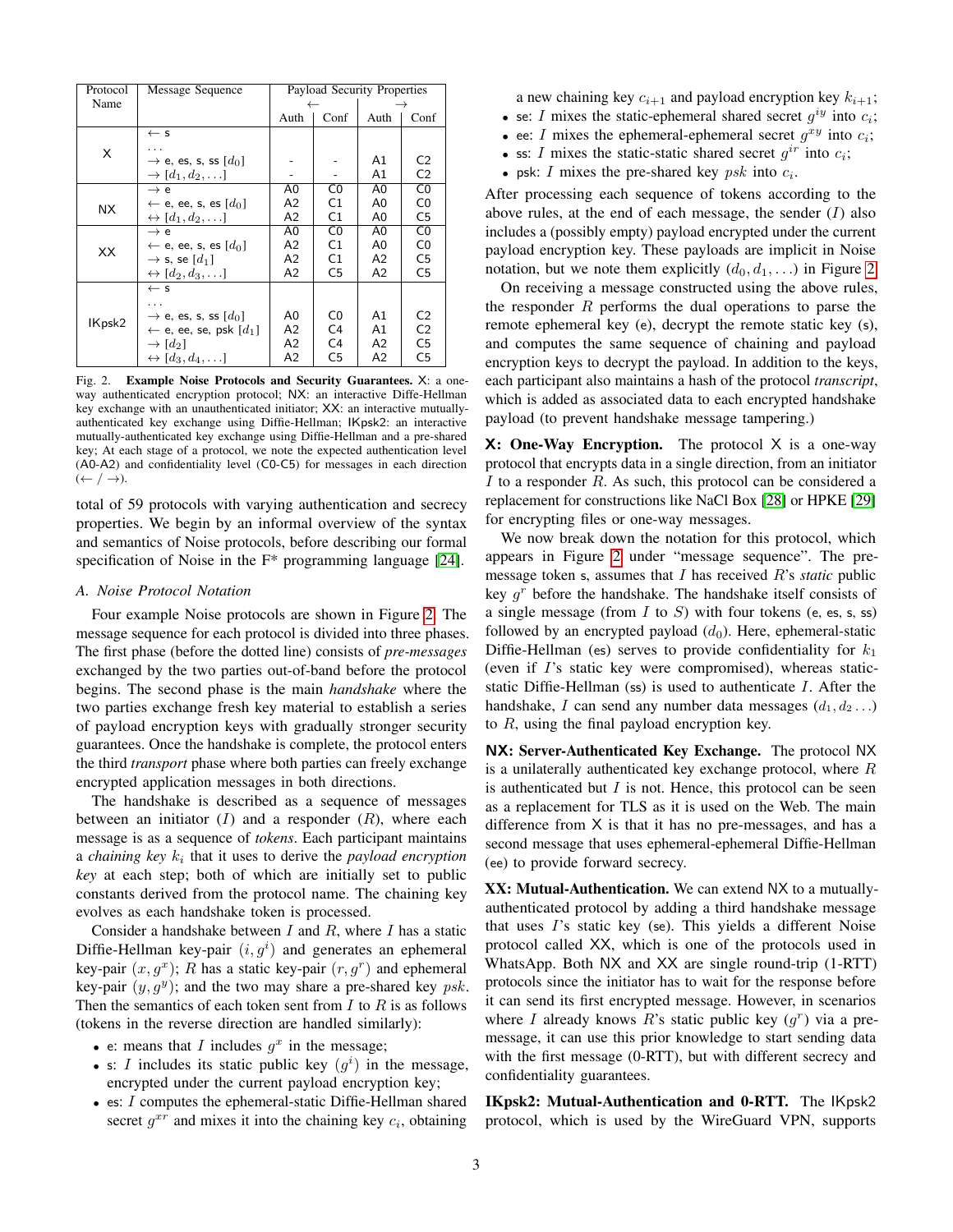mutual authentication and 0-RTT by relying on both Diffie-Hellman and pre-shared keys, and hence provides some of the strongest security properties among all Noise protocols.

The protocol starts like X but includes authenticated messages in both directions; it uses four Diffie-Hellman operations and also a pre-shared key in the second message (psk token) for additional protection against compromised static keys (and future quantum adversaries). Removing the psk token yields a protocol called IK, which is also used in WhatsApp.

#### *B. Formalizing Noise in F\**

We define a series of F\* types that encode the syntax of Noise protocols. We define algebraic datatypes (enumerations) for pre-message and message tokens. We then define a handshake pattern as a record type containing a protocol name, a premessage from  $I$  to  $R$  (premessage ir), a pre-message from  $R$  to  $I$  (premessage\_ri), and a list of handshake messages in alternating directions (first  $I$  to  $R$ , then  $R$  to  $I$ , and so on):

| type premessage_token = $ $ PS $ $ PE           |
|-------------------------------------------------|
| type message_token = $ S E SS EE SE ES PSK$     |
| type handshake_pattern = $\{$                   |
| name : string:                                  |
| premessage ir : option (list premessage token); |
| premessage_ri: option (list premessage_token);  |
| messages : list (list message_token)}           |

We also define some convenient notations in F\* to construct a handshake\_pattern. For example, IKpsk2 is written as(note that we omit the implicit payloads  $d_i$ ):

let pattern IKpsk2 = hs "IKpsk2" [ ∼<<∼ [PS]; ∼>∼ [E; ES; S; SS]; ∼<∼ [E; EE; SE; PSK]]

The Noise specification defines a set of syntactic validity rules to ensure that the resulting protocols are implementable and secure. An example functional constraint is that a protocol should not use the token ee before e has been sent in both directions: both participants must have received their counterpart's public ephemeral key in order to use it in the Diffie-Hellman. A security constraint is that a session key based on a psk token should not be used for encryption unless an e has also been sent (otherwise there could be encryption nonce reuse.) We encode these rules as a boolean function over handshake patterns, and check that it holds for all 59 patterns.

val well\_formed: handshake\_pattern  $\rightarrow$  bool

Types for the Handshake State. To formalize the execution rules, we closely follow the Noise specification by defining the handshake state and functions over this state. Each type and function in our specification is parameterized by a config type specifying three cryptographic algorithms: a Diffie-Hellman group, an AEAD encryption scheme, and a hash algorithm:

type config = dh\_alg  $&$  aead\_alg  $&$  hash\_alg

The cipher\_state type consists of an AEAD key and a counter; it can be used for AEAD encryption and decryption:

type cipher\_state =  ${k : option aead\_key; n : nat}$ 

The symmetric state type represents the cryptographic state of a Noise handshake. It contains a hash of the protocol transcript (essentially all the message tokens processed so far), the current session key, called chaining\_key in Noise, and a cipher\_state (derived from the chaining key) which is used for encrypting static keys and payloads during the handshake:

type symmetric\_state (cfg : config) = {  $h :$  hash cfg; ck : chaining\_key cfg; c\_state : cipher\_state}

The main handshake\_state type contains the full state of a Noise handshake for a given participant; it includes the current symmetric\_state and all the private, public, and shared keys currently known to the participant:

| type handshake_state (cfg : config) = $\{$ |  |
|--------------------------------------------|--|
| sym state : symmetric state cfg;           |  |
| static : option (keypair cfg);             |  |
| ephemeral: option (keypair cfg);           |  |
| remote_static: option (public_key cfg);    |  |
| remote_ephemeral: option (public_key cfg); |  |
| preshared: option preshared key            |  |

Message Processing Functions. The Noise specification document describes a series of functions over the three state objects, which we faithfully encode in F\*. The highest-level operations defined by the document are functions for sending or receiving one handshake or data message. We describe the F\* code for the handshake sending functions below.

First, we define a function that implements the sending operation for a single token as a case analysis over the 7 possible tokens (we show two cases below):

The function send\_message\_token takes as arguments: a config, a boolean flag indicating whether the sender is the initiator, a boolean flag indicating whether the current protocol uses psk, a token tk and a handshake state st. If the token is an S, the code finds the sender's static key (st.static), encrypts it and adds to the transcript hash (encrypt\_and\_hash), returning the ciphertext (cipher) and the updated handshake state. If the token is an EE, the sender reads its ephemeral private key (st.ephemeral), the peer's ephemeral public key (st.remote\_ephemeral) and calls the dh\_update function that computes the Diffie-Hellman shared secret, mixes it into the current chaining\_key, and returns an empty bytestring and the updated handshake state. The other cases are similar.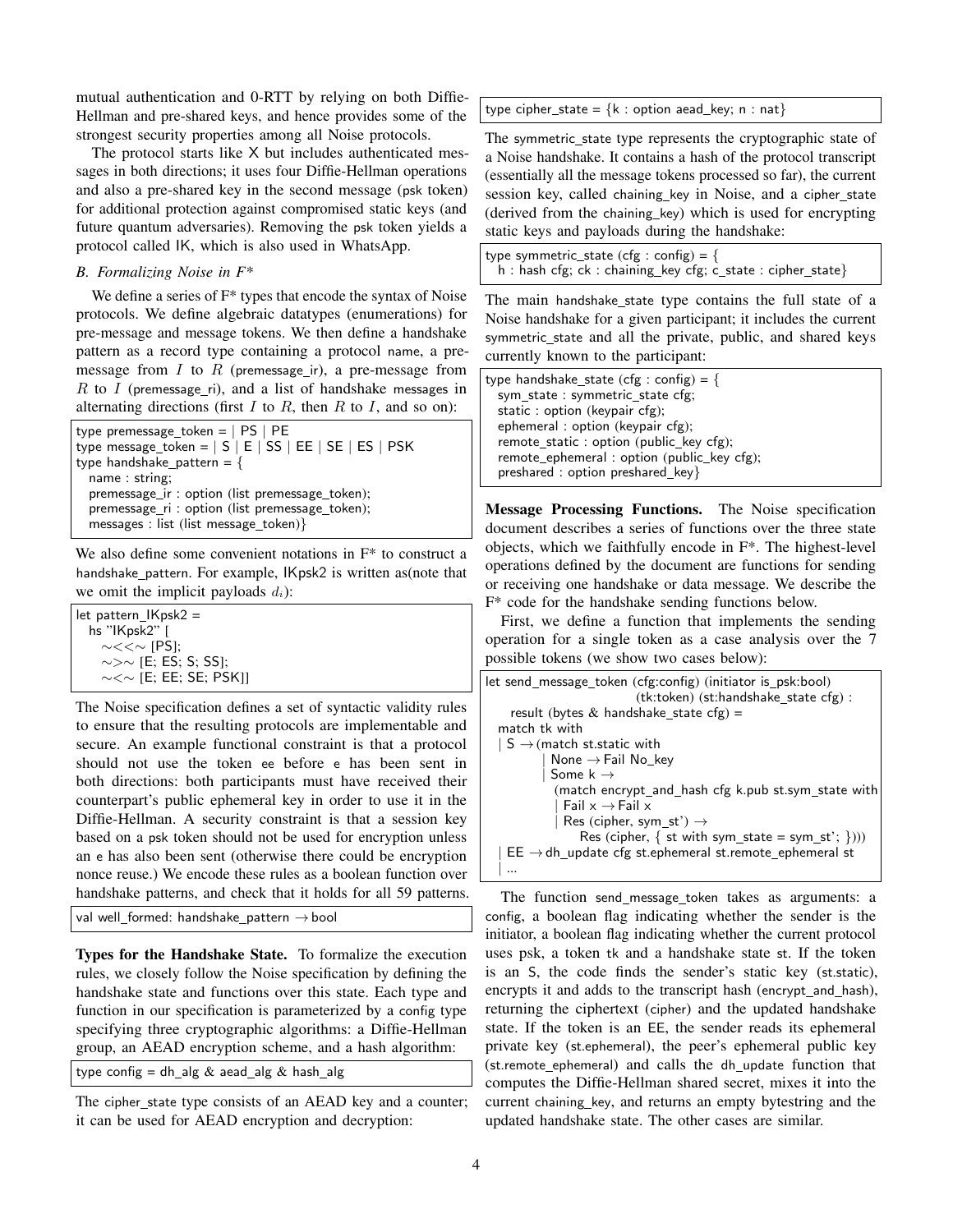Building on this token-level function, we then write a function send\_message\_tokens that recursively calls send\_message\_token to process an arbitrary list of tokens, and use it to define a high-level function send\_messagei for sending the i-th handshake message in a handshake\_pattern.

A similar sequence of functions builds up to the top-level handshake receive function recv messagei. Using these and other message-level functions in our specification, we can construct or process any pre-message, handshake message, or application data message in a Noise protocol.

Comparison with Prior Noise Models. Three features of our specification are notable. First, our F\* code is executable and precisely matches the Noise specification at the byte level. Indeed, by linking our specification code with the HACL\* cryptographic library, we are able to extensively test our specification against test-vectors from other Noise implementations. Second, we use recursive functions to model protocols and messages of arbitrary length, even though in practice, we may only care about the 59 protocols in the current Noise specification. Third, our code is structured as a *protocol interpreter*, and hence provides a single generic functional specification for *all* Noise protocols.

These three features are in contrast with prior formal models of Noise protocols that were written for various security analyses [\[21\]](#page-19-20), [\[22\]](#page-19-21), [\[23\]](#page-19-22), [\[9\]](#page-19-8). These models ignore many lowlevel protocol details, are not precise at the byte level, and are not testable. Their modeling languages cannot handle generic recursion or protocol interpreters, and so require a separate model for each Noise protocol. We believe our F\* specification more closely captures the spirit of Noise and serves as a formal companion to the Noise specification.

#### <span id="page-4-0"></span>*C. Noise Protocol Security Guarantees*

Different Noise protocols offer different security guarantees. Even within a single protocol, the confidentiality and authentication guarantees obtained by the initiator and responder often differ. These guarantees typically improve with each handshake message and stabilize after the handshake completes. For example, IKpsk2 allows application data to be sent both during the handshake  $(d_0, d_1)$  and after the handshake  $(d_2, d_3, \ldots)$ , and each of these messages has different security guarantees. The Noise specification [\[20\]](#page-19-19) defines 3 levels of authenticity (A0-A2) and 6 levels of confidentiality (C0-C5). Figure [2](#page-2-0) lists the security levels at each stage of our three protocol examples, and Appendix [A](#page-21-0) lists them for all 59 Noise patterns.

Payload Authentication Properties. The three authentication levels are: A0: No authentication; A1: Sender authentication vulnerable to Key Compromise Impersonation (KCI) attacks; A2: Sender authentication without KCI attacks.

Consider a Noise protocol session between  $A$  and  $B$ , where B receives a message M at authentication level A2 (supposedly) from A. If B successfully decrypts this message, it has the guarantee that the message was indeed sent by A, unless the long-term static key of A (static Diffie-Hellman private key and/or PSK) has been compromised (i.e., leaked to the attacker) before the message was received. Authentication level A1 is weaker: it only guarantees message authenticity if the static keys of both  $A$  and  $B$  are uncompromised.

For a more formal illustration, in a prover like ProVerif, authentication level A1 would correspond to a security query written in terms of events triggered by the sender, receiver, and the adversary. The sender A triggers Sent(A,B,M) before sending a message; the receiver  $B$  triggers Recv(B,A,M) after processing the message; the adversary triggers LongTermCompromised(P) whenever it compromises the static keys of a principal P. (We assume that ephemeral keys are never compromised.) The resulting security query is written as follows:

query A:prin, B:prin, M:bitstring;  $event(Recv(B,A,M)) \Longrightarrow event(Sent(A,B,M))$ || event(LongTermCompromised(A)) || event(LongTermCompromised(B))

The query for authentication level A2 simply removes the last line (event(LongTermCompromised(B))). For reference, these queries correspond closely to the queries generated by a prior analysis of Noise in ProVerif [\[22\]](#page-19-21).

For example, in NX, the initiator is never authenticated, so messages in the forward direction  $(\rightarrow)$  in Figure [2](#page-2-0) always have authentication level A0. The responder is fully authenticated and so its messages to the initiator are at level A2. In X and IK, the first message is authenticated by the initiator, but authentication is based on static-static Diffie-Hellman (ss), which means that if the responders's static key is compromised, an attacker can impersonate the initiator to the responder, resulting in a KCI attack. Hence, the authentication level is A1 for forward messages  $(\rightarrow)$ , until the third message when the static-ephemeral Diffie-Hellman (se) token strengthens the initiator's authentication level to A2.

Payload Confidentiality Properties. The six confidentiality levels, in increasing order of strength, are as follows: C0: No confidentiality; C1: Confidentiality only against passive adversaries; C2: Confidentiality against active adversaries, with weak forward secrecy against sender static compromise; C3: Weak forward secrecy against sender and receiver static compromise; C4: Strong forward secrecy unless sender static was compromised before message; **C5**: Strong forward secrecy.

Of these, the first two levels offer very weak confidentiality, in that an active network adversary can read a payload sent at level C0 or C1. Levels C2-C5 offer incremental degrees of forward secrecy, depending on which subset of static keys may be compromised and when. C2 offers confidentiality as long as the sender's ephemeral key and the recipient's static keys remain uncompromised. C3 additionally allows the receiver's static key to be compromised as long as the peer ephemeral public key at the sender corresponds to an uncompromised ephemeral private key at the recipient. C4 allows the sender and recipient's static keys to be compromised after the message is sent. C5 provides confidentiality even if the sender's static keys were compromised before the message was sent.

In a tool like ProVerif, encoding forward secrecy properties requires the use of phases to enforce an ordering between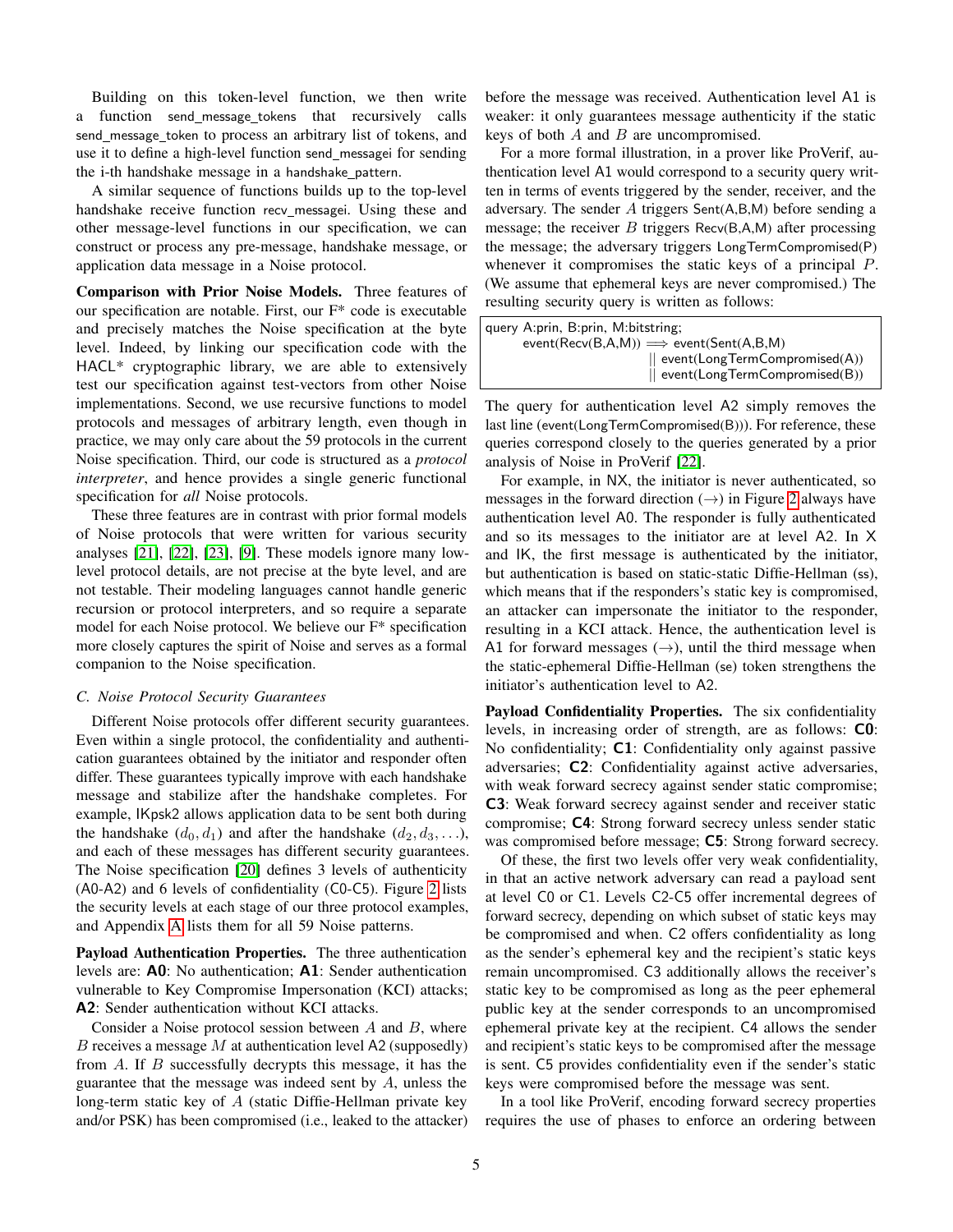protocol messages and compromise events. For example, we would run the target protocol session in phase 0 and transition to phase 1 at the end. We would then allow the attacker to compromise static keys in both phase 0 and phase 1, and state secrecy queries for each confidentiality level in terms of when these keys can be compromised. (As usual, we disallow the compromise of ephemeral keys.) Hence, to model level C4, we write a ProVerif query of the form:

| query A:prin, B:prin, M:bitstring;                   |
|------------------------------------------------------|
| (attacker $p1(M)$ & & Sent(A,B,M)) $\Longrightarrow$ |
| event(LongTermCompromised_p0(B))                     |
| $\parallel$ event(LongTermCompromised $p0(A)$ )      |

That is, messages sent from  $A$  to  $B$  are confidential in phase 1 unless the static keys of  $A$  or  $B$  were compromised in phase 0. The query for C5 is stronger, it removes the last disjunct, and hence guarantees confidentiality even if A were compromised in phase 0 (when the session is still running.)

In Figure [2,](#page-2-0) X offers confidentiality at level C2 because there is no fresh ephemeral provided by the recipient. NX offers strong forward secrecy at level C5 for messages to the responder, but only level C1 for messages to the unauthenticated initiator. IKpsk2 provides level C5 confidentiality in both directions from the third message. However, the first message only offers level C2 (like X) and the second message only offers level C4 since an attacker who knows the responder's static private key and PSK will be able to forge the first message, record the second message, and later compromise the initiator's static key to obtain the session key and decrypt the payload.

We define an F\* function that computes the authentication and confidentiality levels for each message in each handshake\_pattern (see Appendix [A\)](#page-21-0). We confirm that it agrees with the Noise specification on the 38 protocols annotated in the document, and we also compute levels for the 21 PSK patterns not annotated in the specification. In Section [V,](#page-9-0) we show how these security levels are mapped to precise security goals stated as trace properties and we prove that our protocol specification meets these goals.

## *D. A High-Level API for Noise*

A full protocol implementation has to handle many securitycritical details beyond message processing. For example, in the NX protocol, when the initiator receives the responder's static key in the second message, it has to *validate* this key. Otherwise, there is no guarantee it is talking to the intended responder and all authenticity and confidentiality guarantees are lost. Similarly, in X and IKpsk2, the initiator static key needs to be validated against some database of known initiators. In PSK-based protocols like IKpsk2, the responder does not know what PSK to use until it sees the initiator's static key; so we need a way for the responder to dynamically retrieve and validate a PSK based on a protocol message. An implementation that skips or incorrectly implements these key validation steps becomes vulnerable to serious attacks. However, none of these validation steps are documented in the Noise specification and so are left for the application layer to handle.

It is unrealistic to expect an application programmer who uses Noise to have the intimate knowledge needed about a specific Noise protocol in order to directly use the messaging functions, perform all the required validation steps, and know when it is safe to send or receive data.

We address this gap by formally specifying (and implementing) a high-level API that combines several layers: a sessionbased API that hides message-level protocol details, secure key storage with user-provided policies for key management, built-in validation steps and a defensive user-friendly interface that provides clear guidance on when it is safe to send or receive data over a Noise session. For example, sending secret application data after the first message of NX would be disastrous, but may be safe with IKpsk2. [§IV](#page-7-0) describes our implementation of this high-level API in C.

#### <span id="page-5-0"></span>III. IMPLEMENTING A NOISE COMPILER IN LOW\*

Our specification ([§II\)](#page-1-1) may run via the OCaml backend of F\*, which we use for testing and spec-validation purposes. This execution path suffers, however, from slow performance: in F\* specifications, integers compile as infinite-precision bignums; sequences compile to persistent functional lists; and execution relies on OCaml's runtime system and garbage collector.

We now set out to write a low-level, efficient implementation of Noise protocols that does not suffer from such performance shortcomings. This section focuses on a novel technique called "hybrid embeddings", a key technical ingredient that allows us to author low-level code that remains parametric over the choice of Noise pattern, in a fashion similar to the interpreter. With hybrid embeddings, we verify the low-level code once then generate for free any number of specialized implementations for any Noise patterns: doing so, we minimize the verification effort while still guaranteeing low-level performance.

## *A. Warm-Up: Low\* Implementation of* ss

For our efficient, low-level implementation of Noise protocols, we use Low\*. Low\* is a subset of F\*; or, said differently, Low\* is a *shallow embedding* of a well-behaved subset of C into  $F^*$ . Thanks to  $F^*$ 's powerful effect system, Low<sup>\*</sup> defines a CompCert-like C memory model, which captures heap- and stack-based allocations. A set of distinguished types, combinators and libraries provides users with workingtools to operate on mutable arrays, machine integers, const pointers, and so on. Low\* has been used for cryptographic libraries [\[26\]](#page-19-25), [\[30\]](#page-19-29), providers [\[15\]](#page-19-14), protocol record layers [\[31\]](#page-19-30), [\[32\]](#page-19-31) and parsers [\[14\]](#page-19-13).

In contrast to [§II,](#page-1-1) where functions were pure, Low\* functions use a new set of effects: Stack and ST. Consider the function that performs the required processing for the SS token.

| inline for extraction                                                    |
|--------------------------------------------------------------------------|
| let send_ss (nc: iconfig) (ssdhi: ssdh_impls nc)                         |
| (ssi: static_info) (initiator: bool) (is_psk: bool)                      |
| (st: valid_send_token_hsm nc is_psk SS ssi):                             |
| Stack error code                                                         |
| (requires (fun $h \rightarrow$                                           |
| live h st.static $\wedge$ live h st.remote_static $\wedge$               |
| not (is null st.static) $\wedge$ not (is null st.remote static) $\wedge$ |
|                                                                          |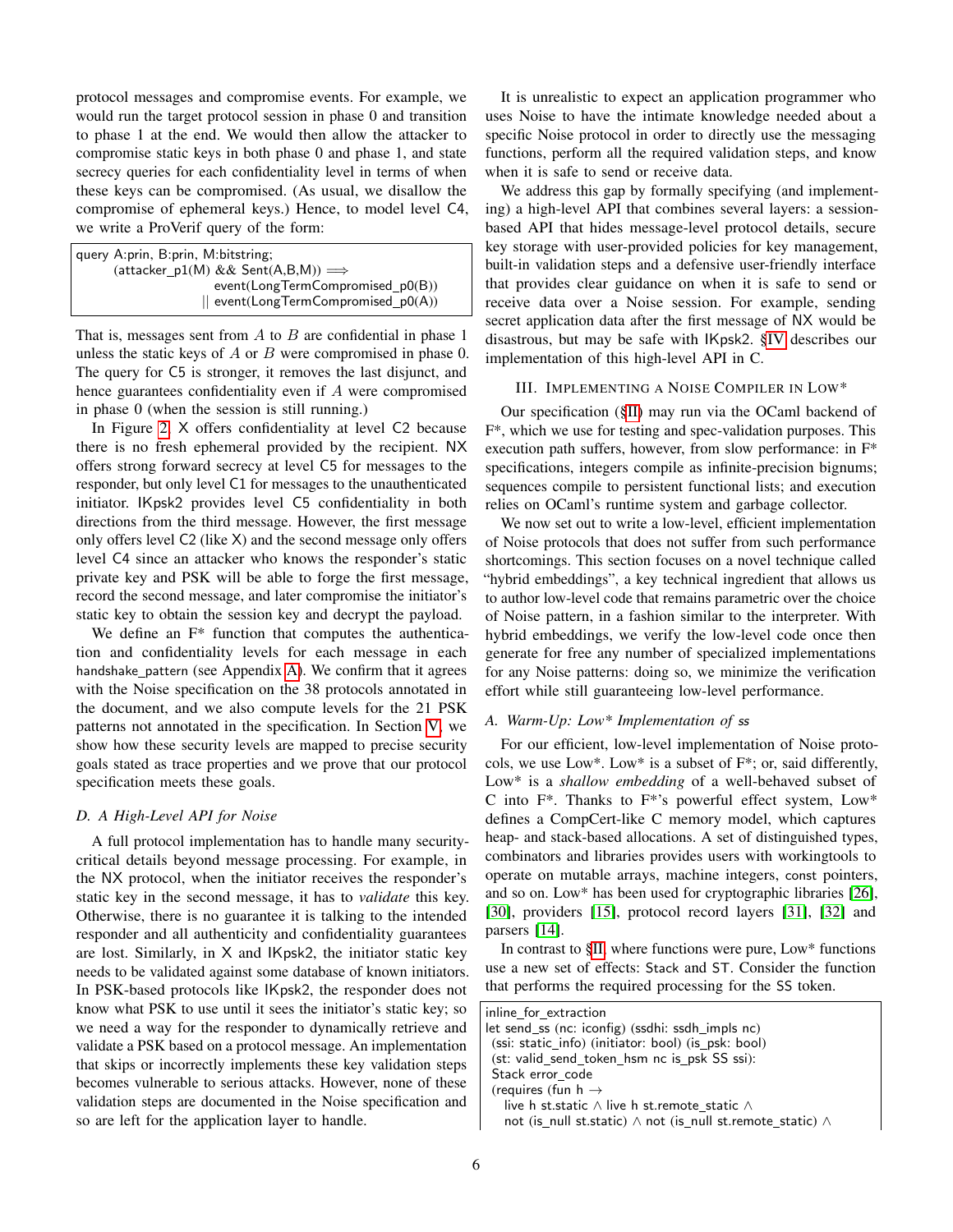| loc_disjoint (loc_st.static) (loc_st.remote_static) $\wedge \dots \wedge$ |
|---------------------------------------------------------------------------|
| sym state invariant st.sym state $\wedge$ nc.dh pre $\wedge$ )            |
| (ensures (                                                                |
| $let st0_v = eval_handshake_state h0 st ssi in$                           |
| let $st1_v = eval_handshake_state h1 st (ssi_nit_skssi) in$               |
| let $r_v = Spec.send_messae_token initiator is_psk SS st0_v in$           |
| match to_prim_error_code r, r_v with                                      |
| CSuccess, Res (, st1'_v) $\rightarrow$ st1_v == st1'_v $\land$            |
| CDH error, Fail DH $\rightarrow \top$   $\rightarrow \bot$ ))             |
| = ssdhi.dh_update ssi st.static st.remote_static st                       |
|                                                                           |

Many of the parameters resemble the ones we saw earlier ([§II\)](#page-1-1). The iconfig, for *implementation* configuration, extends a spec-level config with low-level specific preconditions such as "our DH implementation requires AVX2" (nc.dh\_pre). The ssdhi parameter contains our choice of implementation for cryptographic operations related to the symmetric state and DH; the Low\* code is not only generic over the choice of algorithm (like the earlier specification), it is also generic over the choice of implementation. As an example, if the iconfig commits to Curve25519 for the DH algorithm, our code can operate either with HACL\*'s Curve51 or Curve64 implementation. The ssi parameter stands for "state static-information"; it contains statically-known information, such as whether at this point of the handshake a symmetric key has been derived or not; and it also contains the nonce (sequence number) to be used for the cryptographic operations. Finally, initiator and is psk are similar to the parameters we saw earlier  $(\S$ II).

The function signature exhibits typical features of Low\*. The st argument represents the low-level state of the protocol, which can be reflected in a given heap h0 as a high-level state, using eval\_handshake\_state h0 st ssi. The Stack return effect indicates that the function is valid vis-a-vis the C memory model ` *and* only performs stack allocations (this latter restriction can be lifted by using the ST effect). The pre-condition covers spatial (disjointness) and temporal (liveness) preconditions; as well as functional correctness requirements, such as the symmetric state invariant and the implementation-specific preconditions. In the post-condition, we elide memory-related predicates (e.g., only the protocol state is modified by a call to this function) for clarity. We focus instead of functional correctness: st0 v reflects low-level state st as a spec-level state before calling send\_ss; similarly, st1 reflects st after calling the function. If we execute the interpreter on st0 and obtain st1', then both st1' and st1 coincide, i.e., if the specification guarantees success, so does the low-level implementation with the same result; if the specification errors out, so does the low-level implementation; no other outcome is allowed.

## *B. A Generic Low\* Implementation*

Inspired by the generic spec-level interpreter, we now write an *even more generic* low-level function that not only works for any choice of algorithm, implementation, responder and PSK, but also works for any Noise token.

inline for extraction

 $S \rightarrow$  send s nc ssdhi ssi initiator is psk st out  $\mathsf{E}\to\operatorname{\mathsf{send}}\nolimits_{\mathsf{e}}$ nc ssdhi ssi initiator is\_psk st out  $... \rightarrow ...$  *(\* identical for SS, EE, SE, ES, PSK \*)* 

The send\_message\_token function above attains the same level of genericity as the specification. Even the return type of the function is generic: send\_token\_return\_type captures the fact that SS returns an error code (for DHs that compute to 0), whereas S does not, by reducing at compile-time to error code or unit, respectively. (Here, our specification is more precise than the Noise specification, which leaves it up to the user to determine whether a DH that computes 0 is an error.) Our function can thus be used for *all* Noise protocols: the initial match acts as an interpreter, examines the Noise token, then dispatches execution to a suitable set of Low\* functions.

Our style saves a tremendous amount of verification effort: rather than replicating the effort for 59 protocols, we extract the commonality, capture it with dependent types, and proceed to write send\_message\_token once and for all. The challenge now remains to ensure that the function generates valid C code that eliminates all runtime checks on the nature of the token.

To that end, we rely on implicit staging and compile-time partial evaluation via F\*'s normalizer. The first six parameters of the function are compile-time parameters: once a Noise protocol is chosen, their concrete value is statically known; and the F\* compiler is capable of performing enough partial evaluation at compile-time that all uses of these parameters disappear *before* the code is even extracted to C.

Consider, for instance, the X protocol we saw earlier. At compile-time, we pick concrete values for the choice of algorithms (nc) and implementations (ssdhi). For the first handshake message, we call send message token, with ssi.has  $key = false$ , ssi.nonce = 0, initiator = true, is\_psk = false and of course  $tk = E$ . Thanks to the "inline for extraction" keyword, F\* aggressively reduces the definition of send\_message\_token; the match reduces away, leaving only a call to send\_e. This latter function itself further reduces: for instance, any statement of the form if is psk disappears, meaning we ignore the symmetric key generation induced by PSK patterns. Once partial evaluation is done, the code contains only the bare minimum set of operations needed for the first token E of the X protocol, and all compile-time parameters are gone.

#### *C. Hybrid Embeddings*

Looking back at [§II,](#page-1-1) we can think of our earlier specification as an interpreter for Noise patterns; or, dually, as an evaluator defining the semantics of a deeply embedded domain-specificlanguage (DSL), in our case the language of Noise patterns. Unlike shallow embeddings, deep embeddings operate on a *representation* of the target language within the host language; doing so, they enjoy a great deal of flexibility since they are not confined to the syntax of the host language.

The match in the above function is a compile-time match that operates on the deeply embedded representation of Noise patterns, and gets partially evaluated away. We dub this style a hybrid embedding: the code evaluated at compile-time operates over a deep embedding (the Noise patterns), but after partial

let send message token nc ssdhi ssi initiator is psk

tk st out: (rtype (send\_token\_return\_type ssi is\_psk tk))

<sup>=</sup> match tk with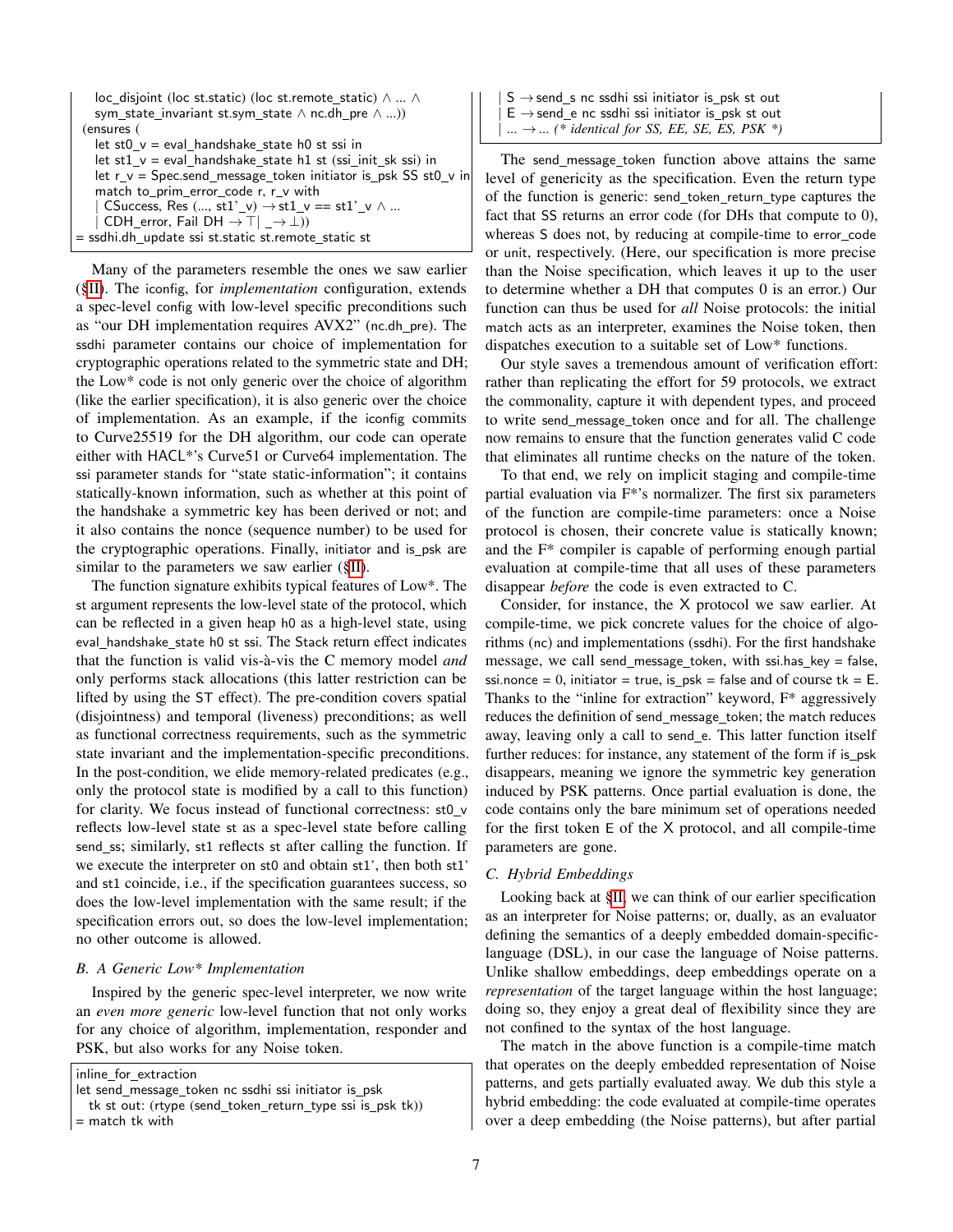evaluation, all that is left is a shallow embedding (the Low\* code, which executes at runtime).

The hybrid style allows us to stage and automate the production of Low\* code; rather than writing Low\* code by hand, we embed a protocol compiler that executes on  $F^*$ 's compile-time reduction facilities. This style is already useful for send message token; but there is no reason to limit ourselves to simple matches and ifs. We now show how to execute arbitrary pure F\* code at compile-time, including recursion, to completely automate the production of a specialized Noise protocol instance.

| [CO strict_on_arguments [5]] inline_for_extraction                 |
|--------------------------------------------------------------------|
| let rec send_message_tokens (nc: iconfig) ssi initiator            |
| is psk tokens st outlen out $=$                                    |
| match tokens with                                                  |
| $\vert \vert \vert \rightarrow$ success $\vert$                    |
| $ $ tk :: tokens' $\rightarrow$                                    |
| [@inline_let] let tk_outlen = token_message_vs nc ssi tk in        |
| let tk out $=$ sub out 0ul tk outlen in                            |
| let $r1$ = send message token ssi initiator is psk tk st tk out in |
| if is success r1 then                                              |
| $let$ outlen' = outlen $-!$ tk outlen in                           |
| $let out' = sub out tk outlen outlen' in$                          |
| [Cinline_let] let ssi' = send_token_update_ssi is_psk tk ssi in    |
| let $r2$ = send message tokens ssi' initiator                      |
| is psk tokens' st outlen' out' in                                  |
| compose_return_type ssi is_psk true tokens' tk r2                  |
| else                                                               |
| compute return type ssi is psk true tk tokens' r1                  |

The function above now operates over a *list* of tokens; that is, it generates Low\* code for an entire Noise handshake message. Naturally, the function cannot extract as-is: operating over pure, persistent lists in low-level efficient, idiomatic C is a no-go. The goal is to ensure that the subset of send message tokens that performs a (pure) recursion over the argument pattern (denoted in bold) is always evaluated away at compile-time when applied to constant arguments. To this end, we allow F\* to unfold recursive definitions (elided); to prevent infinite compile-time recursion, we restrict the unfolding to applications where the fifth argument (tokens) is concrete, via the strict\_on\_arguments keyword. The inline let attribute indicates pure computations to be inlined at extraction-time. (We use extraction-time and compile-time interchangeably.) We use the keyword for compile-time parameters or constants computed from such parameters.

The function is verified once and for all, meaning that we now have a verification statement for *any* list of noise tokens. At extraction-time, the user applies the function to five concrete arguments. If pattern is [ E; ES; S; SS ], then after a few steps of reduction, we obtain:

| let $r1$ = send message token  E  in             |  |
|--------------------------------------------------|--|
| if is success $r1$ then                          |  |
| let $r2$ = send message tokens  [ES; S; SS ]  in |  |

As computing E always succeeds, is\_success r1 reduces to true, in turn eliminating the else branche entirely. Partial evaluation then continues until all compile-time code has disappeared; structural recursion over the list of tokens is over; and all that

is left is a sequence of efficient Low\* calls that implements the specification for the given list of tokens.

We use this style of hybrid embedding all throughout our low-level protocol code implementation, which allows us to substantially reduce the verification effort. The following section ([§IV\)](#page-7-0) shows how to extend this style to generate the entire state machine of a Noise protocol.

## <span id="page-7-1"></span>*D. Hybrid Type Definitions And Function Signatures*

We use hybrid embeddings further to optimize internal type definitions and user-facing functions.

For type definitions, we insist on generating C code that contains no superfluous fields. This is useful not only in case the code's internals are audited; but also to ensure that no extra space is consumed in e.g., the internal state of the handshake. To that end, our types reduce at compile-time; consider, for instance:

type handshake\_state\_t nc ssi ... is\_psk  $\ldots$  = { ... psk: if is\_psk then lbuffer ... else unit; ... }

If the chosen Noise protocol requires it, the psk field is an array of bytes. If the Noise protocol does not use a PSK, the generic type reduces to unit, which is then guaranteed to be eliminated by KReMLin [\[25\]](#page-19-24), the Low\*-to-C compiler. This eliminates an always-NULL, superfluous field.

For user-facing functions, we apply a similar design pattern and ensure that no "dummy" arguments are ever offered in the public API: such arguments cause user confusion, make code reviews more difficult, and generally diminish trust in our API. Anticipating slightly, consider this initialization function that we present as part of our user-facing API ([§IV\)](#page-7-0):

let session\_p\_create (idc: idconfig) (initiator: bool) ... (dvp: device\_p idc) (peer\_id: opt\_pid\_t idc initiator):  $ST$  ... = ...

As mentioned in [§II,](#page-1-1) we may not immediately know a peer's identity: whether peer\_id is needed at initializationtime depends on the protocol. Rather than rely on an implicit invariant that peer id will be ignored for some patterns, we instead rely on a generic type opt pid  $t$ . In the case of  $XX$ , the type opt\_pid\_t becomes unit. In the case of IKpsk2 for the initiator, the type becomes lbuffer uint8. KreMLin guarantees that function arguments of type unit are eliminated: this means we offer a custom API for each Noise protocol. This directly supports our goal of generating robust user-facing APIs that leave no room for user error.

## <span id="page-7-0"></span>IV. A COMPLETE VERIFIED NOISE LIBRARY STACK & API

Section [III](#page-5-0) describes the core handshake actions, as captured by the Noise Protocol Framework. Yet, this forms only a small, core part of a Noise library. We now review the remainder of our Noise Protocol implementation and describe the many APIs and library features we wrote in order to provide a complete, self-contained, user-proof, verified Noise protocol stack.

A Generic State Machine. The core handshake actions ([§III\)](#page-5-0) each implement a single line of a Noise Pattern. We now tie together these individual protocol actions into two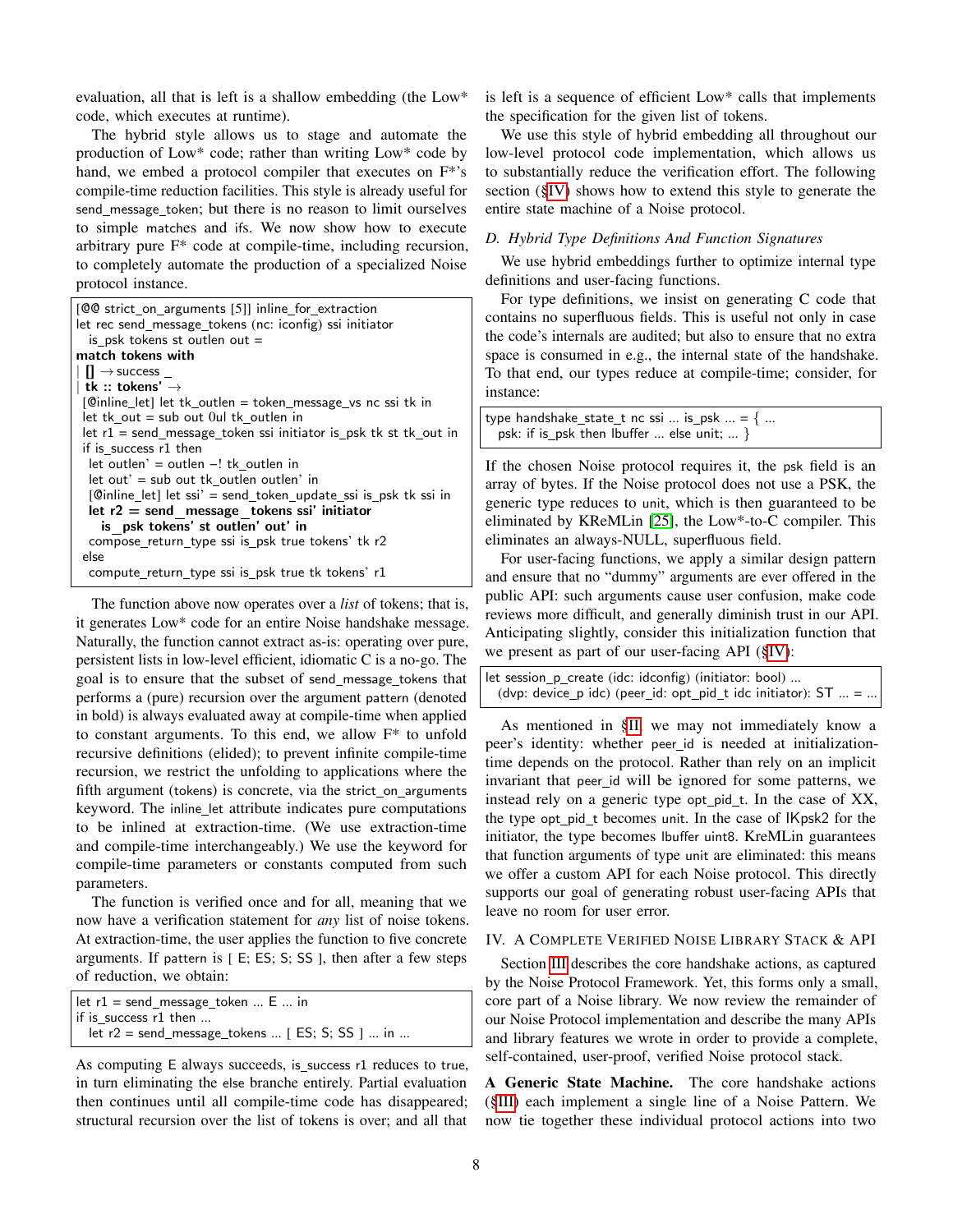state machines: one for the initiator and the responder. These basic state machines are trivially induced by the steps of the handshake: they are linear, and each valid transition advances the initiator or responder to their next step.

The send message tokens function from [§III](#page-5-0) takes many runtime parameters; we group them in a single type definition, dubbed state t. The state also holds the current step in the handshake, i.e., the current state of the machine. Continuing with hybrid embeddings, a generic function state\_t\_handshake\_write advances the state machine, and returns a fresh state\_t, for any choice of pattern, step i, or initiator *vs.* responder.

*(\* The low-level state machine type: encapsulates keypair, chaining hash state, symmetric state, current handshake step, psk, etc. \*)* val state\_t: isconfig  $\rightarrow$  initiator:bool  $\rightarrow$  Type0 *(\* Simplified signature \*)* val state\_t\_handshake\_write (isc: isconfig) (ssi: static\_info) (i: nat  $\{ i <$  isc.pattern.messages  $\})$  $(payload_{en: size_t) (payload: buffer unit8)$ (st: state\_t isc ( $\frac{1}{2}$ =0)  $\{ \dots \}$ ) (outlen: size\_t) (out: lbuffer uint8): Stack (s\_result\_code (st:state\_t isc (i%2=0)  $\{ ... \})$ )

The signature of the function is familiar; the earlier iconfig is now wrapped in an "implementation state config" isc, which contains the entire noise pattern, along with compile-time parameters that determine the shape of the final C struct ([§III-D\)](#page-7-1). The function is once again written in the hybrid embedding style; the compile-time parameter i allows the caller to specialize the function for the i-th step of the handshake; this in turns allows us to compute, at compile-time, whether the message originates from the initiator (i%2=0) or the responder (i%2=1). The compile-time parameters also determine the nature of the return type, which is derived from the series of return types for each token. The function *returns* a fresh state st1 under the successful Res case. In a fashion similar to send\_message\_tokens, the low-level stateful function coincides with the outcome  $st1'$  v of the spec-level interpreter. (Full definitions can be found in [\[33\]](#page-19-32).)

The parameter i represents the current step of the handshake at compile-time; but this information is also carried at run-time within the state st. A static precondition requires the compiletime i to be consistent with the step stored at run-time within st. This key technical trick enables compile-time computations over the step i, which allows us to write a single transition function. The function can be specialized at compile-time for any step i; doing so produces a Low\* function that can only be called when the current run-time step coincides with the compile-time i.

Equipped with this extremely generic function, we now use the hybrid embedding style to generically program state machine management: at compile-time, we generate a series of run-time tests for each (statically-known) possible state of the handshake; if a run-time test succeeds, the code proceeds to execute state\_t\_handshake\_write, specialized at compile-time for the specific step of the handshake. The result is a higherlevel function that can generate the state machine of either the initiator or the responder, for *any* Noise pattern. We have

effectively embedded at compile-time within F\* a compiler that, from a deeply embedded Noise pattern, generates the corresponding shallowly-embedded Low\* state machine.

A User-Proof State Machine. As it stands, the state machine cannot be exposed to the user. First, it returns a new state, rather than modifying a heap-allocated state through a pointer; second, it does not record stuck states, meaning that the user can make a mistake by ignoring the Failure and calling the function a second time.

We now transform this low-level state machine into a userproof one. In the process, we also enrich the API with features for device, peer and key management. We dub this second API layer the "device API". We encapsulate the earlier state\_t in a device state dstate\_t, which handles Low\* region-based memory management and ownership (elided), holds session and peer names (provided by the user), and maintains a device state for peer management.

| $[@CAbstractStruct]$ type dstate t idc =                                     |
|------------------------------------------------------------------------------|
| Initiator: state:state_t idc.isc true $\rightarrow$ session_name:name_t      |
| $\rightarrow$ peer_name: name_t $\rightarrow$ device: device_t $\rightarrow$ |
| $\rightarrow$ dstate t                                                       |
| Responder: state:state_t idc.isc false $\rightarrow$ (* similar *)           |
| type dstate_p  = B.pointer_or_null dstate_t                                  |
|                                                                              |

Introducing dstate\_p, a potentially-null pointer, serves several purposes: the C code becomes more idiomatic, now manipulating a pointer to a structure instead of passing structures by value; we can now have a NULL case which accounts for errors, e.g., a point at infinity showing up at initialization time; and we can introduce a modicum of abstraction, by using the CAbstractStruct keyword which instructs KreMLin to only emit a typedef in the generated header, thus preventing clients from directly allocating or accessing a dstate\_t.

Unlike state\_t\_handshake\_write, this state machine from the device layer is safe to use from C. If an error happens during the handshake, we modify the step number to a special value that indicates that the machine is stuck, before returning an error. Any further attempt to use this state will leave the machine in the error (stuck) state.

Device API and Session Management. In addition to the state machine, the device state dstate\_t also encapsulates device management. A device holds a set of peers, along with a table that indexes them by a unique (integer) identifier; it also holds the local static identity, and provides a high-level API which enables the user to add, lookup, update or remove peers. Each peer contains detailed information, such as their remote static and pre-shared keys. The library is written from scratch, since the existing Low\* libraries for e.g., linked lists were proofof-concept-quality and not intended to be used within a large development. The result is a relatively simple API, wherein the user provides a private key, an implementation-specific prologue and a C string for the device name.

device\_t \*device\_create(uint32\_t prologue\_len, uint8\_t \*prologue, const char \*name, uint8\_t \*spriv); peer\_t \*device\_add\_peer(device\_t \*dvp, const char  $*$ name, uint $8_t *$ rs, uint $8_t *$ psk);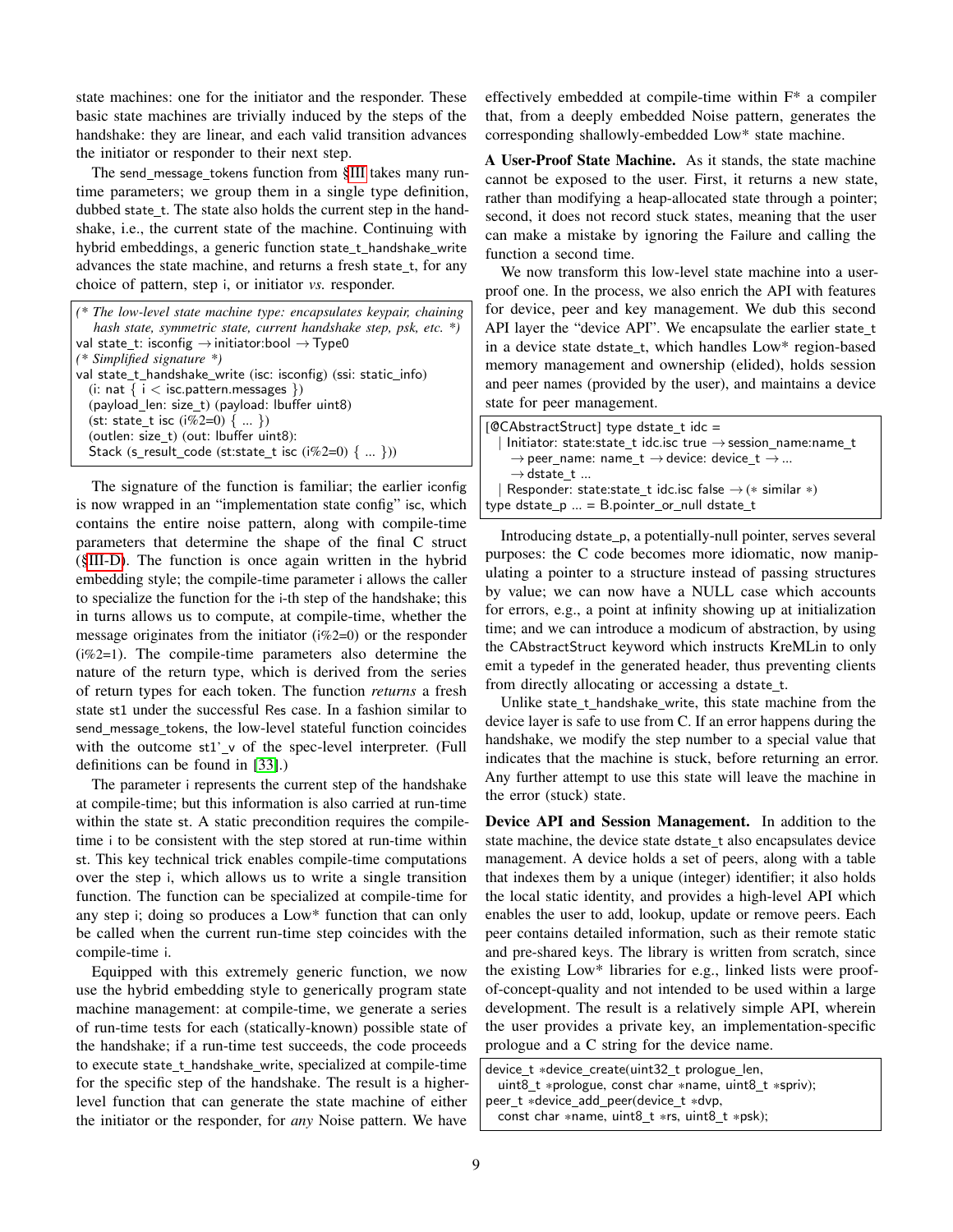Given a device, the user can create a new *session* with a chosen peer, in the role of either the initiator or the responder.

| session t *create IKpsk2 initiator(device t *d, uint32 t peer id); |
|--------------------------------------------------------------------|
| session_t *create_IKpsk2_responder(device_t *d);                   |

We mention at the end of [§II](#page-1-1) that different Noise protocols handle identity management very differently; and that mishandlings can lead to serious vulnerabilities. We rule out these errors by construction in our API, using hybrid embeddings ([§III-D\)](#page-7-1) to generically program the signature of the API functions. For instance, IKpsk2 demands a peer identity at initiator-creation time; this is reflected by the presence of the peer id (a unique identifier)argument above. Conversely, for XX, both parties learn the remote's identity during the handshake, and the peer id argument is absent from the C function signature.

This in turn begs the question of what should be an acceptable *policy* to deal with receiving a peer's public static key over the network, when the key is currently unknown to the device. The answer varies, and generally requires applicationspecific error handling. For instance, in the case of WireGuard, an unknown user simply cannot connect and the handshake is aborted. For WhatsApp, conversely, the application registers the peer with the device, and proceeds with the conversation.

In Noise\*, we delegate these decisions to the user of our library via a *policy function* and a *certification function*. The former is a constant in practice, and simply determines whether unknown keys may be accepted. The latter receives the decrypted payload of the message which should contain a certificate for the key, and from it determines whether to certify or invalidate a key. This behavior is triggered upon receiving an S token without a corresponding entry in the peer table.

Long-Term Key Storage. To make sure our library is selfcontained and ready to be used, Noise\* incorporates a verified long-term (e.g., on-disk) key storage feature. Concretely, the device state can be serialized and deserialized, which includes peer list and static key. We use an AEAD construction, with the device and peer names as authenticated data. In order to avoid nonce reuse, each serialization generates a fresh nonce to be fed into the AEAD construction; the nonce is stored on disk, so that it can be reloaded at decryption-time. Our implementation comes with proofs of correctness for the parser and serializer, namely that they are the inverse of each other. Whether on-disk storage is enabled is up to the user; should they enable it via a compile-time parameter, the resulting C code will contain, among other things, a create\_device\_from\_secret that takes an encryption key, encrypted data, and returns a fresh device (or NULL if decryption failed). We delegate the handling of the on-disk encryption key to the user of our library.

A High-Level API with Message Encapsulation. To provide an industrial-grade, error-proof Noise library, there remains one last issue to address: right now, the user might inadvertently send messages at a lower level of confidentiality or authenticity than intended. This may happen either because the user has misunderstood the guarantees provided by a given Noise pattern; or because they sent early data in the handshake, before the full guarantees were established (Figure [2\)](#page-2-0).

We revisit the Noise confidentiality levels (Figure [2\)](#page-2-0) and expose an informative subset of them to the user: "public" (C0), "known remote replayable" (C2), "known remote weak forward" (C3) and "known remote strong forward" (C5). Then, we abstract away the type of messages and impose that the user go through a constructor and a destructor. These not only require the user to specify a level, but also to commit to a session and a peer, which rules out improper handling of data.

| encap_message_t *pack_with_conf_level(<br>uint8 t requested conf level, |  |
|-------------------------------------------------------------------------|--|
| const char *session_name, const char *peer_name,                        |  |
| uint32_t msg_len, uint8_t *msg);                                        |  |
| bool unpack message with auth level(                                    |  |
| $uint32_t *out_msg_len, unit8_t *out_msg,$                              |  |
| char *session name, char *peer name,                                    |  |
| uint8_t requested_auth_level, encap_message_t *emp);                    |  |

Encapsulated messages can then be sent through an API that wraps handshake write and takes care of packing and unpacking. When sending, we check that the session sn has reached *at least* the desired confidentiality level; when receiving, we check that the requested authentication level is *at most* the session's current level. The high-level rcode captures both state machine errors (stuck), and authenticity or confidentiality errors.

| rcode session_write(encap_message_t *input, session_t *sn, |  |
|------------------------------------------------------------|--|
| uint 32 t *out len, uint 8 t **out);                       |  |
| rcode session_read(encap_message_t **out, session_t *sn,   |  |
| uint 32 t $*$ inlen, uint 8 t $*$ input);                  |  |

This concludes our tour of our Noise protocol implementation. From the protocol actions of [§III,](#page-5-0) we derived a state machine implementation that properly handles failures and is generically programmed. We extend this state machine with runtime support for peer and device management, peer authentication policies, and on-disk long-term key storage. We expose the API via safe functions that perform confidentiality and authenticity run-time checks at the API boundary to rule out errors from unverified C clients. We obtain the first verified implementation for a full secure channel protocol stack, complete from cryptographic primitive to its user-facing API.

## V. SYMBOLIC SECURITY PROOFS FOR NOISE\*

<span id="page-9-0"></span>As explained in Section [II,](#page-1-1) the Noise specification [\[20\]](#page-19-19) describes the expected security guarantees for each Noise protocol in terms of authentication (A0-A2) and confidentiality levels (C0-C5). Several analyses have shown that various Noise protocols meet these guarantees against classic Dolev-Yao-style active network adversaries [\[34\]](#page-19-33), using symbolic analysis tools like ProVerif [\[22\]](#page-19-21) and Tamarin [\[21\]](#page-19-20). Although these analyses provide comprehensive results for the protocol messaging code, they do not cover important details like message formats, protocol state machines, or key management, which are crucial to the security of full Noise implementations. In this section, we close this gap by proving the symbolic security of our F\* Noise specification, relying on a framework called DY\* [\[27\]](#page-19-26).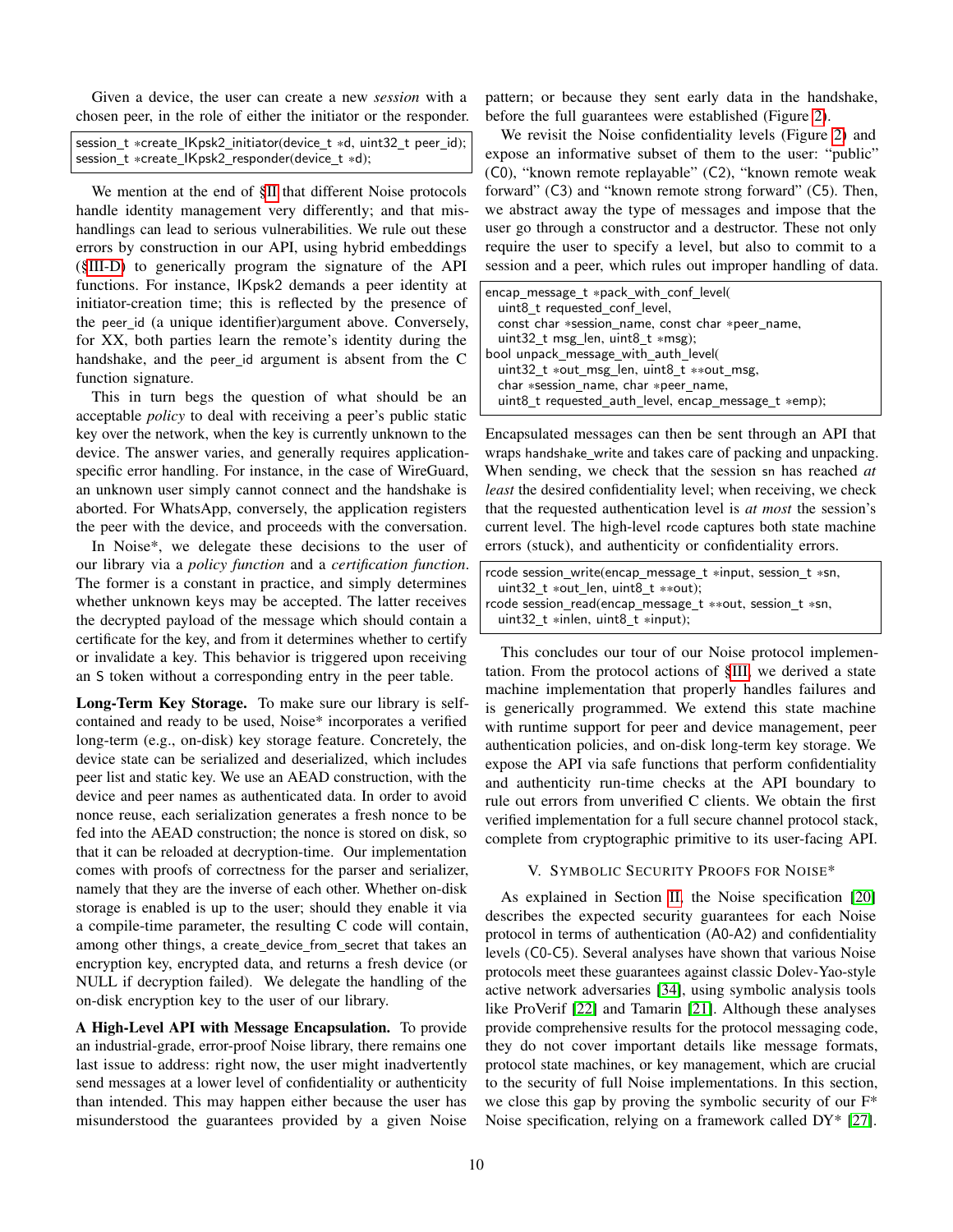## *A. Background on DY\**

 $DY^*$  Framework.  $DY^*$  is a set of  $F^*$  libraries that enables the symbolic security verification of protocol code written in F\* [\[27\]](#page-19-26). In effect, we take our Noise protocol specification from Section [II](#page-1-1) and replace all calls to concrete cryptography, random number generation, and state storage with the symbolic libraries provided by DY\*, to obtain a *symbolic security specification* in F\* that is functionally equivalent to our original specification. We then use the proof patterns provided by  $DY^*$  to prove that our specification satisfies the security guarantees expected by Noise. Our proofs account for an unbounded number of protocol sessions and an active Dolev-Yao adversary [\[34\]](#page-19-33).

DY\* has previously been used to verify various protocols (including Signal [\[27\]](#page-19-26)) but a key novelty of our approach is that we build a generic security proof for a Noise protocol interpreter to obtain security guarantees for *all* Noise protocols in one go. This kind of parameterized inductive proof is out of reach of tools like ProVerif and Tamarin, which instead have to rely on per-instance verification of each Noise protocol [\[22\]](#page-19-21), [\[21\]](#page-19-20). The trade-off is that  $DY^*$  is not as automated as these tools, and it does not yet support the verification of equivalence properties, needed to state goals like identity privacy.

We refer the reader to the  $DY^*$  paper [\[27\]](#page-19-26) and public code repository [\[35\]](#page-19-34) for its detailed presentation. Below, we briefly discuss the main elements used in our Noise security proof.

Trace-Based Semantics. A DY\* program consists of a set of stateful protocol functions (e.g., session create, handshake write) that can be executed by each protocol participant or *principal* (e.g., "alice","bob") to initiate or continue any number of protocol sessions, where each session is locally identified by an integer sid. Each principal can store sessionspecific state as well as long-term state shared between sessions.

The interleaved distributed execution of protocol sessions across multiple principals is modeled by an append-only global trace that records every message sent between principals, every freshly generated random value, every long-term and session state stored by each principal, and every security event triggered by a principal to mark the progress of a protocol session. The index of an entry in the global trace can be seen as a unique immutable timestamp, so we can state for example, that an event was triggered at a particular trace index (event at i (Send A B M)) and that this occurred *before* another event (event\_at j (Recv B A M)  $\land$  i < j).

For example, in a run of the Noise IKpsk2 protocol between I and R, after I sends the first message, the global trace contains an entry for the generation of  $I$ 's ephemeral key  $(x)$ , the message from  $I$  to  $R$ , and  $I$ 's handshake state after this message. Once  $R$  processes the first message and responds with the second message, the trace is extended by another entry for the responder ephemeral, the second message, and the handshake state stored at  $R$ . When the handshake is complete, both parties discard their session-specific handshake states and store new session states containing the final cipher states.

The attacker is modeled as an  $F^*$  program that acts as a global scheduler: it drives the execution of all protocol sessions by calling protocol functions at different principals. It has all the capabilities of an active network attacker: it can read and write messages between any two principals in the global trace, it can generate its own fresh random values, and it can call cryptographic functions using values it has learned. The attacker can also dynamically compromise any state stored at any principal to obtain its contents. Hence, by compromising the long-term state at a principal (indicated by the event corrupt\_principal i "alice"), the attacker can learn the principal's static Diffie-Hellman and pre-shared keys. Alternatively, by compromising a session state corresponding to an ongoing Noise session at a principal (corrupt\_session i "alice" sid), the attacker can learn the current handshake state, including any private ephemeral keys. However, the attacker cannot guess random values, or invert encryption unless it either has the key or has explicitly compromised it. The attacker's knowledge at a particular timestamp in the global trace is formalized by an inductive predicate: attacker knows at i m.

## *B. Formalizing Payload Security Goals as Trace Properties*

We formalize each of the 3 authentication levels (A0-A2) and 6 confidentiality levels (C0-C5) of Noise as *trace properties*, i.e., predicates over the global trace.

Authentication Goals. Level A0 provides no guarantees.

|  |  | let trace_property_A0 = $\top$ |  |
|--|--|--------------------------------|--|
|--|--|--------------------------------|--|

For A1, suppose that before sending an authenticated payload, each Noise participant A triggers an event of the form AuthSent A B M L indicating that it is sending a message  $M$ to  $B$  at authentication level  $L$ . After successfully processing an authenticated payload  $M$  in a session sid, the recipient  $B$  triggers an event AuthReceived B sid A M L. Then, the authentication goal for messages sent at Noise authentication level A1 can be written as a trace property:

| $let trace\_property_A1 =$                                                     |                      |  |
|--------------------------------------------------------------------------------|----------------------|--|
| $\forall$ i sid A B M. event_at i (AuthReceived B sid A M 1) $\Longrightarrow$ | $\vert$ <sub>2</sub> |  |
| $(\exists j. j < i \wedge event\_at j$ (AuthSent A B M 1)) $\vee$              | 3                    |  |
| $\exists$ k. k $\lt$ i $\land$ (corrupt principal k A $\lor$                   | 4                    |  |
| corrupt_session k B sid V                                                      | 5                    |  |
| corrupt_principal k B))                                                        | 6                    |  |
|                                                                                |                      |  |

This trace property says that whenever  $B$  accepts a message M from A at time  $i$  (with authentication level A1), either this must be an authentic message sent by A at time  $j < i$ , or else the long-term state of  $A$ , the session state at B or the long-term state of  $B$  must have been compromised before  $i$ . Note that corrupt\_session k B sid actually implies corrupt\_principal k B, so the conjunct on line 5 is actually redundant: we leave it only to make it clear that the trace property A1 above implies the trace property A2 below.

The disjunct on line 6 indicates the possibility of a KCI attack: i.e., the loss of message authenticity when the recipient B's static key is compromised.

To obtain the trace property for authentication level A2, we simply remove this disjunct (line 6) to require the absence of KCI attacks: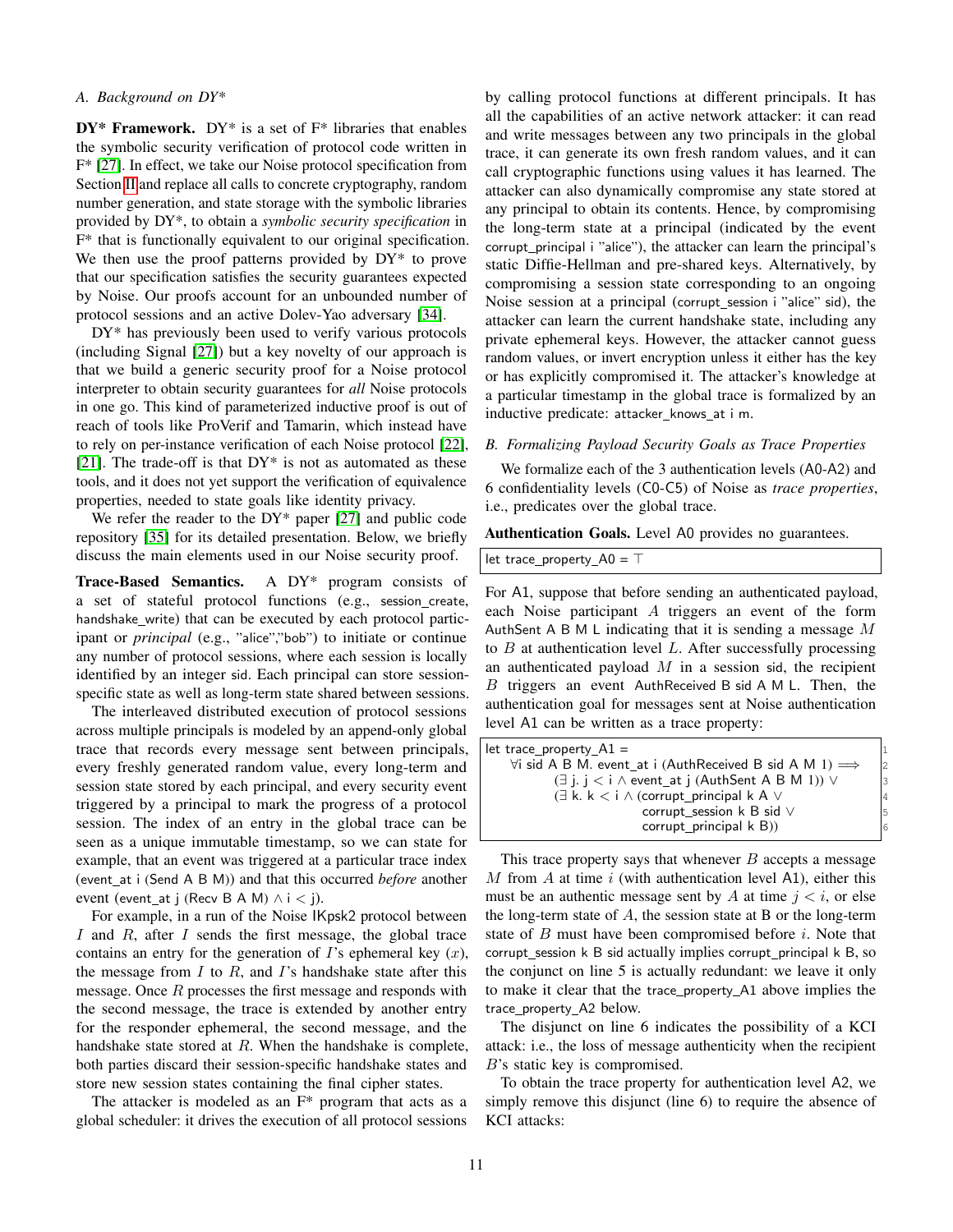| let trace property $A2 =$                                                      |
|--------------------------------------------------------------------------------|
| $\forall i$ sid A B M. event_at i (AuthReceived B sid A M 2) $\Longrightarrow$ |
| $(\exists j. j < i \wedge event\_at j$ (AuthSent A B M 2)) $\vee$              |
| $(\exists k. k < i \wedge (corrupt\_principal k A \vee$                        |
| corrupt session k B sid)                                                       |
| $I \text{ and } A \Omega$ generation as guaranteese                            |

Level A0 provides no guarantees:

let trace\_property\_A0 = ⊤

Confidentiality Goals. Confidentiality guarantees are stated as predicates over the global trace that describe the conditions in which a protocol secret may become part of the attacker's knowledge. Suppose that each Noise participant A triggers an event ConfSent A sid B sid' M L before sending a fresh random secret message  $M$  at confidentiality level  $L$  to  $B$ , where sid and sid' are the session indexes at  $A$  and  $B$  (note that sid' is retrieved from B's ephemeral key by mean of a ghost function - an abstract function that can only be used in specifications). Then, the confidentiality level C4 is written as the following:

|    | 1 let trace property $C4 =$                                                         |
|----|-------------------------------------------------------------------------------------|
| 2  | $\forall i$ j sid sid' A B M.                                                       |
| 3l | (event at i ConfSent A sid B sid' M 4 $\land$                                       |
| 4  | attacker_knows_at j M $\land$ i $\leq$ j) $\Longrightarrow$                         |
| 51 | $(\exists k. k < i \wedge (corrupt\_principal k A \vee$                             |
| 6  | corrupt_principal $k$ B)) $\vee$                                                    |
| 71 | $(\exists$ l. $\vert \leq \cdot \vert \wedge$ (corrupt session $\vert$ A sid $\vee$ |
| 8  | corrupt_session   B sid')                                                           |
|    |                                                                                     |

This predicate says that if a secret message  $M$  sent at time  $i$  (and confidentiality level C4) from a session sid at  $A$  to a session sid' at  $B$ , and  $M$  subsequently becomes known to the adversary at time  $j$ , then either the static key of  $A$  or the static key of  $B$  was compromised before the message was sent at  $i$ or else one of the two ephemeral protocol session states (sid, sid') was compromised before  $j$ .

The strongest variant of forward secrecy provided by Noise (C5) limits static key compromise to the recipient; that is, we drop the disjunct on line  $5$  (corrupt principal  $k$  A) allowing the sender A's static key to be compromised at any time without affecting the confidentiality of  $M$ :

| let trace property $C5 =$                                                           |  |
|-------------------------------------------------------------------------------------|--|
| $\forall i$ i sid sid' A B M.                                                       |  |
| (event at i ConfSent A sid B sid' M $5 \wedge$                                      |  |
| attacker knows at j M $\land$ i $\leq$ j) $\Longrightarrow$                         |  |
| $(\exists k, k < i \wedge$ corrupt principal k B) $\vee$                            |  |
| $(\exists$ l. $\vert \leq \cdot \vert \wedge$ (corrupt session $\vert$ A sid $\vee$ |  |
| corrupt_session   B sid')                                                           |  |

The trace properties for levels C1-C3 provide weaker forward secrecy guarantees than C4 by restricting the compromise scenarios in which confidentiality is guaranteed. In these scenarios, the sender does not know if the peer ephemeral public key it is using actually belongs to some recipient session sid' of  $B$ ; instead this public key may have been provided by the attacker. So we use a different event ConfSentEph A sid B eph M L, where instead of the peer session sid', A marks the (possibly attacker-controlled) peer ephemeral key which it used to derive the encryption key.

The confidentiality guarantee of C1 then states that the message is secret only if this peer ephemeral key is confidential:

```
let trace_property_C1 =∀i j sid eph A B M.
         (event at i ConfSentEph A sid B eph M 1 ∧
          attacker_knows_at j M \land i \leq j) \Longrightarrow(∃ l. k \leq j ∧ (corrupt_session k A sid ∨
                       (∃ sk. eph = PK(sk) ∧
                              attacker_knows_at k sk)))
```
That is, we have no confidentiality if the attacker actively interferes with the session to provide its own public key eph. Note that this means that confidentiality is lost even if none of the recipient B's keys have been compromised.

C2 provides a stronger guarantee that links the confidentiality of the message to static key compromise at the recipient  $B$ :

let trace property  $C2 =$ ∀i j sid eph A B M. (event at i ConfSentEph A sid B eph M 2 ∧ attacker\_knows\_at j M  $\land$  i  $\leq$  j)  $\Longrightarrow$  $(\exists k. k \leq j \land (corrupt\_session k A sid \lor$ corrupt\_principal k B))

That is, we have no confidentiality if the attacker compromises the recipient's static key or the sender's ephemeral key (before or after the message is sent), but the compromise of the sender's static key does not affect security.

C3 provides weak forward secrecy, which combines the guarantees of C1 and C2 to link message confidentiality to both the peer's ephemeral key and recipient's static key:

| let trace_property_ $C3 =$                                   |  |
|--------------------------------------------------------------|--|
| $\forall i$ i sid eph A B M.                                 |  |
| (event at i ConfSentEph A sid B eph M 3 $\land$              |  |
| attacker_knows_at j M $\land$ i $\leq$ j) $\Longrightarrow$  |  |
| $(\exists k. k \leq j \wedge (corrupt\_session k A sid \vee$ |  |
| $(\exists \text{ sk. eph} = PK(\text{sk}) \wedge$            |  |
| attacker knows at k sk $\wedge$                              |  |
| corrupt_principal k B)))                                     |  |

That is, we have no confidentiality if the attacker first actively interferes with the session to provide its own ephemeral public key and then also compromises the recipient's static key (before or after the protocol message is sent).

C0 provides no guarantees:

let trace property C0 = ⊤

Deriving Security Goals for each Noise Protocol. The overall security goal for our Noise specification is to prove that every global execution trace for every Noise protocol satisfies the 7 trace properties corresponding to A1-A2 and C1-C5. Hence, for each payload in a Noise protocol, we can look up the confidentiality and authentication level (from Appendix [A\)](#page-21-0) and map it to the corresponding trace property to obtain the precise security guarantee at sender and recipient.

Our way of encoding security goals as trace properties (sometimes called correspondence assertions [\[36\]](#page-19-35)) is similar to how these goals are usually stated in protocol verification tools like ProVerif and Tamarin. Notably, these trace properties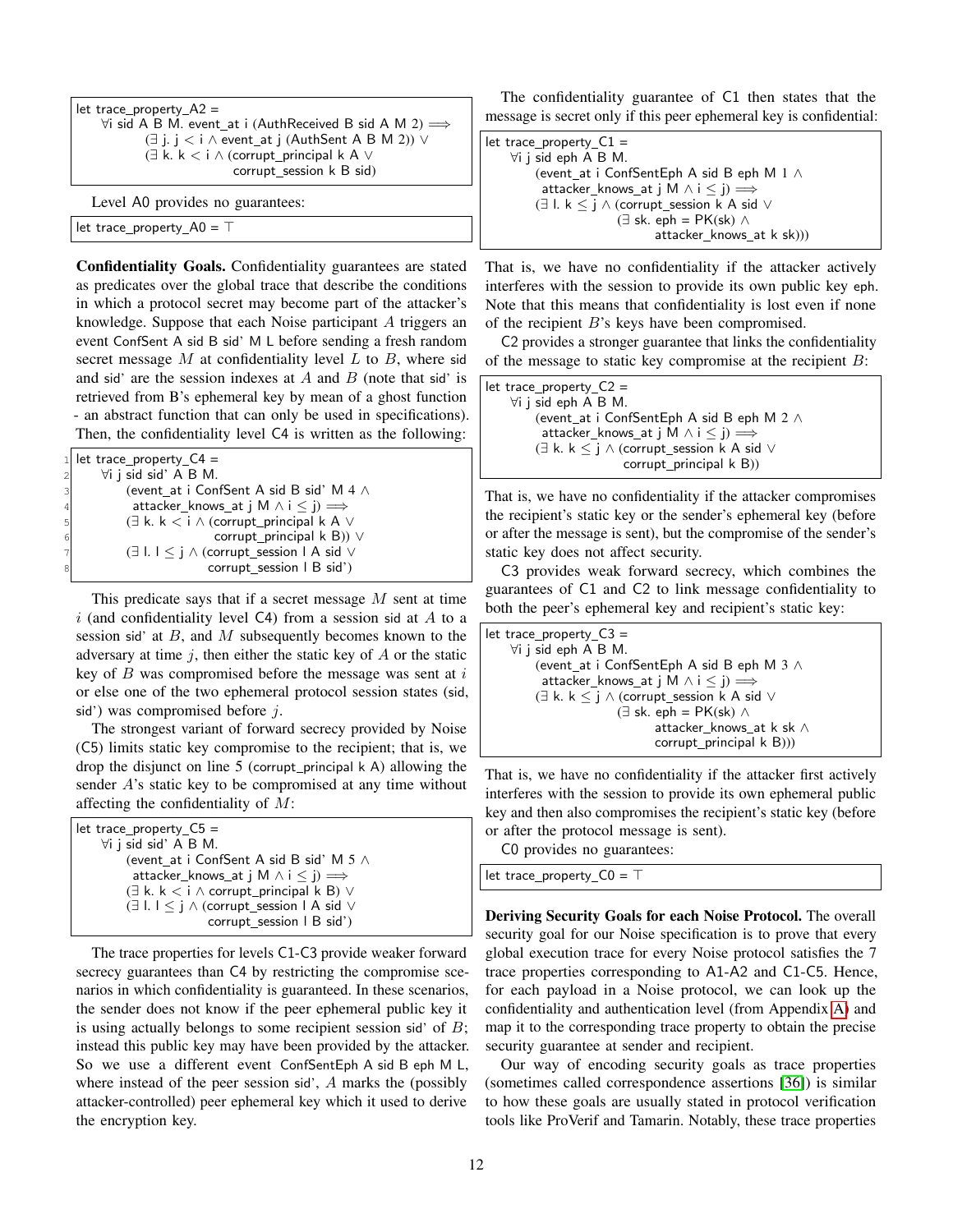are defined independently of a specific Noise protocol or its F\* code and only refer to events triggered during protocol execution. This allows our security goals to be independently audited and compared with other formulations. Indeed, the corresponding ProVerif query for authentication level A2 in prior work [\[22\]](#page-19-21) (see Section [II-C\)](#page-4-0) is almost identical (modulo syntax) to our trace property. However, the ProVerif queries for forward secrecy (C2-C5) look different from our trace properties since they use phases (instead of timestamps) to enforce an order between messages and compromise events.

## *C. Security Proof for Noise\*: Overview*

Having stated our (trusted) security goals by mapping *levels* to trace properties, the next step is to prove that our securityoriented specification preserves a global trace invariant that implies these trace properties. This symbolic security proof in DY\* relies on two kinds of (untrusted) annotations: secrecy labels and authentication predicates. These must be provided by the programmer and are then verified by typechecking. Note that *labels* are not the same as the *levels* previously introduced: *levels* are a way of revealing high-level security properties to the user and are used by the API to perform dynamic checks, while *labels* are annotations we insert for the security proofs.

Secrecy Labels. Each bytestring (key, message, constant) used in the protocol must be annotated with a *secrecy label* that indicates which *sessions* of which *principals* are allowed to read them. For example, a static (long-term) Diffie-Hellman private key belonging to a principal named "alice" is given a label CanRead [P "alice"], indicating that it can be read by all sessions of "alice", whereas an ephemeral private key that is only meant to be used in session sid is labeled CanRead [S "alice" sid]. A long-term pre-shared key between "alice" and "bob" is given the label CanRead [P "alice"] ⊔ CanRead [P "bob"], where the join (⊔) operator indicates the union of the two labels. For succinctness, we can also write the above label as CanRead [P "alice"; P "bob"]. Constants and public bytestrings are labeled with Public, indicating that they can be read by any session, including by the attacker.

Secrecy labels are related by a reflexive, transitive relation can flow i l1 l2 which says that a label l2 is stronger (more restrictive) than label l1 at a timestamp i. For example, the label Public can always flow to any other label, and CanRead  $[P \, p; P \, p']$  can always flow to CanRead  $[P \, p]$ ; but CanRead [S p sid] can only flow to Public at timestamp i if the event Compromise p sid occurs before i in the global trace.

The DY\* cryptographic API manipulates these labels and imposes a strict discipline on their usage, ensuring that secret data never flows to a public location. In particular, AEAD encryption returns a ciphertext labeled Public, but requires as a pre-condition that the label of the payload must flow to the label of the key. Computing a Diffie-Hellman shared secret between two private keys with labels  $l$  and  $l'$  yields a key with label  $l \sqcup l'$ , indicating that any session that can read one of the two private keys can know the shared secret. Calling a key derivation function (KDF) with two keys with labels l and l' yields a key with label  $l \sqcap l'$ , where the meet  $(\sqcap)$ 

operator indicates an intersection; only sessions that can read both inputs may read the result. Hence, KDF strengthens the label of a key by mixing in additional key material.

As a consequence of the secret labeling discipline, DY\* provides a generic secrecy lemma stating that a secret with label  $l$  can only be obtained by the adversary at timestamp i if can flow i l Public holds. This lemma can be instantiated to obtain strong protocol-specific security guarantees. For example, a Diffie-Hellman shared secret x with label CanRead[S "alice" sid] ⊔ CanRead[S "bob" sid'] is *forward secret*: an attacker can only obtain it if it specifically compromises sid (at alice) or sid' (at bob) before these sessions end and their state is deleted. Notably, compromising the long-term keys of alice or bob, or any other sessions at these principals does not help the adversary obtain x. Labels like these allow us to prove trace properties like strong forward secrecy (C5).

Authentication Predicates. DY\* also defines a set of authentication predicates that can be instantiated for each protocol to enable the propagation of security invariants through cryptographic calls and events. For example, AEAD encryption has a pre-condition ae pred that is intended to specify the conditions under which a message is allowed to be encrypted; this predicate becomes a post-condition for AEAD decryption. For Noise, we instantiate ae pred to require that, either the encryption key is compromised, or the sender (who is thus honest) must have triggered the AuthSent and ConfSent events, and consequently obtain the corresponding authentication guarantee at the recipient. Similarly, an event predicate event pred states when an event may be triggered; we instantiate it to encode our authentication goals, requiring that the event AuthReceived can only be triggered if the corresponding authentication property holds. By instantiating these predicates and verifying that our protocol code still satisfies the resulting preconditions, we link protocol session state invariants with cryptographic guarantees to prove the target trace invariants for our Noise specification.

**Structure of the Proof.** We structure the symbolic security proof for our Noise specification in several steps:

- Security Levels to Trace Invariants: we write a generic function that maps any step of any Noise pattern to its corresponding *level*, as described in Figure [2,](#page-2-0) the full version of which is in Appendix [A.](#page-21-0) We then extend the global trace invariant with the corresponding authentication or confidentiality trace properties for every Noise message sent and received at each level.
- Security Levels to Key Secrecy Labels: we map each payload security level to a predicate over the *secrecy label* of the AEAD key used to encrypt the payload. We show that, for each confidentiality and authentication level, the AEAD key secrecy label, the properties of AEAD encryption, and the generic secrecy lemmas of DY<sup>\*</sup> together imply the global trace invariant.
- Handshake State Invariant: to each state of the handshake, we associate a label and we prove that in all runs of the protocol code, the resulting state matches its target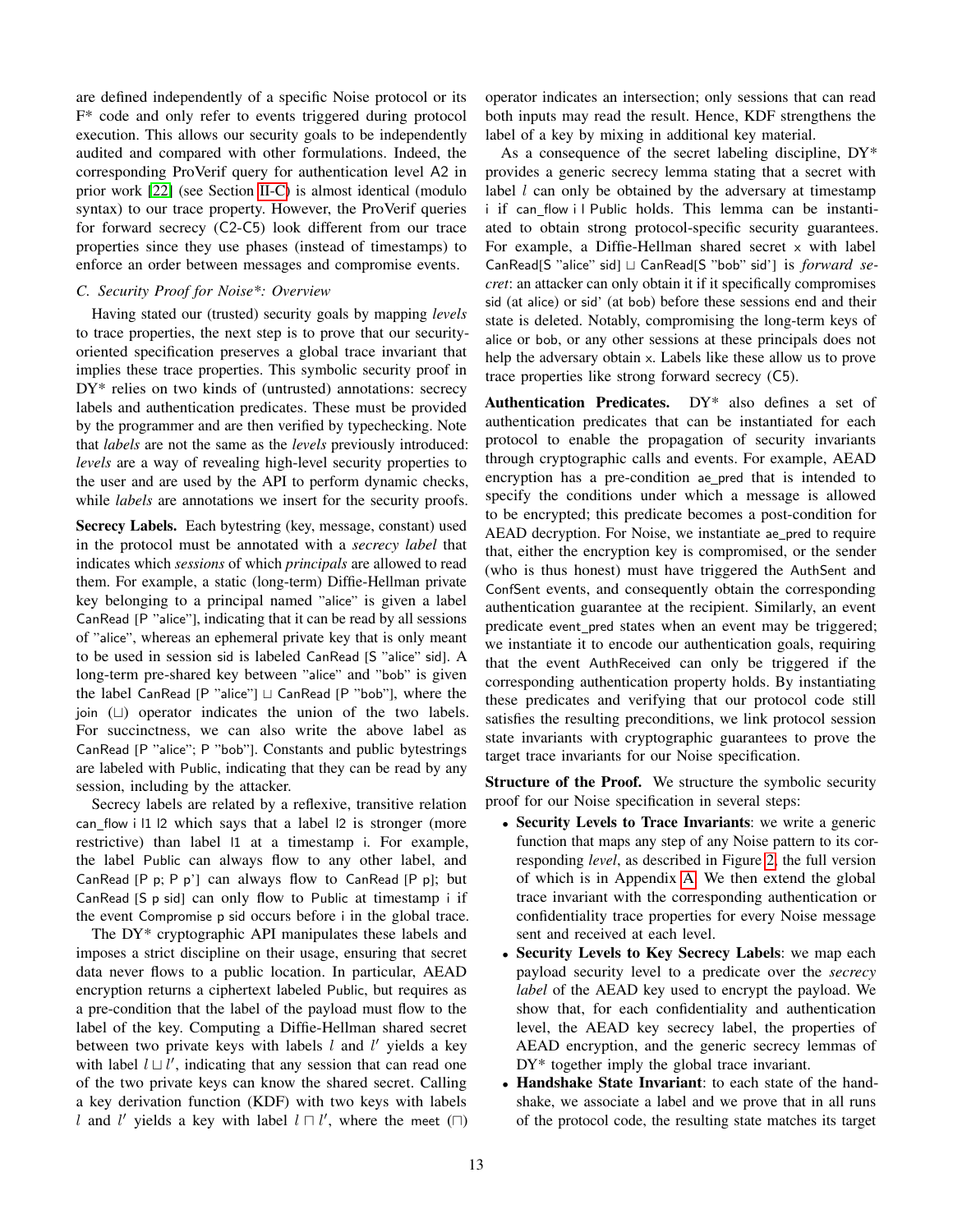label. We then prove that the label of the handshake state at a given protocol stage is always stronger than the target key secrecy label for that stage of the protocol.

• High-Level API security: our high-level API always preserves the handshake state invariant. In combination with the above sequence of proof steps, this allows us to prove that all reachable traces of our Noise protocol specification satisfy the level-based authentication and confidentiality guarantees of Noise. In particular, we prove that these security guarantees are correctly propagated all the way up to the user-facing API where they are exposed as understandable security guarantees.

To achieve the proof above, we build a new security-oriented specification of Noise that is provably equivalent to our original specification, but is annotated with labels and logical invariants that enable us to prove our security goals. The full proof development is in F\*; we now describe each of the proof steps.

## *D. Security Proof: Handshake State Invariant*

Labeling the Handshake State. In our security spec, we annotate every element of the handshake state with a secrecy label. The cipher\_state and symmetric\_state types are now parameterized by a timestamp i and a label l for the chaining key ck and AEAD key k:

type cipher state (i:nat) (l:label) = { k: option (aead\_key i l); n: nat;} type symmetric\_state (cfg:config) (i:nat) (l:label) = { h : hash cfg i Public; ck : chaining key cfg i l; c\_state : cipher\_state i l}

The full handshake state for a session sid at a protocol participant p is annotated with a security index. For each participating principal in the protocol, the index includes the name of the principal (p), its local session identifier (sid), the name of the peer (peer), and the secrecy label associated with the ephemeral key of the peer (peer eph label). Of these, the last two are optional, since they may only be available in later stages of protocols.

| type index $=$ {              |  |
|-------------------------------|--|
| p: principal;                 |  |
| sid: nat:                     |  |
| peer: option principal;       |  |
| peer_eph_label: option label} |  |

Notably, the index does not contain the peer's local session identifier, since this value is unknown to p. All p knows is the remote ephemeral public key, and so we state our security properties in terms of what p knows about the security of this key, which is encapsulated in peer eph label.

Each handshake state is annotated with the current index idx and the current label l encoding the secrecy of the current chaining key and cipher state. Hence, in each run of a protocol at a principal p, we have an index and a label describing the current security guarantees.

| type handshake_state (cfg:config) (i:nat) (l:label) (idx:index) = { |
|---------------------------------------------------------------------|
| sym_state: symmetric_state_nc_i l;                                  |
| static : option (keypair cfg i (CanRead [P idx.p]));                |
| ephemeral: option (keypair cfg i (CanRead $[S$ idx.p idx.sid]));    |
| remote_static: option (public_key cfg i (CanRead [P idx.peer]));    |
| remote_ephemeral: option (public_key cfg i idx.peer_eph_label);     |
| preshared: option (preshared_key cfg i idx.p idx.peer);}            |

In the handshake state, the local static and ephemeral keypairs have secrecy labels related to the current principal and session. Once we have validated the remote static key (see the certification function below), it is labeled with CanRead [P idx.peer]. However, the relationship between the remote ephemeral key label (idx.peer\_eph\_label) and the peer's identity is unknown. The pre-shared key, if it exists, has a label indicating that it is shared between the principal and its peer.

Computing Target Secrecy Labels. Given a Noise protocol (described as a handshake pattern), and an index describing the current run, we can compute the target secrecy label for the handshake state at the initiator and responder at each stage of the protocol. Note that since the initiator and responder have different (partial) views of their peer's protocol state, the computed labels at the two ends may be different. In total, we compute four labels at each stage, two for' the initiator, and two for the responder:

- $l_i$ : the current label at  $I$ ;
- $l_i^{\leftarrow}$ : the last label at which *I* received a message from *R*;
- $l_r$ : the current label at R;
- $l_r^{\rightarrow}$ : the last label at which R received a message from I.

The last labels at which  $I$  or  $R$  received a message are used for authentication through the peer ephemeral invariant: receiving a message from a peer gives you confirmation that he was able to advance in the protocol up to this message, providing guarantees about the secrecy of his ephemeral key (see Establishing the Peer Ephemeral Invariant). When we wish to refer to the label at a particular stage  $n$ , we write  $l_i[n]$  or  $l_r[n]$ . The sequence of computed labels for our three example Noise protocols X, NX, and IKpsk2 are shown in Figure [3,](#page-14-0) the full version of which is in Appendix [B.](#page-23-0)

The target label computation faithfully follows the sequence of cryptographic operations. Every time new key material is added to the handshake state, the new label is a meet (or  $\Box$ ) of the old label and the new key material. If the key material is a Diffie-Hellman secret, its label is a join (or ⊔) of the labels of the two Diffie-Hellman private keys. Each participant knows the labels of its own static key (CanRead [P idx.p]) and its own ephemeral key (CanRead [S idx.p idx.sid]). After public key validation, it also knows the label of the peer's static key (CanRead [P idx.peer]), but it typically does not know the label of the peer's ephemeral key (idx.peer eph label). Hence, Diffie-Hellman operations involving the peer's ephemeral key result in labels that use idx.peer eph label as an opaque label.

**Computing Target Labels for X.** The protocol  $\times$  has a single message with four tokens. At the initiator point of view, the token e does not affect the label; es changes the label to the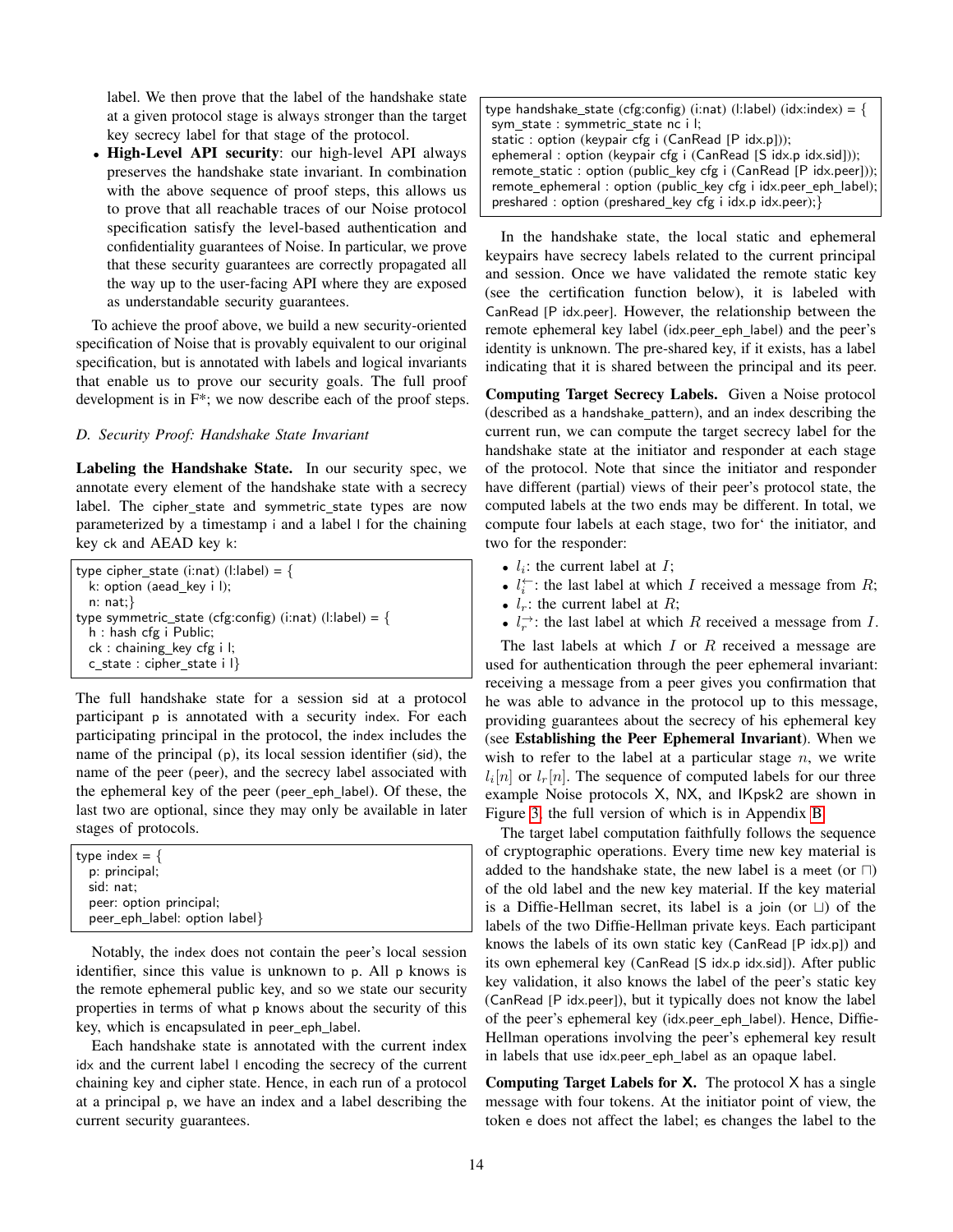| Protocol  | Message Sequence                                | Stage | Initiator Handshake State Label                                                                            |                         | Responder Handshake State Label                                                                                              |                            |
|-----------|-------------------------------------------------|-------|------------------------------------------------------------------------------------------------------------|-------------------------|------------------------------------------------------------------------------------------------------------------------------|----------------------------|
|           |                                                 |       |                                                                                                            | $l_i^{\leftarrow}$      |                                                                                                                              | $l_r^{\rightarrow}$        |
|           | $\leftarrow$ s                                  | pre   |                                                                                                            |                         |                                                                                                                              |                            |
|           | $\rightarrow$ e, es, s, ss $[d_0]$              |       | (CanRead [S idx <sub>i</sub> .p idx <sub>i</sub> .sid; P idx <sub>i</sub> .peer]) $\Box$                   | $\overline{a}$          | (CanRead [P idx, p] $\Box$ idx, peer_eph_label) $\Box$                                                                       | $\equiv l_r[1]$            |
| X         |                                                 |       | (CanRead [P idx <sub>i</sub> .p; P idx <sub>i</sub> .peer])                                                |                         | (CanRead [P $idxr$ .p; P $idxr$ .peer])                                                                                      |                            |
|           | $\rightarrow [d_1, d_2, \ldots]$                | 2     | $= l_i  1 $                                                                                                | Public                  | $= l_r  1 $                                                                                                                  | $= l_r[1]$                 |
|           | $\rightarrow$ e [d <sub>0</sub> ]               |       | Public                                                                                                     |                         | Public                                                                                                                       | Public                     |
| <b>NX</b> | $\leftarrow$ e, ee, s, es $\lceil d_1 \rceil$   |       | (CanRead [S idx <sub>i</sub> .p idx <sub>i</sub> .sid] $\sqcup$ idx <sub>i</sub> .peer_eph_label) $\sqcap$ | $\overline{l} = l_i[2]$ | (CanRead [S idx <sub>r</sub> .p idx <sub>r</sub> .sid] $\sqcup$ idx <sub>r</sub> .peer eph label) $\sqcap$                   | Public                     |
|           |                                                 |       | (CanRead [S $idx_i$ .p $idx_i$ .sid; P $idx_i$ .peer])                                                     |                         | $(CanRead [P idx, p] \sqcup idx, peer_eph_label)$                                                                            |                            |
|           | $\rightarrow$ [d <sub>2</sub> ]                 |       | $= l_i[2]$                                                                                                 | $=$ $l_i$ [2]           | $= l_r[2]$                                                                                                                   | $\equiv l_r[2]$            |
|           | $\leftrightarrow$ [d <sub>3</sub> , ]           |       | $= l_i[2]$                                                                                                 | $= l_i[2]$              | $= l_r  2 $                                                                                                                  | $= l_r[2]$                 |
|           | $\leftarrow$ s                                  | pre   |                                                                                                            |                         |                                                                                                                              |                            |
|           | $\rightarrow$ e, es, s, ss $[d_0]$              |       | (CanRead [S idx <sub>i</sub> .p idx <sub>i</sub> .sid; P idx <sub>i</sub> .peer]) $\Box$                   |                         | (CanRead [P idx <sub>r</sub> .p] $\sqcup$ idx <sub>r</sub> .peer_eph_label) $\sqcap$                                         | $\equiv \overline{l}_r[1]$ |
|           |                                                 |       | $(CanRead [P idx_i.p; P idx_i.peer])$                                                                      |                         | (CanRead [P $idxr$ .p; P $idxr$ .peer])                                                                                      |                            |
|           | $\leftarrow$ e, ee, se, psk $\lceil d_1 \rceil$ |       | $(CanRead [S idxi.p idxi.sid] \sqcup idxi.peer_eph_labels] \sqcap$<br>$l_i[1] \sqcap$                      | $=$ $l_i$ [2]           | $l_r[1]$ $\sqcap$ (CanRead [S idx <sub>r</sub> .p idx <sub>r</sub> .sid] $\sqcup$ idx <sub>r</sub> .peer_eph_label) $\sqcap$ | $\equiv l_r[1]$            |
| IKpsk2    |                                                 |       | $(CanRead [P idxi.p] \sqcup idxi.peer\_eph\_label) \sqcap$                                                 |                         | (CanRead [S idx, p idx, sid; P idx, peer]) $\sqcap$                                                                          |                            |
|           |                                                 |       | (CanRead [P idx <sub>i</sub> .p; P idx <sub>i</sub> .peer])                                                |                         | (CanRead [P $idxr$ .p; P $idxr$ .peer])                                                                                      |                            |
|           | $\rightarrow$ [d <sub>2</sub> ]                 | 3     | $= l_i[2]$                                                                                                 | $=$ $l_i$ [2]           | $= l_r  2 $                                                                                                                  | $= l_r[2]$                 |
|           | $\leftrightarrow [d_3, d_4, \ldots]$            | 4     | $= l_i[2]$                                                                                                 | $=$ $l_i$ [2]           | $= l_r  2 $                                                                                                                  | $= l_r[2]$                 |

<span id="page-14-0"></span>Fig. 3. Target Security Labels Computed for Three Example Noise protocols (X, NX, and IKpsk2)

secrecy label of the ephemeral-static Diffie-Hellman shared secret (CanRead [S idx<sub>i</sub>.p idx<sub>i</sub>.sid; P idx<sub>i</sub>.peer]); s does not affect the label; ss changes the label to the meet of the previous label and the label of the static-static Diffie-Hellman shared secret (CanRead [P idx<sub>i</sub>.p; P idx<sub>i</sub>.peer]). Hence the label  $l_i$  after the first message is a meet of the labels of the two Diffie-Hellman shared secrets.

From the responder's point of view, the label  $l_r$ looks a bit different. Since the responder does not know the label of the initiator's ephemeral key, the label it computes for the ephemeral-static shared secret is of the form (CanRead [P idx<sub>r</sub>.p]  $\sqcup$  idx<sub>r</sub>.peer\_eph\_label), where  $idx<sub>r</sub>$  peer eph label is the label of the peer's ephemeral private key. The label for the static-static shared secret is the same. Hence, for the responder, the key after the first message is only partially authenticated (level 1 in Noise terminology)

The last received label  $l_i^{\leftarrow}$  is null since the initiator has not received any message, and  $l_r^{\rightarrow}$  is the same as  $l_r$ .

Computing Target Labels for NX. For NX, the label computation is similar, except that the labels at the initiator and responder are even more asymmetric, since the initiator is unauthenticated. Hence, at the end of the protocol, the initiator has a precise label linking its session to the peer's identity (CanRead [S idx<sub>i</sub>.p idx<sub>i</sub>.sid; P idx<sub>i</sub>.peer]), but the responder only has a weak label linking its session to *some* (potentially compromised) peer ephemeral key (CanRead [S idx<sub>r</sub>.p idx<sub>r</sub>.sid]  $\sqcup$  idx<sub>r</sub>.peer\_eph\_label).

Computing Target Labels for IKpsk2. The computation of labels for IKpsk2 follows the same pattern as X and NX except that both parties are authenticated and their labels get stronger with each stage. Notably, at the end of the second message, the responder's label  $l_r[2]$  has reached the maximum label for this pattern (it never changes thereafter). However, at this point, the last received label  $l_r^{\rightarrow} [2]$  is still quite weak (since R has not yet received a message protected under the newest key, confirming that  $I$  was able to complete the handshake). It is only when the responder receives a subsequent (data) message from the initiator that the two labels  $l_r$  an  $l_r^{\rightarrow}$  coincide. It is this quirk of IKpsk2 that leads to the responder obtaining a

slightly weaker forward secrecy guarantee (Noise level 4) at the end of the second message, and strong forward secrecy (level 5) after the third message.

Hence, for instance, after the second IKpsk2 message, the target handshake state label at an initiator with index  $\mathrm{idx}_i$  is computed as follows:

 $(CanRead [S idx<sub>i</sub>.p idx<sub>i</sub>.sid; P idx<sub>i</sub>.peer])$  □ (CanRead [P idx<sub>i</sub>.p; P idx<sub>i</sub>.peer]) □ (CanRead [S idx<sub>i</sub>.p idx<sub>i</sub>.sid]  $\sqcup$  idx<sub>i</sub>.peer eph label])  $\sqcap$ (CanRead [P idx<sub>i</sub>.p] ⊔ idx<sub>i</sub>.peer\_eph\_label])  $\Box$  $(CanRead [P idx_i.p; P idx_i.pep])$ 

Each line of the label corresponds to some key material that has been mixed into the chaining key: ephemeral-static, static-static, ephemeral-ephemeral, and static-ephemeral Diffie-Hellman secrets, followed by a pre-shared key.

Proving the Handshake Secrecy Invariant. Our main secrecy invariant for the handshake state is that at each stage of the protocol its label must match the computed target label. We prove that the messaging functions in our Noise specification preserve this invariant whenever they modify the handshake state. For example, the type of our labeled send\_message\_tokens function is as follows:

| val send message tokens (cfg:config) (initiator is psk:bool)    |
|-----------------------------------------------------------------|
| (tokens:list token) (i:nat) (l:label) (idx:index)               |
| $(\text{st:}$ handshake state cfg i l $\text{idx}$ ) :          |
| (result (ciphertext:msg i Public $&$                            |
| handshake_state cfg i (updt_label l idx tokens initiator) idx)) |

The result type says that the new handshake state label (after the message is sent) can be computed from the old label, the index, the list of sent tokens, and the message direction. Separately, we show that this updated label corresponds exactly to the target label computed for this stage of the handshake pattern.

The type for receive\_message\_tokens is a bit more complicated since the index of the handshake state may change in the course of the function, if the message contains the peer's static or ephemeral key. Other than this detail, we again prove that it updates the handshake label in the same way from the prior label and received tokens. Hence, we prove that all our messaging functions preserve the handshake labeling invariant.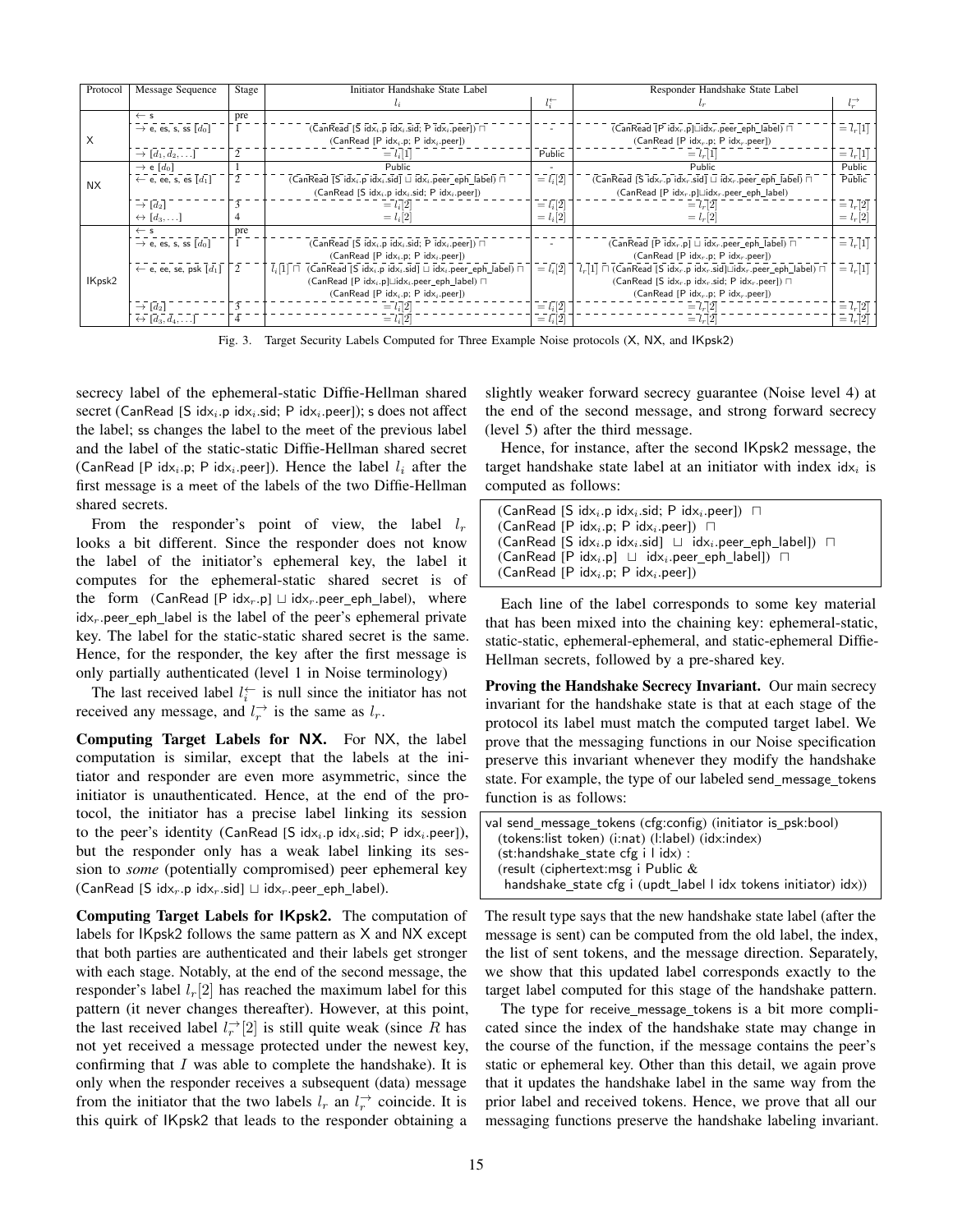Establishing the Peer Ephemeral Invariant. The label of peer ephemeral key (idx.peer\_eph\_label) in the handshake state is (as yet) unrelated to the peer's identity. It means that the keys in the handshake state are linked to an untrusted remote ephemeral key, and hence are not forward secret. To obtain stronger forward secrecy guarantees, we need to establish an authentication invariant on the handshake state.

As described above, in addition to the target secrecy labels  $(l_i, \cdot)$  $l_r$ ) for each handshake state at the initiator and responder, we also keep track of the label at which each participant received its last message  $(l_i \leftarrow, l_r \rightarrow)$ . We then prove that if this last receive label is uncompromised at i (i.e., it does not flow to Public) then the remote ephemeral key label at i (idx.peer\_eph\_label) must be of the form CanRead [S idx.peer sid'] for some session sid' at the peer. In other words, the last received message conditionally attests to the authenticity of the peer ephemeral key. If the payload received with this message was protected with a strong label, we get a strong authentication guarantee for the peer ephemeral.

To obtain an authentication guarantee for the peer ephemeral key, we rely on the global AEAD predicate (ae\_pred, mentioned in [§V\)](#page-9-0) to enforce that every encrypted handshake payload sent in each direction contains a transcript hash in the associated data, which uniquely captures all the ephemeral keys exchanged so far. Using this AEAD predicate at each decryption, the receive\_message functions can establish and maintain the peer ephemeral invariant in the recipient's handshake state.

## *E. Security Proof: Handshake State Invariant to Trace Properties*

Our next goal is to show that the handshake state invariant implies the trace properties corresponding to our authentication (A0-A2) and confidentiality goals (C0-C5). This proof is in three steps: (1) we map each authentication and confidentiality level to predicates on the secrecy label of an AEAD key; (2) we show that the handshake state invariant guarantees that the current AEAD key in the handshake state satisfies these key secrecy predicates; (3) we show that each key secrecy predicate implies the trace property for the corresponding level.

Mapping Levels to Key Secrecy Predicates. We define a series of security predicates in F\*, one for each payload security level, stated in terms of the current global timestamp (i), security index (idx), and a handshake state label (l). The confidentiality predicates should be read from the viewpoint of the sender, whereas the authenticity predicates are from the viewpoint of the recipient. Each predicate has the same shape, represented by the predicate type below:

type security\_pred = i:nat  $\rightarrow$  idx:index  $\rightarrow$  key\_label:label  $\rightarrow$  Type

The three authentication predicates are as follows:

| Level          | Authentication Predicate (over i, idx, and I)        |
|----------------|------------------------------------------------------|
| A0             |                                                      |
| A1             | can_flow i (CanRead [P idx.p; P idx.peer]) I         |
| A <sub>2</sub> | can_flow i (CanRead [S idx.p idx.sid; P idx.peer]) I |

Each authentication predicate is stated in terms of the strength of the current key label l; that is, the conditions under which the current key may be known to the adversary. This in turn implies the conditions under which the messages received by idx.p may have been forged or tampered with.

For level A0, there are no authentication guarantees, and so the predicate is always ⊤.

For level A1, we require that l is at least as strong as the (static-static) label CanRead [P idx.p; P idx.peer], which means that the current key can only be known to the adversary if one of the two static keys (at idx.p or idx.peer) were currently known to the adversary.

For level A2, we strengthen the requirement by requiring that l is at least as strong as the (ephemeral-static) label CanRead [S idx.p idx.sid; P idx.peer]. This predicate requires that the AEAD key in the cipher state should be known only to the principal (idx.p) and its peer (idx.peer), and should be bound to the current session sid at idx.p. So, even an adversary who compromises a principal's static key cannot obtain the session key; the adversary must compromise either the principal's ephemeral key or the peer's static key. In particular, this forbids KCI attacks, since compromising the long-term keys of the principal idx.p does not break authentication.

The six confidentiality predicates are depicted in Figure [4,](#page-16-0) again stated in terms of the timestamp i, index idx, and the current handshake state label l.

As with authenticity, level C0 provides no guarantees.

For level C1, we require that the handshake state label l is at least as strong as the ephemeral-ephemeral label (CanRead [S idx.p idx.sid] ⊔ idx.peer eph label) which means that the recipient (peer) is unauthenticated and hence could be played by an active attacker. This level only protects against passive adversaries. Note that idx.peer\_eph\_label is actually an optional value, so the predicate definition implicitly says that this value must not be empty, otherwise the confidentiality predicate is false.

For level C2, we require that l is as strong as the ephemeralstatic label CanRead [S idx.p idx.sid; P idx.peer], so we have confidentiality unless the sender's ephemeral key or the peer's static key are compromised.

For level C3, our requirement is a little stronger in that we require the current label to be stronger than both the ephemeral-static label (from 2) and the ephemeral-ephemeral label (from 1). This level provides weak forward secrecy, since the attacker can actively interfere with the session to insert its own ephemeral key.

For level C4, we strengthen the forward secrecy guarantee of level 3 by adding conditions under which the peer ephemeral key is known to be secure. Unless the attacker has actively compromised one of the two static keys (before the session is complete), the peer eph label must be of the form CanRead [S idx.peer sid'] for some peer session sid'. Hence, we have forward secrecy if both static keys are uncompromised during the session.

Level C5 provides strong forward secrecy: the attacker must compromise either the sender's ephemeral key or the recipient's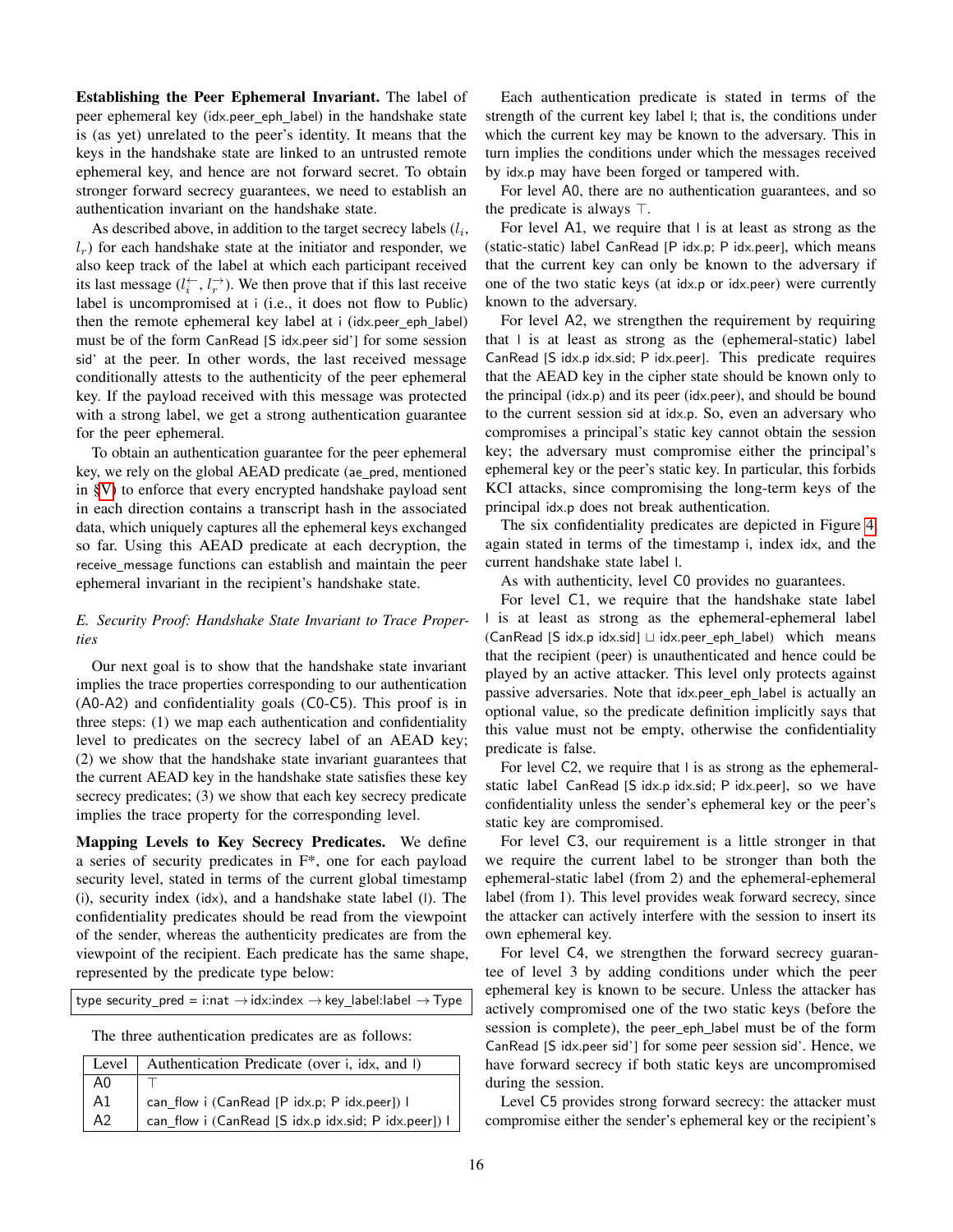| Level          | Confidentiality Predicate (over i, idx, and I)                                          |
|----------------|-----------------------------------------------------------------------------------------|
| C <sub>0</sub> |                                                                                         |
| C1             | can_flow i (CanRead [S idx.p idx.sid] $□$ idx.peer_eph_label) l                         |
| C <sub>2</sub> | can flow i (CanRead [S idx.p idx.sid; P idx.peer]) I                                    |
| C <sub>3</sub> | can_flow i (CanRead [S idx.p idx.sid; P idx.peer]) $1 \wedge$                           |
|                | can flow i (CanRead [S idx.p idx.sid] $\sqcup$ idx.peer eph label) I                    |
| C4             | can flow i (CanRead [S idx.p idx.sid; P idx.peer]) $\perp \wedge$                       |
|                | can flow i (CanRead [S idx.p idx.sid] $\sqcup$ idx.peer eph label) $\sqcap \wedge$      |
|                | (compromised_before i (P idx.p) $\vee$ compromised_before i (P idx.peer) $\vee$         |
|                | (∃sid'. peer_eph_label == CanRead [S idx.peer sid']))                                   |
| C <sub>5</sub> | can flow i (CanRead [S idx.p idx.sid; P idx.peer]) $\perp \wedge$                       |
|                | can flow i (CanRead [S idx.p idx.sid] $\sqcup$ idx.peer eph label) $\sqcap \wedge$      |
|                | (compromised_before i (S idx.p idx.sid) $\vee$ compromised_before i (P idx.peer) $\vee$ |
|                | (∃sid'. peer eph label == CanRead [S idx.peer sid']))                                   |

<span id="page-16-0"></span>Fig. 4. Confidentiality Predicates for each Noise Confidentiality Level

static key before the session is complete. This predicate is as follows:

```
can flow i (CanRead [S idx.p idx.sid; P idx.peer]) l ∧
can_flow i (CanRead [S idx.p idx.sid] \sqcup idx.peer_eph_label) l ∧
(compromised before i (S idx.p idx.sid) ∨
compromised before i (P idx.peer) ∨
   (∃ sid'. peer eph label == CanRead [S idx.peer sid']))
```
The first line of this predicate says that the handshake secrets should be readable only by the (authenticated) peer (idx.peer) and the current session idx.sid at idx.p. The second line says that the handshake secrets must also be bound to some peer ephemeral key. The last two lines provide strong forward secrecy: they say that unless the peer's long-term keys and the specific session idx.sid of idx.p was compromised (before the session is complete), the peer ephemeral key must have a label of the form CanRead [S idx.peer sid']. Since the key label is bound to specific sessions at both ends, compromising long-term keys after the session has no effect on key secrecy.

Handshake Invariant to Key Secrecy Predicates. Given the handshake state invariant (including the secrecy invariant and the peer ephemeral invariant), we prove that in each reachable handshake state the current handshake label satisfies the authenticity and confidentiality predicates described above for the security levels at the current stage of the protocol. In other words, we show that the secrecy label annotating the handshake state (and hence the label of its current AEAD key) is always stronger than the label expected by the Noise payload security level at the current stage of the protocol.

Key Secrecy Predicates to Trace Invariants. Message authenticity and confidentiality guarantees in secure channel protocols directly rely on the secrecy of the corresponding encryption key. In DY\*, the AEAD encryption function only allows the encryption of a message under a key whose label is stronger than the message, and so the key label expresses an upper bound on the secrecy of messages. For our confidentiality proofs, we assume that the application always sends messages labeled with the current handshake state label, which is the

same as the current AEAD key label. Then, from using the confidentiality predicate on key labels for each level, we derive the confidentiality trace invariant for messages sent at this level as a corollary of the generic secrecy lemmas of DY\*.

For authentication, we instantiate the ae pred pre-condition of AEAD encryption to ensure that each call to the AEAD encryption function is preceded by a security event AuthSent with the appropriate parameters. We also instantiate the event pred pre-condition for security events to ensure that the AuthReceived function can only be called if the corresponding authentication trace property is satisfied. These predicates, along with the properties of AEAD encryption and decryption, and the authentication predicates on the key secrecy label allow us to prove the trace invariant for each authentication level.

This completes the security proof for the protocol code. In summary, we combine the handshake state invariant with key secrecy predicates to show that every reachable handshake state preserves the global trace invariant, which includes the confidentiality and authentication goals for each level.

#### *F. Security Proof: High-Level API security*

The final step of our proof involves propagating the protocol security guarantees up through the stack all the way to the highlevel API. For most of our code, this propagation is relatively straightforward: we prove that our code does not accidentally break the labeling discipline, by storing a secret value in a public location, or mixing up data from different sessions.

The main security-critical step in this proof is the static key validation function provided by the device API. We assume that the certification function can take a potential public key, along with a (possibly-empty) certificate, and verify that it is indeed a static public key belonging to a given principal:

val certification\_function: i:nat  $\rightarrow$  rs:bytes  $\rightarrow$  rcert:bytes  $\rightarrow$ option (peer:principal{is\_public\_key rs i (CanRead [P peer])})

We also propagate our secrecy labels through the device management API, by annotating all remote static and preshared keys stored in the device with the appropriate labels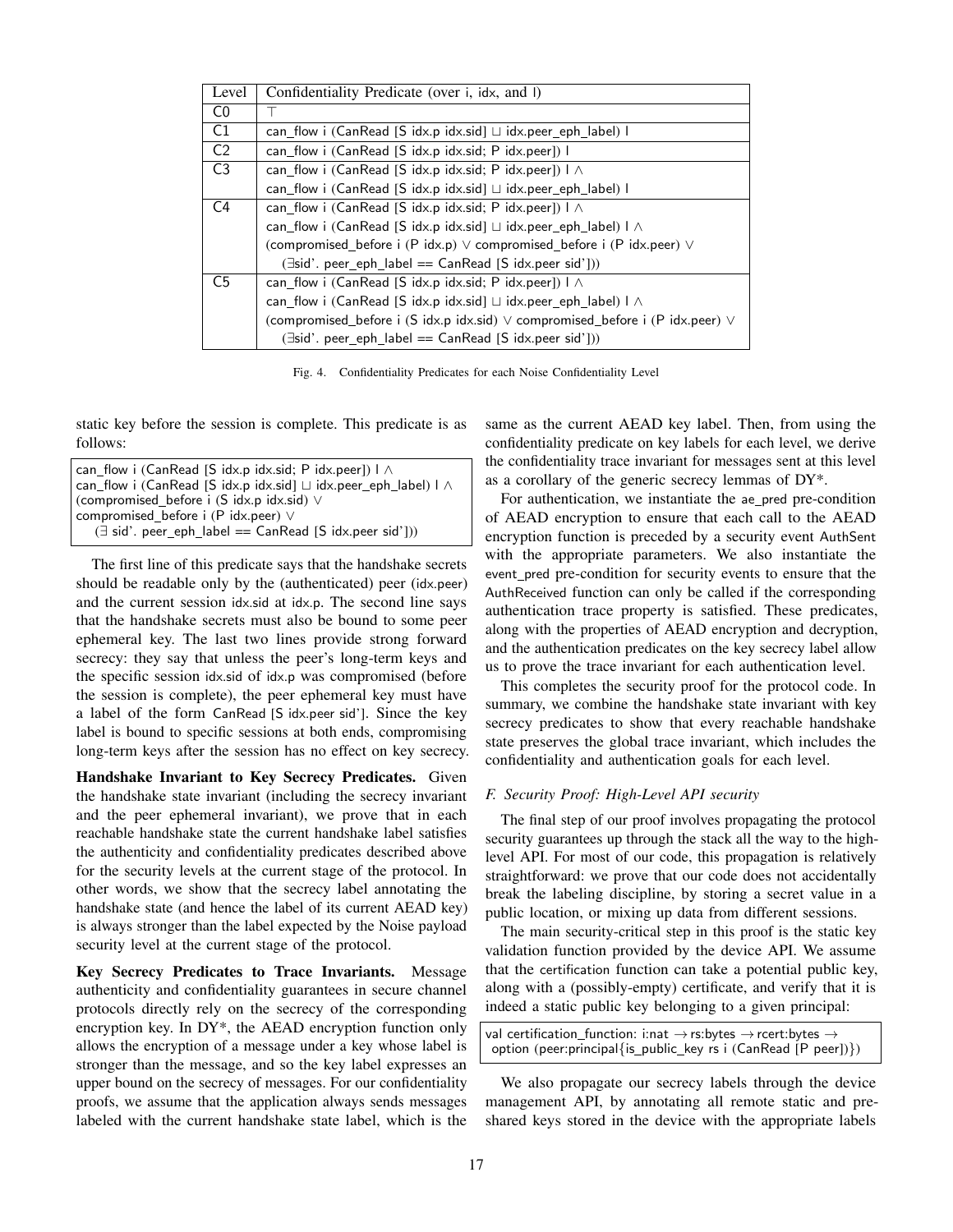| Component               | $F^*$ spec | Low* code | $DY^*$ proof |
|-------------------------|------------|-----------|--------------|
| Core Protocol (§III)    | 1.095      | 15.506    | 1.792        |
| Device Management (§IV) | 315        | 6.410     | 475          |
| Session API (§IV)       | 1.106      | 13.184    | 3.681        |

<span id="page-17-1"></span>Fig. 5. Size of the Noise\* codebase, *excluding* whitespace and comments. The total size of the codebase is 43kLOC.

| Pattern | Noise* | Custom | Cacophony | NoiseExpl. | Noise-C |
|---------|--------|--------|-----------|------------|---------|
| x       | 6677   | N/A    | 2272      | 4955       | 5603    |
| NX.     | 5385   | N/A    | 2392      | 4046       | 5065    |
| XX      | 3917   | N/A    | 1593      | 3149       | 3577    |
| ΙK      | 3143   | N/A    | 1357      | 2459       | 2822    |
| IKpsk2  | 3138   | 3756   | 1194      | 2431       | N/A     |

<span id="page-17-2"></span>Fig. 6. Performance Comparison, in handshakes / second. Benchmark performed on a Dell XPS13 laptop (Intel Core i7-10510U) with Ubuntu 18.04.

and ensuring that these labels are respected by the data structure and by the encrypted storage mechanism.

After all these steps, we obtain a high-level API that guarantees that each application message sent or received with the API meets high-level security properties expressed using a subset of the Noise security levels.

<span id="page-17-0"></span>VI. EVALUATION AND COMPARISON WITH RELATED WORK

Size of the Codebase. Figure [5](#page-17-1) measures the size of the  $F^*$ codebase for our Noise protocol implementation. This covers everything described in this paper. The core protocol code contains the Noise messaging functions. Device management includes long-term key storage and validation, including the encrypted storage and verified in-memory data structures, such as a linked list and an imperative map. Session API includes the two successive state machines and the high-level user-facing API code. For each component, we list the size of the highlevel specification, the Low\* code, and the DY\* proof. All of the code listed here was written for the purposes of this paper. The total size is 43kLOC excluding whitespace and comments. As a point of comparison, HACL\* itself is 97kLOC, making Noise\* the second largest F\* project in the literature. All this code is open-sourced [\[33\]](#page-19-32).

The Compiled C Library. Using the Noise\* compiler, we compile several specialized C implementations for each of the 59 Noise protocols. Representative code sizes are: 6,400 lines of C code for IKpsk2, 5,900 LoC for XX, and 4,900 LoC for X. Each Noise Protocol admits several implementations, depending on the choice of primitives (e.g., SHA2-256 vs. Blake2b), and the degree of optimization (e.g., Blake2b-portable vs. Blake2-AVX2). As a proof of concept, we ran a batch job that produced 472 implementations, out of several thousand possible choices [\[33\]](#page-19-32); the result totals 3.2M lines of C code.

In practice, a typical user would choose a Noise protocol, a set of primitives and a choice of optimization level, then would download the corresponding C implementation from Noise\*, along with a custom distribution of HACL\* containing the relevant cryptographic primitives for the target platform, to obtain a small high-performance protocol implementation. Advanced users can extend our code-base and compile it in different ways, to obtain any combination of Noise patterns.

Proof Overhead. A popular way of measuring the human effort of verification is the proof-to-code ratio: how many lines

of Low\* code did we write for each line of C that we produced. If we were to consider all 59 Noise patterns, this ratio would drop to 0.2, without even taking into account all the ciphersuite specializations we support. Conversely, if we only ever wanted generated code for a single Noise protocol, then the ratio jumps to nearly 7. A more realistic estimate is a proof-to-code ratio of 1, based on the 44kLOC of C code produced for the five patterns we actively test and benchmark. This is on par with (or even better than) mature F\* verification projects like HACL\*.

Feature Comparison. We compare other Noise implementations in Figure [7.](#page-18-0)

Noise\* generates specialized code, and is a compiler (C). WireGuard and Brontide are specialized, built-in (B) implementations for the purposes of a single application. Other implementations are interpreted (I). We count all patterns, even those that do not appear in the Noise Protocol Framework.

An implementation offers a *Lean API* if it establishes a clear abstraction boundary that strives to prevent user mistakes. Details vary; here, the presence of a state machine with abstract send and receive functions is enough to qualify as a "Lean API". WireGuard and Brontide are omitted, since they use a single Noise protocol and therefore leverage that fact to traverse abstraction boundaries.

An implementation successfully handles *Early Data* if it allows the user to use early message payloads, while preventing confidentiality issues one way or another. WireGuard uses a custom scheme that has been carefully audited; Brontide prevents sending payloads altogether before the handshake is finished.

An implementation with *Key Validation* provides a way of validating keys upon receiving them, e.g., by calling a userprovided function. Finally, an API with *Key Storage* provides a long-term, secure way of storing and retrieving preshared or remote static keys.

Code sizes vary according to the feature set and the language used. For Noise\*, we list the average size of a *single*, specialized C implementation. Noise\* is larger than e.g., Cacophony or Noise Explorer, because of a more verbose language (C) and a larger feature set. Noise\* is smaller than Noise-C or Noise Java. Our choice of generating C code will, we hope, facilitate integration in existing codebases. We remark that not all implementations support the same cipher suites; this depends on the choice of the underlying cryptographic library. We are here limited by e.g., the absence of Curve448 in HACL\*; fortunately, none of the applications we studied require it (this includes WhatsApp, not counted in this table).

Performance comparison. We compare the speed of our code with other Noise implementations in Figure [6.](#page-17-2) We compiled the C code for Noise-C and Noise\* using gcc 7.5.0. We used QEMU to run WireGuard for benchmarking, the Criterion 0.3.3 crate to benchmark the Rust code and the Criterion 1.5.9.0 package to benchmark the Haskell code. We observe that our Noise\* implementations beat all other general Noise libraries for handshakes per second. Of these, Noise-C is the closest in speed to Noise\* and the performance difference is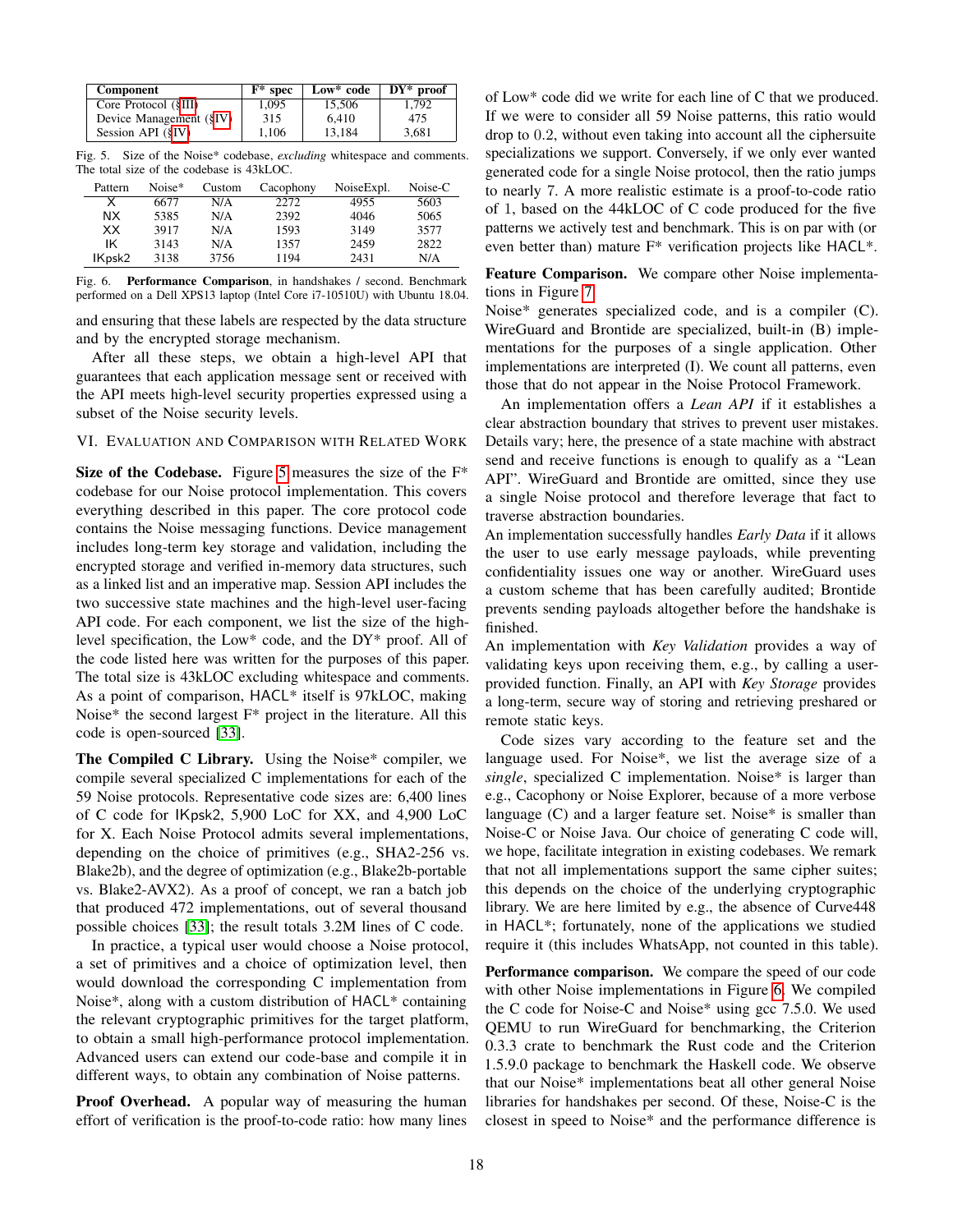|                 |                             |                         |                   |                             |       | Data  | Lalid                               |       |                 |
|-----------------|-----------------------------|-------------------------|-------------------|-----------------------------|-------|-------|-------------------------------------|-------|-----------------|
| Implementation  | $\mathbb{A}^{\!\mathbb{R}}$ | Lageologie              | <b>Pallection</b> | $\mathcal{E}^{\mathcal{E}}$ | Earth | ىلىمە | $\mathcal{L}^{\!\hat{\mathcal{C}}}$ | Jerry | Coeel Site      |
| Noise*          | $\subset$                   | $\mathsf{C}\phantom{a}$ | 59                | v                           | v     |       | v                                   | Y     | $\sqrt{5000}$   |
| Cacophony       |                             | Haskell                 | 59                |                             | N     | N     | N                                   | N     | 1800            |
| Noise-C         |                             | C                       | 40                | N                           | N     | N     | Y                                   | N     | $^{\sim}9000$   |
| WireGuard       | в                           | C                       |                   |                             |       |       | N                                   | N     | 2700            |
| Snow            | T                           | Rust                    | 59                | N                           | N     | N     | N                                   | N     | 3400            |
| Noise Explorer  |                             | Rust/Go                 | 50                |                             | N     | N     | N                                   | N     | $^{\sim}900$    |
| <b>Brontide</b> | B                           | Go                      |                   |                             |       | N     | N                                   | N     | $\tilde{c}$ 750 |
| Noise Java      |                             | Java                    | 40                | N                           | N     | N     | N                                   | N     | $\degree{}8000$ |

<span id="page-18-0"></span>Fig. 7. Noise Implementations Comparison. For Type:  $C =$  compiler,  $I =$ interpreter, B = builtin, i.e., a custom implementation.

|                     |   |              | <b>WANTED</b> | Cacecas | Model Street    | RAR<br><b>Norwick</b> |
|---------------------|---|--------------|---------------|---------|-----------------|-----------------------|
| Project             |   | <b>Hoody</b> |               |         |                 |                       |
| Noise*              |   | F*           | 59            |         | $\tilde{680}$   | 10s                   |
| Vacarme [21]        |   | Tamarin      | 53            | N       | $\tilde{c}$ 270 | $1.4$ days            |
| Noise Explorer [22] | S | ProVerif     | 57            | Y       | $\tilde{c}$ 650 | $0.5 - 24h$           |
| $fACCE$ [23]        |   | Manual       | 8             | N       |                 |                       |
| Dowling et al. [37] | C | Manual       |               | N       |                 |                       |
| WireGuard-CV [9]    |   | CryptoVerif  |               | N       | $\degree$ 5000  | 1.5h                  |

<span id="page-18-1"></span>Fig. 8. Noise Analysis Comparison. For Model:  $S =$  symbolic,  $C =$ computational. Model Size and Verification Time are per pattern.

dominated by DH computations. The IKpsk2 implementation from WireGuard, which also uses HACL\* for DH, incorporates careful kernel-level optimizations and is consequently 20% faster than the user-space Noise\* code.

Security Analysis Comparison. Figure [8](#page-18-1) compares our symbolic security analysis with prior formal proofs of Noise protocols. The closest related works are Noise Explorer and Vacarme, which both analyze (almost all) Noise protocols against Dolev-Yao attackers. Noise Explorer [\[22\]](#page-19-21) compiles each handshake pattern to a ProVerif model and verifies it against a series of reachability queries corresponding to the different Noise secrecy and authenticity levels. The analysis of each protocol takes between 30 minutes and 24 hours. Vacarme generates Tamarin models for each protocol, and analyzes it against the strongest threat model supported by the protocol. Analyzing 53 protocols takes a total of 74 CPU days.

The key difference in our approach is that we verify a generic executable Noise specification using a modular, semi-automated proof technique based on dependent types. Hence, we are able to verify the whole protocol specification in about 9 minutes, which amounts to 10s per pattern. Furthermore, our proofs are for an executable specification of the whole Noise protocol stack, whereas Noise Explorer and Vacarme only focus on the protocol messaging code. Conversely, the protocol-level verification results of Vacarme are stronger than ours, since Tamarin can handle equivalence properties like anonymity and has a more precise model of Diffie-Hellman.

The security proof overhead for Noise\* can be estimated by the ratio between our DY\* proof and the functional specification, which is 2.4. Note however, that this is a proof for all 59 patterns, and is still just a fraction of the effort of developing the Low\* implementation.

Figure [8](#page-18-1) also notes other work on the computational analysis of Noise protocols: [\[23\]](#page-19-22) defines a new security model for

cryptographically analyzing multiple Noise protocols using penand-paper proofs; [\[37\]](#page-19-36) describes a manual proof of WireGuard, including an analysis of IKpsk2; [\[9\]](#page-19-8) presents a mechanized cryptographic proof of WireGuard using CryptoVerif. These works use a more precise cryptographic model than the symbolic models in our work or in Vacarme. However, the work needed to prove each protocol is significantly higher. Linking our verified implementations to computational proofs is an interesting direction for future work.

Other Related Work. Apart from work on Noise, prior works have investigated the automatic generation of protocol code from verified high-level protocol specifications, yielding implementations in Java [\[38\]](#page-19-37), OCaml [\[17\]](#page-19-16), [\[39\]](#page-19-38), and F# [\[40\]](#page-19-39), [\[41\]](#page-19-40). Each of these tools has been applied to a handful of protocols; the generated protocol code is tuned for correctness rather than performance and relies on unverified cryptographic libraries. In contrast, by relying on the F\* ecosystem, we generate high-performance C code that is provably correct, memory safe, and linked to a verified cryptographic library. Furthermore, the flexibility and succinctness of the Noise specification language enables us to automatically generate verified implementations for 59 distinct protocols, yielding a comprehensive protocol library. Other prior works have focused on efficient code generation for specialized cryptographic constructions like multi-party computation and zero-knowledge proofs; we refer the reader to [\[11\]](#page-19-10), [\[42\]](#page-19-41) for a survey of this line of work. Finally, a long line of work has investigated techniques for directly verifying cryptographic protocol implementations written in F# [\[43\]](#page-19-42), [\[44\]](#page-19-43), [\[45\]](#page-19-44), [\[8\]](#page-19-7), F\* [\[46\]](#page-20-0), [\[16\]](#page-19-15), Java [\[47\]](#page-20-1), [\[19\]](#page-19-18), and C [\[48\]](#page-20-2), [\[49\]](#page-20-3), [\[50\]](#page-20-4). In these settings, each protocol implementation must be verified independently, whereas our compiler-based approach allows us to verify a large class of protocol implementations once and for all.

#### VII. CONCLUSION

We have presented a Noise Protocol Compiler embedded within F\*. Our compiler is verified once; then, for any choice of Noise Protocol and matching cryptographic implementations, it produces an efficient, low-level implementation in C. We generate not only protocol transitions, but also the entire protocol stack, including state machine, device and session management, user-configurable key policies, long-term key storage, and dynamic security levels. At all layers, we guard against user error by providing robust APIs. We go beyond the usual trifecta of memory safety, functional correctness and side-channel resistance, by connecting our verified stack to a symbolic security proofs based on the DY\* framework. These extensive verification results come at no cost to performance; indeed our C code beats most existing Noise implementations.

#### ACKNOWLEDGMENT

This work was partially supported by the European Research Council (ERC) through Grant CIRCUS-683032, the Office of Naval Research (ONR) through Grant N000141812618 and the DST-INSPIRE Faculty Grant.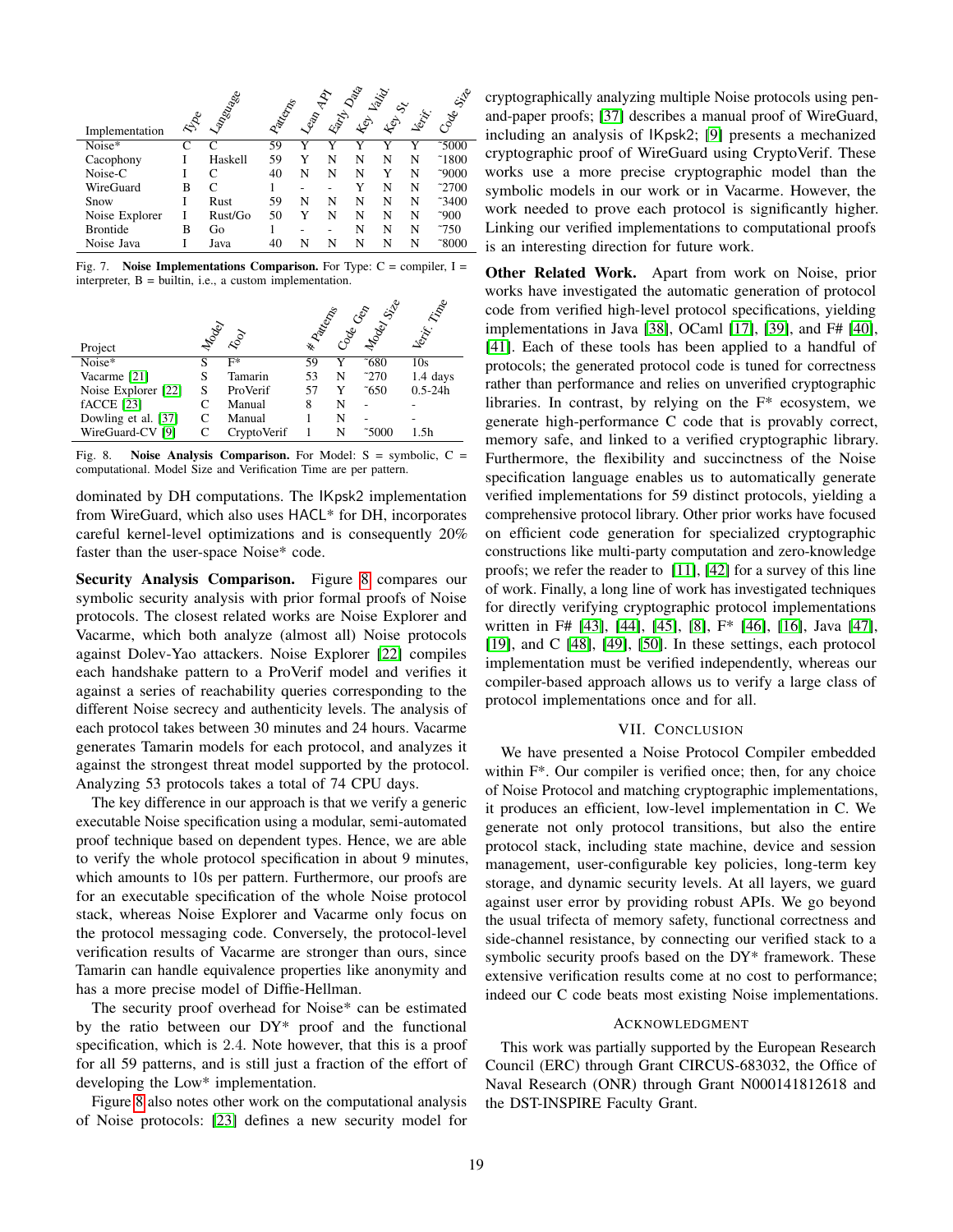#### **REFERENCES**

- <span id="page-19-0"></span>[1] K. Cohn-Gordon, C. Cremers, and L. Garratt, "On post-compromise security," in *IEEE Computer Security Foundations Symposium*, 2016, pp. 164–178.
- <span id="page-19-1"></span>[2] B. Blanchet, "Modeling and verifying security protocols with the applied pi calculus and proverif," in *Foundations and Trends in Privacy and Security*, vol. 1, no. 1-2, 2016, pp. 1–135.
- <span id="page-19-2"></span>[3] S. Meier, B. Schmidt, C. Cremers, and D. A. Basin, "The TAMARIN prover for the symbolic analysis of security protocols," in *Computer Aided Verification*, ser. LNCS, vol. 8044, 2013, pp. 696–701.
- <span id="page-19-3"></span>[4] C. Cremers, M. Horvat, J. Hoyland, S. Scott, and T. van der Merwe, "A comprehensive symbolic analysis of tls 1.3," in *ACM Conference on Computer and Communications Security*, 2017, p. 1773–1788.
- <span id="page-19-4"></span>[5] K. Bhargavan, B. Blanchet, and N. Kobeissi, "Verified models and reference implementations for the TLS 1.3 standard candidate," in *IEEE Symposium on Security and Privacy*, 2017, pp. 483–502.
- <span id="page-19-5"></span>[6] N. Kobeissi, K. Bhargavan, and B. Blanchet, "Automated verification for secure messaging protocols and their implementations: A symbolic and computational approach," in *IEEE European Symposium on Security and Privacy*, 2017, pp. 435–450.
- <span id="page-19-6"></span>[7] B. Blanchet, "A computationally sound mechanized prover for security protocols," *IEEE Transactions on Dependable and Secure Computing*, vol. 5, no. 4, p. 193–207, Oct. 2008.
- <span id="page-19-7"></span>[8] C. Fournet, M. Kohlweiss, and P.-Y. Strub, "Modular code-based cryptographic verification," in *ACM Conference on Computer and Communications Security*, 2011, p. 341–350.
- <span id="page-19-8"></span>[9] B. Lipp, B. Blanchet, and K. Bhargavan, "A mechanised cryptographic proof of the wireguard virtual private network protocol," in *IEEE European Symposium on Security and Privacy*, 2019, pp. 231–246.
- <span id="page-19-9"></span>[10] K. Bhargavan, C. Fournet, M. Kohlweiss, A. Pironti, and P. Strub, "Implementing TLS with verified cryptographic security," in *IEEE Symposium on Security and Privacy*, 2013, pp. 445–459.
- <span id="page-19-10"></span>[11] M. Barbosa, G. Barthe, K. Bhargavan, B. Blanchet, C. Cremers, K. Liao, and B. Parno, "Sok: Computer-aided cryptography," in *IEEE Symposium on Security and Privacy*, 2021, pp. 777–795.
- <span id="page-19-11"></span>[12] National Vulnerability Database, "Heartbleed bug," CVE-2014-0160 [http:](http://web.nvd.nist.gov/view/vuln/detail?vulnId=CVE-2014-0160) [//web.nvd.nist.gov/view/vuln/detail?vulnId=CVE-2014-0160,](http://web.nvd.nist.gov/view/vuln/detail?vulnId=CVE-2014-0160) Apr. 2014.
- <span id="page-19-12"></span>[13] B. Beurdouche, K. Bhargavan, A. Delignat-Lavaud, C. Fournet, M. Kohlweiss, A. Pironti, P.-Y. Strub, and J. K. Zinzindohoue, "A Messy State of the Union: Taming the Composite State Machines of TLS," in *IEEE Symposium on Security and Privacy*, 2015, pp. 535–552.
- <span id="page-19-13"></span>[14] T. Ramananandro, A. Delignat-Lavaud, C. Fournet, N. Swamy, T. Chajed, N. Kobeissi, and J. Protzenko, "Everparse: verified secure zero-copy parsers for authenticated message formats," in *USENIX Security Symposium*, 2019, pp. 1465–1482.
- <span id="page-19-14"></span>[15] J. Protzenko, B. Parno, A. Fromherz, C. Hawblitzel, M. Polubelova, K. Bhargavan, B. Beurdouche, J. Choi, A. Delignat-Lavaud, C. Fournet *et al.*, "Evercrypt: A fast, verified, cross-platform cryptographic provider," in *IEEE Symposium on Security and Privacy*, 2019, pp. 634–653.
- <span id="page-19-15"></span>[16] A. Delignat-Lavaud, C. Fournet, M. Kohlweiss, J. Protzenko, A. Rastogi, N. Swamy, S. Zanella-Beguelin, K. Bhargavan, J. Pan, and J. K. Zinzindohoue, "Implementing and proving the tls 1.3 record layer," in *IEEE Symposium on Security and Privacy*, 2017, pp. 463–482.
- <span id="page-19-16"></span>[17] D. Cadé and B. Blanchet, "Proved generation of implementations from computationally secure protocol specifications," *Journal of Computer Security*, vol. 23, no. 3, pp. 331–402, 2015.
- <span id="page-19-17"></span>[18] J. Protzenko, B. Beurdouche, D. Merigoux, and K. Bhargavan, "Formally verified cryptographic web applications in webassembly," in *IEEE Symposium on Security and Privacy*, 2019, pp. 1256–1274.
- <span id="page-19-18"></span>[19] R. Küsters, T. Truderung, and J. Graf, "A Framework for the Cryptographic Verification of Java-like Programs," in *IEEE Computer Security Foundations Symposium*, 2012, pp. 198–212.
- <span id="page-19-19"></span>[20] T. Perrin, "The Noise Protocol Framework," [http://noiseprotocol.org/](http://noiseprotocol.org/noise.html) [noise.html,](http://noiseprotocol.org/noise.html) 2018.
- <span id="page-19-20"></span>[21] G. Girol, L. Hirschi, R. Sasse, D. Jackson, C. Cremers, and D. Basin, "A spectral analysis of Noise: A comprehensive, automated, formal analysis of diffie-hellman protocols," in *USENIX Security Symposium*, 2020.
- <span id="page-19-21"></span>[22] N. Kobeissi, G. Nicolas, and K. Bhargavan, "Noise Explorer: Fully Automated Modeling and Verification for Arbitrary Noise Protocols," in *IEEE European Symposium on Security and Privacy*, 2019, pp. 356–370.
- <span id="page-19-22"></span>[23] B. Dowling, P. Rösler, and J. Schwenk, "Flexible Authenticated and Confidential Channel Establishment (fACCE): Analyzing the Noise

Protocol Framework," in *Public-Key Cryptography*, vol. 12110, 2020, pp. 341–373.

- <span id="page-19-23"></span>[24] N. Swamy, C. Hritçu, C. Keller, A. Rastogi, A. Delignat-Lavaud, S. Forest, K. Bhargavan, C. Fournet, P.-Y. Strub, M. Kohlweiss, J.-K. Zinzindohoue, and S. Zanella-Béguelin, "Dependent types and multi-monadic effects in F\*," in *ACM Symposium on Principles of Programming Languages*, 2016, pp. 256–270.
- <span id="page-19-24"></span>[25] J. Protzenko, J. K. Zinzindohoué, A. Rastogi, T. Ramananandro, P. Wang, S. Z. Beguelin, A. Delignat-Lavaud, C. Hritcu, K. Bhargavan, C. Fournet, ´ and N. Swamy, "Verified low-level programming embedded in F\*," *Proceedings of the ACM on Programming Languages*, vol. 1, no. ICFP, pp. 17:1–17:29, 2017.
- <span id="page-19-25"></span>[26] J. K. Zinzindohoué, K. Bhargavan, J. Protzenko, and B. Beurdouche, "HACL\*: A verified modern cryptographic library," in *ACM Conference on Computer and Communications Security*, 2017, pp. 1789–1806.
- <span id="page-19-26"></span>[27] K. Bhargavan, A. Bichhawat, Q. H. Do, P. Hosseyni, R. Küsters, G. Schmitz, and T. Würtele, "DY\* : A Modular Symbolic Verification Framework for Executable Cryptographic Protocol Code," in *IEEE European Symposium on Security and Privacy*, Virtual, Austria, Sep. 2021.
- <span id="page-19-27"></span>[28] D. J. Bernstein, T. Lange, and P. Schwabe, "The security impact of a new cryptographic library," in *International Conference on Cryptology and Information Security in Latin America (LATINCRYPT)*. Springer, 2012, pp. 159–176.
- <span id="page-19-28"></span>[29] R. Barnes, K. Bhargavan, B. Lipp, and C. Wood, "Hybrid public key encryption," IRTF Internet-Draft [draft-irtf-cfrg-hpke-12,](draft-irtf-cfrg-hpke-12) 2021.
- <span id="page-19-29"></span>[30] M. Polubelova, K. Bhargavan, J. Protzenko, B. Beurdouche, A. Fromherz, N. Kulatova, and S. Zanella-Beguelin, "HACLxN: Verified generic ´ SIMD crypto (for all your favourite platforms)," in *ACM Conference on Computer and Communications Security*, 2020, p. 899–918.
- <span id="page-19-30"></span>[31] K. Bhargavan, A. Delignat-Lavaud, C. Fournet, M. Kohlweiss, J. Pan, J. Protzenko, A. Rastogi, N. Swamy, S. Zanella-Béguelin, and J. K. Zinzindohoue, "Implementing and proving the TLS 1.3 record layer," in ´ *IEEE Symposium on Security and Privacy*, 2017.
- <span id="page-19-31"></span>[32] A. Delignat-Lavaud, C. Fournet, B. Parno, J. Protzenko, T. Ramananandro, J. Bosamiya, J. Lallemand, I. Rakotonirina, and Y. Zhou, "A security model and fully verified implementation for the ietf quic record layer, in *IEEE Symposium on Security and Privacy*, 2021, pp. 1162–1178.
- <span id="page-19-32"></span>[33] "Noise\* Code Repository," [https://github.com/Inria-Prosecco/noise-star.](https://github.com/Inria-Prosecco/noise-star)
- <span id="page-19-33"></span>[34] D. Dolev and A. Yao, "On the security of public key protocols," in *IEEE Transactions on Information Theory*, vol. 29, no. 2, 2006, p. 198–208.
- <span id="page-19-34"></span>[35] "DY\* Code Repository," [https://github.com/REPROSEC/dolev-yao-star.](https://github.com/REPROSEC/dolev-yao-star)
- <span id="page-19-35"></span>[36] T. Y. C. Woo and S. S. Lam, "Authentication for distributed systems," in *Computer*, vol. 25, no. 1, 1992, p. 39–52.
- <span id="page-19-36"></span>[37] B. Dowling and K. G. Paterson, "A cryptographic analysis of the wireguard protocol," in *Applied Cryptography and Network Security*, 2018, pp. 3–21.
- <span id="page-19-37"></span>[38] A. Pironti and R. Sisto, "Provably correct Java implementations of spi calculus security protocols specifications," *Journal of Computer Security*, vol. 29, no. 3, p. 302–314, 2010.
- <span id="page-19-38"></span>[39] J. A. McCarthy, S. Krishnamurthi, J. D. Guttman, and J. D. Ramsdell, "Compiling cryptographic protocols for deployment on the web," in *International Conference on World Wide Web*, 2007, p. 687–696.
- <span id="page-19-39"></span>[40] R. Corin, P.-M. Deniélou, C. Fournet, K. Bhargavan, and J. Leifer, "A secure compiler for session abstractions," *Journal of Computer Security*, vol. 16, no. 5, p. 573–636, 2008.
- <span id="page-19-40"></span>[41] C. Fournet, G. L. Guernic, and T. Rezk, "A security-preserving compiler for distributed programs: from information-flow policies to cryptographic mechanisms," in *ACM Conference on Computer and Communications Security*. ACM, 2009, pp. 432–441.
- <span id="page-19-41"></span>[42] M. Hastings, B. Hemenway, D. Noble, and S. Zdancewic, "Sok: General purpose compilers for secure multi-party computation," in *IEEE Symposium on Security and Privacy*, 2019, pp. 1220–1237.
- <span id="page-19-42"></span>[43] J. Bengtson, K. Bhargavan, C. Fournet, A. D. Gordon, and S. Maffeis, "Refinement types for secure implementations," *ACM Transactions on Programming Languages and Systems*, vol. 33, no. 2, pp. 8:1–8:45, 2011.
- <span id="page-19-43"></span>[44] K. Bhargavan, C. Fournet, and A. D. Gordon, "Modular verification of security protocol code by typing," in *ACM Principles of Programming Languages*, 2010, pp. 445–456.
- <span id="page-19-44"></span>[45] M. Backes, C. Hritcu, and M. Maffei, "Union, intersection and refinement types and reasoning about type disjointness for secure protocol implementations," *Journal of Computer Security*, vol. 22, no. 2, pp. 301–353, 2014.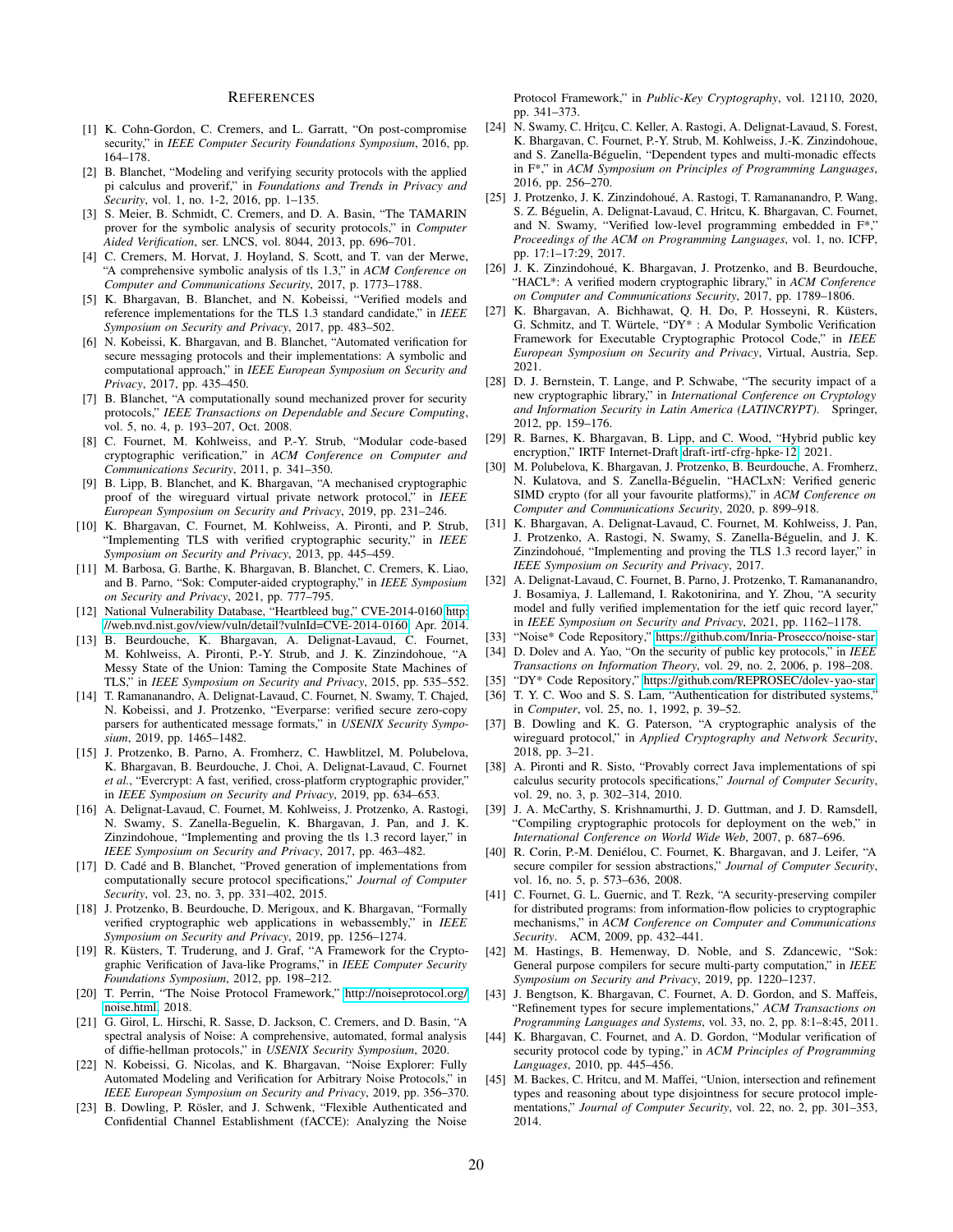- <span id="page-20-0"></span>[46] G. Barthe, C. Fournet, B. Grégoire, P. Strub, N. Swamy, and S. Z. Béguelin, "Probabilistic relational verification for cryptographic implementations," in *ACM Principles of Programming Languages*, 2014, pp. 193–206.
- <span id="page-20-1"></span>[47] M. Avalle, A. Pironti, D. Pozza, and R. Sisto, "Javaspi: A framework for security protocol implementation," *International Journal of Secure Software Engineering*, vol. 2, no. 4, pp. 34–48, 2011.
- <span id="page-20-2"></span>[48] F. Dupressoir, A. D. Gordon, J. Jürjens, and D. A. Naumann, "Guiding a general-purpose C verifier to prove cryptographic protocols," *Journal of Computer Security*, vol. 22, no. 5, pp. 823–866, 2014.
- <span id="page-20-3"></span>[49] M. Aizatulin, A. D. Gordon, and J. Jürjens, "Extracting and verifying cryptographic models from C protocol code by symbolic execution," in *ACM Conference on Computer and Communications Security*, 2011, pp. 331–340.
- <span id="page-20-4"></span>[50] S. Chaki and A. Datta, "ASPIER: an automated framework for verifying security protocol implementations," in *IEEE Computer Security Foundations Symposium*, 2009, pp. 172–185.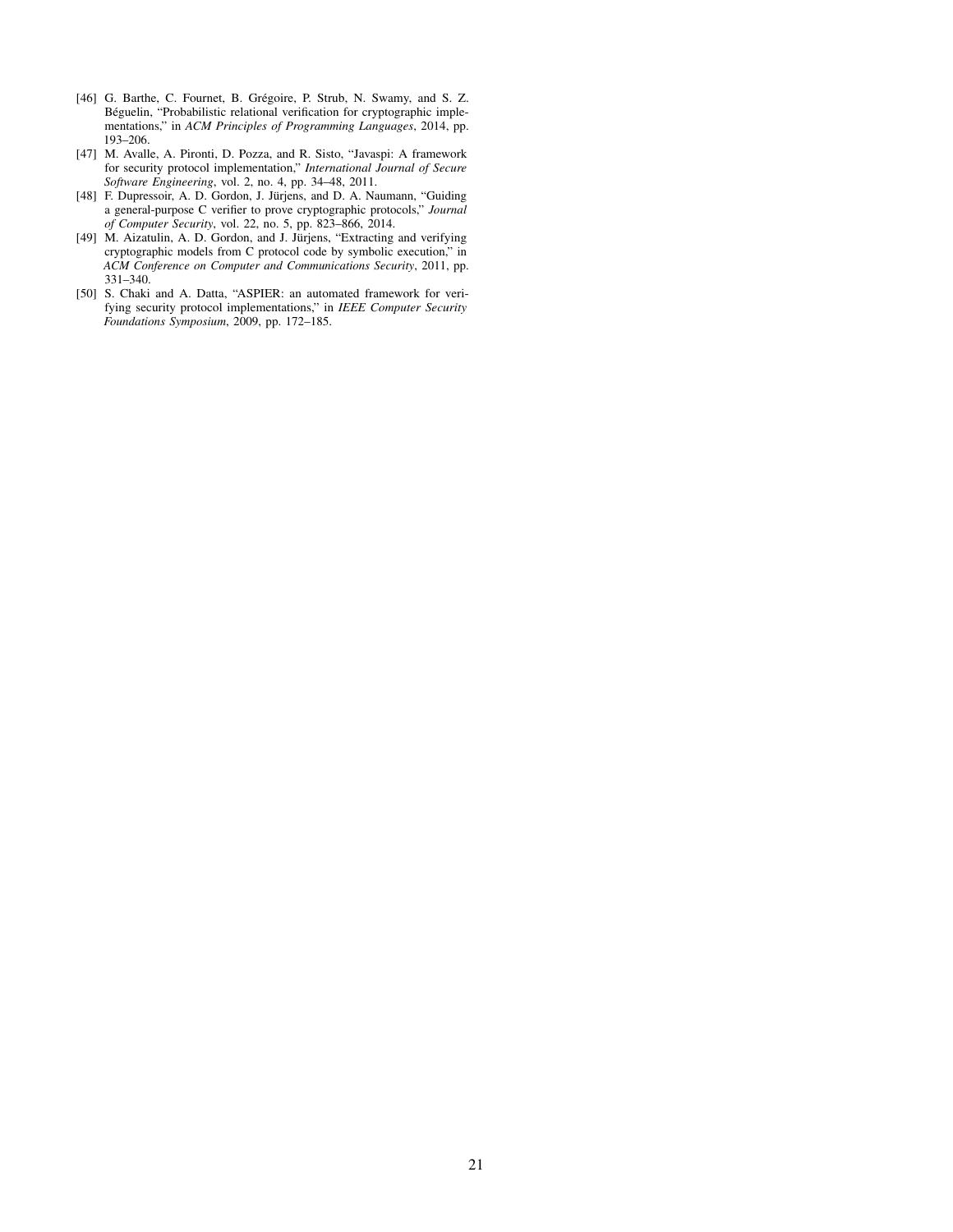## <span id="page-21-0"></span>APPENDIX A 59 NOISE PROTOCOLS AND THEIR AUTHENTICATION AND CONFIDENTIALITY GOALS

| Protocol  | Message Sequence                                                    |                                  | Payload Security Properties |                |                                  |
|-----------|---------------------------------------------------------------------|----------------------------------|-----------------------------|----------------|----------------------------------|
| Name      |                                                                     | Auth                             | Conf                        | Auth           | Conf                             |
|           | (premessages)                                                       |                                  |                             |                |                                  |
| Ν         | $\rightarrow$ e, es [ $d_0$ ]                                       | ÷,                               |                             | A0             | C <sub>2</sub>                   |
|           | $\rightarrow$ [ $d_1, d_2, \ldots$ ]                                |                                  |                             | A0             | C2                               |
|           | (premessages)                                                       |                                  |                             |                |                                  |
| Κ         | $\rightarrow$ e, es, ss [ $d_0$ ]                                   |                                  |                             | A1             | C <sub>2</sub>                   |
|           | $\rightarrow$ [ $d_1, d_2, \ldots$ ]                                |                                  |                             | A1             | C <sub>2</sub>                   |
| X         | (premessages)                                                       |                                  |                             |                |                                  |
|           | $\rightarrow$ e, es, s, ss $[d_0]$                                  |                                  | ٠                           | A1             | C <sub>2</sub>                   |
|           | $\rightarrow$ [ $d_1, d_2, \ldots$ ]                                |                                  | ÷,                          | A1             | C <sub>2</sub>                   |
| ΝN        | $\rightarrow$ e [ $d_0$ ]<br>$\leftarrow$ e, ee [ $d_1$ ]           | A0<br>A0                         | C0<br>C1                    | A0<br>A0       | C <sub>0</sub><br>C <sub>0</sub> |
|           | $\leftrightarrow$ [ $d_2, d_3, \ldots$ ]                            | A0                               | C1                          | A0             | C1                               |
|           | (premessages)                                                       |                                  |                             |                |                                  |
|           | $\rightarrow$ e [ $d_0$ ]                                           | A <sub>0</sub>                   | C0                          | A <sub>0</sub> | C <sub>0</sub>                   |
| ΚN        | $\leftarrow$ e, ee, se [ $d_1$ ]                                    | A <sub>0</sub>                   | C3                          | A0             | C <sub>0</sub>                   |
|           | $\rightarrow$ [d <sub>2</sub> ]                                     | A <sub>0</sub>                   | C3                          | A2             | C1                               |
|           | $\leftrightarrow$ [ $d_3, d_4, \ldots$ ]                            | A0                               | C5                          | A2             | C1                               |
|           | (premessages)                                                       |                                  |                             |                |                                  |
|           | $\rightarrow$ e, es [ $d_0$ ]                                       | A <sub>0</sub>                   | C0                          | A0             | C <sub>2</sub>                   |
| ΝK        | $\leftarrow$ e, ee [ $d_1$ ]                                        | A <sub>2</sub>                   | C1                          | A0             | C <sub>2</sub>                   |
|           | $\leftrightarrow$ [ $d_2, d_3, \ldots$ ]                            | A2                               | C1                          | A0             | C5                               |
|           | (premessages)                                                       |                                  |                             |                |                                  |
|           | $\rightarrow$ e, es, ss [ $d_0$ ]                                   | A <sub>0</sub>                   | C0                          | A1             | C <sub>2</sub>                   |
| ΚK        | $\leftarrow$ e, ee, se [ $d_1$ ]                                    | A <sub>2</sub>                   | C4                          | A1             | C <sub>2</sub>                   |
|           | $\rightarrow$ [d <sub>2</sub> ]                                     | A2                               | C4                          | A2             | C5                               |
|           | $\leftrightarrow$ [d <sub>3</sub> , d <sub>4</sub> ,]               | A2                               | C5                          | A2             | C5                               |
|           | $\rightarrow$ e [ $d_0$ ]                                           | $\overline{A}0$                  | $_{\rm CO}$                 | A <sub>0</sub> | C <sub>0</sub>                   |
| <b>NX</b> | $\leftarrow$ e, ee, s, es [ $d_1$ ]                                 | A2                               | C1                          | A0             | C <sub>0</sub>                   |
|           | $\leftrightarrow$ [ $d_2, d_3, \ldots$ ]                            | A2                               | C1                          | A0             | C5                               |
|           | (premessages)                                                       |                                  |                             |                |                                  |
|           | $\rightarrow$ e [ $d_0$ ]                                           | A <sub>0</sub>                   | C0                          | A <sub>0</sub> | C <sub>0</sub>                   |
| ΚX        | $\leftarrow$ e, ee, se, s, es [ $d_1$ ]                             | A2                               | C3                          | A0             | C <sub>0</sub>                   |
|           | $\rightarrow$ [d <sub>2</sub> ]                                     | A2                               | C3                          | A2             | C5                               |
|           | $\leftrightarrow$ [ $d_3, d_4, \ldots$ ]                            | A2                               | C5                          | A2             | C5                               |
|           | $\rightarrow$ e [ $d_0$ ]                                           | A <sub>0</sub>                   | $_{\rm CO}$                 | A0             | C <sub>0</sub>                   |
| XN        | $\leftarrow$ e, ee [ $d_1$ ]                                        | A0                               | C1                          | A0             | C <sub>0</sub>                   |
|           | $\rightarrow$ s, se [ $d_2$ ]                                       | A <sub>0</sub>                   | C1                          | A2             | C1                               |
|           | $\leftrightarrow$ [d <sub>3</sub> , <u>d<sub>4</sub></u> ,]         | A0                               | C5                          | A2             | C1                               |
|           | $\rightarrow$ e, s [ $d_0$ ]                                        | A0                               | $_{\rm CO}$                 | A0             | $_{\rm CO}$                      |
| IN        | $\leftarrow$ e, ee, se [ $d_1$ ]<br>$\rightarrow$ [d <sub>2</sub> ] | A <sub>0</sub><br>A <sub>0</sub> | C3<br>C3                    | A0<br>A2       | C <sub>0</sub><br>C1             |
|           | $\leftrightarrow$ [ $d_3, d_4, \ldots$ ]                            | A <sub>0</sub>                   | C5                          | A2             | C <sub>1</sub>                   |
|           | (premessages)                                                       |                                  |                             |                |                                  |
|           | $\rightarrow$ e, es [ $d_0$ ]                                       | A0                               | C0                          | A0             | C <sub>2</sub>                   |
| XK        | $\leftarrow$ e, ee [ $d_1$ ]                                        | A2                               | C1                          | A0             | C <sub>2</sub>                   |
|           | $\rightarrow$ s, se [ $d_2$ ]                                       | A2                               | C1                          | A2             | C5                               |
|           | $\leftrightarrow$ [ $d_3, d_4, \ldots$ ]                            | A2                               | C5                          | A2             | C5                               |
|           | (premessages)                                                       |                                  |                             |                |                                  |
|           | $\rightarrow$ e, es, s, ss $[d_0]$                                  | A <sub>0</sub>                   | $_{\rm CO}$                 | A1             | C <sub>2</sub>                   |
| ΙK        | $\leftarrow$ e, ee, se [ $d_1$ ]                                    | A2                               | C4                          | A1             | C <sub>2</sub>                   |
|           | $\rightarrow$ [d <sub>2</sub> ]                                     | A2                               | C4                          | A2             | C5                               |
|           | $\leftrightarrow$ [d <sub>3</sub> , d <sub>4</sub> , $\dots$ ]      | A2                               | C5                          | A2             | C5                               |
|           | $\rightarrow$ e [ $d_0$ ]                                           | A0                               | C0                          | A0             | C <sub>0</sub>                   |
| ХX        | $\leftarrow$ e, ee, s, es [ $d_1$ ]                                 | A2                               | C1                          | A0             | $_{\rm CO}$                      |
|           | $\rightarrow$ s, se [ $d_2$ ]                                       | A2                               | C1                          | A2             | C5                               |
|           | $\leftrightarrow$ [d <sub>3</sub> , d <sub>4</sub> ,]               | A2                               | C5                          | A2             | C5                               |
|           | $\rightarrow$ e, s [ $\bar{d}$ <sub>0</sub> ]                       | A0                               | C0                          | A0             | C <sub>0</sub>                   |
| IX        | $\leftarrow$ e, ee, se, s, es [ $d_1$ ]                             | A2                               | C3                          | A0             | $_{\rm C0}$                      |
|           | $\rightarrow$ [d <sub>2</sub> ]                                     | A2                               | C3                          | A2             | C5                               |
|           | $\leftrightarrow [d_3, d_4, \ldots]$                                | A2                               | C5                          | A2             | C5                               |

| Protocol<br>Name   | Message Sequence                                                                         | Auth                             | Conf                             | Auth                 | Conf                             |
|--------------------|------------------------------------------------------------------------------------------|----------------------------------|----------------------------------|----------------------|----------------------------------|
|                    | (premessages)                                                                            |                                  |                                  |                      |                                  |
| Npsk0              | $\rightarrow$ psk, e, es [ $d_0$ ]                                                       |                                  |                                  | A1                   | C <sub>2</sub>                   |
|                    | $\rightarrow$ [ $d_1, d_2, \ldots$ ]                                                     | ÷,                               |                                  | A1                   | C2                               |
| Kpsk0              | (premessages)<br>$\rightarrow$ psk, e, es, ss [ $d_0$ ]                                  |                                  |                                  | A1                   | C <sub>2</sub>                   |
|                    | $\rightarrow$ [d <sub>1</sub> , d <sub>2</sub> ,]                                        | L,                               |                                  | A1                   | C <sub>2</sub>                   |
|                    | (premessages)                                                                            |                                  |                                  |                      |                                  |
| Xpsk1              | $\rightarrow$ e, es, s, ss, psk [ $d_0$ ]                                                | ٠                                | $\overline{a}$                   | A <sub>1</sub>       | C <sub>2</sub>                   |
|                    | $\rightarrow$ [ $d_1, d_2, \ldots$ ]                                                     | $\overline{\phantom{a}}$         | $\overline{\phantom{a}}$         | A1                   | C <sub>2</sub>                   |
|                    | $\rightarrow$ psk, e [ $d_0$ ]                                                           | A <sub>0</sub>                   | $_{\rm CO}$                      | A1                   | $_{\rm CO}$                      |
| NNpsk0             | $\leftarrow$ e, ee [ $d_1$ ]                                                             | A1                               | C1                               | A <sub>1</sub>       | C <sub>0</sub>                   |
|                    | $\leftrightarrow$ [ $d_2, d_3, \ldots$ ]<br>$\rightarrow$ e [ $d_0$ ]                    | A1<br>A <sub>0</sub>             | C <sub>1</sub><br>$_{\rm CO}$    | A1<br>A <sub>0</sub> | C <sub>1</sub><br>$_{\rm CO}$    |
| NNpsk <sub>2</sub> | $\leftarrow$ e, ee, psk [ $d_1$ ]                                                        | A1                               | C1                               | A0                   | $_{\rm CO}$                      |
|                    | $\leftrightarrow$ [ $d_2, d_3, \ldots$ ]                                                 | A1                               | C1                               | A1                   | C1                               |
|                    | (premessages)                                                                            |                                  |                                  |                      |                                  |
| NKpsk0             | $\rightarrow$ psk, e, es [ $d_0$ ]                                                       | A <sub>0</sub>                   | C0                               | A <sub>1</sub>       | C <sub>2</sub>                   |
|                    | $\leftarrow$ e, ee [ $d_1$ ]                                                             | A <sub>2</sub>                   | C1                               | A1                   | C <sub>2</sub>                   |
|                    | $\leftrightarrow$ [ $d_2, d_3, \ldots$ ]                                                 | A2                               | C1                               | A1                   | C5                               |
|                    | (premessages)                                                                            |                                  |                                  |                      |                                  |
| NKpsk2             | $\rightarrow$ e, es [ $d_0$ ]<br>$\leftarrow$ e, ee, psk [ $d_1$ ]                       | A <sub>0</sub><br>A <sub>2</sub> | $_{\rm CO}$<br>C1                | A <sub>0</sub><br>A0 | C <sub>2</sub><br>C <sub>2</sub> |
|                    | $\leftrightarrow [d_2, d_3, \ldots]$                                                     | A2                               | C1                               | A1                   | C5                               |
|                    | $\overline{\rightarrow}$ e [ $d_0$ ]                                                     | A <sub>0</sub>                   | $_{\rm CO}$                      | A <sub>0</sub>       | $_{\rm CO}$                      |
| NXpsk2             | $\leftarrow$ e, ee, s, es, psk $[d_1]$                                                   | A2                               | C1                               | A0                   | C <sub>0</sub>                   |
|                    | $\leftrightarrow$ [ $d_2, d_3, \ldots$ ]                                                 | A2                               | C1                               | A1                   | C5                               |
|                    | $\rightarrow$ e [ $d_0$ ]                                                                | A <sub>0</sub>                   | $_{\rm CO}$                      | A <sub>0</sub>       | $_{\rm CO}$                      |
| XNpsk3             | $\leftarrow$ e, ee [ $d_1$ ]                                                             | A0                               | C1                               | A0                   | $_{\rm CO}$                      |
|                    | $\rightarrow$ s, se, psk [ $d_2$ ]                                                       | A0                               | C1                               | A2                   | C1                               |
|                    | $\leftrightarrow$ [ $d_3, d_4, \ldots$ ]                                                 | A1                               | C5                               | A2                   | C1                               |
|                    | (premessages)<br>$\rightarrow$ e, es [ $d_0$ ]                                           | A0                               | $_{\rm CO}$                      | A0                   | C <sub>2</sub>                   |
| XKpsk3             | $\leftarrow$ e, ee [ $d_1$ ]                                                             | A <sub>2</sub>                   | C1                               | A0                   | C <sub>2</sub>                   |
|                    | $\rightarrow$ s, se, psk $[d_2]$                                                         | A <sub>2</sub>                   | C1                               | A2                   | C5                               |
|                    | $\leftrightarrow$ [d <sub>3</sub> , d <sub>4</sub> ,]                                    | A2                               | C5                               | A2                   | C5                               |
|                    | $\rightarrow$ e [d <sub>0</sub> ]                                                        | A <sub>0</sub>                   | $_{\rm CO}$                      | A <sub>0</sub>       | $_{\rm CO}$                      |
| XXpsk3             | $\leftarrow$ e, ee, s, es [ $d_1$ ]                                                      | A2                               | C1                               | A0                   | $_{\rm CO}$                      |
|                    | $\rightarrow$ s, se, psk [ $d_2$ ]                                                       | A2                               | C <sub>1</sub>                   | A2                   | C5                               |
|                    | $\leftrightarrow$ [d <sub>3</sub> , d <sub>4</sub> ,]                                    | A2                               | C5                               | A2                   | C5                               |
|                    | (premessages)<br>$\rightarrow$ psk, e [ $d_0$ ]                                          | A <sub>0</sub>                   | $_{\rm CO}$                      | A1                   | C <sub>0</sub>                   |
| KNpsk0             | $\leftarrow$ e, ee, se [ $d_1$ ]                                                         | A1                               | C <sub>3</sub>                   | A1                   | C <sub>0</sub>                   |
|                    | $\rightarrow$ [d <sub>2</sub> ]                                                          | A1                               | C <sub>3</sub>                   | A2                   | C1                               |
|                    | $\leftrightarrow$ [d <sub>3</sub> , d <sub>4</sub> ,]                                    | A1                               | C5                               | A2                   | C <sub>1</sub>                   |
|                    | (premessages)                                                                            |                                  |                                  |                      |                                  |
|                    | $\rightarrow$ e [ $d_0$ ]                                                                | A <sub>0</sub>                   | $_{\rm CO}$                      | A <sub>0</sub>       | C <sub>0</sub>                   |
| KNpsk2             | $\leftarrow$ e, ee, se, psk [ $d_1$ ]<br>$\rightarrow$ [d <sub>2</sub> ]                 | A1<br>A1                         | C <sub>3</sub><br>C <sub>3</sub> | A0<br>A2             | C <sub>0</sub><br>C1             |
|                    | $\leftrightarrow$ [d <sub>3</sub> , d <sub>4</sub> ,]                                    | A1                               | C5                               | A2                   | C1                               |
|                    | (premessages)                                                                            |                                  |                                  |                      |                                  |
|                    | $\rightarrow$ psk, e, es, ss [ $d_0$ ]                                                   | A0                               | C0                               | Al                   | C <sub>2</sub>                   |
| KKpsk0             | $\leftarrow$ e, ee, se [ $d_1$ ]                                                         | A2                               | C4                               | Al                   | C <sub>2</sub>                   |
|                    | $\rightarrow$ [d <sub>2</sub> ]                                                          | A2                               | C4                               | A2                   | C5                               |
|                    | $\leftrightarrow$ [ $d_3, d_4, \ldots$ ]                                                 | A2                               | C5                               | A2                   | C5                               |
|                    | (premessages)<br>$\rightarrow$ e, es, ss [ $d_0$ ]                                       | A0                               | $_{\rm CO}$                      | A1                   | C <sub>2</sub>                   |
| KKpsk2             | $\leftarrow$ e, ee, se, psk [ $d_1$ ]                                                    | A2                               | C4                               | A1                   | C <sub>2</sub>                   |
|                    | $\rightarrow$ [d <sub>2</sub> ]                                                          | A2                               | C4                               | A2                   | C5                               |
|                    | $\leftrightarrow$ [d <sub>3</sub> , d <sub>4</sub> ,]                                    | A2                               | C5                               | A2                   | C <sub>5</sub>                   |
|                    | (premessages)                                                                            |                                  |                                  |                      |                                  |
|                    | $\rightarrow$ e [ $d_0$ ]                                                                | A0                               | $_{\rm CO}$                      | A <sub>0</sub>       | C <sub>0</sub>                   |
| KXpsk2             | $\leftarrow$ e, ee, se, s, es, psk [ $d_1$ ]                                             | A2                               | C <sub>3</sub>                   | A0                   | C <sub>0</sub>                   |
|                    | $\rightarrow$ [d <sub>2</sub> ]                                                          | A2                               | C3                               | A2                   | C5                               |
|                    | $\leftrightarrow$ [d <sub>3</sub> , d <sub>4</sub> ,]<br>$\rightarrow$ e, s, psk $[d_0]$ | A2<br>A0                         | C5<br>$_{\rm CO}$                | A <sub>2</sub><br>A1 | C5<br>$_{\rm CO}$                |
|                    | $\leftarrow$ e, ee, se [ $d_1$ ]                                                         | A1                               | C3                               | A1                   | $_{\rm CO}$                      |
| INpsk1             | $\rightarrow$ [d <sub>2</sub> ]                                                          | A1                               | C3                               | A2                   | C1                               |
|                    | $\leftrightarrow$ [d <sub>3</sub> , d <sub>4</sub> ,]                                    | A1                               | C5                               | A2                   | C1                               |
|                    | $\rightarrow$ e, s [ $d_0$ ]                                                             | A <sub>0</sub>                   | $_{\rm CO}$                      | A0                   | C <sub>0</sub>                   |
| INpsk2             | $\leftarrow$ e, ee, se, psk [ $d_1$ ]                                                    | A1                               | C <sub>3</sub>                   | A <sub>0</sub>       | $_{\rm CO}$                      |
|                    | $\rightarrow$ [d <sub>2</sub> ]                                                          | A1                               | C3                               | A2                   | C1                               |
|                    | $\leftrightarrow$ [d <sub>3</sub> , d <sub>4</sub> ,]                                    | A1                               | C5                               | A2                   | C1                               |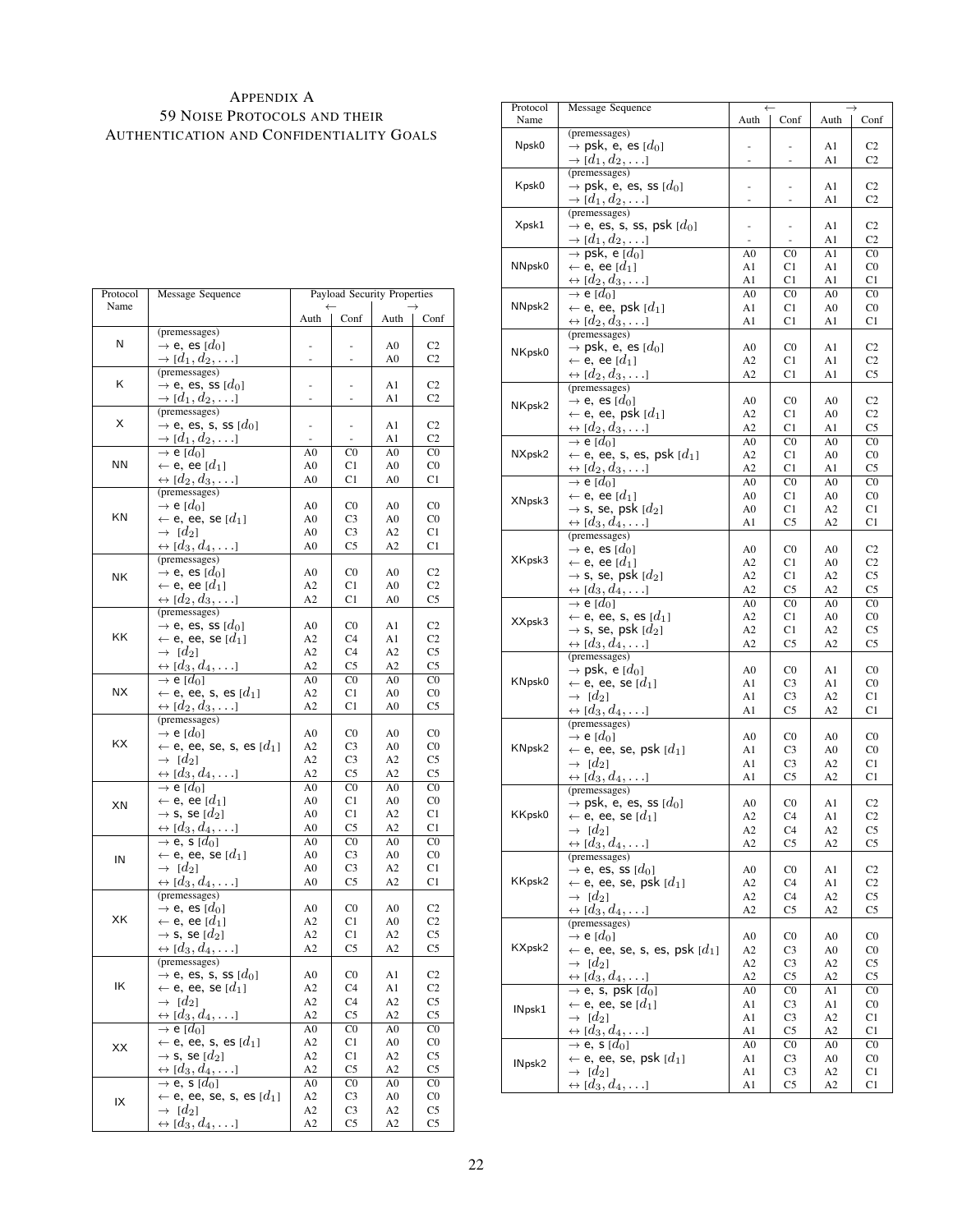| Protocol | Message Sequence                                       |                | $\leftarrow$    |                | $\rightarrow$  | Protocol | Message Sequence                                       |                | $\leftarrow$    |                | $\rightarrow$   |
|----------|--------------------------------------------------------|----------------|-----------------|----------------|----------------|----------|--------------------------------------------------------|----------------|-----------------|----------------|-----------------|
| Name     |                                                        | Auth           | Conf            | Auth           | Conf           | Name     |                                                        | Auth           | Conf            | Auth           | Conf            |
|          | (premessages)                                          |                |                 |                |                |          | (premessages)                                          |                |                 |                |                 |
| IKpsk1   | $\rightarrow$ e, es, s, ss, psk $[d_0]$                | A <sub>0</sub> | C <sub>0</sub>  | A1             | C <sub>2</sub> | K1K      | $\rightarrow$ e, es [ $d_0$ ]                          | A <sub>0</sub> | $_{\rm CO}$     | A <sub>0</sub> | C2              |
|          | $\leftarrow$ e, ee, se $[d_1]$                         | A2             | C4              | A1             | C <sub>2</sub> |          | $\leftarrow$ e, ee [ $d_1$ ]                           | A2             | C1              | A <sub>0</sub> | C2              |
|          | $\rightarrow$ [d <sub>2</sub> ]                        | A2             | C4              | A2             | C <sub>5</sub> |          | $\rightarrow$ se [ $d_2$ ]                             | A2             | C1              | A2             | C <sub>5</sub>  |
|          | $\leftrightarrow$ [d <sub>3</sub> , d <sub>4</sub> , ] | A2             | C <sub>5</sub>  | A2             | C <sub>5</sub> |          | $\leftrightarrow$ [d <sub>3</sub> , d <sub>4</sub> ,]  | A2             | C <sub>5</sub>  | A2             | C5              |
|          | (premessages)                                          |                |                 |                |                |          | (premessages)                                          |                |                 |                |                 |
|          | $\rightarrow$ e, es, s, ss [ $d_0$ ]                   | A <sub>0</sub> | C <sub>0</sub>  | A1             | C <sub>2</sub> |          | $\rightarrow$ e [d <sub>0</sub> ]                      | A <sub>0</sub> | C <sub>0</sub>  | A <sub>0</sub> | $_{\rm CO}$     |
| IKpsk2   | $\leftarrow$ e, ee, se, psk $[d_1]$                    | A2             | C4              | A1             | C2             | KK1      | $\leftarrow$ e, ee, se, es [ $d_1$ ]                   | A2             | C <sub>3</sub>  | A <sub>0</sub> | $_{\rm CO}$     |
|          | $\rightarrow$ [d <sub>2</sub> ]                        | A2             | C <sub>4</sub>  | A2             | C <sub>5</sub> |          | $\rightarrow$ [d <sub>2</sub> ]                        | A2             | C <sub>3</sub>  | A2             | C <sub>5</sub>  |
|          | $\leftrightarrow$ [ $d_3, d_4, \ldots$ ]               | A2             | C <sub>5</sub>  | A2             | C <sub>5</sub> |          | $\leftrightarrow$ [d <sub>3</sub> , d <sub>4</sub> ,]  | A2             | C <sub>5</sub>  | A2             | $\rm{C5}$       |
|          | $\rightarrow$ e, s [d <sub>0</sub> ]                   | A <sub>0</sub> | C <sub>0</sub>  | A <sub>0</sub> | C <sub>0</sub> |          | (premessages)                                          |                |                 |                |                 |
|          | $\leftarrow$ e, ee, se, s, es, psk [ $d_1$ ]           | A2             | C <sub>3</sub>  | A <sub>0</sub> | C <sub>0</sub> |          | $\rightarrow$ e [d <sub>0</sub> ]                      | A <sub>0</sub> | C <sub>0</sub>  | A <sub>0</sub> | $_{\rm CO}$     |
| IXpsk2   | $\rightarrow$ [d <sub>2</sub> ]                        | A2             | C <sub>3</sub>  | A2             | C <sub>5</sub> | K1K1     | $\leftarrow$ e, ee, es [ $d_1$ ]                       | A2             | C1              | A <sub>0</sub> | $_{\rm CO}$     |
|          | $\leftrightarrow$ [ $d_3, d_4, \ldots$ ]               | A2             | C <sub>5</sub>  | A2             | C <sub>5</sub> |          | $\rightarrow$ se [ $d_2$ ]                             | A2             | C1              | A2             | C <sub>5</sub>  |
|          | (premessages)                                          |                |                 |                |                |          | $\leftrightarrow$ [d <sub>3</sub> , d <sub>4</sub> ,]  | A2             | C <sub>5</sub>  | A2             | C5              |
|          |                                                        |                |                 |                |                |          | (premessages)                                          |                |                 |                |                 |
| NK1      | $\rightarrow$ e [d <sub>0</sub> ]                      | A <sub>0</sub> | C <sub>0</sub>  | A <sub>0</sub> | C <sub>0</sub> |          |                                                        |                |                 |                |                 |
|          | $\leftarrow$ e, ee, es [ $d_1$ ]                       | A2             | C1              | A <sub>0</sub> | C <sub>0</sub> | K1X      | $\rightarrow$ e [ $d_0$ ]                              | A <sub>0</sub> | C <sub>0</sub>  | A <sub>0</sub> | $_{\rm CO}$     |
|          | $\leftrightarrow$ [d <sub>2</sub> , d <sub>3</sub> , ] | A2             | C1              | A <sub>0</sub> | C <sub>5</sub> |          | $\leftarrow$ e, ee, s, es [ $d_1$ ]                    | A2             | C1              | A <sub>0</sub> | $_{\rm CO}$     |
|          | $\rightarrow$ e [d <sub>0</sub> ]                      | A <sub>0</sub> | C <sub>0</sub>  | A <sub>0</sub> | C <sub>0</sub> |          | $\rightarrow$ se [ $d_2$ ]                             | A2             | C1              | A2             | C <sub>5</sub>  |
|          | $\leftarrow$ e, ee, s [d <sub>1</sub> ]                | A <sub>0</sub> | C1              | A <sub>0</sub> | C <sub>0</sub> |          | $\leftrightarrow$ [d <sub>3</sub> , d <sub>4</sub> ,]  | A2             | C <sub>5</sub>  | A2             | C5              |
| NX1      | $\rightarrow$ es [d <sub>2</sub> ]                     | A <sub>0</sub> | C1              | A <sub>0</sub> | C <sub>3</sub> |          | (premessages)                                          |                |                 |                |                 |
|          | $\leftarrow$ [d <sub>3</sub> ]                         | A2             | C1              | A <sub>0</sub> | C <sub>3</sub> |          | $\rightarrow$ e [ $d_0$ ]                              | A <sub>0</sub> | C <sub>0</sub>  | A <sub>0</sub> | $_{\rm CO}$     |
|          | $\leftrightarrow$ [d <sub>4</sub> , d <sub>5</sub> ,]  | A2             | C1              | A <sub>0</sub> | C <sub>5</sub> | KX1      | $\leftarrow$ e, ee, se, s [ $d_1$ ]                    | A <sub>0</sub> | C <sub>3</sub>  | A <sub>0</sub> | $_{\rm CO}$     |
|          | $\rightarrow$ e [d <sub>0</sub> ]                      | A <sub>0</sub> | C <sub>0</sub>  | A <sub>0</sub> | C <sub>0</sub> |          | $\rightarrow$ es [ $d_2$ ]                             | A <sub>0</sub> | C <sub>3</sub>  | A2             | C <sub>3</sub>  |
|          | $\leftarrow$ e, ee [d <sub>1</sub> ]                   | A <sub>0</sub> | C1              | A <sub>0</sub> | C <sub>0</sub> |          | $\leftarrow$ [d <sub>3</sub> ]                         | A2             | C <sub>5</sub>  | A2             | C <sub>3</sub>  |
|          | $\rightarrow$ s [d <sub>2</sub> ]                      | A <sub>0</sub> | C1              | A <sub>0</sub> | C1             |          | $\leftrightarrow [d_4, d_5, \ldots]$                   | A2             | C <sub>5</sub>  | A2             | C <sub>5</sub>  |
| X1N      |                                                        |                |                 |                |                |          | (premessages)                                          |                |                 |                |                 |
|          | $\leftarrow$ se [d3]                                   | A <sub>0</sub> | C <sub>3</sub>  | A <sub>0</sub> | C1             |          | $\rightarrow$ e [ $d_0$ ]                              | A <sub>0</sub> | C <sub>0</sub>  | A <sub>0</sub> | $_{\rm CO}$     |
|          | $\rightarrow$ [d <sub>4</sub> ]                        | A <sub>0</sub> | C <sub>3</sub>  | A2             | C1             |          | $\leftarrow$ e, ee, s [d <sub>1</sub> ]                | A <sub>0</sub> | C1              | A <sub>0</sub> | $_{\rm CO}$     |
|          | $\leftrightarrow$ [d <sub>5</sub> , d <sub>6</sub> , ] | A <sub>0</sub> | C <sub>5</sub>  | A2             | C1             | K1X1     |                                                        |                |                 |                |                 |
|          | (premessages)                                          |                |                 |                |                |          | $\rightarrow$ se, es [ $d_2$ ]                         | A <sub>0</sub> | C1              | A2             | C <sub>3</sub>  |
|          | $\rightarrow$ e, es [d <sub>0</sub> ]                  | A <sub>0</sub> | C <sub>0</sub>  | A <sub>0</sub> | C <sub>2</sub> |          | $\leftarrow$ [d <sub>3</sub> ]                         | A2             | C <sub>5</sub>  | A2             | C <sub>3</sub>  |
|          | $\leftarrow$ e, ee [d <sub>1</sub> ]                   | A2             | C1              | A <sub>0</sub> | C <sub>2</sub> |          | $\leftrightarrow$ [ $d_4, d_5, \ldots$ ]               | A2             | C <sub>5</sub>  | A2             | C <sub>5</sub>  |
| X1K      | $\rightarrow$ s [d <sub>2</sub> ]                      | A2             | C1              | A <sub>0</sub> | C <sub>5</sub> |          | $\rightarrow$ e, s [d <sub>0</sub> ]                   | A <sub>0</sub> | $\overline{C}0$ | A <sub>0</sub> | $\overline{C}0$ |
|          | $\leftarrow$ se [d <sub>3</sub> ]                      | A2             | C <sub>3</sub>  | A <sub>0</sub> | C <sub>5</sub> | 11N      | $\leftarrow$ e, ee [ $d_1$ ]                           | A <sub>0</sub> | C1              | A <sub>0</sub> | $_{\rm CO}$     |
|          | $\rightarrow$ [d <sub>4</sub> ]                        | A2             | C <sub>3</sub>  | A2             | C <sub>5</sub> |          | $\rightarrow$ se [ $d_2$ ]                             | A <sub>0</sub> | C1              | A2             | C1              |
|          | $\leftrightarrow$ [ $d_5, d_6, \ldots$ ]               | A2             | C <sub>5</sub>  | A2             | C <sub>5</sub> |          | $\leftrightarrow$ [d <sub>3</sub> , d <sub>4</sub> , ] | A <sub>0</sub> | C <sub>5</sub>  | A2             | C1              |
|          | (premessages)                                          |                |                 |                |                |          | (premessages)                                          |                |                 |                |                 |
|          | $\rightarrow$ e [ $d_0$ ]                              | A <sub>0</sub> | C <sub>0</sub>  | A <sub>0</sub> | C <sub>0</sub> |          | $\rightarrow$ e, es, s [ $d_0$ ]                       | A0             | C <sub>0</sub>  | A <sub>0</sub> | $\rm C2$        |
| XK1      | $\leftarrow$ e, ee, es [ $d_1$ ]                       | A2             | C1              | A <sub>0</sub> | C <sub>0</sub> | 11K      | $\leftarrow$ e, ee [d <sub>1</sub> ]                   | A2             | C1              | A <sub>0</sub> | C2              |
|          | $\rightarrow$ s, se [ $d_2$ ]                          | A2             | C1              | A2             | C <sub>5</sub> |          | $\rightarrow$ se [d <sub>2</sub> ]                     | A2             | C1              | A2             | C <sub>5</sub>  |
|          |                                                        | A2             | C <sub>5</sub>  | A2             | C <sub>5</sub> |          | $\leftrightarrow$ [d <sub>3</sub> , d <sub>4</sub> , ] | A2             | C <sub>5</sub>  | A2             | C <sub>5</sub>  |
|          | $\leftrightarrow$ [ $d_3, d_4, \ldots$ ]               |                |                 |                |                |          | (premessages)                                          |                |                 |                |                 |
|          | (premessages)                                          |                |                 |                |                |          | $\rightarrow$ e, s [ $d_0$ ]                           | A <sub>0</sub> | C <sub>0</sub>  | A <sub>0</sub> | $_{\rm CO}$     |
|          | $\rightarrow$ e [ $d_0$ ]                              | A <sub>0</sub> | C <sub>0</sub>  | A <sub>0</sub> | $_{\rm C0}$    | IK1      | $\leftarrow$ e, ee, se, es [ $d_1$ ]                   |                | C <sub>3</sub>  | A <sub>0</sub> | $_{\rm CO}$     |
| X1K1     | $\leftarrow$ e, ee, es [ $d_1$ ]                       | A2             | C1              | A <sub>0</sub> | C <sub>0</sub> |          | $\rightarrow$ [d <sub>2</sub> ]                        | A2             |                 |                |                 |
|          | $\rightarrow$ s [d <sub>2</sub> ]                      | A2             | C1              | A <sub>0</sub> | C <sub>5</sub> |          |                                                        | A2             | C <sub>3</sub>  | A2             | C <sub>5</sub>  |
|          | $\leftarrow$ se [d <sub>3</sub> ]                      | A2             | C <sub>3</sub>  | A <sub>0</sub> | C <sub>5</sub> |          | $\leftrightarrow$ [ $d_3, d_4, \ldots$ ]               | A2             | C <sub>5</sub>  | A2             | $\rm{C5}$       |
|          | $\rightarrow$ [d <sub>4</sub> ]                        | A2             | C <sub>3</sub>  | A2             | C <sub>5</sub> |          | (premessages)                                          |                |                 |                |                 |
|          | $\leftrightarrow$ [ $d_5, d_6, \ldots$ ]               | A2             | C <sub>5</sub>  | A2             | C <sub>5</sub> |          | $\rightarrow$ e, s [d <sub>0</sub> ]                   | A <sub>0</sub> | C <sub>0</sub>  | A <sub>0</sub> | $_{\rm CO}$     |
|          | $\rightarrow$ e [d <sub>0</sub> ]                      | A <sub>0</sub> | $\overline{C}0$ | A <sub>0</sub> | C <sub>0</sub> | 11K1     | $\leftarrow$ e, ee, es [ $d_1$ ]                       | A2             | C1              | A0             | $_{\rm CO}$     |
|          | $\leftarrow$ e, ee, s, es [ $d_1$ ]                    | A2             | C1              | A <sub>0</sub> | C <sub>0</sub> |          | $\rightarrow$ se [ $d_2$ ]                             | A2             | C1              | A2             | C <sub>5</sub>  |
| X1X      | $\rightarrow$ S [ $d_2$ ]                              | A2             | C1              | A <sub>0</sub> | C <sub>5</sub> |          | $\leftrightarrow$ [ $d_3, d_4, \ldots$ ]               | A2             | C5              | A2             | C5              |
|          | $\leftarrow$ se [d <sub>3</sub> ]                      | A2             | C <sub>3</sub>  | A <sub>0</sub> | C <sub>5</sub> |          | $\rightarrow$ e, s [d <sub>0</sub> ]                   | A0             | C <sub>0</sub>  | A <sub>0</sub> | $_{\rm CO}$     |
|          | $\rightarrow$ [d <sub>4</sub> ]                        | A2             | C <sub>3</sub>  | A2             | C <sub>5</sub> |          | $\leftarrow$ e, ee, s, es [ $d_1$ ]                    | A2             | C1              | A0             | $_{\rm CO}$     |
|          | $\leftrightarrow$ [ $d_5, d_6, \ldots$ ]               | A2             | C <sub>5</sub>  | A2             | C <sub>5</sub> | 11X      | $\rightarrow$ se [ $d_2$ ]                             | A2             | C1              | A2             | C <sub>5</sub>  |
|          | $\rightarrow$ e [ $d_0$ ]                              | A <sub>0</sub> | C <sub>0</sub>  | A <sub>0</sub> | C <sub>0</sub> |          | $\leftrightarrow$ [ $d_3, d_4, \ldots$ ]               | A2             | C <sub>5</sub>  | A2             | C5              |
|          |                                                        |                |                 |                |                |          | $\rightarrow$ e, s [d <sub>0</sub> ]                   | A <sub>0</sub> | C <sub>0</sub>  | A <sub>0</sub> | $_{\rm CO}$     |
| XX1      | $\leftarrow$ e, ee, s [ $d_1$ ]                        | A <sub>0</sub> | C1              | A <sub>0</sub> | $_{\rm C0}$    |          | $\leftarrow$ e, ee, se, s [ $d_1$ ]                    | A <sub>0</sub> | C <sub>3</sub>  | A <sub>0</sub> | $_{\rm CO}$     |
|          | $\rightarrow$ es, s, se $[d_2]$                        | A <sub>0</sub> | C1              | A2             | C <sub>3</sub> | IX1      |                                                        |                |                 |                |                 |
|          | $\leftarrow$ [d <sub>3</sub> ]                         | A2             | C <sub>5</sub>  | A2             | C <sub>3</sub> |          | $\rightarrow$ es [ $d_2$ ]                             | A <sub>0</sub> | C <sub>3</sub>  | A2             | C <sub>3</sub>  |
|          | $\leftrightarrow$ [ $d_4, d_5, \ldots$ ]               | A2             | C <sub>5</sub>  | A2             | C <sub>5</sub> |          | $\leftarrow$ [d <sub>3</sub> ]                         | A2             | C <sub>5</sub>  | A2             | C <sub>3</sub>  |
|          | $\rightarrow$ e [d <sub>0</sub> ]                      | A <sub>0</sub> | C <sub>0</sub>  | A <sub>0</sub> | C <sub>0</sub> |          | $\leftrightarrow$ [ $d_4, d_5, \ldots$ ]               | A2             | C <sub>5</sub>  | A2             | C5              |
|          | $\leftarrow$ e, ee, s [ $d_1$ ]                        | A <sub>0</sub> | C1              | A <sub>0</sub> | $_{\rm C0}$    |          | $\rightarrow$ e, s [d <sub>0</sub> ]                   | A <sub>0</sub> | C <sub>0</sub>  | A <sub>0</sub> | $_{\rm CO}$     |
| X1X1     | $\rightarrow$ es, s [ $d_2$ ]                          | A <sub>0</sub> | C1              | A <sub>0</sub> | C <sub>3</sub> |          | $\leftarrow$ e, ee, s [d <sub>1</sub> ]                | A <sub>0</sub> | C1              | A <sub>0</sub> | $_{\rm C0}$     |
|          | $\leftarrow$ se [d <sub>3</sub> ]                      | A2             | C <sub>3</sub>  | A <sub>0</sub> | C <sub>3</sub> | 11X1     | $\rightarrow$ se, es [ $d_2$ ]                         | A <sub>0</sub> | C1              | A2             | C <sub>3</sub>  |
|          | $\rightarrow$ [d <sub>4</sub> ]                        | A2             | C <sub>3</sub>  | A2             | C <sub>5</sub> |          | $\leftarrow$ [d <sub>3</sub> ]                         | A2             | C <sub>5</sub>  | A2             | C <sub>3</sub>  |
|          | $\leftrightarrow$ [ $d_5, d_6, \ldots$ ]               | A2             | C <sub>5</sub>  | A2             | C5             |          | $\leftrightarrow$ [ $d_4, d_5, \ldots$ ]               | A2             | C <sub>5</sub>  | A2             | C5              |
|          | (premessages)                                          |                |                 |                |                |          |                                                        |                |                 |                |                 |
|          |                                                        |                |                 |                |                |          |                                                        |                |                 |                |                 |
| K1N      | $\rightarrow$ e [ $d_0$ ]                              | A <sub>0</sub> | C <sub>0</sub>  | A <sub>0</sub> | $_{\rm C0}$    |          |                                                        |                |                 |                |                 |
|          | $\leftarrow$ e, ee [ $d_1$ ]                           | A <sub>0</sub> | C1              | A <sub>0</sub> | $_{\rm C0}$    |          |                                                        |                |                 |                |                 |
|          | $\rightarrow$ se [d <sub>2</sub> ]                     | A <sub>0</sub> | C1              | A2             | C1             |          |                                                        |                |                 |                |                 |
|          | $\leftrightarrow$ [ $d_3, d_4, \ldots$ ]               | A <sub>0</sub> | C <sub>5</sub>  | A2             | C1             |          |                                                        |                |                 |                |                 |
|          |                                                        |                |                 |                |                |          |                                                        |                |                 |                |                 |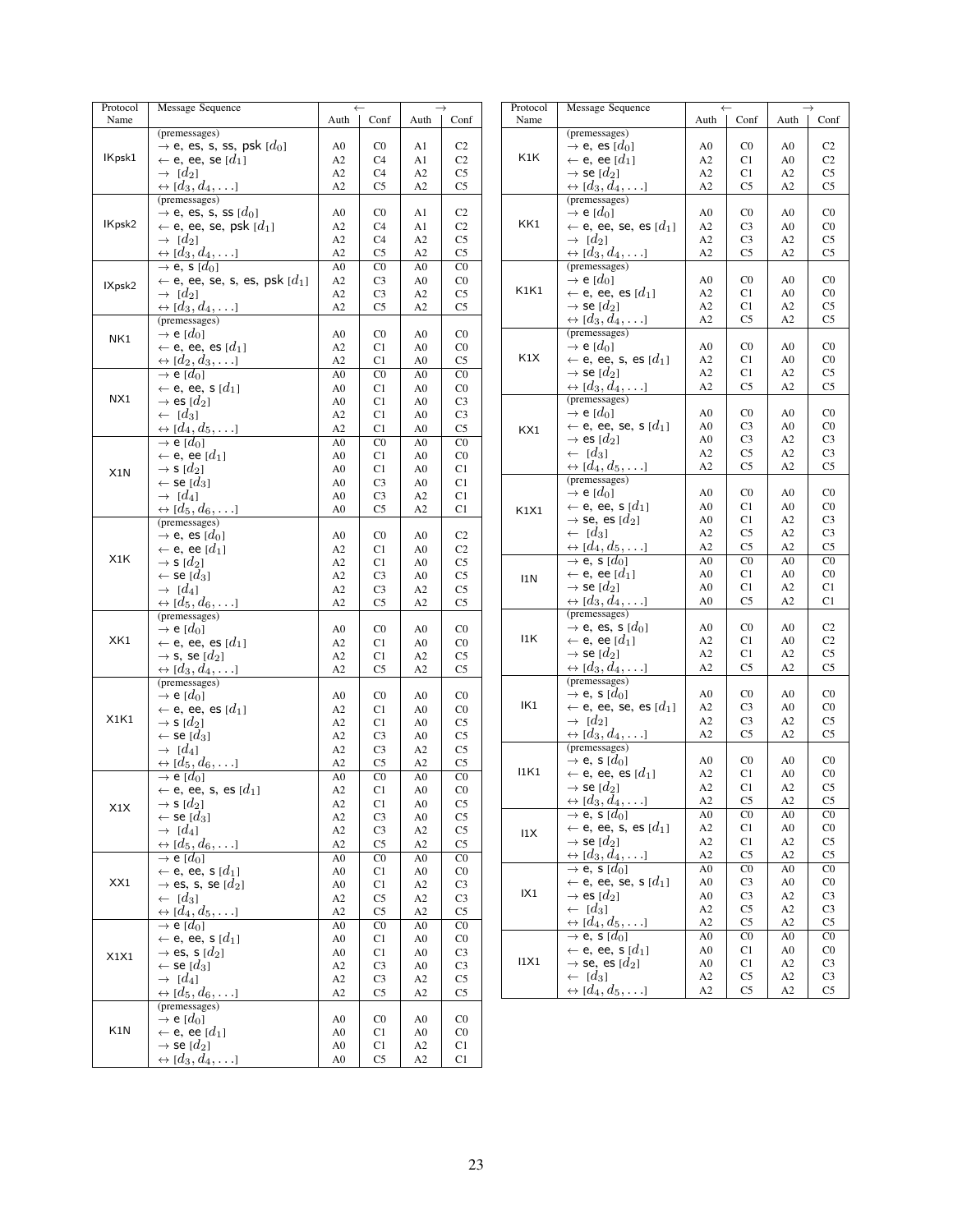# <span id="page-23-0"></span>APPENDIX <sup>B</sup>AUTHENTICATION AND CONFIDENTIALITY TARGET SECURITY LABELS FOR <sup>59</sup> <sup>N</sup>OISE <sup>P</sup>ROTOCOLS

| Protocol | Message Sequence                                                                | Stage          | Initiator Handshake State Label                                                                                                                                                                                                                                                                                                                                                                                                                                                                                                    |                                                                                                                     | Responder Handshake State Label                                                                                                                                                                                                                                                                            |                                                                                |                        |                | Payload Security Properties |                                                     |
|----------|---------------------------------------------------------------------------------|----------------|------------------------------------------------------------------------------------------------------------------------------------------------------------------------------------------------------------------------------------------------------------------------------------------------------------------------------------------------------------------------------------------------------------------------------------------------------------------------------------------------------------------------------------|---------------------------------------------------------------------------------------------------------------------|------------------------------------------------------------------------------------------------------------------------------------------------------------------------------------------------------------------------------------------------------------------------------------------------------------|--------------------------------------------------------------------------------|------------------------|----------------|-----------------------------|-----------------------------------------------------|
|          |                                                                                 |                | $l_i$                                                                                                                                                                                                                                                                                                                                                                                                                                                                                                                              | $l_i^{\leftarrow}$                                                                                                  | $l_r$                                                                                                                                                                                                                                                                                                      | $l_r^{\rightarrow}$                                                            |                        |                |                             |                                                     |
|          |                                                                                 |                |                                                                                                                                                                                                                                                                                                                                                                                                                                                                                                                                    |                                                                                                                     |                                                                                                                                                                                                                                                                                                            |                                                                                | Auth                   | Conf           | Auth                        | Conf                                                |
|          | $\rightarrow$ e [d <sub>0</sub> ]                                               |                | public                                                                                                                                                                                                                                                                                                                                                                                                                                                                                                                             |                                                                                                                     | public                                                                                                                                                                                                                                                                                                     | $= l_r[1]$                                                                     |                        | $\Omega$       |                             | $\overline{0}$                                      |
| NN       | $\leftarrow$ e, ee $[d_1]$                                                      |                | $(\overline{\mathsf{Can}\mathsf{Real}}   \overline{\mathsf{S}} \mathsf{id} \times_i \overline{\mathsf{I}} \mathsf{p} \mathsf{\overline{Id}} \overline{\mathsf{x}}_i \mathsf{.} \overline{\mathsf{sid}}   \overline{\mathsf{I}} \mathsf{id} \overline{\mathsf{x}}_i \overline{\mathsf{.}} \mathsf{p} \overline{\mathsf{e}} \mathsf{e} \mathsf{r} \overline{\mathsf{.}} \mathsf{e} \overline{\mathsf{p}} \mathsf{h} \overline{\mathsf{.}} \mathsf{label})$                                                                           | $\overline{=}l_i\overline{[}2\overline{]}$                                                                          | $\overline{( \sf CanRead\bar{}[\sf S\bar{d}\bar{x}_{r}.\bar{p}\bar{ \bar{d}x_r. \bar{s}\bar{d}]} \sqcup \bar{d}\bar{x}_{r}. \bar{p} \bar{e} \bar{e} \bar{r} \_ e \bar{p} \bar{h} \_ d\bar{b} e l \bar{b}})$                                                                                                | $\overline{=}l_{r}\left[1\right]$                                              | $\sqrt{0}$             |                | $\overline{0}$              | $\overline{0}$                                      |
|          | $\overline{\leftrightarrow} \overline{[d_2, d_3, \ldots]}$                      |                | $\overline{l} = \overline{l}_i \overline{l}_i$                                                                                                                                                                                                                                                                                                                                                                                                                                                                                     | $\overline{=}l_{i}\overline{[}2\overline{]}$                                                                        | $\equiv l_r^{\scriptscriptstyle \top}[2]$                                                                                                                                                                                                                                                                  | $= l_r 2$                                                                      | $\sqrt{0}$             | īΓ             | $\overline{0}$              | ำ                                                   |
|          | $\rightarrow$ s<br>$\rightarrow$ e $[d_0]$                                      | pre            | public                                                                                                                                                                                                                                                                                                                                                                                                                                                                                                                             |                                                                                                                     |                                                                                                                                                                                                                                                                                                            | $=$ $lr$ [1]                                                                   | -0                     | $\sigma$       | $\overline{0}$              | 70 -                                                |
|          |                                                                                 | $\overline{2}$ | $\overline{\text{(Can}\text{\sf Read}\text{\sf T}}\text{\sf S}$ $\overline{\text{id}}\text{\sf x}_i$ . $\overline{\text{\sf p}}$ $\overline{\text{id}}\text{\sf x}_i$ . $\overline{\text{id}}\text{\sf s}$ $\overline{\text{id}}$ $\overline{\text{Id}}$ $\overline{\text{id}}\text{\sf x}_i$ . $\overline{\text{\sf p}}\text{\sf e}\text{\sf e}\text{\sf r}\_\text{\sf e}\text{\sf p}$ $\overline{\text{\sf h}}$ $\overline{\text{\sf lab}}\text{\sf e}\text{\sf l}}$ ) $\overline{\text{\sf n}}$                                 | $\mathbf{I} = l_i [2]$                                                                                              | $\overline{\text{public}}$<br>$\bar{C}$ (CanRead [S idx $_{r}$ .p idx $_{r}$ .sid] $\Box$ idx $_{r}$ .peer_eph_label) $\Box$                                                                                                                                                                               | $\bar{l} = l_r[1]$                                                             | $0^{-}$                | $\overline{3}$ | $\overline{0}$              | - 70                                                |
| ΚN       | $\leftarrow$ e, ee, se $\lceil \overline{d}_1 \rceil$                           |                | $(CanRead [P idxi.p] \sqcup idxi.peer\_eph\_label)$                                                                                                                                                                                                                                                                                                                                                                                                                                                                                |                                                                                                                     | (CanRead [S idx <sub>r</sub> .p idx <sub>r</sub> .sid; P idx <sub>r</sub> .peer])                                                                                                                                                                                                                          |                                                                                |                        |                |                             |                                                     |
|          | $\bar{\rightarrow}^{\bar{-}}[\bar{d}_2]$                                        |                | $=$ $\overline{l}_i$ $\overline{2}$                                                                                                                                                                                                                                                                                                                                                                                                                                                                                                | $\bar{l} = l_i [2]$                                                                                                 |                                                                                                                                                                                                                                                                                                            | $=$ $l_r$ [2]                                                                  | $\Omega$               | $\overline{3}$ |                             |                                                     |
|          | $\leftrightarrow [d_3, d_4, \ldots]$                                            |                | $= l_i [2]$                                                                                                                                                                                                                                                                                                                                                                                                                                                                                                                        | $= l_i[2]$                                                                                                          | $= l_r 2$                                                                                                                                                                                                                                                                                                  | $= l_r \dot{2}$                                                                | $\Omega$               | $\mathcal{F}$  | $\overline{2}$              |                                                     |
|          | $\leftarrow$ s                                                                  | pre            |                                                                                                                                                                                                                                                                                                                                                                                                                                                                                                                                    |                                                                                                                     |                                                                                                                                                                                                                                                                                                            |                                                                                |                        |                |                             |                                                     |
|          | $\rightarrow$ e, es $\overline{[d_0]}$                                          |                | $(\overline{\mathsf{Can}}\mathsf{Read}\,[\overline{\mathsf{S}}\,\mathsf{id}\overline{\mathsf{x}_i}\ldotp\mathsf{p}\,\mathsf{\overline{Id}}\overline{\mathsf{x}_i}\ldotp\overline{\mathsf{sid}}\overline{\mathsf{F}}\,\mathsf{id}\overline{\mathsf{x}_i}\ldotp\overline{\mathsf{p}\mathsf{eer}}\overline{\mathsf{p}})$                                                                                                                                                                                                              |                                                                                                                     | $($ CanRead $[$ P $Idxr$ . $p$ ] $\Box$ $Idxr$ .peer_eph_label)                                                                                                                                                                                                                                            | $\overline{l} = l_r \overline{l}$                                              | $\overline{0}$         | $\overline{0}$ | $\overline{0}$              |                                                     |
| NK       | $\leftarrow$ e, ee $\left[d_1\right]$                                           | $\overline{2}$ |                                                                                                                                                                                                                                                                                                                                                                                                                                                                                                                                    | $\overline{a} = l_i [2]$                                                                                            |                                                                                                                                                                                                                                                                                                            | $\bar{l} = l_r \bar{l}$                                                        | $^{-2}$                |                | $\overline{0}$              | $\overline{2}^-$                                    |
|          | $\overline{\leftrightarrow} \overline{[d_2, d_3, \ldots]}$                      |                | $\boxed{l_i[1]} \underbrace{\top \top (\mathsf{CanRead}[S\text{ id}x_i])\text{ id}x_i \ldots \text{ id} \top \sqcup \text{ id}x_i \ldots \text{ def} \top \text{ def}}_{=l_i[2]}$                                                                                                                                                                                                                                                                                                                                                  | $\bar{l} = l_i \dot{\bar{l}} 2 \bar{l}$                                                                             | $\equiv \bar{l}_r[\overline{2}]$                                                                                                                                                                                                                                                                           | $\vec{a} = \vec{l}_r \vec{a}$                                                  | $^{-2}$                |                | $\overline{0}$              | $\overline{\phantom{1}}$ 5 $\overline{\phantom{1}}$ |
|          | $\rightarrow$ s                                                                 | pre            |                                                                                                                                                                                                                                                                                                                                                                                                                                                                                                                                    |                                                                                                                     |                                                                                                                                                                                                                                                                                                            |                                                                                |                        |                |                             |                                                     |
|          | $\leftarrow$ s                                                                  | pre            |                                                                                                                                                                                                                                                                                                                                                                                                                                                                                                                                    |                                                                                                                     |                                                                                                                                                                                                                                                                                                            |                                                                                |                        |                |                             |                                                     |
|          | $\rightarrow$ e, es, ss $[d_0]$                                                 |                | $(\overline{CanRead} \, \overline{[s\, idx_i, p\, idx_i, sid; P\, idx_i, p\overline{eer}) \, \overline{\sqcap})$                                                                                                                                                                                                                                                                                                                                                                                                                   |                                                                                                                     | $\overline{(CanReadTPidx_r.p)}$ $\overline{\sqcup}$ $\overline{idx_r}$ , peer eph $\overline{[abel)}$ $\overline{\sqcap}$                                                                                                                                                                                  | $\overline{=}l_r\overline{1}\overline{1}$                                      | $\sqrt{0}$             | $\sigma$       |                             |                                                     |
| KK.      |                                                                                 |                | $(CanRead [P idxi.p; P idxi.peer])$                                                                                                                                                                                                                                                                                                                                                                                                                                                                                                |                                                                                                                     | (CanRead [P idx <sub>r</sub> .p; P idx <sub>r</sub> .peer])                                                                                                                                                                                                                                                |                                                                                |                        |                |                             |                                                     |
|          | $\leftarrow$ e, ee, se $[\bar{d}_1]$                                            |                | $\overline{l}_i[1]^\top$ $\sqcap$ (CanRead [S $\overline{\text{idx}}_i$ p id $\overline{\text{x}}_i$ sid] $\Box$ id $\overline{\text{x}}_i$ peer_eph_label) $\Box$                                                                                                                                                                                                                                                                                                                                                                 | $\overline{a} = l_i [2]$                                                                                            | $\overline{l_r}[1]$ $\overline{\sqcap}$ (CanRead [S idx <sub>r</sub> .p idx <sub>r</sub> .sid] $\Box$ idx <sub>r</sub> .peer_eph_label) $\Box$                                                                                                                                                             | $\overline{l} = l_r[1]$                                                        | $^{-2}$                | 4              |                             |                                                     |
|          |                                                                                 |                | $(CanRead [P idxi.p] \sqcup idxi.peer\_eph\_label)$                                                                                                                                                                                                                                                                                                                                                                                                                                                                                |                                                                                                                     | (CanRead [S idx <sub>r</sub> .p idx <sub>r</sub> .sid; P idx <sub>r</sub> .peer])                                                                                                                                                                                                                          |                                                                                |                        |                |                             |                                                     |
|          | $\bar{\rightarrow}^ \bar{d}_2$ $\bar{1}$                                        |                | $\equiv$ $\mathcal{I}_i$ [2]                                                                                                                                                                                                                                                                                                                                                                                                                                                                                                       | $\bar{l} = l_i [2]$                                                                                                 | $\equiv \bar{l_r}[\overline{2}]$                                                                                                                                                                                                                                                                           | $=$ $lr$ [2]                                                                   |                        | $\overline{4}$ |                             | 5                                                   |
|          | $\leftrightarrow [d_3, d_4, \ldots]$                                            |                | $= l_i[2]$                                                                                                                                                                                                                                                                                                                                                                                                                                                                                                                         | $= l_i[2]$                                                                                                          | $= l_r[2]$                                                                                                                                                                                                                                                                                                 | $= l_r[2]$                                                                     |                        | 5              | $\overline{2}$              | 5                                                   |
|          | $\rightarrow$ e [d <sub>0</sub> ]                                               |                | public                                                                                                                                                                                                                                                                                                                                                                                                                                                                                                                             | $\sim$                                                                                                              | public                                                                                                                                                                                                                                                                                                     | $= l_r[1]$                                                                     | $\overline{0}$         | $\overline{0}$ | $\overline{0}$              | $\mathbf{0}$                                        |
| NX.      | $\leftarrow$ e, ee, s, es $\left[\overline{d_1}\right]$                         |                | $\overline{(CanRead \, \overline{Is} \, \overline{id} \overline{x_i} \cdot \overline{p} \, id\overline{x_i}. \overline{sid} \, \overline{L} \, \overline{id} \overline{x_i}. \overline{peer\_eph\_label} ) \, \overline{\sqcap}$                                                                                                                                                                                                                                                                                                   | $\overline{=}l_i\overline{[}2\overline{]}$                                                                          | $\bar{C}$ (CanRead [S idx, p idx, sid] $\Box$ idx, peer_eph_label) $\Box$                                                                                                                                                                                                                                  | $\overline{=}l_r\overline{[}1\overline{]}$                                     | $\bar{2}$              | $\Gamma$       | $\overline{0}$              | -0                                                  |
|          |                                                                                 |                | (CanRead [S idx <sub>i</sub> .p idx <sub>i</sub> .sid; P idx <sub>i</sub> .peer])                                                                                                                                                                                                                                                                                                                                                                                                                                                  |                                                                                                                     | $(CanRead [P idx, p] \sqcup idx, peer_eph\_label)$<br>$\equiv \bar{l}_r[\bar{2}]$                                                                                                                                                                                                                          |                                                                                |                        |                |                             |                                                     |
|          | $\overline{\leftrightarrow}$ [ $\overline{d_2}, \overline{d_3}, \dots$ ]        |                | $=$ $\overline{l}_i$ $\overline{2}$                                                                                                                                                                                                                                                                                                                                                                                                                                                                                                | $\overline{a} = l_i [2]$                                                                                            |                                                                                                                                                                                                                                                                                                            | $\overline{=}l_r\overline{[}2\overline{]}$                                     | $^{-2}$                | ĪΓ             | $\overline{0}$              | $\overline{\phantom{1}}$ 5 $\overline{\phantom{1}}$ |
|          | $\rightarrow$ s<br>$\rightarrow$ e $[d_0]$                                      | pre            | public                                                                                                                                                                                                                                                                                                                                                                                                                                                                                                                             |                                                                                                                     | public                                                                                                                                                                                                                                                                                                     | $\bar{l} = l_r \bar{l}$                                                        | $\overline{0}$         | $\sigma$       | $\overline{0}$              | $\overline{0}$                                      |
|          | $\leftarrow$ e, ee, se, s, es $\lbrack d_1 \rbrack$                             | $2^{-}$        | $\overline{(CanRead \, \overline{[s\, idx_i, p\, idx_i, sid]} \, \Box \, \overline{Idx_i}, \overline{peer\_eph\_label}) \, \overline{\Box}}$                                                                                                                                                                                                                                                                                                                                                                                       | $\overline{=}l_i\overline{[}2\overline{]}$                                                                          | $\bar{\Gamma}$ (CanRead [S idx $_{r}^{-}$ .p idx $_{r}$ .sid] $\Box$ idx $_{r}^{-}$ .peer_eph_label) $\Box$                                                                                                                                                                                                | $\overline{=}l_{r}\left 1\right $                                              | $^{-2}$                | $\overline{3}$ | $\overline{0}$              | $\overline{0}$                                      |
| KX       |                                                                                 |                | (CanRead [P idx <sub>i</sub> .p] $\sqcup$ idx <sub>i</sub> .peer_eph_label) $\sqcap$                                                                                                                                                                                                                                                                                                                                                                                                                                               |                                                                                                                     | (CanRead [S idx <sub>r</sub> .p idx <sub>r</sub> .sid; P idx <sub>r</sub> .peer]) $\Box$                                                                                                                                                                                                                   |                                                                                |                        |                |                             |                                                     |
|          |                                                                                 |                | $(CanRead [S idxi.p idxi.sid; P idxi.peer])$                                                                                                                                                                                                                                                                                                                                                                                                                                                                                       |                                                                                                                     | $(CanRead [P idx, p] \sqcup idx, p.peer\_eph\_label)$                                                                                                                                                                                                                                                      |                                                                                |                        |                |                             |                                                     |
|          | $\rightarrow$ $\lceil d_2 \rceil$                                               |                | $=\overline{l}$ ; $\overline{[2]}$                                                                                                                                                                                                                                                                                                                                                                                                                                                                                                 | $\bar{l} = l_i \bar{l} 2 \bar{l}$                                                                                   | $\equiv \bar{l}_r[\bar{2}]$                                                                                                                                                                                                                                                                                | $\bar{l} = l_r \bar{l}$                                                        | $\sqrt{2}$             | $\overline{3}$ | $\overline{2}$              | $\overline{5}$                                      |
|          | $\leftrightarrow [d_3, d_4, \ldots]$                                            | $\overline{4}$ | $= l_i[2]$                                                                                                                                                                                                                                                                                                                                                                                                                                                                                                                         | $= l_i[2]$                                                                                                          | $= l_r[2]$                                                                                                                                                                                                                                                                                                 | $= l_r[2]$                                                                     | $\overline{2}$         | 5              | $\overline{2}$              | 5                                                   |
|          | $\rightarrow$ e [d <sub>0</sub> ]                                               |                | public                                                                                                                                                                                                                                                                                                                                                                                                                                                                                                                             | $\sim$                                                                                                              | public                                                                                                                                                                                                                                                                                                     | $= l_r[1]$                                                                     | $\Omega$               | $\overline{0}$ | $\Omega$                    | $\overline{0}$                                      |
| XN       | $\leftarrow$ e, ee $\left[d_1\right]$                                           |                | $(\overline{\mathsf{Can}}\mathsf{Re}\mathsf{a}\overline{\mathsf{d}}\; [\overline{\mathsf{S}}\; \mathsf{id}\mathsf{x}_i^-\mathsf{p}\overline{\mathsf{id}}\overline{\mathsf{x}}_i^-\overline{\mathsf{sid}}\overline{\mathsf{j}}\; \sqcup\; \mathsf{id}\mathsf{x}_i^-\overline{\mathsf{p}\mathsf{e}\mathsf{e}\mathsf{r}\_}\mathsf{e}\overline{\mathsf{p}\mathsf{h}}\_ \mathsf{label}\overline{\mathsf{j}})$                                                                                                                           | $\overline{=}l_i\overline{[}2\overline{]}$                                                                          | $\overline{(}$ Can $\overline{\text{Real}}$ $\overline{[}S\overline{\text{ idx}}_r.\overline{\text{p}}$ $\overline{\text{ idx}}_r.\overline{\text{sid}}$ $\overline{\sqcup}\text{ idx}_r.\overline{\text{peer}}$ $\overline{\text{eph}}$ $\overline{\text{Label}}$                                         | $\overline{l} = l_r \overline{l}$                                              | -0                     |                | $\overline{0}$              | $\overline{0}$ .                                    |
|          | $\rightarrow$ s, se $\overline{[d_2]}$                                          |                | $\overline{\mathcal{U}}_i$ [2] $\Box$ (Can Read [P idx $_i$ .p] $\Box$ idx $\overline{i}$ .peer_eph_label)                                                                                                                                                                                                                                                                                                                                                                                                                         | $\overline{=} \overline{i}_i \overline{i} 2 \overline{j}$                                                           |                                                                                                                                                                                                                                                                                                            | $\overline{=}l_r\overline{3}$                                                  | $\bar{0}^{-}$          |                | $\overline{2}$              | ٦.                                                  |
|          | $\overline{\leftrightarrow} \overline{[d_3, d_4, \ldots]}$                      |                | $=$ $\overline{l}$ $\overline{3}$ $\overline{3}$ $\overline{3}$ $\overline{3}$ $\overline{3}$ $\overline{3}$ $\overline{3}$ $\overline{3}$ $\overline{3}$ $\overline{3}$ $\overline{3}$ $\overline{3}$ $\overline{3}$ $\overline{3}$ $\overline{3}$ $\overline{3}$ $\overline{3}$ $\overline{3}$ $\overline{3}$ $\overline{3}$ $\overline{3}$ $\overline{3}$ $\overline{3}$ $\$                                                                                                                                                    | $\bar{l} = l_i \bar{l}3\bar{l}$                                                                                     | $\equiv \bar{l}_r[3]$                                                                                                                                                                                                                                                                                      | $\overline{=}l_r\overline{3}$                                                  | $\bar{0}^{-}$          | $\bar{5}$      | $\overline{2}$              | ٦.                                                  |
|          | $\rightarrow$ e, s [d <sub>0</sub> ]                                            |                | public                                                                                                                                                                                                                                                                                                                                                                                                                                                                                                                             |                                                                                                                     | public                                                                                                                                                                                                                                                                                                     | $= l_r[1]$                                                                     | $\Omega$               | $\overline{0}$ | $\Omega$                    | $\overline{0}$                                      |
|          | $\leftarrow$ e, ee, se $\lceil \overline{d}_1 \rceil$                           |                | $\overline{(CanRead [S\,Idx_i.p\,idx_i.sid] \sqcup Idx_i.peer_eph\_label) \sqcap}$                                                                                                                                                                                                                                                                                                                                                                                                                                                 | $\overline{=}l_i\overline{[}2\overline{]}$                                                                          | $\bar{\mathsf{R}}$ (CanRead [S idx $_{r}$ .p idx $_{r}$ .sid] $\Box$ idx $_{r}$ .peer_eph_label) $\bar{\Box}$                                                                                                                                                                                              | $\overline{=}l_r\overline{1}\overline{1}$                                      | -0                     | $\overline{3}$ | $\overline{0}$              | _0_                                                 |
| IN       |                                                                                 |                | $(CanRead [P idxi.p] \sqcup idxi.peer\_eph\_label)$                                                                                                                                                                                                                                                                                                                                                                                                                                                                                |                                                                                                                     | (CanRead [S idx <sub>r</sub> .p idx <sub>r</sub> .sid; P idx <sub>r</sub> .peer])                                                                                                                                                                                                                          |                                                                                |                        |                |                             |                                                     |
|          | $\rightarrow$ $\bar{d}_2$                                                       |                | $\bar{l} = l_i[2]$                                                                                                                                                                                                                                                                                                                                                                                                                                                                                                                 | $\overline{=}l_i\overline{[}2\overline{]}$                                                                          |                                                                                                                                                                                                                                                                                                            | $\overline{=}l_r\overline{[}2\overline{]}$                                     | $\overline{0}$         | $\overline{3}$ | $\overline{2}$              |                                                     |
|          | $\leftrightarrow [d_3, d_4, \ldots]$                                            | $\overline{4}$ | $= l_i[2]$                                                                                                                                                                                                                                                                                                                                                                                                                                                                                                                         | $= l_i [2]$                                                                                                         | $= l_r[2]$                                                                                                                                                                                                                                                                                                 | $= l_r[2]$                                                                     | $\Omega$               | .5             | $\overline{2}$              |                                                     |
|          | $\leftarrow$ s                                                                  | pre            |                                                                                                                                                                                                                                                                                                                                                                                                                                                                                                                                    |                                                                                                                     |                                                                                                                                                                                                                                                                                                            |                                                                                |                        |                |                             |                                                     |
| XK.      | $\rightarrow$ e, es $[d_0]$<br>$\overline{\leftarrow}$ e, ee $\overline{[d_1]}$ |                | $\overline{S}$ (CanRead [S idx $\overline{i}$ .p id $\overline{x}_i$ .sid; P id $\overline{x}_i$ .peer])<br>$\overline{l_i}[\bar{1}]\ \ \overline{\sqcap}\ \overline{\neg}(\overline{\mathsf{Can}\mathsf{Read}\ \!}[\mathsf{S}\ \mathsf{id}\bar{\mathsf{x}}_i\ \overline{\neg p}\ \overline{\mathsf{id}}\bar{\mathsf{x}}_i\ \overline{\mathsf{sid}\ \!}\ \sqcup\ \overline{\mathsf{id}}\bar{\mathsf{x}}_i\ \overline{\neg} \mathsf{peer}\ \overline{\neg} \mathsf{eph}\ \!\!}\ \overline{\mathsf{label}\ \!}\overline{\mathsf{)}}$ | $\bar{l} = l_i \bar{l} 2 \bar{l}$                                                                                   | $($ CanRead [P idx $_{r}$ .p] $\Box$ idx $_{r}$ .peer_eph_label)<br>$\lceil l_r \rceil 1 \rceil \lceil \lceil \sqrt{CanReal} \rceil 5 \rceil d \times_r \lceil \overline{p} \rceil d \times_r \lceil \overline{sd} \rceil \sqcup \lceil d \overline{X}_r \rceil$ peer $\lceil \overline{eph} \rceil$ abel) | $\bar{l} = l_r \bar{l}$<br>$\overline{l} = l_r \dot{d}$                        | -0<br>$\mathbf{r}_{2}$ | $\sigma$       | $\overline{0}$              | $\sqrt{2}$                                          |
|          | $\rightarrow$ s, se $\overline{[d_2]}$                                          |                | $\bar{\mathcal{U}}_i$ [2] $\Box$ (CanRead [P $\bar{\mathsf{id}}\bar{\mathsf{x}}_i$ .p] $\Box$ $\bar{\mathsf{id}}\bar{\mathsf{x}}_i$ .peer_eph_label) $\Box$                                                                                                                                                                                                                                                                                                                                                                        | $\overline{=}l_{i}\overline{[}2\overline{]}$                                                                        | $l_r[2] \ \sqcap \ \overline{($ CanRead $\overline{[}S\ \overline{id} \times_r.p\ id \times_r \ \overline{sig}; \overline{P}\ id \times_r \ \overline{p} \ eer]\ }$                                                                                                                                        | $\overline{=}l_r\overline{3}$                                                  | $\bar{2}$              |                |                             | -5                                                  |
|          | $\overline{\leftrightarrow} \overline{[d_3, d_4, \ldots]}$                      |                |                                                                                                                                                                                                                                                                                                                                                                                                                                                                                                                                    | $\overline{a} = l_i \overline{b}$                                                                                   | $\equiv \overline{L} \overline{3}$                                                                                                                                                                                                                                                                         | $\overline{=} \overline{l}_r \overline{3}$                                     | $^{-2}$                | 5              | $\overline{2}$              | -5                                                  |
|          | $\leftarrow$ s                                                                  | pre            |                                                                                                                                                                                                                                                                                                                                                                                                                                                                                                                                    |                                                                                                                     |                                                                                                                                                                                                                                                                                                            |                                                                                |                        |                |                             |                                                     |
|          | $\rightarrow$ e, es, s, ss $[d_0]$                                              |                | $\overline{(CanRead \overline{[s} idx_i.p idx_i.sid; P idx_i.peer)})$                                                                                                                                                                                                                                                                                                                                                                                                                                                              |                                                                                                                     | $\overline{(CanRead [P"idx_{r}.p] \sqcup idx_{r}.peer\_eph\_label)}$                                                                                                                                                                                                                                       | $= l_r[1]$                                                                     | $\overline{0}$         | $\overline{0}$ |                             | $\overline{2}$                                      |
|          |                                                                                 |                | (CanRead [P $idx_i$ .p; P $idx_i$ .peer])                                                                                                                                                                                                                                                                                                                                                                                                                                                                                          |                                                                                                                     | (CanRead [P $idxr$ .p; P $idxr$ .peer])                                                                                                                                                                                                                                                                    |                                                                                |                        |                |                             |                                                     |
| IK       | $\leftarrow$ e, ee, se $\left[\overline{d}_1\right]$                            | $2^{-}$        | $7_i[1]$ $\Box$ (CanRead [S idx <sub>i</sub> p idx <sub>i</sub> sid] $\Box$ idx <sub>i</sub> peer_eph_label) $\Box$                                                                                                                                                                                                                                                                                                                                                                                                                | $\bar{l} = l_i 2$                                                                                                   | $\overline{l}_r[1]$ $\overline{\Box}$ (CanRead [S idx <sub>r</sub> .p idx <sub>r</sub> .sid] $\Box$ idx <sub>r</sub> .peer_eph_label) $\overline{\Box}$                                                                                                                                                    | $\overline{l} = l_r \overline{l}$                                              | $^{-2}$                | $\overline{4}$ |                             |                                                     |
|          |                                                                                 |                | $(CanRead [P idxi.p] \sqcup idxi.peer\_eph\_label)$                                                                                                                                                                                                                                                                                                                                                                                                                                                                                |                                                                                                                     | (CanRead [S $idx_r.p$ $idx_r$ sid; P $idx_r.p$ eer])                                                                                                                                                                                                                                                       |                                                                                |                        |                |                             |                                                     |
|          | $\rightarrow$ $\left[\overline{d}_2\right]$                                     |                | $=\overline{l}_i\overline{[2]}$                                                                                                                                                                                                                                                                                                                                                                                                                                                                                                    | $\overline{=}l_i\overline{[}2\overline{]}$                                                                          | $\equiv l_r[2]$                                                                                                                                                                                                                                                                                            | $= l_r 2$                                                                      |                        |                |                             | .5                                                  |
|          | $\leftrightarrow [d_3, d_4, \ldots]$                                            |                | $= l_i[2]$                                                                                                                                                                                                                                                                                                                                                                                                                                                                                                                         | $= l_i[2]$                                                                                                          | $= l_r[2]$                                                                                                                                                                                                                                                                                                 | $= l_r[2]$                                                                     |                        |                |                             |                                                     |
|          | $\rightarrow$ e [ $d_0$ ]                                                       |                | public                                                                                                                                                                                                                                                                                                                                                                                                                                                                                                                             |                                                                                                                     | public                                                                                                                                                                                                                                                                                                     | $= l_r  1 $                                                                    | $\mathbf{0}$           | $\overline{0}$ | $\overline{0}$              | $\overline{0}$                                      |
|          | $\leftarrow$ e, ee, s, es $[d_1]$                                               | $2^{-}$        | $\overline{(CanRead \overline{S} idx_i.p idx_i.sid)} \overline{\sqcup} idx_i.peer\_eph\_label) \overline{\sqcap}$                                                                                                                                                                                                                                                                                                                                                                                                                  | $\overline{=}l_i\overline{[}2\overline{]}$                                                                          | $\overline{C}$ an $\overline{\text{Read}}$ $\overline{S}$ idx $\overline{r}$ .p $\overline{\text{idx}}_r$ .sid $\overline{I}$ $\overline{\Box}$ idx $\overline{r}$ .peer_eph_label) $\overline{\Box}$                                                                                                      | $\vec{l} = l_r \vec{v}$                                                        | $\bar{2}^{-}$          | $\bar{1}$      | $\overline{0}$              | $\overline{0}$                                      |
| XX       |                                                                                 |                | (CanRead [S idx <sub>i</sub> .p idx <sub>i</sub> .sid; P idx <sub>i</sub> .peer])                                                                                                                                                                                                                                                                                                                                                                                                                                                  |                                                                                                                     | (CanRead [P idx <sub>r</sub> .p] $\sqcup$ idx <sub>r</sub> .peer_eph_label)                                                                                                                                                                                                                                |                                                                                |                        |                |                             |                                                     |
|          | $\overline{\rightarrow}$ s, se $\overline{\lbrack}d_2\rbrack$                   | $\overline{3}$ | $\overline{Q}_i$ [2 $\overline{\Box}$ $\overline{\Box}$ (Can $\overline{\mathrm{Real}}$ [P $\overline{\mathrm{Id}}\overline{\mathrm{x}}_i$ .p] $\overline{\Box}$ $\overline{\mathrm{Id}}\overline{\mathrm{x}}_i$ .peer_eph_label)                                                                                                                                                                                                                                                                                                  | $\begin{array}{c}\n= \begin{bmatrix}\n-l_i \end{bmatrix} 2 \\ = \begin{bmatrix}\n-l_i \end{bmatrix} 3\n\end{array}$ | $7r[2]$ $\Box$ (CanRead [S idx <sub>r</sub> .p idx <sub>r</sub> .sid; P idx <sub>r</sub> .peer])                                                                                                                                                                                                           | $\begin{array}{c} \overline{-l}_{r}[3] \\ \overline{-l}_{r}[3] \\ \end{array}$ | $^{-2}$                | - 1            | $\overline{2}$              |                                                     |
|          | $\overline{\leftrightarrow}$ [ $d_3$ , $\overline{d_4}$ , ]                     | $\overline{4}$ | $\equiv$ $\overline{l}_i$ [3]                                                                                                                                                                                                                                                                                                                                                                                                                                                                                                      |                                                                                                                     | $\equiv \bar{l}_r[3]$                                                                                                                                                                                                                                                                                      |                                                                                | $^{-2}$                | 5              | $\overline{2}$              | $\overline{\phantom{1}}$ 5 $\overline{\phantom{1}}$ |
|          | $\rightarrow$ e, s [d <sub>0</sub> ]                                            | 1              | public                                                                                                                                                                                                                                                                                                                                                                                                                                                                                                                             |                                                                                                                     | public                                                                                                                                                                                                                                                                                                     | $= l_r[1]$                                                                     | $\bf{0}$               | $\mathbf{0}$   | $\overline{0}$              | $\mathbf{0}$                                        |
|          | $\leftarrow$ e, ee, se, s, es $\left[\overline{d}_1\right]$                     | $2^{-}$        | $\overline{(CanRead [S\,idx_i.p\,idx_i.isid] \sqcup idx_i7,peer\_eph\_label) \sqcap }$                                                                                                                                                                                                                                                                                                                                                                                                                                             | $\overline{a} = l_i [2]$                                                                                            | $\bar{\mathsf{C}}$ (CanRead [S idx, p idx, sid] $\Box$ idx, peer_eph_label) $\bar{\Box}$                                                                                                                                                                                                                   | $\bar{l} = l_r[1]$                                                             | $^{-2}$                | $-\bar{3}$     | $\overline{0}$              | $\overline{0}$                                      |
| IX       |                                                                                 |                | (CanRead [P idx <sub>i</sub> .p] $\sqcup$ idx <sub>i</sub> .peer_eph_label) $\sqcap$                                                                                                                                                                                                                                                                                                                                                                                                                                               |                                                                                                                     | (CanRead [S idx <sub>r</sub> .p idx <sub>r</sub> .sid; P idx <sub>r</sub> .peer]) $\Box$                                                                                                                                                                                                                   |                                                                                |                        |                |                             |                                                     |
|          |                                                                                 |                | (CanRead [S idx <sub>i</sub> .p idx <sub>i</sub> .sid; P idx <sub>i</sub> .peer])                                                                                                                                                                                                                                                                                                                                                                                                                                                  |                                                                                                                     | $(CanRead [P idxr.p] \sqcup idxr.peer\_eph\_label)$                                                                                                                                                                                                                                                        |                                                                                |                        |                |                             |                                                     |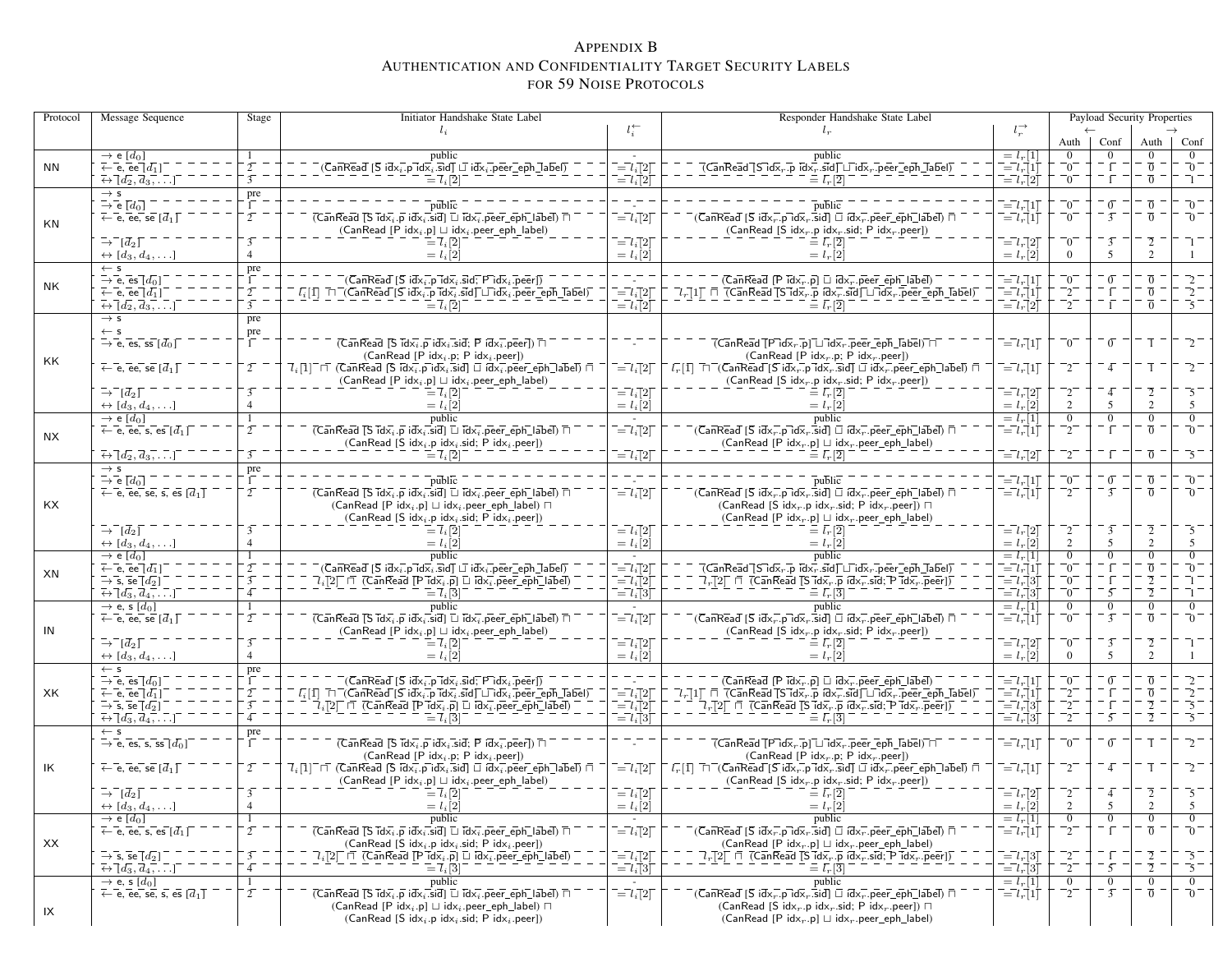| Protocol | Message Sequence                                                                                                    | Stage                            | Initiator Handshake State Label                                                                                                                                                                                                                                                                                                                                                                |                                                                                          | Responder Handshake State Label                                                                                                                                                                                                                                                                                                                                                                                                                       |                                                                                                  |                                 |                                  | Payload Security Properties        |                        |
|----------|---------------------------------------------------------------------------------------------------------------------|----------------------------------|------------------------------------------------------------------------------------------------------------------------------------------------------------------------------------------------------------------------------------------------------------------------------------------------------------------------------------------------------------------------------------------------|------------------------------------------------------------------------------------------|-------------------------------------------------------------------------------------------------------------------------------------------------------------------------------------------------------------------------------------------------------------------------------------------------------------------------------------------------------------------------------------------------------------------------------------------------------|--------------------------------------------------------------------------------------------------|---------------------------------|----------------------------------|------------------------------------|------------------------|
|          |                                                                                                                     |                                  | $l_i$                                                                                                                                                                                                                                                                                                                                                                                          | $l_i^{\leftarrow}$                                                                       | $l_{r}$                                                                                                                                                                                                                                                                                                                                                                                                                                               | $l_r^{\rightarrow}$                                                                              |                                 |                                  |                                    |                        |
|          | $\rightarrow$ $\lceil d_2 \rceil$                                                                                   |                                  | $= l_i [2]$                                                                                                                                                                                                                                                                                                                                                                                    | $\epsilon = l_i[2]$                                                                      | $= l_r  2 $                                                                                                                                                                                                                                                                                                                                                                                                                                           | $= l_r[2]$                                                                                       | Auth $\vert$                    | Conf                             | Auth                               | Conf<br>5              |
|          | $\leftrightarrow$ [d <sub>3</sub> , d <sub>4</sub> , ]                                                              | $\overline{4}$                   | $= l_i[2]$                                                                                                                                                                                                                                                                                                                                                                                     | $= l_i[2]$                                                                               | $= l_r[2]$                                                                                                                                                                                                                                                                                                                                                                                                                                            | $= l_r[2]$                                                                                       | 2                               | 5                                | $\overline{2}$                     | 5                      |
|          | $\leftarrow$ s                                                                                                      | $\frac{\text{pre}}{1}$ .         |                                                                                                                                                                                                                                                                                                                                                                                                |                                                                                          |                                                                                                                                                                                                                                                                                                                                                                                                                                                       |                                                                                                  |                                 |                                  |                                    |                        |
| N        | $\rightarrow$ e, es $[d_0]$                                                                                         |                                  | $\overline{C}$ an $\overline{\text{Read}}$ [ $\overline{S}$ id $\overline{x}_i$ .p $\overline{\text{Id}}\overline{x}_i$ .sid; $\overline{\text{P}}$ id $\overline{x}_i$ .peer])                                                                                                                                                                                                                |                                                                                          | $(\overline{Can}\overline{Real} \ [\overline{P} \ \overline{id} \overline{x_r} \ \cdot \overline{p}] \ \Box \ \overline{id} \overline{x_r} \ \cdot \overline{peer\_eph\_label})$                                                                                                                                                                                                                                                                      | $\bar{l} = l_r[1]$                                                                               |                                 |                                  | $\overline{0}$ .                   |                        |
|          | $\rightarrow \overline{[d_1, d_2, \ldots]}$                                                                         | $2^{-}$                          | $\mathsf{I} = \mathsf{I}_i \mathsf{I}$                                                                                                                                                                                                                                                                                                                                                         | $\bar{l} = l_i[1]$                                                                       | $\equiv \bar{l}_r$ [T]                                                                                                                                                                                                                                                                                                                                                                                                                                | $\bar{l} = l_r \dot{\bar{l}} 1 \dot{\bar{l}}$                                                    |                                 |                                  | $\overline{0}$ –                   | $\overline{2}^-$       |
|          | $\rightarrow$ s<br>$\leftarrow$ s                                                                                   | pre                              |                                                                                                                                                                                                                                                                                                                                                                                                |                                                                                          |                                                                                                                                                                                                                                                                                                                                                                                                                                                       |                                                                                                  |                                 |                                  |                                    |                        |
| K        | $\Rightarrow$ e, es, ss $[d_0]$                                                                                     | pre                              | $(\overline{\mathsf{Can}\mathsf{Real}} \ [\overline{\mathsf{S}} \ \overline{\mathsf{idx}}_i.\overline{\mathsf{p}} \ \mathsf{idx}_i.\overline{\mathsf{sid}}; \ \overline{\mathsf{P}} \ \mathsf{idx}_i.\overline{\mathsf{peer}}]) \ \overline{\sqcap}$                                                                                                                                           |                                                                                          | $\overline{(CanRead [P\,idx, p] \sqcup \overline{idx}, p}$ eer_eph_label) $\overline{\sqcap}$                                                                                                                                                                                                                                                                                                                                                         | $\bar{l} = l_r \bar{l}$                                                                          |                                 |                                  | T                                  | $\mathcal{L}^{-}$      |
|          |                                                                                                                     |                                  | $(CanRead [P idxi.p; P idxi.peer])$                                                                                                                                                                                                                                                                                                                                                            |                                                                                          | (CanRead [P idx <sub>r</sub> .p; P idx <sub>r</sub> .peer])                                                                                                                                                                                                                                                                                                                                                                                           |                                                                                                  |                                 |                                  |                                    |                        |
|          | $\rightarrow \lceil d_1, d_2, \ldots \rceil$                                                                        | $\overline{2}$                   | $= l_i[1]$                                                                                                                                                                                                                                                                                                                                                                                     | $\overline{=}l_i\overline{1}1$                                                           | $l_r[1]$                                                                                                                                                                                                                                                                                                                                                                                                                                              | $= l_r 1$                                                                                        |                                 | $\sim$                           | T                                  | $\sqrt{2}$             |
|          | $\leftarrow$ s                                                                                                      | pre                              |                                                                                                                                                                                                                                                                                                                                                                                                |                                                                                          |                                                                                                                                                                                                                                                                                                                                                                                                                                                       |                                                                                                  |                                 |                                  |                                    |                        |
| $\times$ | $\rightarrow$ e, es, s, ss $[d_0]$                                                                                  |                                  | $(CanRead)$ $S$ $idx_i$ , $p$ $idx_i$ , $sid$ ; $P$ $idx_i$ , $peer)$ $\Box$<br>$(CanRead [P idxi.p; P idxi.peer])$                                                                                                                                                                                                                                                                            |                                                                                          | $\overline{C}$ Can $\overline{\text{Real}}$ $\overline{CP}$ id $\overline{\text{x}}$ , $\overline{p}$ $\overline{C}$ id $\overline{\text{x}}$ , $\overline{p}$ eer $\overline{ep}$ h label) $\overline{C}$<br>$(CanRead [P idxr.p; P idxr.peer])$                                                                                                                                                                                                     | $\overline{l} = l_r \overline{l} 1 \overline{l}$                                                 |                                 |                                  | īΞ                                 |                        |
|          | $\rightarrow \lceil d_1, d_2, \ldots \rceil$                                                                        |                                  | $\bar{l} = \bar{l}_i  \bar{l} $                                                                                                                                                                                                                                                                                                                                                                | $\overline{=}l_i\overline{[}1\overline{]}$                                               | $\equiv l_r^{\dagger}[\overline{1}]$                                                                                                                                                                                                                                                                                                                                                                                                                  | $\overline{l} = l_r[1]$                                                                          |                                 | $\sim$                           | T                                  | $\frac{1}{2}$          |
|          | $\rightarrow$ psk, e [d <sub>0</sub> ]                                                                              | $\mathbf{1}$                     | (CanRead [P $idx_i$ .p; P $idx_i$ .peer])                                                                                                                                                                                                                                                                                                                                                      |                                                                                          | (CanRead [P idx <sub>r</sub> .p; P idx <sub>r</sub> .peer])                                                                                                                                                                                                                                                                                                                                                                                           | $= l_r[1]$                                                                                       | $\overline{0}$                  | $\overline{0}$                   |                                    | $\overline{0}$         |
| NNpsk0   | $\leftarrow$ e, ee $\left[d_1\right]$                                                                               | $2\overline{ }$                  | $L_i[1]$ $\Box$ (CanRead [S idx <sub>i</sub> p idx <sub>i</sub> sid] $\Box$ idx <sub>i</sub> peer_eph_label)                                                                                                                                                                                                                                                                                   | $\bar{l} = l_i [2]$                                                                      | $\lceil l_r \rceil$ 1 $\lceil$ $\lceil$ $\lceil$ $\lceil$ $\zeta$ $\lceil$ $\zeta$ $\lceil$ $\zeta$ $\lceil$ $\zeta$ $\lceil$ $\zeta$ $\lceil$ $\zeta$ $\lceil$ $\zeta$ $\lceil$ $\zeta$ $\lceil$ $\zeta$ $\lceil$ $\zeta$ $\lceil$ $\zeta$ $\lceil$ $\zeta$ $\lceil$ $\zeta$ $\lceil$ $\zeta$ $\lceil$ $\zeta$ $\lceil$ $\zeta$                                                                                                                      | $\overline{=}l_r\overline{\vec{}}1\overline{\vec{}}$                                             | $\overline{1}$                  |                                  |                                    | -0                     |
|          | $\overline{\leftrightarrow} \overline{[d_2, d_3, \ldots]}$                                                          | $\overline{3}$                   | $\overline{l} = \overline{l}_i \overline{[2]}$                                                                                                                                                                                                                                                                                                                                                 | $\vec{l} = l_i \vec{l}$                                                                  | $\equiv l_r[2]$                                                                                                                                                                                                                                                                                                                                                                                                                                       | $\overline{=}l_r\overline{2}\overline{1}$                                                        |                                 |                                  |                                    |                        |
|          | $\rightarrow$ e [d <sub>0</sub> ]<br>$\leftarrow$ e, ee, psk $\left[d_1\right]$                                     | $\mathbf{1}$<br>$\overline{2}$   | public<br>$\overline{(CanRead [S\,Idx_i.p\,idx_i.sid] \sqcup Idx_i.peer_eph\_label) \sqcap}$                                                                                                                                                                                                                                                                                                   | $\overline{a} = l_i [2]$                                                                 | public<br>$\bar{\mathsf{C}}$ (CanRead [S idx $_{r}$ .p̄idx $_{r}$ .s̄id] $\Box$ idx $_{r}^{-}$ .p̄eer_eph_lābel̄) $\bar{\mathsf{\Pi}}$                                                                                                                                                                                                                                                                                                                | $= l_r[1]$<br>$\bar{l} = l_r \bar{l}$                                                            | $\overline{0}$<br>-1.           | $\overline{0}$<br>- 1 T          | $\overline{0}$<br>$\overline{0}$   | $\overline{0}$<br>- 70 |
| NNpsk2   |                                                                                                                     |                                  | (CanRead [P $idx_i$ .p; P $idx_i$ .peer])                                                                                                                                                                                                                                                                                                                                                      |                                                                                          | $(CanRead [P idxr.p; P idxr.peer])$                                                                                                                                                                                                                                                                                                                                                                                                                   |                                                                                                  |                                 |                                  |                                    |                        |
|          | $\overline{\leftrightarrow} \overline{[d_2, d_3, \ldots]}$                                                          | $\overline{3}$                   | $= l_i[2]$                                                                                                                                                                                                                                                                                                                                                                                     | $\overline{=}l_i\overline{[}2\overline{]}$                                               | $= l_r[2]$                                                                                                                                                                                                                                                                                                                                                                                                                                            | $\overline{=}l_r[2]$                                                                             |                                 |                                  |                                    |                        |
|          | $\leftarrow$ s                                                                                                      | pre                              |                                                                                                                                                                                                                                                                                                                                                                                                |                                                                                          |                                                                                                                                                                                                                                                                                                                                                                                                                                                       |                                                                                                  |                                 |                                  |                                    |                        |
|          | $\rightarrow \bar{p}$ sk, e, es $\lceil d_0 \rceil$                                                                 |                                  | $\overline{\mathsf{C}}$ an $\mathsf{Read}\mathsf{F}$ idx, p; $\mathsf{P}\mathsf{idx}_i$ peer) $\overline{\mathsf{F}}$                                                                                                                                                                                                                                                                          |                                                                                          | $\overline{(CanRead [P\vec{1}dx, p; P\vec{1}dx, p\vec{1}dx)]}$                                                                                                                                                                                                                                                                                                                                                                                        | $\bar{l} = l_r \bar{l}$                                                                          | $\overline{0}$                  | $\sigma$                         | T                                  | $\bar{2}^-$            |
| NKpsk0   |                                                                                                                     |                                  | $(CanRead [S idxi.p idxi.sid; P idxi.peer])$                                                                                                                                                                                                                                                                                                                                                   |                                                                                          | $(CanRead [P idxr.p] \sqcup idxr.peer\_eph\_label)$                                                                                                                                                                                                                                                                                                                                                                                                   |                                                                                                  |                                 |                                  |                                    |                        |
|          | $\leftarrow$ e, ee $[d_1]$<br>$\overline{\leftrightarrow} \overline{[d_2, d_3, \ldots]}$                            | $\overline{2}$<br>$\overline{3}$ | $\overline{l_i}[\bar{1}]\ \ \overline{\sqcap}\ \overline{\mathsf{('Can}\ \mathsf{Read}\ \overline{\mathsf{[S}\ \mathsf{idx}_i.\mathsf{p}\ \mathsf{idx}_i.\mathsf{sid}\ \overline{\mathsf{[}}\ \sqcup\ \mathsf{idx}_i.\mathsf{peer\_eph\_Iabel})}}$<br>$\equiv l_i[2]$                                                                                                                          | $\overline{=}l_i\overline{[}2\overline{]}$<br>$\overline{=}l_i\overline{[}2\overline{]}$ | $\overline{l}_r[1]$ $\overline{\sqcap}$ $\overline{\zeta}$ CanRead $\overline{\zeta}$ S id $\overline{\mathsf{x}}_r$ . p $\overline{\mathsf{idx}}_r$ . sid $\overline{\sqcup}$ id $\overline{\mathsf{x}}_r$ . peer $\overline{\zeta}$ eph $\overline{\zeta}$ abel)<br>$\equiv l_r[2]$                                                                                                                                                                 | $= l_r[1]$<br>$\overline{=}l_r\overline{[}2\overline{]}$                                         | $^{-2}$<br>-2.                  |                                  |                                    | 2<br>-5                |
|          | $\leftarrow$ s                                                                                                      | pre                              |                                                                                                                                                                                                                                                                                                                                                                                                |                                                                                          |                                                                                                                                                                                                                                                                                                                                                                                                                                                       |                                                                                                  |                                 |                                  |                                    |                        |
|          | $\rightarrow$ e, es $\overline{d_0}$ ]                                                                              | $\Gamma$                         | $(\overline{\mathsf{Can}}\mathsf{Read}\overline{\mathsf{Is}}\overline{\mathsf{id}}\overline{\mathsf{x}_i}.\overline{\mathsf{p}\overline{\mathsf{id}}\mathsf{x}_i}.\overline{\mathsf{sid}}\overline{\mathsf{F}}\overline{\mathsf{id}}\overline{\mathsf{x}_i}.\overline{\mathsf{p}\mathsf{eer}}\overline{\mathsf{D}})$                                                                           |                                                                                          | $(\overline{\mathsf{Can}}\mathsf{Re}\mathsf{a}\overline{\mathsf{d}}\;[\overline{\mathsf{P}}\;\overline{\mathsf{id}}\overline{\mathsf{x}_r}.\overline{\mathsf{p}}]\;\overline{\sqcup}\;\overline{\mathsf{id}}\overline{\mathsf{x}_r}.\overline{\mathsf{peer\_eph\_label}})$                                                                                                                                                                            | $\overline{a} = l_r[1]$                                                                          | $\bar{0}^{-}$                   | $\overline{0}$                   | $\overline{0}$ .                   |                        |
| NKpsk2   | $\leftarrow$ e, ee, psk $\overline{[d_1]}$                                                                          | $\overline{2}$                   | $\overline{l}_i[1]$ $\sqcap$ (CanRead [S idx <sub>i</sub> .p idx <sub>i</sub> .sid] $\sqcup$ idx <sub>i</sub> .peer_eph_label) $\sqcap$                                                                                                                                                                                                                                                        | $\overline{=}l_i\overline{[}2\overline{]}$                                               | $l_r^-[1]$ $\Box$ (CanRead [S idx, p idx, sid] $\Box$ idx, peer_eph_label) $\Box$                                                                                                                                                                                                                                                                                                                                                                     | $\overline{=}l_r\overline{1}\overline{1}$                                                        | $^{-2}$                         | ΪĒ                               | $\overline{0}$                     | $\overline{2}$         |
|          |                                                                                                                     |                                  | $(CanRead [P idxi.p; P idxi.peer])$                                                                                                                                                                                                                                                                                                                                                            |                                                                                          | (CanRead [P idx <sub>r</sub> .p; P idx <sub>r</sub> .peer])                                                                                                                                                                                                                                                                                                                                                                                           |                                                                                                  |                                 |                                  |                                    |                        |
|          | $\overline{\leftrightarrow} \overline{d_2}, \overline{d_3}, \overline{\ldots}$<br>$\rightarrow$ e [d <sub>0</sub> ] | $\overline{3}$<br>-1             | $\equiv$ $\mathcal{I}_i$ $\lbrack 2 \rbrack$<br>public                                                                                                                                                                                                                                                                                                                                         | $\overline{a}$ = $\overline{l}$ <sub>i</sub> $\overline{a}$ ]                            | $\equiv \bar{l}_r[\bar{2}]$<br>public                                                                                                                                                                                                                                                                                                                                                                                                                 | $\overline{=}l_r\overline{]}2\overline{ }$<br>$= l_r[1]$                                         | -2.<br>$\overline{0}$           | $\overline{0}$                   | $\Omega$                           | -5<br>$\theta$         |
|          | $\leftarrow$ e, ee, s, es, psk $[d_1]$                                                                              | $\overline{2}$                   | $\overline{(CanRead \overline{[S\ idx_i, p\ idx_i].sid] \Box \overline{idx_i}.peer\_eph\_label)}$                                                                                                                                                                                                                                                                                              | $\overline{a} = l_i [2]$                                                                 | $\bar{C}$ anRead [S idx, p idx, sid] $\Box$ idx, peer_eph_label) $\bar{\Box}$                                                                                                                                                                                                                                                                                                                                                                         | $\overline{l} = l_r \overline{l}$                                                                | $^{-2}$                         |                                  | $\overline{0}$                     | -0                     |
| NXpsk2   |                                                                                                                     |                                  | (CanRead [S idx <sub>i</sub> .p idx <sub>i</sub> .sid; P idx <sub>i</sub> .peer]) $\Box$                                                                                                                                                                                                                                                                                                       |                                                                                          | (CanRead [P idx <sub>r</sub> .p] $\sqcup$ idx <sub>r</sub> .peer_eph_label) $\sqcap$                                                                                                                                                                                                                                                                                                                                                                  |                                                                                                  |                                 |                                  |                                    |                        |
|          |                                                                                                                     |                                  | $(CanRead [P idxi.p; P idxi.peer])$                                                                                                                                                                                                                                                                                                                                                            |                                                                                          | (CanRead [P idx <sub>r</sub> .p; P idx <sub>r</sub> .peer])                                                                                                                                                                                                                                                                                                                                                                                           |                                                                                                  |                                 |                                  |                                    |                        |
|          | $\overline{\leftrightarrow} \overline{[d_2, d_3, \ldots]}$                                                          |                                  | $\overline{l} = \overline{l}_i \overline{[2]}$                                                                                                                                                                                                                                                                                                                                                 | $\overline{a} = l_i [2]$                                                                 | $\equiv l_r[2]$                                                                                                                                                                                                                                                                                                                                                                                                                                       | $\overline{l} = l_r \overline{2}$                                                                | $\mathcal{L}$                   |                                  | T                                  | 5                      |
|          | $\rightarrow$ e [d <sub>0</sub> ]<br>$\overline{\leftarrow}$ e, ee $[d_1]$                                          | $2^{-}$                          | public<br>$\bar{C}$ (CanRead [S idx $\bar{i}$ .p $\bar{d}$ d $\bar{x}_i$ .sid] $\Box$ idx $\bar{i}$ .peer_eph_label)                                                                                                                                                                                                                                                                           | $\bar{l} = l_i [2]$                                                                      | public<br>$\overline{(CanReadT5idx_r.p\,idx_r.sizeJ}$ $\overline{Idx_r}$ . $\overline{sid}$ $\overline{Li}dx_r$ . $\overline{peer\_eph\_Label}$                                                                                                                                                                                                                                                                                                       | $= l_r[1]$<br>$\bar{l} = l_r \bar{l}$                                                            | $\overline{0}$<br>$\bar{0}^{-}$ | $\overline{0}$                   | $\overline{0}$<br>$\overline{0}$   | $\overline{0}$<br>- 70 |
| XNpsk3   | $\rightarrow$ s, se, psk $\lceil d_2 \rceil$                                                                        | $\overline{3}$                   | $\overline{l_i[2]}$ $\overline{\sqcap}$ $\overline{\mathsf{C}}$ an $\overline{\mathsf{Read}}$ $\overline{\mathsf{[Pidx_i[p] \sqcup idx_i, peer\_eph\_label)} \sqcap \mathsf{[Pidx_i, P]}}$                                                                                                                                                                                                     | $\overline{=} \overline{l}_i \overline{[}2\overline{]}$                                  | $l_r^{-}[2]$ $\Box$ (CanRead $[\overline{S}$ idx <sub>r</sub> .p $\overline{id}$ x <sub>r</sub> .sid; P idx <sub>r</sub> .peer]) $\Box$                                                                                                                                                                                                                                                                                                               | $\bar{l} = l_r \bar{l}3\bar{l}$                                                                  | $\bar{0}^{-}$                   | - 1                              | $\overline{2}$                     |                        |
|          |                                                                                                                     |                                  | $(CanRead [P idxi.p; P idxi.peer])$                                                                                                                                                                                                                                                                                                                                                            |                                                                                          | (CanRead [P $idxr$ .p; P $idxr$ .peer])                                                                                                                                                                                                                                                                                                                                                                                                               |                                                                                                  |                                 |                                  |                                    |                        |
|          | $\overline{\leftrightarrow} \overline{[d_3, d_4, \ldots]}$                                                          |                                  | $\bar{l} = \bar{l}_i[3]$                                                                                                                                                                                                                                                                                                                                                                       | $\bar{l} = \bar{l}_i[3]$                                                                 |                                                                                                                                                                                                                                                                                                                                                                                                                                                       | $\bar{l} = l_r \bar{3}$                                                                          | $^-1^-$                         | $\overline{5}$                   | $\overline{2}$ –                   | ⊤ ד                    |
|          | $\leftarrow$ s                                                                                                      | pre                              |                                                                                                                                                                                                                                                                                                                                                                                                |                                                                                          |                                                                                                                                                                                                                                                                                                                                                                                                                                                       |                                                                                                  |                                 |                                  |                                    |                        |
|          | $\overline{\rightarrow}$ e, es $\overline{[d_0]}$<br>$\leftarrow$ e, ee $\lceil d_1 \rceil$                         | $\overline{2}$                   | $\overline{C}$ anRead $[\overline{S}$ idx <sub>i</sub> .p <sup>-1</sup> dx <sub>i</sub> .sid; P <sup>-1</sup> dx <sub>i</sub> .peer])<br>$\overline{l_i}$ [1] $\overline{\Box}$ (CanRead Sidx <sub>i</sub> , p $\overline{\mathrm{idx}}$ , sid $\overline{\Box}$ idx <sub>i</sub> , peer eph Tabel)                                                                                            |                                                                                          | $(\overline{\mathsf{Can}\mathsf{Real}} [\overline{\mathsf{P}}\ \overline{\mathsf{idx}_r}.\overline{\mathsf{p}}] \sqcup \overline{\mathsf{idx}_r}.\overline{\mathsf{peer\_eph\_label}})$<br>$\overline{l}_r[1]$ $\overline{\Box}$ $\overline{\Box}$ CanRead $\overline{\Box}$ S $\overline{\Box}$ d $\overline{\times}_r$ . $\overline{\overline{\Box}}$ d $\overline{\Box}$ $\overline{\Box}$ d $\overline{\times}_r$ . peer_eph_label)               | $\overline{=}l_r\overline{[1]}$<br>$\overline{l} = l_r \overline{l}$                             | $^-0^-$<br>$^{-2}$              | $\bar{0}$                        | $\overline{0}$<br>$\overline{0}$   | $\bar{2}$              |
| XKpsk3   | $\rightarrow$ s, se, psk $\lceil d_2 \rceil$                                                                        | $\overline{3}$                   | $\overline{l_i[2]}$ $\overline{\sqcap}$ $\overline{\mathsf{(\mathsf{Can}\mathsf{Read}\mathsf{[P\mathsf{idx}_i\mathsf{.p}]\mathsf{L}Idx_i\mathsf{.p}\mathsf{eer}\mathsf{.eph}\mathsf{.[a\mathsf{bel}]}\mathsf{[n-1]}}$                                                                                                                                                                          | $\begin{array}{c}\n= l_i[2] \\ = l_i[2]\n\end{array}$                                    | $l_r^{-}[2]$ $\Box$ (CanRead [S idx <sub>r</sub> p $\overline{\text{Idx}}_r$ sid; P idx <sub>r</sub> peer]) $\Box$                                                                                                                                                                                                                                                                                                                                    | $\bar{l} = l_r \bar{l}3\bar{l}$                                                                  | -2.                             |                                  |                                    | -51                    |
|          |                                                                                                                     |                                  | $(CanRead [P idxi.p; P idxi.peer])$                                                                                                                                                                                                                                                                                                                                                            |                                                                                          | $(CanRead [P idxr.p; P idxr.peer])$                                                                                                                                                                                                                                                                                                                                                                                                                   |                                                                                                  |                                 |                                  |                                    |                        |
|          | $\overline{\leftrightarrow} \overline{[d_3, d_4, \ldots]}$                                                          |                                  | $\equiv l_i[3]$                                                                                                                                                                                                                                                                                                                                                                                | $\overline{a} = l_i \overline{a}$                                                        | $= l_r 3$                                                                                                                                                                                                                                                                                                                                                                                                                                             | $\overline{=}l_r\overline{3}$                                                                    | $^{-2}$                         | $\overline{5}$                   | $\overline{2}$ -                   | $\overline{5}$         |
|          | $\rightarrow$ e $[d_0]$                                                                                             | -1<br>$\overline{2}$             | public                                                                                                                                                                                                                                                                                                                                                                                         | n.                                                                                       | public<br>$\bar{C}$ (CanRead [S idx $_{r}$ .p idx $_{r}$ .sid] $\bar{\sqcup}$ idx $_{r}$ .peer_eph_label) $\bar{\sqcap}$                                                                                                                                                                                                                                                                                                                              | $= l_r[1]$                                                                                       | $\overline{0}$                  | $\overline{0}$<br>- 1            | $\overline{0}$<br>$\overline{0}$ – | $\overline{0}$<br>- 70 |
|          | $\leftarrow$ e, ee, s, es $[d_1]$                                                                                   |                                  | $\overline{(CanRead [S\,Idx_i.p\,idx_i.sid] \sqcup Idx_i.peer_eph\_label) \sqcap}$<br>(CanRead [S $idx_i$ .p $idx_i$ .sid; P $idx_i$ .peer])                                                                                                                                                                                                                                                   | $\overline{a} = l_i [2]$                                                                 | $(CanRead [P idx, p] \sqcup idx, peer\_eph\_label)$                                                                                                                                                                                                                                                                                                                                                                                                   | $\overline{=}l_{r}\left 1\right $                                                                | $^{-2}$                         |                                  |                                    |                        |
| XXpsk3   | $\overline{\rightarrow}$ s, se, psk $\overline{[d_2]}$                                                              | $\overline{3}$                   | $l_i[2] \ \sqcap \ \bar{\big}$ (CanRead [P idx <sub>i</sub> p] $\sqcup \bar{\exists}$ dx <sub>i</sub> peer_eph_label) $\sqcap$                                                                                                                                                                                                                                                                 | $\overline{\phantom{a}} = l_i [2]$                                                       | $\overline{L_r}[2]$ $\overline{\Box}$ $\overline{\Box}$ $\overline{\Box}$ $\overline{\Box}$ $\overline{\Box}$ $\overline{\Box}$ $\overline{\Box}$ $\overline{\Box}$ $\overline{\Box}$ $\overline{\Box}$ $\overline{\Box}$ $\overline{\Box}$ $\overline{\Box}$ $\overline{\Box}$ $\overline{\Box}$ $\overline{\Box}$ $\overline{\Box}$ $\overline{\Box}$ $\overline{\Box}$ $\overline{\Box}$ $\overline{\Box}$ $\overline{\Box}$ $\overline{\Box}$ $\$ | $\overline{=}l_r[3]$                                                                             | $^{-2}$                         |                                  | $\overline{2}$                     | -5                     |
|          |                                                                                                                     |                                  | $(CanRead [P idxi.p; P idxi.peer])$                                                                                                                                                                                                                                                                                                                                                            |                                                                                          | $(CanRead [P idxr.p; P idxr.peer])$                                                                                                                                                                                                                                                                                                                                                                                                                   |                                                                                                  |                                 |                                  |                                    |                        |
|          | $\overline{\leftrightarrow}$ $\overline{[d_3, d_4, \ldots]}$                                                        |                                  | $-\iota_i\cup$                                                                                                                                                                                                                                                                                                                                                                                 | $\bar{l} = l_i \bar{l} 3$                                                                | $-\iota_r\omega$                                                                                                                                                                                                                                                                                                                                                                                                                                      | $\equiv l_r[3]$                                                                                  |                                 |                                  |                                    |                        |
|          | $\rightarrow$ s                                                                                                     | $\frac{\text{pre}}{1}$           |                                                                                                                                                                                                                                                                                                                                                                                                |                                                                                          | $(\overline{Can}\overline{Read}   \overline{P} idx_{r} \overline{p}; \overline{P} idx_{r} \overline{p}$                                                                                                                                                                                                                                                                                                                                               |                                                                                                  |                                 |                                  |                                    | $\overline{0}$         |
|          | $\rightarrow$ psk, e $\lceil d_0 \rceil$<br>$\leftarrow$ e, ee, se $[\bar{d}_1]$                                    | $\overline{2}$                   | $\overline{(CanReadTPidx_i.p; Pidx_i.peer)})$<br>$\overline{l}_i$ $\overline{1}\overline{l}$ $\overline{l}$ $\overline{l}$ $\overline{l}$ $\overline{C}$ an Read $\overline{l}$ $\overline{S}$ $\overline{idx}_i$ $\overline{p}$ idx, $\overline{sid}$ $\overline{l}$ $\overline{id}$ $\overline{idx}_i$ $\overline{p}$ peer $\overline{eph}$ $\overline{label}$ $\overline{l}$ $\overline{l}$ | $\bar{l} = l_i [2]$                                                                      | $\overline{l}_r[1]$ $\overline{\sqcap}$ $\overline{\sqcap}$ $\overline{\sqcap}$ $\overline{\sqcap}$ $\overline{\mathsf{Read}}$ $\overline{\sqcap}$ $\overline{\mathsf{id}}$ $\overline{\mathsf{x}}_r$ $\overline{\mathsf{ind}}$ $\overline{\mathsf{x}}_r$ $\overline{\mathsf{side}}$ $\overline{\mathsf{ind}}$ $\overline{\mathsf{x}}_r$ $\overline{\mathsf{Dec}}$ $\overline{\mathsf{eph}}$ $\overline{\mathsf{label}}$ $\overline{\sqcap}$          | $\overline{=}l_r\overline{]}1\overline{]}$<br>$\overline{ \ } = \overline{l}_r \vec{[}1 \vec{]}$ | $\overline{0}$                  | $\overline{0}$<br>$\overline{3}$ |                                    | $\overline{0}$         |
| KNpsk0   |                                                                                                                     |                                  | $(CanRead [P idxi.p] \sqcup idxi.peer\_eph\_label)$                                                                                                                                                                                                                                                                                                                                            |                                                                                          | (CanRead [S idx <sub>r</sub> .p idx <sub>r</sub> .sid; P idx <sub>r</sub> .peer])                                                                                                                                                                                                                                                                                                                                                                     |                                                                                                  |                                 |                                  |                                    |                        |
|          | $\bar{\rightarrow} \bar{d}_2$                                                                                       | $\overline{3}$                   | $\bar{l} = \bar{l}_i \bar{[}2 \bar{]}$                                                                                                                                                                                                                                                                                                                                                         | $\overline{=}l_i\overline{[}2\overline{]}$                                               | $\equiv \bar{l}_r[\bar{2}]$                                                                                                                                                                                                                                                                                                                                                                                                                           | $\bar{l} = l_r[2]$                                                                               |                                 | $\overline{3}$                   | $\overline{2}$                     |                        |
|          | $\leftrightarrow$ [d <sub>3</sub> , d <sub>4</sub> , ]                                                              | $\overline{4}$                   | $= l_i[2]$                                                                                                                                                                                                                                                                                                                                                                                     | $= l_i [2]$                                                                              | $= l_r \dot{2}$                                                                                                                                                                                                                                                                                                                                                                                                                                       | $= l_r[2]$                                                                                       |                                 | 5                                | $\overline{2}$                     |                        |
|          | $\rightarrow$ s                                                                                                     | $\frac{pre}{1}$                  |                                                                                                                                                                                                                                                                                                                                                                                                |                                                                                          |                                                                                                                                                                                                                                                                                                                                                                                                                                                       |                                                                                                  |                                 | $\sigma$                         |                                    | - 0                    |
|          | $\rightarrow$ e $[d_0]$<br>$\leftarrow$ e, ee, se, psk $[d_1]$                                                      | $\overline{2}$                   | $\overline{public}$<br>$\overline{(CanRead \overline{S} idx_i, p idx_i.sid)} \overline{L} idx_i. peer\_eph\_label) \overline{\cap}$                                                                                                                                                                                                                                                            | $\overline{a} = l_i [2]$                                                                 | $\bar{p}$ ublic<br>$\overline{G}$ anRead $\overline{S}$ idx <sub>r</sub> .p idx <sub>r</sub> .sid] $\overline{\Box}$ idx <sub>r</sub> .peer_eph_label) $\overline{\Box}$                                                                                                                                                                                                                                                                              | $\bar{l} = l_r \bar{l}$<br>$\overline{=}l_r\overline{1}\overline{1}$                             | -0                              | $\overline{3}$                   | $\overline{0}$<br>$\overline{0}$   | - 0                    |
| KNpsk2   |                                                                                                                     |                                  | $(CanRead [P idxi.p] \sqcup idxi.peer\_eph\_label) \sqcap$                                                                                                                                                                                                                                                                                                                                     |                                                                                          | (CanRead [S idx <sub>r</sub> .p idx <sub>r</sub> .sid; P idx <sub>r</sub> .peer]) $\Box$                                                                                                                                                                                                                                                                                                                                                              |                                                                                                  |                                 |                                  |                                    |                        |
|          |                                                                                                                     |                                  | $(CanRead [P idxi.p; P idxi.peer])$                                                                                                                                                                                                                                                                                                                                                            |                                                                                          | (CanRead [P idx <sub>r</sub> .p; P idx <sub>r</sub> .peer])                                                                                                                                                                                                                                                                                                                                                                                           |                                                                                                  |                                 |                                  |                                    |                        |
|          | $\rightarrow^ \left[\overline{d}_2\right]$                                                                          | $\overline{3}$                   | $\bar{=}$ $\bar{l}_i$ $[2]$                                                                                                                                                                                                                                                                                                                                                                    | $\bar{l} = l_i [2]$                                                                      | $\equiv \bar{l}_r[\bar{2}]$                                                                                                                                                                                                                                                                                                                                                                                                                           | $\bar{l} = l_r[2]$                                                                               |                                 | $-\overline{3}$                  | $\overline{2}$                     |                        |
|          | $\leftrightarrow [d_3, d_4, \ldots]$<br>$\rightarrow$ s                                                             | $\overline{4}$                   | $= l_i[2]$                                                                                                                                                                                                                                                                                                                                                                                     | $= l_i [2]$                                                                              | $= l_r[2]$                                                                                                                                                                                                                                                                                                                                                                                                                                            | $= l_r[2]$                                                                                       |                                 | 5                                | 2                                  |                        |
|          |                                                                                                                     | pre                              |                                                                                                                                                                                                                                                                                                                                                                                                |                                                                                          |                                                                                                                                                                                                                                                                                                                                                                                                                                                       |                                                                                                  |                                 |                                  |                                    |                        |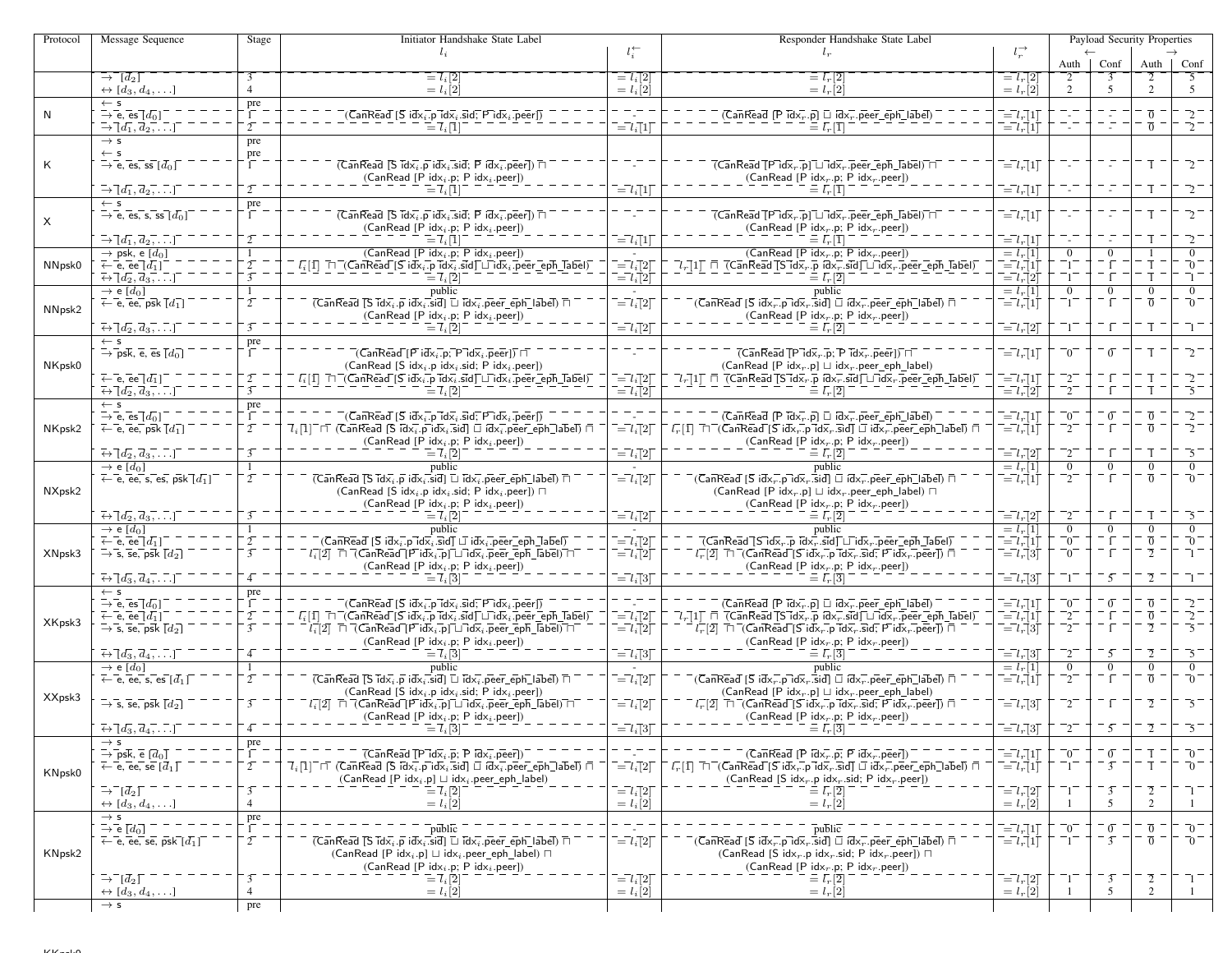| Protocol | Message Sequence                                                                          | Stage                    | Initiator Handshake State Label                                                                                                                                                                                                     |                                            | Responder Handshake State Label                                                                                                                                                                                                             |                                                       |                     | Payload Security Properties |                |                |
|----------|-------------------------------------------------------------------------------------------|--------------------------|-------------------------------------------------------------------------------------------------------------------------------------------------------------------------------------------------------------------------------------|--------------------------------------------|---------------------------------------------------------------------------------------------------------------------------------------------------------------------------------------------------------------------------------------------|-------------------------------------------------------|---------------------|-----------------------------|----------------|----------------|
|          |                                                                                           |                          | $l_i$                                                                                                                                                                                                                               | $l_i^+$                                    | $1 -$                                                                                                                                                                                                                                       | $l_{r}^{\rightarrow}$                                 | Auth                | Conf                        | Auth           | Conf           |
|          | $\leftarrow$ s                                                                            | pre                      |                                                                                                                                                                                                                                     |                                            |                                                                                                                                                                                                                                             |                                                       |                     |                             |                |                |
|          | $\rightarrow$ psk, e, es, ss $\lceil d_0 \rceil$                                          | $\Gamma$                 | $\overline{C}$ an $\overline{\text{Real}}$ $\overline{[P \text{ id} \times_i]p}$ ; $\overline{P \text{ id} \times_i]p}$ eer $\overline{[P \text{ id} \times_i]p}$                                                                   |                                            | $\overline{(CanReadTPidx_r.p; Pidx_r.pecr)})$                                                                                                                                                                                               | $\overline{=}l_r[1]$                                  | $\bar{0}^{-}$       | $\overline{0}$              |                |                |
|          |                                                                                           |                          | (CanRead [S idx <sub>i</sub> .p idx <sub>i</sub> .sid; P idx <sub>i</sub> .peer]) $\Box$                                                                                                                                            |                                            | (CanRead [P idx, p] $\sqcup$ idx, peer_eph_label) $\sqcap$                                                                                                                                                                                  |                                                       |                     |                             |                |                |
|          | $\overline{\leftarrow}$ e, ee, se $\overline{d}_1\overline{L}$                            | $\overline{2}$           | $(CanRead [P idxi.p; P idxi.peer])$<br>$7,1$ $\Box$ (CanRead S $\overline{idx}_i$ p $\overline{idx}_i$ sid) $\Box$ $\overline{idx}_i$ peer eph $\Box$ abel) $\Box$                                                                  | $\bar{l} = \bar{l}_i[2]$                   | (CanRead [P idx <sub>r</sub> .p; P idx <sub>r</sub> .peer])<br>$\bar{l}_r[1]$ $\bar{\sqcap}\bar{\sqcap}$ (CanRead [S idx $_{r}$ .p id $\bar{\mathsf{x}}_{r}$ .sid] $\bar{\sqcup}$ id $\bar{\mathsf{x}}_{r}$ .peer_eph_label) $\bar{\sqcap}$ | $\overline{=}l_r\overline{1}\overline{1}$             | $^{-2}$             | $-4$                        |                | 7.             |
|          |                                                                                           |                          | $(CanRead [P idxi.p] \sqcup idxi.peer\_eph\_label)$                                                                                                                                                                                 |                                            | (CanRead [S $idx_r.p$ $idx_r$ sid; P $idx_r.p$ eer])                                                                                                                                                                                        |                                                       |                     |                             |                |                |
|          | $\rightarrow$ $\bar{d}_2$                                                                 | $\overline{3}$           | $\overline{=}$ $\overline{l}_i$ [2]                                                                                                                                                                                                 | $\bar{l} = l_i[2]$                         | $\equiv l_r[2]$                                                                                                                                                                                                                             | $\begin{array}{c}\n= l_r[2] \\ = l_r[2]\n\end{array}$ |                     | 4                           |                |                |
|          | $\leftrightarrow [d_3, d_4, \ldots]$<br>$\rightarrow$ s                                   | $\overline{4}$           | $= l_i[2]$                                                                                                                                                                                                                          | $= l_i[2]$                                 | $= l_r[2]$                                                                                                                                                                                                                                  |                                                       | $\mathcal{L}$       | 5                           | $\overline{2}$ | .5             |
|          | $\leftarrow$ s                                                                            | pre                      |                                                                                                                                                                                                                                     |                                            |                                                                                                                                                                                                                                             |                                                       |                     |                             |                |                |
|          | $\rightarrow$ e, es, ss $[\bar{d}_0]$                                                     | $\frac{\text{pre}}{1}$ . | $(\overline{CanRead} \, \overline{[S \, idx_i, p \, idx_i, sid]}$ ; $\overline{P} \, idx_i, \overline{peer}]) \, \overline{\cap}$                                                                                                   |                                            | $\overline{(CanReadTPidx_r.p] \sqcup idx_r, peer}$ eph label) $\Box$                                                                                                                                                                        | $\overline{=}l_r[1]$                                  | $\bar{0}^{-}$       | $\overline{0}$              |                |                |
|          |                                                                                           | $\overline{2}$           | (CanRead [P $idx_i$ .p; P $idx_i$ .peer])                                                                                                                                                                                           |                                            | (CanRead [P idx <sub>r</sub> .p; P idx <sub>r</sub> .peer])<br>$\overline{l}_r[1]$ $\overline{\Box}$ (CanRead S idx, p idx, sid $\Box$ idx, peer eph label) $\overline{\Box}$                                                               |                                                       |                     | 4                           |                |                |
| KKpsk2   | $\leftarrow$ e, ee, se, psk $[d_1]$                                                       |                          | $7_i[1]$ <sup><math>-</math></sup> $\sqcap$ (CanRead [S idx <sub>i</sub> , p idx <sub>i</sub> , sid] $\sqcup$ idx <sub>i</sub> , peer_eph_label) $\sqcap$<br>$(CanRead [P idxi.p] \sqcup idxi.peer\_eph\_label) \sqcap$             | $\bar{l} = l_i \bar{l} 2 \bar{l}$          | (CanRead [S idx <sub>r</sub> .p idx <sub>r</sub> .sid; P idx <sub>r</sub> .peer]) $\Box$                                                                                                                                                    | $\overline{=}l_r\overline{]}1\overline{]}$            |                     |                             |                |                |
|          |                                                                                           |                          | $(CanRead [P idxi.p; P idxi.peer])$                                                                                                                                                                                                 |                                            | (CanRead [P idx <sub>r</sub> .p; P idx <sub>r</sub> .peer])                                                                                                                                                                                 |                                                       |                     |                             |                |                |
|          | $\overline{\rightarrow} \overline{\phantom{a}}$ $\overline{d}_2$ $\overline{\phantom{a}}$ | $\overline{3}$           | $\bar{l} = \bar{l}_i [2]$                                                                                                                                                                                                           | $\bar{l} = l_i [2]$                        | $\equiv \bar{l}_r[\bar{2}]$                                                                                                                                                                                                                 | $\begin{array}{c}\n= l_r[2] \\ = l_r[2]\n\end{array}$ | $^{-2}$             | $\overline{4}$              | $\overline{2}$ |                |
|          | $\leftrightarrow [d_3, d_4, \ldots]$<br>$\rightarrow$ s                                   | $\overline{4}$           | $= l_i[2]$                                                                                                                                                                                                                          | $= l_i[2]$                                 | $= l_r[2]$                                                                                                                                                                                                                                  |                                                       | 2                   | 5                           | $\overline{2}$ | 5              |
|          | $\rightarrow$ e $\lbrack d_0 \rbrack$                                                     | pre                      | public                                                                                                                                                                                                                              |                                            | public                                                                                                                                                                                                                                      | $\overline{=}l_r\overline{]}1\overline{]}$            | $\bar{0}$           | $\overline{0}$              | $\overline{0}$ | $\bar{0}^-$    |
|          | $\leftarrow$ e, ee, se, s, es, psk $\left[\overline{d}_1\right]$                          | $\overline{2}$           | $\overline{(CanRead \overline{Is} \overline{id} \overline{x_i} \cdot \overline{p} \overline{id} \overline{x_i} \cdot \overline{sid}]} \square \overline{id} \overline{x_i} \cdot \overline{peer\_eph\_label}$                       | $\overline{a} = l_i [2]$                   | $\overline{G}$ anRead [S idx, p idx, sid] $\Box$ idx, peer_eph_label) $\Box$                                                                                                                                                                | $\vec{l} = \vec{l}_r \vec{v}$                         | $^{-2}$             | $\overline{3}$              | $\overline{0}$ | $\overline{0}$ |
| KXpsk2   |                                                                                           |                          | $(CanRead [P idxi.p] \sqcup idxi.peer\_eph\_label) \sqcap$                                                                                                                                                                          |                                            | (CanRead [S idx <sub>r</sub> .p idx <sub>r</sub> .sid; P idx <sub>r</sub> .peer]) $\Box$                                                                                                                                                    |                                                       |                     |                             |                |                |
|          |                                                                                           |                          | (CanRead [S idx <sub>i</sub> .p idx <sub>i</sub> .sid; P idx <sub>i</sub> .peer]) $\Box$<br>(CanRead [P $idx_i$ .p; P $idx_i$ .peer])                                                                                               |                                            | (CanRead [P idx <sub>r</sub> .p] $\sqcup$ idx <sub>r</sub> .peer_eph_label) $\sqcap$<br>(CanRead [P idx <sub>r</sub> .p; P idx <sub>r</sub> .peer])                                                                                         |                                                       |                     |                             |                |                |
|          | $\bar{\rightarrow}^{\bar{-}}[\bar{d}_2]$                                                  |                          |                                                                                                                                                                                                                                     | $\bar{l} = l_i[2]$                         | $\equiv l_r[2]$                                                                                                                                                                                                                             | $\overline{=}l_r\overline{[}2\overline{]}$            |                     | $\overline{3}$              |                | $\overline{5}$ |
|          | $\leftrightarrow [d_3, d_4, \ldots]$                                                      | $\overline{4}$           | $= l_i \, \lbrack 2 \rbrack$                                                                                                                                                                                                        | $= l_i[2]$                                 | $= l_r[2]$                                                                                                                                                                                                                                  | $= l_r[2]$                                            | $\overline{2}$      | 5                           | $\mathbf{2}$   | 5              |
|          | $\rightarrow$ e, s, psk $[d_0]$                                                           | $\mathbf{1}$             | $\overline{(CanRead [P idx_i.p; P idx_i.peer])}$                                                                                                                                                                                    | $\sim$                                     | (CanRead [P $idxr$ .p; P $idxr$ .peer])                                                                                                                                                                                                     | $\frac{= l_r[1]}{= l_r[1]}$                           | $\overline{0}$      | $\overline{0}$              |                | $\overline{0}$ |
| INpsk1   | $\leftarrow$ e, ee, se $\left[\overline{d}_1\right]$                                      | $\overline{2}$           | $\overline{I}_i[1]^\top$ $\sqcap$ (CanRead [S id $\overline{\mathsf{x}_i}$ .p id $\overline{\mathsf{x}_i}$ .sid] $\Box$ id $\overline{\mathsf{x}_i}$ .peer_eph_label) $\Box$<br>$(CanRead [P idxi.p] \sqcup idxi.peer\_eph\_label)$ | $\bar{l} = l_i[2]$                         | $l_r$ [1] $\Box$ (CanRead [S idx, p idx, sid] $\Box$ idx, peer_eph_label) $\Box$<br>(CanRead [S idx <sub>r</sub> .p idx <sub>r</sub> .sid; P idx <sub>r</sub> .peer])                                                                       |                                                       | -1.                 | $\overline{3}$              |                |                |
|          | $\bar{\rightarrow} \bar{d}_2$                                                             | $\overline{3}$           | $=$ $\overline{l}_i$ $\overline{2}$                                                                                                                                                                                                 | $\bar{l} = l_i[2]$                         |                                                                                                                                                                                                                                             | $\overline{=}l_r\overline{]}2\overline{]}$            |                     | $\overline{3}$              |                |                |
|          | $\leftrightarrow [d_3, d_4, \ldots]$                                                      | $\overline{4}$           | $= l_i \overline{2}$                                                                                                                                                                                                                | $= l_i [2]$                                | $= l_r \dot{2}$                                                                                                                                                                                                                             | $= l_r \dot{2}$                                       |                     | 5                           | $\overline{2}$ |                |
|          | $\rightarrow$ e, s [d <sub>0</sub> ]                                                      | -1                       | public                                                                                                                                                                                                                              |                                            | public                                                                                                                                                                                                                                      | $= l_r[1]$                                            | $\overline{0}$      | $\overline{0}$              | $\overline{0}$ |                |
|          | $\overline{\leftarrow}$ e, ee, se, psk $[d_1]$                                            | $2^{-}$                  | $\overline{(CanRead [S\,Id\overline{x_i}.\overline{p} id\overline{x_i}.\overline{sid}]\Box id\overline{x_i}.\overline{peer\_eph\_label})\ \overline{\Box}}$                                                                         | $\overline{=}l_i\overline{[}2\overline{]}$ | $\bar{\mathsf{C}}$ (CanRead [S idx $_{r}$ .p id $\bar{\mathsf{x}}_{r}$ .sid] $\Box$ idx $_{r}^{-}$ .peer_eph_label) $\bar{\Box}$                                                                                                            | $\vec{l} = l_r \vec{u}$                               |                     | $\overline{3}$              | $\overline{0}$ |                |
| INpsk2   |                                                                                           |                          | (CanRead [P idx <sub>i</sub> .p] $\sqcup$ idx <sub>i</sub> .peer_eph_label) $\sqcap$<br>(CanRead [P $idx_i$ .p; P $idx_i$ .peer])                                                                                                   |                                            | (CanRead [S idx <sub>r</sub> .p idx <sub>r</sub> .sid; P idx <sub>r</sub> .peer]) $\Box$<br>(CanRead [P idx <sub>r</sub> .p; P idx <sub>r</sub> .peer])                                                                                     |                                                       |                     |                             |                |                |
|          | $\bar{\rightarrow}^-[d_2]$                                                                | ī                        |                                                                                                                                                                                                                                     | $\bar{l} = l_i[2]$                         |                                                                                                                                                                                                                                             | $\bar{l} = l_r \bar{l}$                               |                     | $\overline{3}$              |                |                |
|          | $\leftrightarrow [d_3, d_4, \ldots]$                                                      | $\overline{4}$           | $= l_i [2]$                                                                                                                                                                                                                         | $= l_i[2]$                                 | $= l_r \dot{2}$                                                                                                                                                                                                                             | $= l_r \dot{2}$                                       |                     | 5                           | $\overline{2}$ |                |
|          | $\leftarrow$ s                                                                            | pre<br>$\overline{1}$    |                                                                                                                                                                                                                                     |                                            |                                                                                                                                                                                                                                             |                                                       |                     |                             |                |                |
|          | $\rightarrow$ e, es, s, ss, psk $\overline{[d_0]}$                                        |                          | $(\overline{CanRead} \, \overline{[S \, idx_i, p \, idx_i, sid]}$ ; $\overline{P} \, idx_i \, \overline{p}$ eer $\overline{I}) \, \overline{\Box}$<br>(CanRead [P idx <sub>i</sub> .p; P idx <sub>i</sub> .peer]) $\Box$            |                                            | $\overline{(CanRead [P idx, p] \sqcup idx, ]}$ peer_eph_label) $\sqcap$<br>(CanRead [P idx <sub>r</sub> .p; P idx <sub>r</sub> .peer]) $\Box$                                                                                               | $\overline{=}l_r\overline{1}1\overline{1}$            | $\bar{0}^{-}$       | $\overline{0}$              |                |                |
|          |                                                                                           |                          | $(CanRead [P idxi.p; P idxi.peer])$                                                                                                                                                                                                 |                                            | (CanRead [P $idxr$ .p; P $idxr$ .peer])                                                                                                                                                                                                     |                                                       |                     |                             |                |                |
| IKpsk1   | $\overline{\leftarrow}$ e, ee, se $[\overline{d}_1]$                                      | $2^{-}$                  | $\overline{l}_i[1]$ $\sqcap$ (CanRead [S idx <sub>i</sub> .p idx <sub>i</sub> .sid] $\Box$ idx <sub>i</sub> .peer_eph_label) $\Box$                                                                                                 | $\overline{=}l_i\overline{[}2\overline{]}$ | $\bar{l}_r[1]$ $\Box$ (CanRead [S idx <sub>r</sub> .p idx <sub>r</sub> .sid] $\Box$ idx <sub>r</sub> .peer_eph_label) $\Box$                                                                                                                | $\overline{=}l_r[1]$                                  | $^{-2}$             | - 4                         |                |                |
|          | $\rightarrow^ \left[\overline{d}_2\right]$                                                | $\overline{3}$           | $(CanRead [P idxi.p] \sqcup idxi.peer\_eph\_label)$                                                                                                                                                                                 |                                            | (CanRead [S $idx_r$ .p $idx_r$ .sid; P $idx_r$ .peer])                                                                                                                                                                                      |                                                       |                     |                             |                |                |
|          | $\leftrightarrow [d_3, d_4, \ldots]$                                                      | $\overline{4}$           | $\bar{l} = l_i[2]$<br>$= l_i \, \lbrack 2 \rbrack$                                                                                                                                                                                  | $\bar{l} = l_i [2]$<br>$= l_i[2]$          | $\equiv \bar{l}_r[\overline{2}]$<br>$= l_r[2]$                                                                                                                                                                                              | $\bar{l} = l_r[2]$<br>$= l_r[2]$                      | 2                   | $\overline{4}$<br>5         | $\overline{2}$ | 5              |
|          | $\leftarrow$ s                                                                            | pre                      |                                                                                                                                                                                                                                     |                                            |                                                                                                                                                                                                                                             |                                                       |                     |                             |                |                |
|          | $\rightarrow$ e, es, s, ss $[d_0]$                                                        | $\Gamma$                 | $(\overline{CanRead} \, \overline{Is} \, \overline{idx}_i \, .\overline{p} \, idx_i \, .\overline{sid}; \, \overline{P} \, idx_i \, .\overline{p} \overline{e} \overline{er}]) \, \overline{\sqcap}$                                |                                            | $\overline{(CanReadTPidx_r.p] \sqcup idx_r.peer\_eph\_label)}$                                                                                                                                                                              | $\overline{=}l_r\overline{]}1\overline{]}$            | $\bar{0}^{-}$       | $\overline{0}$              |                |                |
|          | $\leftarrow$ e, ee, se, psk $[d_1]$                                                       | $\overline{2}$           | $(CanRead [P idxi.p; P idxi.peer])$<br>$\overline{l}_i[1]$ $\sqcap$ (CanRead [S $\overline{\text{idx}}_i$ p $\text{id}$ x $_i$ sid] $\Box$ $\overline{\text{id}}$ x $\overline{i}$ peer_eph_label) $\Box$                           | $\bar{l} = l_i [2]$                        | (CanRead [P idx, p; P idx, peer])<br>$\bar{l}_r[1]$ $\Box$ (CanRead [S idx <sub>r</sub> .p idx <sub>r</sub> .sid] $\Box$ idx <sub>r</sub> .peer_eph_label) $\Box$                                                                           | $\overline{=}l_r[1]$                                  | $^{-2}$             | $-4$                        |                |                |
| IKpsk2   |                                                                                           |                          | $(CanRead [P idxi.p] \sqcup idxi.peer\_eph\_label) \sqcap$                                                                                                                                                                          |                                            | (CanRead [S idx <sub>r</sub> .p idx <sub>r</sub> .sid; P idx <sub>r</sub> .peer]) $\Box$                                                                                                                                                    |                                                       |                     |                             |                |                |
|          |                                                                                           |                          | $(CanRead [P idxi.p; P idxi.peer])$                                                                                                                                                                                                 |                                            | (CanRead [P idx <sub>r</sub> .p; P idx <sub>r</sub> .peer])                                                                                                                                                                                 |                                                       |                     |                             |                |                |
|          | $\rightarrow^ \left[\overline{d}_2\right]$                                                | $\overline{3}$           | $\bar{l} = \bar{l}_i[2]$                                                                                                                                                                                                            | $\bar{l} = l_i[2]$                         | $\equiv l_r[2]$                                                                                                                                                                                                                             | $\bar{l} = l_r \bar{l} 2 \bar{l}$                     | $^{-2}$             | $\overline{4}$              | $\overline{2}$ | -5             |
|          | $\leftrightarrow [d_3, d_4, \ldots]$<br>$\rightarrow$ e, s $[d_0]$                        | $\overline{4}$           | $= l_i[2]$<br>public                                                                                                                                                                                                                | $= l_i[2]$                                 | $= l_r[2]$<br>public                                                                                                                                                                                                                        | $= l_r[2]$<br>$= l_r 11$                              | 2<br>$\overline{0}$ | 5<br>$\overline{0}$         | $\overline{2}$ | 5              |
|          | $\overline{\leftarrow}$ e, ee, se, s, es, psk $[d_1]$                                     | $\overline{2}$           | $\overline{(CanRead [S\ \overline{idx}_i.p\ \overline{idx}_i \overline{.}sid] \sqcup \overline{idx}_i \overline{.}peer\_eph\_label) \sqcap}$                                                                                        | $\bar{l} = l_i [2]$                        | $\bar{C}$ (CanRead [S idx, p idx, sid] $\Box$ idx, peer_eph_label) $\Box$                                                                                                                                                                   | $\overline{=}l_{r}\left[1\right]$                     |                     | $\overline{3}$              |                | _ດ<br>-        |
|          |                                                                                           |                          | (CanRead [P idx <sub>i</sub> .p] $\sqcup$ idx <sub>i</sub> .peer_eph_label) $\sqcap$                                                                                                                                                |                                            | (CanRead [S idx <sub>r</sub> .p idx <sub>r</sub> .sid; P idx <sub>r</sub> .peer]) $\Box$                                                                                                                                                    |                                                       |                     |                             |                |                |
| IXpsk2   |                                                                                           |                          | (CanRead [S idx <sub>i</sub> .p idx <sub>i</sub> .sid; P idx <sub>i</sub> .peer]) $\Box$                                                                                                                                            |                                            | (CanRead [P idx <sub>r</sub> .p] $\sqcup$ idx <sub>r</sub> .peer_eph_label) $\sqcap$                                                                                                                                                        |                                                       |                     |                             |                |                |
|          | $\bar{\rightarrow} \bar{d}_2 \bar{d}$                                                     | $\overline{3}$           | $(CanRead [P idxi.p; P idxi.peer])$<br>$\equiv \overline{l}_i \overline{[2]}$                                                                                                                                                       | $\bar{l} = l_i [2]$                        | (CanRead [P idx, p; P idx, peer])<br>$\equiv \bar{l}_r[\bar{2}]$                                                                                                                                                                            |                                                       | 2                   | $\overline{3}$              | 2              | 5              |
|          | $\leftrightarrow [d_3, d_4, \ldots]$                                                      | $\overline{4}$           | $= l_i[2]$                                                                                                                                                                                                                          | $= l_i[2]$                                 | $= l_r[2]$                                                                                                                                                                                                                                  | $\begin{array}{c}\n= l_r[2] \\ = l_r[2]\n\end{array}$ | $\mathcal{D}$       | 5                           | $\overline{2}$ | 5              |
|          | $\leftarrow$ s                                                                            | $\frac{\text{pre}}{1}$   |                                                                                                                                                                                                                                     |                                            |                                                                                                                                                                                                                                             |                                                       |                     |                             |                |                |
| Npsk0    | $\rightarrow$ psk, e, es $\overline{[d_0]}$                                               |                          | $\overline{\phantom{a}}$ (CanRead [P idx $_i$ .p; P id $\overline{\phantom{a}}$ , peer]) $\Box$                                                                                                                                     |                                            | $\overline{(CanRead [P\vec{\cdot}id\vec{x}_r.p;P\vec{\cdot}id\vec{x}_r.peer])\top}$                                                                                                                                                         | $\overline{=}l_r[1]$                                  |                     |                             |                | $-2-$          |
|          | $\overline{\rightarrow} \overline{d_1}, \overline{d_2}, \overline{\ldots}$                | $\overline{2}$           | (CanRead [S idx <sub>i</sub> .p idx <sub>i</sub> .sid; P idx <sub>i</sub> .peer])<br>$\equiv$ $\overline{l}_i$ $\overline{1}$                                                                                                       | $\bar{l} = l_i[1]$                         | (CanRead [P idx <sub>r</sub> .p] $\sqcup$ idx <sub>r</sub> .peer_eph_label)<br>$\equiv \bar{l_r}[\bar{1}]$                                                                                                                                  | $\overline{=}l_r\overline{]}1\overline{]}$            |                     |                             |                | $-2-$          |
|          | $\rightarrow$ s                                                                           | pre                      |                                                                                                                                                                                                                                     |                                            |                                                                                                                                                                                                                                             |                                                       |                     |                             |                |                |
|          | $\leftarrow$ s                                                                            | $-\frac{pre}{1}$         |                                                                                                                                                                                                                                     |                                            |                                                                                                                                                                                                                                             |                                                       |                     |                             |                |                |
| Kpsk0    | $\rightarrow$ psk, e, es, ss $[d_0]$                                                      |                          | $\overline{C}$ an $\overline{\text{Real}}$ $\overline{[P \text{ idx}_i]p}$ ; $\overline{P \text{ idx}_i}$ , $\overline{\text{peer}}$ $\overline{[P \text{ idx}_i]p}$                                                                |                                            | $\overline{(CanReal [P] d\bar{x}_r.p; P] d\bar{x}_r.p}$                                                                                                                                                                                     | $\bar{l} = l_r[1]$                                    |                     |                             |                | $-2 -$         |
|          |                                                                                           |                          | (CanRead [S idx <sub>i</sub> .p idx <sub>i</sub> .sid; P idx <sub>i</sub> .peer]) $\Box$<br>(CanRead [P $idx_i$ .p; P $idx_i$ .peer])                                                                                               |                                            | (CanRead [P idx <sub>r</sub> .p] $\sqcup$ idx <sub>r</sub> .peer_eph_label) $\sqcap$<br>(CanRead [P idx <sub>r</sub> .p; P idx <sub>r</sub> .peer])                                                                                         |                                                       |                     |                             |                |                |
|          |                                                                                           |                          |                                                                                                                                                                                                                                     |                                            |                                                                                                                                                                                                                                             |                                                       |                     |                             |                |                |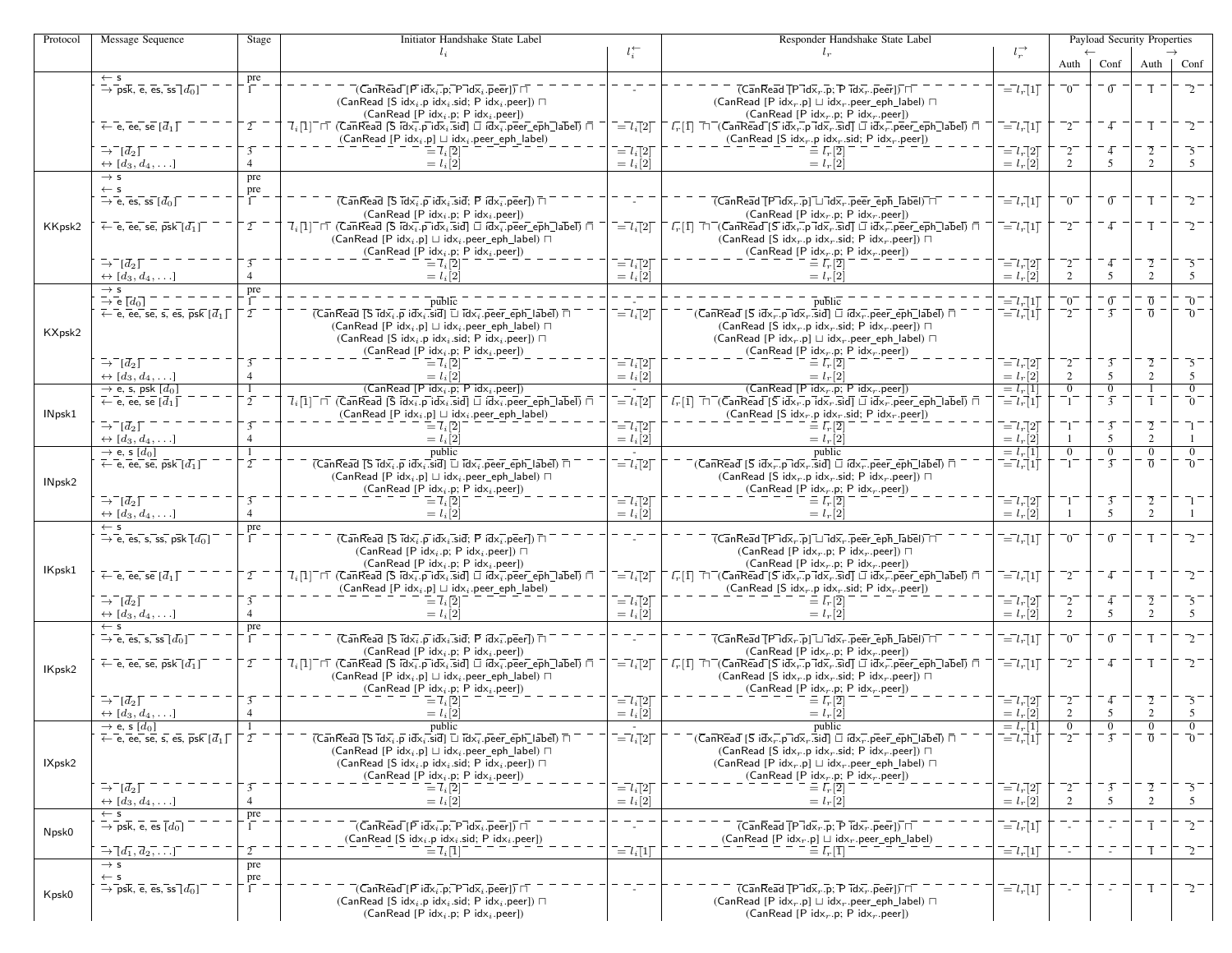| Protocol | Message Sequence                                                                                     | Stage                    | Initiator Handshake State Label                                                                                                                                                                                                                                                                                                                                                          |                                                                                                                                                                                                                                                                                                                                                                                                                                                                                                                 | Responder Handshake State Label                                                                                                                                                                                                                                                                                                                                                                                                                                                                                                                                                                                                                                                                                                                                                                              |                                                                                                                                         |                                | Payload Security Properties      |                                  |                                |
|----------|------------------------------------------------------------------------------------------------------|--------------------------|------------------------------------------------------------------------------------------------------------------------------------------------------------------------------------------------------------------------------------------------------------------------------------------------------------------------------------------------------------------------------------------|-----------------------------------------------------------------------------------------------------------------------------------------------------------------------------------------------------------------------------------------------------------------------------------------------------------------------------------------------------------------------------------------------------------------------------------------------------------------------------------------------------------------|--------------------------------------------------------------------------------------------------------------------------------------------------------------------------------------------------------------------------------------------------------------------------------------------------------------------------------------------------------------------------------------------------------------------------------------------------------------------------------------------------------------------------------------------------------------------------------------------------------------------------------------------------------------------------------------------------------------------------------------------------------------------------------------------------------------|-----------------------------------------------------------------------------------------------------------------------------------------|--------------------------------|----------------------------------|----------------------------------|--------------------------------|
|          |                                                                                                      |                          | $l_i$                                                                                                                                                                                                                                                                                                                                                                                    | $l_i^{\leftarrow}$                                                                                                                                                                                                                                                                                                                                                                                                                                                                                              | $l_r$                                                                                                                                                                                                                                                                                                                                                                                                                                                                                                                                                                                                                                                                                                                                                                                                        | $l_r^{\rightarrow}$                                                                                                                     |                                |                                  |                                  |                                |
|          | $\overline{\rightarrow} \overline{d_1}, \overline{d_2}, \ldots$                                      |                          |                                                                                                                                                                                                                                                                                                                                                                                          |                                                                                                                                                                                                                                                                                                                                                                                                                                                                                                                 |                                                                                                                                                                                                                                                                                                                                                                                                                                                                                                                                                                                                                                                                                                                                                                                                              |                                                                                                                                         | Auth                           | Conf                             |                                  | Auth   Conf                    |
|          |                                                                                                      |                          | $\equiv l_i[1]$                                                                                                                                                                                                                                                                                                                                                                          | $\overline{\phantom{a}} = l_i[1]$                                                                                                                                                                                                                                                                                                                                                                                                                                                                               | $= l_r   1$                                                                                                                                                                                                                                                                                                                                                                                                                                                                                                                                                                                                                                                                                                                                                                                                  | $= lr$ [1]                                                                                                                              |                                |                                  |                                  |                                |
|          | $\leftarrow$ s<br>$\rightarrow$ e, es, s, ss, psk $\overline{[d_0]}$                                 | pre<br>$\Gamma$          | $($ CanRead [S $idx_i p$ id $x_i$ sid; P $idx_i$ peer]) $\Box$                                                                                                                                                                                                                                                                                                                           |                                                                                                                                                                                                                                                                                                                                                                                                                                                                                                                 | $\overline{( {\sf CanRead}[{\sf P}] {\sf id} \overline{\sf x}_r.\overline{\sf p} ] \sqcup \overline{{\sf id} \overline{\sf x}_r.\overline{\sf p} {\sf e} {\sf e} {\sf r\_ep} \overline{\sf h}\_ {\sf I} \overline{\sf a} {\sf b} \overline{\sf e} } ) \sqcap }$                                                                                                                                                                                                                                                                                                                                                                                                                                                                                                                                              | $\overline{=}l_r\overline{]}1\overline{]}$                                                                                              |                                | 77                               | $\overline{1}$                   |                                |
| Xpsk1    |                                                                                                      |                          | (CanRead [P idx <sub>i</sub> .p; P idx <sub>i</sub> .peer]) $\Box$                                                                                                                                                                                                                                                                                                                       |                                                                                                                                                                                                                                                                                                                                                                                                                                                                                                                 | (CanRead [P idx <sub>r</sub> .p; P idx <sub>r</sub> .peer]) $\Box$                                                                                                                                                                                                                                                                                                                                                                                                                                                                                                                                                                                                                                                                                                                                           |                                                                                                                                         |                                |                                  |                                  |                                |
|          |                                                                                                      |                          | $(CanRead [P idxi.p; P idxi.peer])$                                                                                                                                                                                                                                                                                                                                                      |                                                                                                                                                                                                                                                                                                                                                                                                                                                                                                                 | (CanRead [P idx <sub>r</sub> .p; P idx <sub>r</sub> .peer])                                                                                                                                                                                                                                                                                                                                                                                                                                                                                                                                                                                                                                                                                                                                                  |                                                                                                                                         |                                |                                  |                                  |                                |
|          | $\rightarrow \lceil d_1, d_2, \ldots \rceil$                                                         |                          | $=$ $\overline{l}_i$ $\overline{1}$                                                                                                                                                                                                                                                                                                                                                      | $\overline{=}l_i\overline{[}1\overline{]}$                                                                                                                                                                                                                                                                                                                                                                                                                                                                      |                                                                                                                                                                                                                                                                                                                                                                                                                                                                                                                                                                                                                                                                                                                                                                                                              | $\overline{=}l_r\overline{1}\overline{1}$                                                                                               |                                | $\sim 10^{-1}$                   | $\overline{1}$ $\overline{1}$    | $\mathcal{L}^{-}$              |
|          | $\leftarrow$ s                                                                                       | pre                      |                                                                                                                                                                                                                                                                                                                                                                                          |                                                                                                                                                                                                                                                                                                                                                                                                                                                                                                                 |                                                                                                                                                                                                                                                                                                                                                                                                                                                                                                                                                                                                                                                                                                                                                                                                              |                                                                                                                                         |                                |                                  |                                  |                                |
|          | $\stackrel{\scriptscriptstyle{\leftarrow}}{\scriptscriptstyle{\rightarrow}}$ e $\lbrack d_0 \rbrack$ | E                        | public                                                                                                                                                                                                                                                                                                                                                                                   |                                                                                                                                                                                                                                                                                                                                                                                                                                                                                                                 | public                                                                                                                                                                                                                                                                                                                                                                                                                                                                                                                                                                                                                                                                                                                                                                                                       | $\overline{l} = l_r \overline{l}$                                                                                                       | $\overline{\phantom{0}}0^-$    | $\sigma$                         | $\overline{0}$                   | $\Omega$                       |
| NK1      | $\leftarrow$ e, ee, es $[\overline{d}_1]$                                                            | $\overline{2}$           | $\overline{(CanRead [S\;idx_i.p\;idx_i.x)]}$ $\overline{\sqcup}$ $\overline{\mathsf{id}x_i}$ .peer_eph_label) $\overline{\sqcap}$                                                                                                                                                                                                                                                        | $\overline{a} = l_i [2]$                                                                                                                                                                                                                                                                                                                                                                                                                                                                                        | $\bar{C}$ (CanRead [S idx $_{r}$ .p idx $_{r}$ .sid] $\Box$ idx $_{r}$ .peer_eph_label) $\Box$                                                                                                                                                                                                                                                                                                                                                                                                                                                                                                                                                                                                                                                                                                               | $\overline{-l}r\overline{1}\overline{1}$                                                                                                | $\mathbf{r}_{2}$               | ĒΓ                               | $\overline{0}$                   |                                |
|          |                                                                                                      |                          | $(CanRead [S idxi.p idxi.sid; P idxi.peer])$                                                                                                                                                                                                                                                                                                                                             |                                                                                                                                                                                                                                                                                                                                                                                                                                                                                                                 | (CanRead [P idx <sub>r</sub> .p] $\sqcup$ idx <sub>r</sub> .peer_eph_label)                                                                                                                                                                                                                                                                                                                                                                                                                                                                                                                                                                                                                                                                                                                                  |                                                                                                                                         |                                |                                  |                                  |                                |
|          | $\overline{\leftrightarrow} \overline{[d_2, d_3, \ldots]}$                                           | 3                        | $\mathsf{Z}^{\mathsf{T}}$                                                                                                                                                                                                                                                                                                                                                                | $\overline{a} = l_i [2]$                                                                                                                                                                                                                                                                                                                                                                                                                                                                                        | $\equiv \bar{l}_r[\bar{2}]$                                                                                                                                                                                                                                                                                                                                                                                                                                                                                                                                                                                                                                                                                                                                                                                  | $\overline{l} = l_r \overline{l}$                                                                                                       | $\overline{2}$                 |                                  | $\overline{0}$                   | -5                             |
|          | $\rightarrow$ e $[d_0]$<br>$\leftarrow$ e, ee, s $\left\lceil d_1 \right\rceil$                      | $\bar{2}$                | public                                                                                                                                                                                                                                                                                                                                                                                   |                                                                                                                                                                                                                                                                                                                                                                                                                                                                                                                 | public<br>$\overline{( {\sf Can}\text{\sf Real}\text{\sf T} {\sf S}\text{\sf id} {\sf x}_r.\text{\sf p}\text{\sf id} {\sf x}_r.\text{\sf s}\text{\sf id}\text{\sf l}\text{\sf l}\text{\sf id} {\sf x}_r.\text{\sf p}\text{\sf e}\text{\sf e}\text{\sf r}\text{\sf e}\text{\sf p}\text{\sf h}\text{\sf l}\text{\sf a}\text{\sf b}\text{\sf e}\text{\sf l})}$                                                                                                                                                                                                                                                                                                                                                                                                                                                  | $= l_r[1]$<br>$\overline{=}l_r\overline{1}1\overline{1}$                                                                                | $\sim$                         | $\Omega$                         | $\overline{0}$<br>$\overline{0}$ | $\Omega$                       |
| NX1      | $\rightarrow$ es $[d_2]$                                                                             | $\overline{3}$           | $\overline{(\mathsf{Can}\mathsf{Read}\,[\mathsf{S}\,\mathsf{id} \mathsf{x}_i.\mathsf{p}\,\mathsf{Id} \mathsf{x}_i.\mathsf{s}\mathsf{id}]}\sqcup \overline{\mathsf{id} \mathsf{x}_i.\mathsf{p}\mathsf{eer}\_\mathsf{p}\mathsf{p}\mathsf{h}\_\mathsf{p}\mathsf{d}\mathsf{d}}$<br>$\overline{l_i}[2]$ $\Box$ (CanRead [S idx <sub>i</sub> p idx <sub>i</sub> sid; P idx <sub>i</sub> peer]) | $\overline{a} = l_i [2]$<br>$\overline{=} \overline{l}_i \overline{[}2\overline{]}$                                                                                                                                                                                                                                                                                                                                                                                                                             | $\overline{l}_r[\overline{2}]$ $\overline{\Box}$ (CanRead [P idx $_{r}$ .p] $\overline{\Box}$ idx $_{r}$ .peer_eph_label)                                                                                                                                                                                                                                                                                                                                                                                                                                                                                                                                                                                                                                                                                    | $\overline{=}l_r\overline{3}$                                                                                                           | $\sim$                         |                                  | $\overline{0}$                   | 3                              |
|          | $\bar{L}^{-}[\bar{d}_3]$                                                                             |                          |                                                                                                                                                                                                                                                                                                                                                                                          | $\vec{a} = l_i \vec{a}$                                                                                                                                                                                                                                                                                                                                                                                                                                                                                         |                                                                                                                                                                                                                                                                                                                                                                                                                                                                                                                                                                                                                                                                                                                                                                                                              | $\overline{=}l_r\overline{3}$                                                                                                           | $\overline{2}$                 |                                  | $\overline{0}$                   | 3                              |
|          | $\leftrightarrow [d_4, d_5, \ldots]$                                                                 | .5                       | $= l_i 3$                                                                                                                                                                                                                                                                                                                                                                                | $= l_i[3]$                                                                                                                                                                                                                                                                                                                                                                                                                                                                                                      | $= l_r 3$                                                                                                                                                                                                                                                                                                                                                                                                                                                                                                                                                                                                                                                                                                                                                                                                    | $= l_r[3]$                                                                                                                              | 2                              |                                  | $\Omega$                         | 5                              |
|          | $\overline{\rightarrow}$ e $[d_0]$                                                                   |                          | public                                                                                                                                                                                                                                                                                                                                                                                   |                                                                                                                                                                                                                                                                                                                                                                                                                                                                                                                 | public                                                                                                                                                                                                                                                                                                                                                                                                                                                                                                                                                                                                                                                                                                                                                                                                       | $= l_r[1]$                                                                                                                              | $\Omega$                       | $\Omega$                         |                                  | $\Omega$                       |
|          | $\leftarrow$ e, ee $\lceil d_1 \rceil$                                                               |                          | $(\overline{\mathsf{Can}\mathsf{Real}} [\overline{\mathsf{S}}\ \mathsf{id} \overline{\mathsf{x}_i}.\overline{\mathsf{p}}\ \mathsf{id} \overline{\mathsf{x}_i}.\overline{\mathsf{sid}}] \sqcup \mathsf{id} \overline{\mathsf{x}_i}.\overline{\mathsf{peer\_eph\_label}})$                                                                                                                 | $\overline{=}l_i\overline{[}2\overline{]}$                                                                                                                                                                                                                                                                                                                                                                                                                                                                      | $\overline{( {\sf Can}\text{\sf Real}({\sf S}{\sf id}\text{\sf x}_r.\text{\sf p}\ {\sf id}\text{\sf x}_r.\text{\sf s}{\sf id})}\sqcup \overline{{\sf id}\text{\sf x}_r.\text{\sf peer\_eph\_label})}$                                                                                                                                                                                                                                                                                                                                                                                                                                                                                                                                                                                                        | $\overline{=}l_r\overline{1}\overline{1}$                                                                                               | $\sqrt{0}$                     |                                  | $\Omega$                         | $\Omega$                       |
| X1N      | $\rightarrow$ s $\lceil d_2 \rceil$                                                                  |                          |                                                                                                                                                                                                                                                                                                                                                                                          | $\bar{l} = l_i [2]$                                                                                                                                                                                                                                                                                                                                                                                                                                                                                             | $\equiv l_r[2]$                                                                                                                                                                                                                                                                                                                                                                                                                                                                                                                                                                                                                                                                                                                                                                                              | $\bar{l} = l_r \bar{l}$ 3                                                                                                               | -0                             |                                  | $\overline{0}$                   |                                |
|          | $\overline{\leftarrow}$ se $[d_3]$                                                                   | $\overline{4}$           | $\overline{\mathcal{U}}_i[3]^\top$ $\Box$ (CanRead [P $\overline{\mathsf{id}}\overline{\mathsf{x}_i}$ .p] $\overline{\mathsf{U}}$ $\overline{\mathsf{id}}\overline{\mathsf{x}_i}$ .peer_eph_label)                                                                                                                                                                                       | $\overline{ }= \stackrel{.}{\overline{l}}\stackrel{.}{\overline{l}}\stackrel{.}{\overline{4}}\stackrel{.}{\overline{l}}$                                                                                                                                                                                                                                                                                                                                                                                        | $\overline{\mathcal{U}_r[3]} \ \sqcap \ \overline{(\mathsf{CanRead}[\mathsf{S}\ \overline{\mathsf{idx}_r}.\overline{\mathsf{p}}\ \mathsf{idx}_r.\mathsf{sid};\mathsf{P}\ \overline{\mathsf{idx}_r}.\overline{\mathsf{peer}}])}$                                                                                                                                                                                                                                                                                                                                                                                                                                                                                                                                                                              | $\overline{=}l_r\overline{3}$                                                                                                           | $\sim$                         | $\overline{3}$                   |                                  |                                |
|          | $\rightarrow$ $\bar{d}_4$                                                                            |                          | $= l_i 4$                                                                                                                                                                                                                                                                                                                                                                                | $\overline{a} = l_i \overline{a}$                                                                                                                                                                                                                                                                                                                                                                                                                                                                               | $= l$                                                                                                                                                                                                                                                                                                                                                                                                                                                                                                                                                                                                                                                                                                                                                                                                        | $\bar{l} = l_r  4 $                                                                                                                     | $\sim$                         | $\overline{3}$                   |                                  |                                |
|          | $\leftrightarrow [d_5, d_6, \ldots]$                                                                 | 6                        | $= l_i 4$                                                                                                                                                                                                                                                                                                                                                                                | $= l_i[4]$                                                                                                                                                                                                                                                                                                                                                                                                                                                                                                      | $= lr 4$                                                                                                                                                                                                                                                                                                                                                                                                                                                                                                                                                                                                                                                                                                                                                                                                     | $= l_r[4]$                                                                                                                              | $\Omega$                       | 5                                |                                  |                                |
|          | $\leftarrow$ s<br>$\rightarrow$ e, es $\lceil d_0 \rceil$                                            | pre                      | $(\overline{\mathsf{Can}}\mathsf{Read}\overline{\mathsf{Is}}\mathsf{id}\overline{\mathsf{x}_i}.\overline{\mathsf{p}\mathsf{id}}\overline{\mathsf{x}_i}.\overline{\mathsf{sid}};\overline{\mathsf{P}\mathsf{id}}\overline{\mathsf{x}_i}.\overline{\mathsf{p}\mathsf{eer}})$                                                                                                               |                                                                                                                                                                                                                                                                                                                                                                                                                                                                                                                 | $(\overline{\mathsf{Can}}\mathsf{Re}\mathsf{a}\overline{\mathsf{d}} \; [\overline{\mathsf{P}} \; \overline{\mathsf{id}}\overline{\mathsf{x}_r}.\overline{\mathsf{p}}] \sqcup \overline{\mathsf{id}}\overline{\mathsf{x}_r}.\overline{\mathsf{peer\_eph\_label}})$                                                                                                                                                                                                                                                                                                                                                                                                                                                                                                                                            | $\bar{l} = l_r \bar{l}$                                                                                                                 | $\sim$                         | $\overline{0}$                   | $\overline{0}$                   |                                |
|          | $\overline{\leftarrow}$ e, ee $\overline{[d_1]}$                                                     | $\overline{2}$           | $\bar{l_i}[1]$ $\Box$ (CanRead [S idx <sub>i</sub> p idx <sub>i</sub> sid] $\Box$ idx <sub>i</sub> peer_eph_label)                                                                                                                                                                                                                                                                       |                                                                                                                                                                                                                                                                                                                                                                                                                                                                                                                 |                                                                                                                                                                                                                                                                                                                                                                                                                                                                                                                                                                                                                                                                                                                                                                                                              |                                                                                                                                         | $^{-2}$                        |                                  | $\overline{0}$                   |                                |
| X1K      | $\rightarrow$ s $\overline{[d_2]}$                                                                   | $\overline{3}$           |                                                                                                                                                                                                                                                                                                                                                                                          | $\begin{array}{c}\n= l_i[2] \\ = l_i[2]\n\end{array}$                                                                                                                                                                                                                                                                                                                                                                                                                                                           | $\equiv \bar{l_r}[\overline{2}]$                                                                                                                                                                                                                                                                                                                                                                                                                                                                                                                                                                                                                                                                                                                                                                             | $\begin{array}{c} = l_r[1] \\ = l_r[3] \end{array}$                                                                                     | $\mathbf{r}_{2}$               |                                  |                                  |                                |
|          | $\overline{\leftarrow}$ se $\lceil d_3 \rceil$                                                       | Ā                        | $\overline{\mathcal{U}}_i$ [3] $\sqcap$ $\overline{\mathcal{U}}$ (Can $\overline{\mathsf{Read}}$ [P $\overline{\mathsf{id}}$ x $\overline{\mathsf{x}}_i$ .p $\overline{\mathsf{p}}$ ] $\overline{\mathsf{id}}$ $\overline{\mathsf{x}}_i$ .peer_eph_label) $\overline{\mathsf{d}}$                                                                                                        | $\vec{a} = \vec{l}_i \vec{a}$                                                                                                                                                                                                                                                                                                                                                                                                                                                                                   | $\lceil l_r \rceil 3 \rceil \ \sqcap \ \overline{(\mathsf{Can}\,\mathsf{Real}\,\mathsf{I}\,\mathsf{S}\,\mathsf{Id}\,\mathsf{x}_r.\mathsf{p}}$ id $\mathsf{x}_r$ sid; $\mathsf{P}\,\mathsf{Id}\,\mathsf{x}_r.\mathsf{peer}]\overline{\mathsf{C}}$                                                                                                                                                                                                                                                                                                                                                                                                                                                                                                                                                             | $\overline{=}l_r\overline{3}$                                                                                                           | $\overline{2}$                 | $\overline{3}$                   | $\overline{0}$                   | -5                             |
|          | $\bar{\rightarrow} \bar{d}_4$                                                                        |                          | $\overline{l} = \overline{l}$                                                                                                                                                                                                                                                                                                                                                            | $\vec{l} = l_i \vec{l}4$                                                                                                                                                                                                                                                                                                                                                                                                                                                                                        | $\equiv l_r 4 $                                                                                                                                                                                                                                                                                                                                                                                                                                                                                                                                                                                                                                                                                                                                                                                              | $\overline{l} = l_r \overline{l}4\overline{l}$                                                                                          | $^{-2}$                        | $\overline{3}$                   |                                  | -5                             |
|          | $\leftrightarrow [d_5, d_6, \ldots]$                                                                 | 6                        | $= l_i 4$                                                                                                                                                                                                                                                                                                                                                                                | $= l_i[4]$                                                                                                                                                                                                                                                                                                                                                                                                                                                                                                      | $= l_r 4$                                                                                                                                                                                                                                                                                                                                                                                                                                                                                                                                                                                                                                                                                                                                                                                                    | $= l_r[4]$                                                                                                                              | 2                              | 5                                | $\mathcal{D}$                    | 5                              |
|          | $\leftarrow$ s                                                                                       | pre                      |                                                                                                                                                                                                                                                                                                                                                                                          |                                                                                                                                                                                                                                                                                                                                                                                                                                                                                                                 |                                                                                                                                                                                                                                                                                                                                                                                                                                                                                                                                                                                                                                                                                                                                                                                                              |                                                                                                                                         |                                |                                  |                                  |                                |
|          | $\xrightarrow{} \mathsf{\bar{e}}$ $\overline{[d_0]}$                                                 | $2^{-}$                  | public                                                                                                                                                                                                                                                                                                                                                                                   |                                                                                                                                                                                                                                                                                                                                                                                                                                                                                                                 | $pu\overline{b}$ lic                                                                                                                                                                                                                                                                                                                                                                                                                                                                                                                                                                                                                                                                                                                                                                                         | $\bar{l} = l_r \bar{l}$<br>$\overline{=}l_{r}\left[1\right]$                                                                            | $\sim$ <sup>-0</sup>           | $\sigma$                         | $\overline{0}$ –                 | $\overline{0}$                 |
| XK1      | $\leftarrow$ e, ee, es $[\bar{d}_1]$                                                                 |                          | $\overline{(CanRead \overline{[s} idx_i.p idx_i.sid] \Box idx_i.peer\_eph\_label)}$<br>(CanRead [S $idx_i$ .p $idx_i$ .sid; P $idx_i$ .peer])                                                                                                                                                                                                                                            | $\overline{=}l_i\overline{[}2\overline{]}$                                                                                                                                                                                                                                                                                                                                                                                                                                                                      | $\overline{G}$ anRead $\overline{S}$ idx <sub>r</sub> .p idx <sub>r</sub> .sid $\overline{G}$ idx <sub>r</sub> .peer_eph_label) $\overline{G}$<br>(CanRead [P idx <sub>r</sub> .p] $\sqcup$ idx <sub>r</sub> .peer_eph_label)                                                                                                                                                                                                                                                                                                                                                                                                                                                                                                                                                                                |                                                                                                                                         | $^{-2}$                        | $\top$                           | $\overline{0}$                   | -0                             |
|          | $\rightarrow$ s, se $\overline{[d_2]}$                                                               | $\overline{3}$           | $\overline{l}_i$ [2 $\overline{\Box}$ $\overline{\Box}$ (CanRead [P $\overline{\mathrm{id}}\overline{\mathrm{x}}_i$ .p] $\overline{\Box}$ $\overline{\mathrm{id}}\overline{\mathrm{x}}_i$ .peer_eph_label)                                                                                                                                                                               | $\bar{l} = l_i [2]$                                                                                                                                                                                                                                                                                                                                                                                                                                                                                             | $\lceil l_r \rceil$ 2 $\lceil$ $\lceil$ $\lceil$ $\lceil$ $\lceil$ $\lceil$ $\lceil$ $\lceil$ $\lceil$ $\lceil$ $\lceil$ $\lceil$ $\lceil$ $\lceil$ $\lceil$ $\lceil$ $\lceil$ $\lceil$ $\lceil$ $\lceil$ $\lceil$ $\lceil$ $\lceil$ $\lceil$ $\lceil$ $\lceil$ $\lceil$ $\lceil$ $\lceil$ $\lceil$ $\lceil$ $\lceil$ $\lceil$ $\lceil$ $\lceil$                                                                                                                                                                                                                                                                                                                                                                                                                                                             | $\overline{=}l_r\overline{3}$                                                                                                           | -2.                            |                                  | $\overline{2}$                   | -5                             |
|          | $\overline{\leftrightarrow} \overline{[d_3, d_4, \ldots]}$                                           | $\sqrt{4}$               |                                                                                                                                                                                                                                                                                                                                                                                          | $\vec{a} = \vec{l}_i \vec{a}$                                                                                                                                                                                                                                                                                                                                                                                                                                                                                   |                                                                                                                                                                                                                                                                                                                                                                                                                                                                                                                                                                                                                                                                                                                                                                                                              | $\vec{a} = \vec{a} \cdot \vec{a}$                                                                                                       | $^{-2}$                        | 5                                | $\overline{2}$                   | -5                             |
|          | $\leftarrow$ s                                                                                       | pre                      |                                                                                                                                                                                                                                                                                                                                                                                          |                                                                                                                                                                                                                                                                                                                                                                                                                                                                                                                 |                                                                                                                                                                                                                                                                                                                                                                                                                                                                                                                                                                                                                                                                                                                                                                                                              |                                                                                                                                         |                                |                                  |                                  |                                |
|          | $\rightarrow$ e $\lbrack d_0 \rbrack$                                                                |                          | public                                                                                                                                                                                                                                                                                                                                                                                   |                                                                                                                                                                                                                                                                                                                                                                                                                                                                                                                 | public                                                                                                                                                                                                                                                                                                                                                                                                                                                                                                                                                                                                                                                                                                                                                                                                       | $\overline{=}l_r[1]$                                                                                                                    | $^-0^-$                        | $\overline{0}$                   | $\overline{0}$                   | -0                             |
|          | $\leftarrow$ e, ee, es $[\bar{d}_1]$                                                                 | $\overline{2}$           | $\overline{(CanRead \overline{[s \overline{ids}_i \overline{p} idx_i]})}$ $\Box$ $\overline{id}x_i$ peer_eph_label) $\overline{\Box}$                                                                                                                                                                                                                                                    | $\overline{a} = l_i [2]$                                                                                                                                                                                                                                                                                                                                                                                                                                                                                        | $\bar{C}$ (CanRead [S idx, p idx, sid] $\Box$ idx, peer_eph_label) $\bar{\Box}$                                                                                                                                                                                                                                                                                                                                                                                                                                                                                                                                                                                                                                                                                                                              | $\overline{=}l_r\overline{1}\overline{1}$                                                                                               | $^{-2}$                        | ĒΓ                               | $\overline{0}$                   | - 70                           |
| X1K1     |                                                                                                      |                          | (CanRead [S $idx_i$ .p $idx_i$ .sid; P $idx_i$ .peer])                                                                                                                                                                                                                                                                                                                                   |                                                                                                                                                                                                                                                                                                                                                                                                                                                                                                                 | $(CanRead [P idx_r.p] \sqcup idx_r.peer_eph\_label)$                                                                                                                                                                                                                                                                                                                                                                                                                                                                                                                                                                                                                                                                                                                                                         |                                                                                                                                         |                                |                                  |                                  |                                |
|          | $\overline{\rightarrow}$ $\overline{\mathsf{s}}$ $\overline{[d_2]}$                                  |                          |                                                                                                                                                                                                                                                                                                                                                                                          | $\overline{=}l_i\overline{[}2\overline{]}$                                                                                                                                                                                                                                                                                                                                                                                                                                                                      | $\equiv \bar{l}_r[2]$                                                                                                                                                                                                                                                                                                                                                                                                                                                                                                                                                                                                                                                                                                                                                                                        | $\overline{=}l_r\overline{3}$                                                                                                           |                                |                                  | $\overline{0}$                   | -5                             |
|          | $\leftarrow$ se $[d_3]$<br>$\rightarrow^ \left[\overline{d}_4\right]$                                | 4                        | $\overline{l}_i$ [3] $\overline{\sqcap}$ (CanRead [P idx $_i$ .p] $\overline{\sqcup}$ idx $\overline{i}$ .peer_eph_label)                                                                                                                                                                                                                                                                | $\vec{a} = l_i [4]$<br>$\overline{=} \overline{l}_i \overline{1}4$                                                                                                                                                                                                                                                                                                                                                                                                                                              | $\lceil l_r \rceil$ 3 $\lceil$ $\lceil$ $\lceil$ $\zeta$ $\rceil$ $\lceil$ $\zeta$ $\lceil$ $\zeta$ $\lceil$ $\zeta$ $\rceil$ $\lceil$ $\zeta$ $\lceil$ $\zeta$ $\rceil$ $\lceil$ $\zeta$ $\lceil$ $\zeta$ $\rceil$ $\zeta$ $\lceil$ $\zeta$ $\rceil$ $\zeta$ $\lceil$ $\zeta$ $\lceil$ $\zeta$ $\rceil$ $\zeta$ $\lceil$ $\zeta$ $\rceil$                                                                                                                                                                                                                                                                                                                                                                                                                                                                   | $\bar{l} = l_r \dot{3}$<br>$\overline{l} = l_r \overline{l}4\overline{l}$                                                               | $\mathbf{r}_{2}$               | $\overline{3}$<br>$\overline{3}$ | $\overline{0}$                   | -5                             |
|          | $\leftrightarrow [d_5, d_6, \ldots]$                                                                 | 6                        | $= l_i 4$                                                                                                                                                                                                                                                                                                                                                                                | $= l_i[4]$                                                                                                                                                                                                                                                                                                                                                                                                                                                                                                      | $= l_r 4$                                                                                                                                                                                                                                                                                                                                                                                                                                                                                                                                                                                                                                                                                                                                                                                                    | $= l_r[4]$                                                                                                                              | $\overline{2}$                 | 5                                | 2                                | -5<br>5 <sup>5</sup>           |
|          | $\rightarrow$ e [d <sub>0</sub> ]                                                                    |                          | public                                                                                                                                                                                                                                                                                                                                                                                   |                                                                                                                                                                                                                                                                                                                                                                                                                                                                                                                 | public                                                                                                                                                                                                                                                                                                                                                                                                                                                                                                                                                                                                                                                                                                                                                                                                       | $= l_r[1]$                                                                                                                              | $\overline{0}$                 | $\mathbf{0}$                     | $\overline{0}$                   | $\overline{0}$                 |
|          | $\overline{\leftarrow}$ e, ee, s, es $[\overline{d_1}]$                                              | $\overline{2}$           | $\overline{(CanRead [S\,idx_i.p\,idx_i.isid] \sqcup idx_i7i}$ .peer_eph_label) $\sqcap$                                                                                                                                                                                                                                                                                                  | $\overline{=}l_i\overline{[}2\overline{]}$                                                                                                                                                                                                                                                                                                                                                                                                                                                                      | $\overline{C}$ anRead $\overline{S}$ idx <sub>r</sub> .p idx <sub>r</sub> .sid $\overline{C}$ idx <sub>r</sub> .peer_eph_label) $\overline{C}$                                                                                                                                                                                                                                                                                                                                                                                                                                                                                                                                                                                                                                                               | $\overline{=}l_r\overline{[}1\overline{]}$                                                                                              | $^{-2}$                        | $\top$                           | $\overline{0}$                   | -0                             |
|          |                                                                                                      |                          | (CanRead [S idx <sub>i</sub> .p idx <sub>i</sub> .sid; P idx <sub>i</sub> .peer])                                                                                                                                                                                                                                                                                                        |                                                                                                                                                                                                                                                                                                                                                                                                                                                                                                                 | (CanRead [P idx <sub>r</sub> .p] $\sqcup$ idx <sub>r</sub> .peer_eph_label)                                                                                                                                                                                                                                                                                                                                                                                                                                                                                                                                                                                                                                                                                                                                  |                                                                                                                                         |                                |                                  |                                  |                                |
| X1X      | $\overline{\rightarrow}$ s $\overline{[d_2]}$                                                        | $\overline{3}$           |                                                                                                                                                                                                                                                                                                                                                                                          | $\begin{array}{c}\n-\\ -\\ \overline{\phantom{0}}\\ -\\ \overline{\phantom{0}}\\ \overline{\phantom{0}}\\ -\\ \overline{\phantom{0}}\\ \overline{\phantom{0}}\\ \overline{\phantom{0}}\\ -\overline{\phantom{0}}\\ \overline{\phantom{0}}\\ \overline{\phantom{0}}\\ \overline{\phantom{0}}\\ -\overline{\phantom{0}}\\ \overline{\phantom{0}}\\ \overline{\phantom{0}}\\ -\overline{\phantom{0}}\\ \overline{\phantom{0}}\\ \overline{\phantom{0}}\\ -\overline{\phantom{0}}\\ \overline{\phantom{0}}\\ \over$ |                                                                                                                                                                                                                                                                                                                                                                                                                                                                                                                                                                                                                                                                                                                                                                                                              | $\begin{array}{c} \begin{array}{c} \begin{bmatrix} = l_r \end{bmatrix} 3 \\ \begin{array}{c} = l_r \end{array} \end{array} \end{array}$ |                                |                                  | $\overline{0}$                   | -5                             |
|          | $\overline{\leftarrow}$ se $\overline{d_3}$ ]                                                        | $\overline{4}$           | $\overline{l}_i$ [3] $\overline{\sqcap}$ (CanRead [P id $\overline{x}_i$ .p] $\overline{\sqcup}$ id $\overline{x}_i$ .peer_eph_label)                                                                                                                                                                                                                                                    |                                                                                                                                                                                                                                                                                                                                                                                                                                                                                                                 | $\overline{l}_r$ 3 $\overline{l}$ $\overline{l}$ $\overline{l}$ $\overline{C}$ an Read $\overline{l}$ $\overline{S}$ $\overline{l}$ d $\overline{x}_r$ or $\overline{l}$ $\overline{d}$ $\overline{x}_r$ or $\overline{S}$ $\overline{l}$ $\overline{d}$ $\overline{x}_r$ or $\overline{l}$ $\overline{d}$ $\overline{x}_r$ or $\overline{p}$ eer $\overline{l}$                                                                                                                                                                                                                                                                                                                                                                                                                                             |                                                                                                                                         | $^{-2}$                        | $\overline{3}$                   | $\overline{0}$                   | -5.                            |
|          | $\rightarrow$ $\bar{d}_4$                                                                            |                          | $\bar{l} = \bar{l}_i \bar{l}_i$                                                                                                                                                                                                                                                                                                                                                          | $\vec{l} = l_i \vec{l}$                                                                                                                                                                                                                                                                                                                                                                                                                                                                                         | $\equiv l_{\infty}$ [4]                                                                                                                                                                                                                                                                                                                                                                                                                                                                                                                                                                                                                                                                                                                                                                                      | $\bar{l} = l_r  4 $                                                                                                                     | $^{-2}$                        | $\overline{3}$                   | $\overline{2}$                   | $\overline{\phantom{1}}5$ .    |
|          | $\leftrightarrow [d_5, d_6, \ldots]$                                                                 | 6                        | $= l_i 4$                                                                                                                                                                                                                                                                                                                                                                                | $= l_i[4]$                                                                                                                                                                                                                                                                                                                                                                                                                                                                                                      | $= l_r[4]$                                                                                                                                                                                                                                                                                                                                                                                                                                                                                                                                                                                                                                                                                                                                                                                                   | $= l_r[4]$                                                                                                                              | $\overline{2}$                 | 5                                | $\overline{2}$                   | 5                              |
|          | $\rightarrow$ e $[d_0]$                                                                              |                          | public<br>$\overline{C}$ an $\overline{\text{Re}}$ ad $[\overline{S}$ id $\overline{x_i}$ .p $\overline{\text{id}}\overline{x_i}$ .sid $\overline{I}$ $\overline{\text{Id}}\overline{x_i}$ .peer_eph_label)                                                                                                                                                                              |                                                                                                                                                                                                                                                                                                                                                                                                                                                                                                                 | public                                                                                                                                                                                                                                                                                                                                                                                                                                                                                                                                                                                                                                                                                                                                                                                                       | $= l_r[1]$<br>$\overline{=}l_r\overline{1}1\overline{1}$                                                                                | $\mathbf{0}$<br>$\overline{0}$ | $\mathbf{0}$                     | $\overline{0}$                   | $\overline{0}$                 |
|          | $\leftarrow$ e, ee, s $[d_1]$<br>$\rightarrow$ es, s, se $[d_2]$                                     |                          | $\overline{l}_i$ [2] $\Box$ (CanRead [S idx <sub>i</sub> .p idx <sub>i</sub> .sid; P idx <sub>i</sub> .peer]) $\Box$                                                                                                                                                                                                                                                                     | $\overline{=}l_i\overline{1}2\overline{1}$<br>$=$ $li$ $\uparrow$ 2 $\uparrow$                                                                                                                                                                                                                                                                                                                                                                                                                                  | $\overline{( {\sf CanRead} \mid {\sf S} \mid {\sf d} \overline{\sf x}_r.\overline{\sf p} \mid {\sf d} \overline{\sf x}_r.\overline{\sf s} {\sf id} \overline{\sf l} \sqcup \overline{\sf d} \overline{\sf x}_r.\overline{\sf p} {\sf e} {\sf e} {\sf r} \_ {\sf e} {\sf p} {\sf h} \_ {\sf I} {\sf a} {\sf b} {\sf e} {\sf l} \overline{\sf l}} }$<br>$\overline{l}_r$ 2 $\overline{\sqcap}$ $\overline{\sqcap}$ $\overline{\sqcap}$ $\overline{\sqcap}$ $\overline{\sqcap}$ $\overline{\sqcap}$ $\overline{\sqcap}$ $\overline{\sqcap}$ $\overline{\sqcap}$ $\overline{\sqcap}$ $\overline{\sqcap}$ $\overline{\sqcap}$ $\overline{\sqcap}$ $\overline{\sqcap}$ $\overline{\sqcap}$ $\overline{\sqcap}$ $\overline{\sqcap}$ $\overline{\sqcap}$ $\overline{\sqcap}$ $\overline{\sqcap}$ $\overline{\sqcap}$ | $\bar{l} = l_r \bar{l} 3 \bar{l}$                                                                                                       | $\sim$ <sup>-0</sup>           |                                  | $\mathbf{0}$<br>$\overline{2}$   | $\overline{0}$                 |
| XXI      |                                                                                                      |                          | $(\mathsf{CanRead}\;[\mathsf{P}\; \mathsf{idx}_i.\mathsf{p}]\;\sqcup\;\mathsf{idx}_i.\mathsf{peer\_eph\_label})$                                                                                                                                                                                                                                                                         |                                                                                                                                                                                                                                                                                                                                                                                                                                                                                                                 | (CanRead [S idx <sub>r</sub> .p idx <sub>r</sub> .sid; P idx <sub>r</sub> .peer])                                                                                                                                                                                                                                                                                                                                                                                                                                                                                                                                                                                                                                                                                                                            |                                                                                                                                         |                                |                                  |                                  |                                |
|          | $\bar{L}^{-}[\bar{d}_3]$                                                                             | 4                        | $\equiv \bar{l}_i[3]$                                                                                                                                                                                                                                                                                                                                                                    | $\overline{a} = l_i \overline{a}$                                                                                                                                                                                                                                                                                                                                                                                                                                                                               | $\equiv \bar{l}_r[3]$                                                                                                                                                                                                                                                                                                                                                                                                                                                                                                                                                                                                                                                                                                                                                                                        | $\overline{=}l_r\overline{3}$                                                                                                           | $\sqrt{2}$                     | 5                                |                                  | 3                              |
|          | $\leftrightarrow [d_4, d_5, \ldots]$                                                                 | 5                        | $= l_i[3]$                                                                                                                                                                                                                                                                                                                                                                               | $= l_i[3]$                                                                                                                                                                                                                                                                                                                                                                                                                                                                                                      | $= l_r 3$                                                                                                                                                                                                                                                                                                                                                                                                                                                                                                                                                                                                                                                                                                                                                                                                    | $= l_r[3]$                                                                                                                              | $\mathcal{D}$                  | 5                                | $\overline{2}$                   | 5                              |
|          | $\rightarrow$ e $[d_0]$                                                                              |                          | public                                                                                                                                                                                                                                                                                                                                                                                   |                                                                                                                                                                                                                                                                                                                                                                                                                                                                                                                 | public                                                                                                                                                                                                                                                                                                                                                                                                                                                                                                                                                                                                                                                                                                                                                                                                       | $= l_r[1]$                                                                                                                              | $\overline{0}$                 | $\mathbf{0}$                     | $\overline{0}$                   | $\overline{0}$                 |
|          | $\leftarrow$ e, ee, s $\left\lceil d_1 \right\rceil$                                                 | $rac{2}{3}$              | $\overline{(\mathsf{Can}\mathsf{Read}\;[\mathsf{S}\;\mathsf{id}\mathsf{x}_i\text{-}\mathsf{p}\;\mathsf{id}\mathsf{x}_i\;\mathsf{sid}]\sqcup\mathsf{id}\mathsf{x}_i\;\mathsf{p}\mathsf{eer}\mathsf{\_}\mathsf{e}\mathsf{p}\mathsf{h}\mathsf{\_}\mathsf{label})}$                                                                                                                          | $\bar{l} = l_i [2]$                                                                                                                                                                                                                                                                                                                                                                                                                                                                                             | $\overline{\mathcal{C}}$ Can $\overline{\mathsf{Real}}$ $\overline{\mathsf{I}}$ S $\overline{\mathsf{Id}}$ x $\overline{\mathsf{I}}$ , $\overline{\mathsf{Id}}$ x $\overline{\mathsf{I}}$ , $\overline{\mathsf{Id}}$ s $\overline{\mathsf{Id}}$ x $\overline{\mathsf{I}}$ , $\overline{\mathsf{I}}$ peer $\overline{\mathsf{I}}$ eph $\overline{\mathsf{I}}$ abel $\overline{\mathsf{I}}$                                                                                                                                                                                                                                                                                                                                                                                                                    | $\overline{=}l_r\overline{1}\overline{1}$                                                                                               | $\mathbf{C}^{-}$               |                                  | $\overline{0}$                   | $\overline{0}$                 |
| X1X1     | $\rightarrow$ es, s $\overline{[d_2]}$                                                               |                          | $\bar{l}_i[2] \ \sqcap \ \bar{\big(}$ CanRead $[\mathsf{S}\ \mathsf{id} \bar{\mathsf{x}}_i]$ .p $\bar{\mathsf{id}} \bar{\mathsf{x}}_i$ .sid; P $\bar{\mathsf{id}} \bar{\mathsf{x}}_i$ .peer])                                                                                                                                                                                            |                                                                                                                                                                                                                                                                                                                                                                                                                                                                                                                 | $\overline{l}_r[\overline{2}]$ $\overline{\Box}\top$ (CanRead [P $\overline{\mathrm{idx}_r}$ .p] $\overline{\Box}$ idx $\overline{r}$ .peer_eph_label)                                                                                                                                                                                                                                                                                                                                                                                                                                                                                                                                                                                                                                                       | $\begin{array}{c}\n= l_r[3] \\ = l_r[3]\n\end{array}$                                                                                   | $\sim$                         |                                  | $\overline{0}$                   | $\frac{1}{3}$                  |
|          | $\leftarrow$ se $[d_3]$                                                                              | $\overline{4}$<br>5      | $\overline{\mathcal{U}}_i[\dot{3}]^{\dot{-}}$ $\Box$ (Can Read [P $\overline{\mathsf{id}}\overline{\mathsf{x}}_i.\overline{\mathsf{p}}]$ $\Box$ $\overline{\mathsf{id}}\overline{\mathsf{x}}_i.\overline{\mathsf{p}}$ eer_eph_label)                                                                                                                                                     | $\begin{array}{c}\n= \overline{l}_i[2] \\ = \overline{l}_i[4] \\ = \overline{l}_i[4]\n\end{array}$                                                                                                                                                                                                                                                                                                                                                                                                              | $\overline{l}_r$ [3] $\overline{\Box}$ (CanRead [S idx <sub>r</sub> .p idx <sub>r</sub> .sid; P idx <sub>r</sub> .peer])                                                                                                                                                                                                                                                                                                                                                                                                                                                                                                                                                                                                                                                                                     |                                                                                                                                         | $^{-2}$                        | $\overline{3}$                   | $\overline{0}$                   | $\overline{\mathbf{3}}$        |
|          | $\rightarrow^ \left[\overline{d}_4\right]$<br>$\leftrightarrow [d_5, d_6, \ldots]$                   | 6                        | $\equiv \overline{l}_i[4]$<br>$= l_i 4$                                                                                                                                                                                                                                                                                                                                                  | $= l_i[4]$                                                                                                                                                                                                                                                                                                                                                                                                                                                                                                      | $\equiv \bar{l}_r[4]$<br>$= l_r 4$                                                                                                                                                                                                                                                                                                                                                                                                                                                                                                                                                                                                                                                                                                                                                                           | $\vec{l} = l_r  4 $<br>$= l_r[4]$                                                                                                       | $^{-2}$<br>2                   | $\overline{3}$<br>5              | $\mathcal{D}$                    | $\overline{\phantom{1}}5$<br>5 |
|          | $\rightarrow$ s                                                                                      |                          |                                                                                                                                                                                                                                                                                                                                                                                          |                                                                                                                                                                                                                                                                                                                                                                                                                                                                                                                 |                                                                                                                                                                                                                                                                                                                                                                                                                                                                                                                                                                                                                                                                                                                                                                                                              |                                                                                                                                         |                                |                                  |                                  |                                |
|          | $\rightarrow$ e $\overline{[d_0]}$                                                                   | $\frac{\text{pre}}{1}$ . | public                                                                                                                                                                                                                                                                                                                                                                                   |                                                                                                                                                                                                                                                                                                                                                                                                                                                                                                                 | public                                                                                                                                                                                                                                                                                                                                                                                                                                                                                                                                                                                                                                                                                                                                                                                                       | $\overline{l} = l_r[1]$                                                                                                                 | $\bf{0}$                       | $\sigma$                         | $\bf{0}$                         | $\overline{0}$                 |
| K1N      | $\leftarrow$ e, ee $[d_1]$                                                                           |                          | $(\overline{\mathsf{Can}}\mathsf{Read}\;[\overline{\mathsf{S}}\;\mathsf{id} \mathsf{x}_i\overline{\_}\mathsf{.}\mathsf{p}\;\mathsf{\overline{Id}} \mathsf{x}_i\overline{\_}\mathsf{.}\mathsf{sid}] \sqcup \mathsf{id} \mathsf{x}_i\overline{\_}\mathsf{p}\mathsf{e}\mathsf{e}\mathsf{r}\_\mathsf{e}\mathsf{p}\mathsf{h}\_\mathsf{f}$ label)                                              |                                                                                                                                                                                                                                                                                                                                                                                                                                                                                                                 | $\overline{(}$ Can $\overline{\text{Real}}$ $\overline{[}S\overline{\text{ idx}}_r\overline{\text{.p}}\overline{\text{ idx}}_r\overline{\text{.sid}}\overline{\text{]}}$ $\overline{\sqcup}\text{ idx}_r\overline{\text{.p} }$ eer $\overline{\text{.eph}}\overline{\text{.label}}$                                                                                                                                                                                                                                                                                                                                                                                                                                                                                                                          | $\vec{l} = \vec{l}_r \vec{l}$                                                                                                           | -0                             |                                  | $\overline{0}$                   | -0                             |
|          | $\rightarrow$ se $[d_2]$                                                                             | $\frac{2}{3}^-$          | $\overline{l}_i$ [2] $\Box$ (CanRead [P idx $_i$ .p] $\Box$ idx $\overline{i}$ .peer_eph_label)                                                                                                                                                                                                                                                                                          | $\begin{bmatrix} -l_i[2] \\ -l_i[2] \end{bmatrix}$                                                                                                                                                                                                                                                                                                                                                                                                                                                              | $\overline{l}_r[2]$ $\overline{\sqcap}$ $\overline{\zeta}$ CanRead $\overline{\zeta}$ S $\overline{\text{Id}}\overline{x}_r$ . p $\overline{\text{Id}}\overline{x}_r$ . sid; $\overline{\text{P}}$ $\overline{\text{Id}}\overline{x}_r$ . peer] $\overline{\zeta}$                                                                                                                                                                                                                                                                                                                                                                                                                                                                                                                                           | $\bar{l} = l_r \dot{3}$                                                                                                                 | $\bar{0}^{-}$                  |                                  |                                  | $\mathbf{1}$                   |
|          | $\overline{\leftrightarrow} \overline{[d_3, d_4, \ldots]}$                                           | $\overline{4}$           | $\overline{=}$ $\overline{l}_i$ $\overline{3}$ $\overline{1}$                                                                                                                                                                                                                                                                                                                            | $\overline{=}l_i\overline{3}$                                                                                                                                                                                                                                                                                                                                                                                                                                                                                   | $\equiv l_r[3]$                                                                                                                                                                                                                                                                                                                                                                                                                                                                                                                                                                                                                                                                                                                                                                                              | $\overline{l} = l_r \overline{3}$                                                                                                       | $\overline{0}$                 | 5                                |                                  | $\mathbf{1}$                   |
|          |                                                                                                      |                          |                                                                                                                                                                                                                                                                                                                                                                                          |                                                                                                                                                                                                                                                                                                                                                                                                                                                                                                                 |                                                                                                                                                                                                                                                                                                                                                                                                                                                                                                                                                                                                                                                                                                                                                                                                              |                                                                                                                                         |                                |                                  |                                  |                                |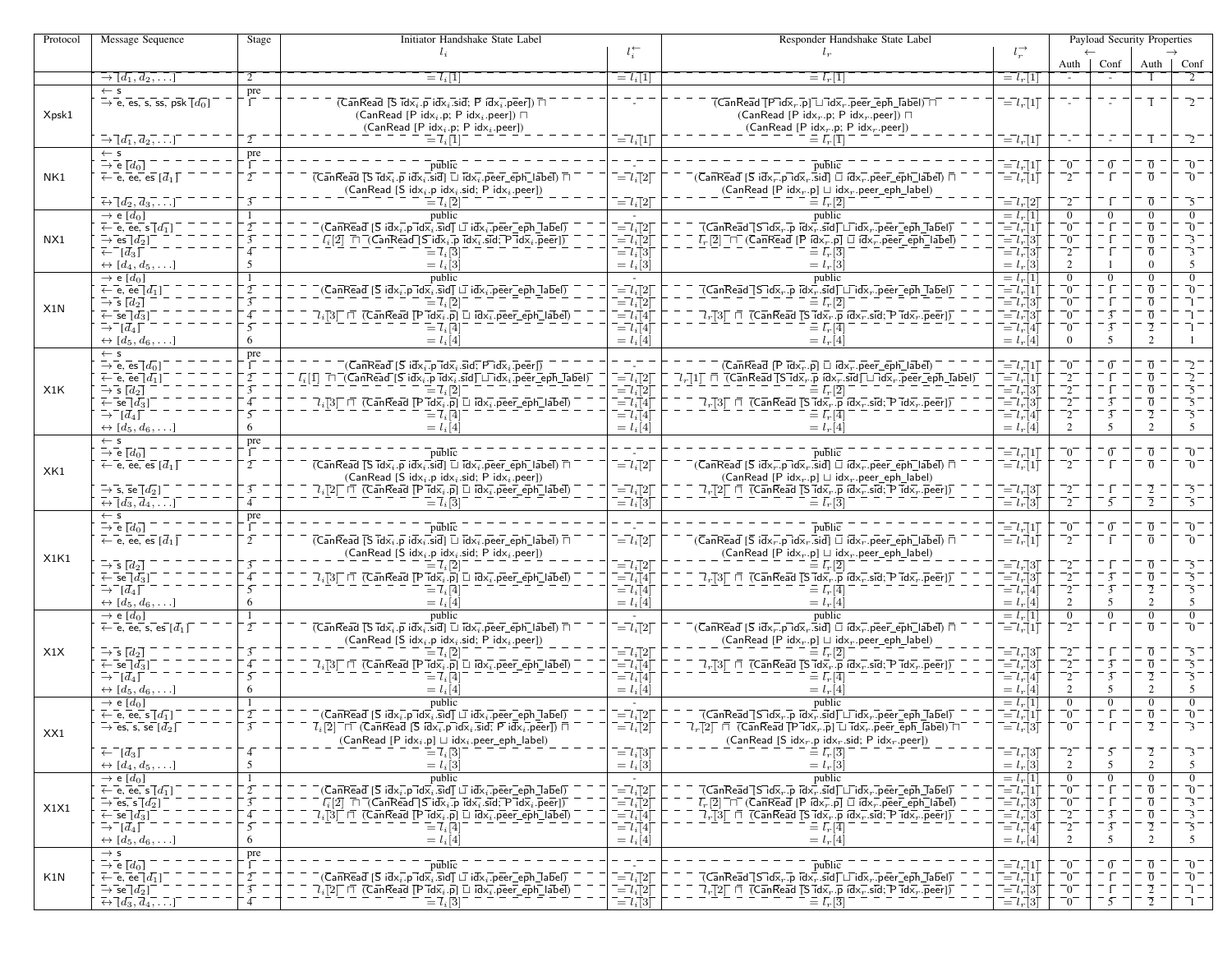| Protocol | Message Sequence                                                                                | Initiator Handshake State Label<br>Stage |                                                                                                                                                                                                                                                                                                                                                                                                                                                                                |                                                                                                                                                            | Responder Handshake State Label                                                                                                                                                                                                                                                                                                                                             |                                                                                                                                                  | Payload Security Properties  |                                  |                                  |                                                     |
|----------|-------------------------------------------------------------------------------------------------|------------------------------------------|--------------------------------------------------------------------------------------------------------------------------------------------------------------------------------------------------------------------------------------------------------------------------------------------------------------------------------------------------------------------------------------------------------------------------------------------------------------------------------|------------------------------------------------------------------------------------------------------------------------------------------------------------|-----------------------------------------------------------------------------------------------------------------------------------------------------------------------------------------------------------------------------------------------------------------------------------------------------------------------------------------------------------------------------|--------------------------------------------------------------------------------------------------------------------------------------------------|------------------------------|----------------------------------|----------------------------------|-----------------------------------------------------|
|          |                                                                                                 |                                          | $l_i$                                                                                                                                                                                                                                                                                                                                                                                                                                                                          | $l_i^{\leftarrow}$                                                                                                                                         | $l_r$                                                                                                                                                                                                                                                                                                                                                                       | $l_r^{\rightarrow}$                                                                                                                              |                              |                                  |                                  |                                                     |
|          | $\rightarrow$ s                                                                                 | pre                                      |                                                                                                                                                                                                                                                                                                                                                                                                                                                                                |                                                                                                                                                            |                                                                                                                                                                                                                                                                                                                                                                             |                                                                                                                                                  |                              | Auth   Conf                      |                                  | Auth $\vert$ Conf                                   |
|          | $\leftarrow$ s                                                                                  | pre                                      |                                                                                                                                                                                                                                                                                                                                                                                                                                                                                |                                                                                                                                                            |                                                                                                                                                                                                                                                                                                                                                                             |                                                                                                                                                  |                              |                                  |                                  |                                                     |
| K1K      | $\overline{\rightarrow} \overline{e}$ , $\overline{e}$ s $\overline{d}$ <sub>0</sub> ]          |                                          | $(\overline{\mathsf{Can}}\mathsf{Read}\,[\overline{\mathsf{S}}\,\mathsf{id} \overline{\mathsf{x}_i}.\overline{\mathsf{p}}\,\mathsf{\overline{id}} \overline{\mathsf{x}_i}.\overline{\mathsf{sid}};\overline{\mathsf{P}}\,\mathsf{id} \overline{\mathsf{x}_i}.\overline{\mathsf{p}}\mathsf{eer}])$                                                                                                                                                                              |                                                                                                                                                            | $(CanRead [P idx, p] \sqcup idx, peer_eph_label)$                                                                                                                                                                                                                                                                                                                           | $\overline{=}l_r\overline{]}1\overline{]}$                                                                                                       | $\overline{0}$               | $\overline{0}$                   |                                  |                                                     |
|          | $\leftarrow$ e, ee $[d_1]$                                                                      | $2^{-}$                                  | $\overline{l_i}[\bar{1}]\ \ \overline{\sqcap}\ \overline{\mathsf{(\mathsf{Can}\mathsf{Read}\ [\mathsf{S}\ \mathsf{id}\mathsf{x}_i\ \overline{\mathsf{.p}}\ \mathsf{\overline{id}\mathsf{x}_i}\ \mathsf{.sid}]\sqcup\mathsf{id}\mathsf{x}_i\ \mathsf{.peer\_eph\_label})}$                                                                                                                                                                                                      | $\bar{l} = l_i[2]$                                                                                                                                         | $\overline{l}_r[1]$ $\overline{\Box}$ $\overline{(}$ Can $\overline{\mathrm{Real}}$ $\overline{[}S\overline{\mathrm{Idx}}_r\hspace{-1mm}]\overline{\mathrm{p}}$ $\overline{\mathrm{Idx}}_r\hspace{-1mm}\overline{\mathrm{Id}}\overline{\mathrm{x}}_r$ .sid $\overline{\Box}\hspace{-1mm}\Box$ $\overline{\mathrm{Idx}}_r\hspace{-1mm}\overline{\mathrm{I}}$ peer_eph_label) | $\overline{l} = l_r \overline{l}$                                                                                                                | $\mathbf{r}_{2}$             |                                  | $\overline{0}$                   | $\bar{2}^-$                                         |
|          | $\bar{\rightarrow}$ se $[d_2]$                                                                  | $\overline{3}$                           | $\vec{l}_i$ [2] $\Box$ (CanRead [P $\vec{l}$ d $\vec{x}_i$ p] $\Box$ $\vec{l}$ d $\vec{x}_i$ peer_eph_label)                                                                                                                                                                                                                                                                                                                                                                   | $\overline{ }= \overline{l}_i \overline{\uparrow} 2 \overline{\uparrow}$                                                                                   | $\overline{A}_r$ [2] $\bar{\sqcap}$ $\bar{\sqcap}$ (CanRead [S $\overline{\mathsf{id}}\bar{\mathsf{x}}_r$ , $\bar{\mathsf{p}}$ $\overline{\mathsf{id}}\bar{\mathsf{x}}_r$ .sid; $\bar{\mathsf{P}}$ $\overline{\mathsf{id}}\bar{\mathsf{x}}_r$ . $\overline{\mathsf{p}}$ eer])                                                                                               | $\overline{a} = l_r \overline{a}$                                                                                                                | $^{-2}$                      |                                  |                                  | -2.                                                 |
|          | $\overline{\leftrightarrow} \overline{[d_3, d_4, \ldots]}$<br>$\rightarrow$ s                   |                                          | $\overline{l} = \overline{l}_i \overline{3}$                                                                                                                                                                                                                                                                                                                                                                                                                                   | $\overline{=} \overline{l}_i \overline{l}_3 \overline{l}$                                                                                                  | $\equiv \bar{l}_r[3]$                                                                                                                                                                                                                                                                                                                                                       | $\overline{=}l_r\overline{3}$                                                                                                                    | $^{-2}$                      | $\overline{5}$                   | $\overline{2}$ –                 | -5-                                                 |
|          |                                                                                                 | pre<br>pre                               |                                                                                                                                                                                                                                                                                                                                                                                                                                                                                |                                                                                                                                                            |                                                                                                                                                                                                                                                                                                                                                                             |                                                                                                                                                  |                              |                                  |                                  |                                                     |
|          | $\stackrel{\leftarrow}{\rightarrow}\stackrel{\mathsf{s}}{\mathsf{e}}\,\overline{[d_0]}$         |                                          | public                                                                                                                                                                                                                                                                                                                                                                                                                                                                         |                                                                                                                                                            | риblic                                                                                                                                                                                                                                                                                                                                                                      | $\bar{l} = l_r \bar{l}$                                                                                                                          | $^-0^-$                      | $\overline{0}$                   | $\overline{0}$                   | − 70                                                |
| KK1      | $\overline{\leftarrow}$ e, ee, se, es $\overline{[d_1]}$                                        | $\overline{2}$                           | $\overline{(\mathsf{Can}\mathsf{Real}\;[\mathsf{S}\;\overline{\mathsf{id}}\overline{\mathsf{x}_i}.\overline{\mathsf{p}}\;\overline{\mathsf{id}}\overline{\mathsf{x}_i}.\overline{\mathsf{sid}}]\;\sqcup\;\overline{\mathsf{id}}\overline{\mathsf{x}_i}.\overline{\mathsf{peer\_eph\_label}})\;\sqcap\;$                                                                                                                                                                        | $\overline{a} = l_i [2]$                                                                                                                                   | $\overline{C}$ anRead $\overline{S}$ idx <sub>r</sub> .p idx <sub>r</sub> .sid] $\overline{\cup}$ idx <sub>r</sub> .peer_eph_label) $\overline{\cap}$                                                                                                                                                                                                                       | $\overline{=}l_{r}[1]$                                                                                                                           | $^{-2}$                      | $\overline{3}$                   | $\overline{0}$                   | _0_                                                 |
|          |                                                                                                 |                                          | (CanRead [P idx <sub>i</sub> .p] $\sqcup$ idx <sub>i</sub> .peer_eph_label) $\sqcap$                                                                                                                                                                                                                                                                                                                                                                                           |                                                                                                                                                            | (CanRead [S idx <sub>r</sub> .p idx <sub>r</sub> .sid; P idx <sub>r</sub> .peer]) $\Box$                                                                                                                                                                                                                                                                                    |                                                                                                                                                  |                              |                                  |                                  |                                                     |
|          |                                                                                                 |                                          | (CanRead [S idx <sub>i</sub> .p idx <sub>i</sub> .sid; P idx <sub>i</sub> .peer])                                                                                                                                                                                                                                                                                                                                                                                              |                                                                                                                                                            | (CanRead [P idx <sub>r</sub> .p] $\sqcup$ idx <sub>r</sub> .peer_eph_label)                                                                                                                                                                                                                                                                                                 |                                                                                                                                                  |                              |                                  |                                  |                                                     |
|          | $\bar{\rightarrow}^ [\bar{d}_2]$                                                                | $\overline{3}$<br>$\overline{4}$         | $\Xi$ $7_i$ [2]                                                                                                                                                                                                                                                                                                                                                                                                                                                                | $\bar{l} = l_i [2]$                                                                                                                                        | $\equiv l_r[\overline{2}]$                                                                                                                                                                                                                                                                                                                                                  | $\overline{=}l_r[2]$                                                                                                                             | $^{-2}$                      | $\overline{3}$<br>$\overline{5}$ | $\overline{2}$<br>$\overline{2}$ | -5                                                  |
|          | $\leftrightarrow [d_3, d_4, \ldots]$<br>$\rightarrow$ s                                         | pre                                      | $= l_i[2]$                                                                                                                                                                                                                                                                                                                                                                                                                                                                     | $= l_i[2]$                                                                                                                                                 | $= l_r[2]$                                                                                                                                                                                                                                                                                                                                                                  | $= l_r[2]$                                                                                                                                       | $\overline{2}$               |                                  |                                  | .5                                                  |
|          | $\leftarrow$ s                                                                                  |                                          |                                                                                                                                                                                                                                                                                                                                                                                                                                                                                |                                                                                                                                                            |                                                                                                                                                                                                                                                                                                                                                                             |                                                                                                                                                  |                              |                                  |                                  |                                                     |
|          | $\rightarrow$ e [do]                                                                            | $\frac{\text{pre}}{1}$ .                 | public                                                                                                                                                                                                                                                                                                                                                                                                                                                                         |                                                                                                                                                            | public                                                                                                                                                                                                                                                                                                                                                                      |                                                                                                                                                  | $\bar{0}$                    | $\overline{0}$                   | $\overline{0}$                   | $\overline{0}$                                      |
| K1K1     | $\overline{\leftarrow}$ e, ee, es $\lceil \overline{d}_1 \rceil$                                | $2^{-}$                                  | $\overline{(CanRead \overline{[S\, idx_i.p\, idx_i.sid] \Box idx_i.peer\_eph\_label)}$                                                                                                                                                                                                                                                                                                                                                                                         | $\overline{=}l_i\overline{[}2\overline{]}$                                                                                                                 | $\bar{C}$ (CanRead [S idx $_{r}$ .p idx $_{r}$ .sid] $\Box$ idx $_{r}$ .peer_eph_label) $\Box$                                                                                                                                                                                                                                                                              | $\begin{array}{c} \begin{array}{c} = l_r[1] \end{array} \\ = \begin{array}{c} l_r[1] \end{array} \end{array}$                                    | $\sqrt{2}$                   | $\bar{1}$                        | $\Omega$                         | $\sqrt{0}$                                          |
|          |                                                                                                 |                                          | (CanRead [S $idx_i$ .p $idx_i$ .sid; P $idx_i$ .peer])                                                                                                                                                                                                                                                                                                                                                                                                                         |                                                                                                                                                            | $(CanRead [P idx, p] \sqcup idx, peer\_eph\_label)$                                                                                                                                                                                                                                                                                                                         |                                                                                                                                                  |                              |                                  |                                  |                                                     |
|          | $\rightarrow$ se $[d_2]$                                                                        |                                          | $\overline{\mathcal{U}}_i[2]^\top$ $\overline{\mathcal{U}}$ (Can $\overline{\mathsf{Real}}$ $\overline{\mathsf{[P \:\: \mathsf{Idx}_i.\overline{p}] \:\: \mathsf{Idx}_i}$ , peer_eph_label)                                                                                                                                                                                                                                                                                    | $\begin{array}{c}\n-\\ -\\ \begin{array}{c}\n-\\ \end{array}\n\end{array}\n\begin{bmatrix}\n-\\ i\\ \end{bmatrix} = l_i \begin{bmatrix}\n3\n\end{bmatrix}$ | $\overline{Q}_r[2] \ \sqcap \ \overline{C}$ anRead [S idx, p idx, sid; P idx, peer])                                                                                                                                                                                                                                                                                        | $\begin{array}{c} \overline{-l}_{r}[3] \\ \overline{-l}_{r}[3] \\ \end{array}$                                                                   |                              |                                  |                                  | $\overline{5}$                                      |
|          | $\overline{\leftrightarrow} \overline{\phantom{a}}\phantom{a} d_3, \overline{d}_4, \dots$       |                                          | $\overline{=} \overline{l}_i \overline{1}$ 3                                                                                                                                                                                                                                                                                                                                                                                                                                   |                                                                                                                                                            | $l_r[3]$                                                                                                                                                                                                                                                                                                                                                                    |                                                                                                                                                  | $^{-2}$                      | $\overline{5}$                   | $\overline{2}$                   | -5 –                                                |
|          | $\rightarrow$ s<br>$\bar{\rightarrow}$ e $\bar{[d_0]}$                                          | pre                                      | public                                                                                                                                                                                                                                                                                                                                                                                                                                                                         |                                                                                                                                                            | public                                                                                                                                                                                                                                                                                                                                                                      |                                                                                                                                                  | -0                           | $\overline{0}$                   | $\overline{0}$                   | $\overline{0}$                                      |
|          | $\leftarrow$ e, ee, s, es $[d_1]$                                                               | $2^{-}$                                  | $\overline{(CanRead \, \overline{[S \, idx_i, p \, idx_i, sid] \, \Box \, idx_i, peer\_eph\_label) \, \overline{[A \, idx_i, p \, def]}}$                                                                                                                                                                                                                                                                                                                                      | $\bar{l} = l_i [2]$                                                                                                                                        | $\bar{C}$ (CanRead [S idx $_{r}$ .p idx $_{r}$ .sid] $\Box$ idx $_{r}$ .peer_eph_label) $\Box$                                                                                                                                                                                                                                                                              | $\begin{array}{c} \bar{r} = l_r[1] \\ \bar{r} = l_r[1] \end{array}$                                                                              | -2.                          | ĒΓ                               | π.                               | - 0                                                 |
| K1X      |                                                                                                 |                                          | (CanRead [S $idx_i$ .p $idx_i$ .sid; P $idx_i$ .peer])                                                                                                                                                                                                                                                                                                                                                                                                                         |                                                                                                                                                            | $(\mathsf{CanRead}\;[\mathsf{P}\; \mathsf{idx}_r.\mathsf{p}]\; \sqcup\; \mathsf{idx}_r.\mathsf{peer\_eph\_label})$                                                                                                                                                                                                                                                          |                                                                                                                                                  |                              |                                  |                                  |                                                     |
|          | $\rightarrow \overline{\mathsf{se}\, [d_2]}$                                                    |                                          | $\overline{l}_i$ [2] $\Box$ (CanRead [P idx $_i$ .p] $\Box$ idx $_i$ .peer_eph_label)                                                                                                                                                                                                                                                                                                                                                                                          | $\begin{array}{c}\n= l_i \quad \boxed{2} \\ = l_i \quad \boxed{3}\n\end{array}$                                                                            | $\overline{l}_r[2]$ $\overline{\Box}$ (CanRead [S $\overline{id} \overline{x}_r \cdot \overline{p}$ $\overline{id} \overline{x}_r \cdot \overline{sid} \cdot \overline{p} \cdot \overline{id} \overline{x}_r \cdot \overline{p} \cdot \overline{e} \overline{ef}]$ )                                                                                                        | $= l_r 3$                                                                                                                                        |                              |                                  |                                  | -5                                                  |
|          | $\overline{\leftrightarrow} \overline{[d_3, d_4, \ldots]}$                                      |                                          | $=$ $7.5$                                                                                                                                                                                                                                                                                                                                                                                                                                                                      |                                                                                                                                                            | $\equiv L \Box$                                                                                                                                                                                                                                                                                                                                                             | $\vec{l} = \vec{l}_r \vec{3}$                                                                                                                    | $^{-2}$                      | $\overline{5}$                   | $\overline{2}$                   | -5                                                  |
|          | $\rightarrow$ s                                                                                 | pre                                      |                                                                                                                                                                                                                                                                                                                                                                                                                                                                                |                                                                                                                                                            |                                                                                                                                                                                                                                                                                                                                                                             |                                                                                                                                                  |                              |                                  |                                  |                                                     |
|          | $\overline{\rightarrow}$ $\overline{e}$ $\overline{[d_0]}$<br>$\leftarrow$ e, ee, se, s $[d_1]$ | $\overline{2}$                           | public<br>$\overline{(\mathsf{Can}\mathsf{Real}\ [\mathsf{S}\ \overline{\mathsf{idx}}_i.\overline{\mathsf{p}}\ \mathsf{idx}_i.\overline{\mathsf{sid}}]\ \Box\ \overline{\mathsf{idx}}_i.\overline{\mathsf{peer\_eph\_label}})\ \overline{\sqcap}$                                                                                                                                                                                                                              | $\overline{=}l_i\overline{[}2\overline{]}$                                                                                                                 | $\bar{C}$ (CanRead [S idx $_{r}$ .p idx $_{r}$ .sid] $\bar{\sqcup}$ idx $_{r}$ .peer_eph_label) $\bar{\sqcap}$                                                                                                                                                                                                                                                              | $\begin{array}{c} \begin{array}{c} \overline{-l} \\ \overline{-l} \\ \overline{-l} \end{array} \begin{bmatrix} 1 \\ 1 \end{bmatrix} \end{array}$ | $\bar{0}^{-}$<br>$\bar{0}$   | $\overline{0}$<br>$\overline{3}$ | $\overline{0}$<br>$\Omega$       | - 0<br>$\overline{0}$                               |
| KX1      |                                                                                                 |                                          | $(CanRead [P idxi.p] \sqcup idxi.peer\_eph\_label)$                                                                                                                                                                                                                                                                                                                                                                                                                            |                                                                                                                                                            | (CanRead [S idx <sub>r</sub> .p idx <sub>r</sub> .sid; P idx <sub>r</sub> .peer])                                                                                                                                                                                                                                                                                           |                                                                                                                                                  |                              |                                  |                                  |                                                     |
|          | $\rightarrow$ es $[d_2]$                                                                        |                                          |                                                                                                                                                                                                                                                                                                                                                                                                                                                                                | $\bar{l} = l_i [2]$                                                                                                                                        | $\overline{L}_r[2]$ $\overline{\Box}$ (Can Read [P $\overline{idx}_r.\overline{p}]$ $\Box$ $\overline{idx}_r.\overline{p}$ eer eph label)                                                                                                                                                                                                                                   | $\bar{l} = l_r \bar{l}$ 3 $\bar{l}$                                                                                                              | -0.                          | $\overline{3}$                   |                                  | 3                                                   |
|          | $\bar{f}$ $\bar{d}_3$                                                                           |                                          | $= l_i 3$                                                                                                                                                                                                                                                                                                                                                                                                                                                                      | $\overline{a} = \overline{l}_i \overline{a}$                                                                                                               | $= l$                                                                                                                                                                                                                                                                                                                                                                       | $=$ $l_r$ [3]                                                                                                                                    | $\sqrt{2}$                   | $\overline{5}$                   |                                  | $\overline{\mathbf{3}}$                             |
|          | $\leftrightarrow [d_4, d_5, \ldots]$                                                            | 5                                        | $= l_i 3$                                                                                                                                                                                                                                                                                                                                                                                                                                                                      | $= l_i[3]$                                                                                                                                                 | $= l_{r} 3$                                                                                                                                                                                                                                                                                                                                                                 | $= l_r[3]$                                                                                                                                       | 2                            | 5                                | $\mathcal{D}_{\alpha}$           | 5                                                   |
|          | $\rightarrow$ s                                                                                 | pre                                      |                                                                                                                                                                                                                                                                                                                                                                                                                                                                                |                                                                                                                                                            |                                                                                                                                                                                                                                                                                                                                                                             |                                                                                                                                                  |                              | $\overline{0}$                   | $\overline{0}$                   | -0                                                  |
|          | $\rightarrow$ e $\lbrack d_0 \rbrack$<br>$\leftarrow$ e, ee, s $\overline{[d_1]}$               | $2^{-}$                                  | public<br>$\overline{S}$ (CanRead [S idx $\overline{i}$ .p idx $\overline{i}$ .sid] $\Box$ idx $\overline{i}$ .peer_eph_label)                                                                                                                                                                                                                                                                                                                                                 | $\overline{=}l_i\overline{1}2\overline{1}$                                                                                                                 | public<br>$\overline{( {\sf CanRead}[\sf S\,idx_r.p\,idx_r.size]{\sf Id} }$ $\sqcup$ $\overline{{\sf idx}_r.{\sf peer} }$ eph $\overline{\sf label)}$                                                                                                                                                                                                                       | $\bar{l} = l_r \bar{l} 1 \bar{l}$<br>$\vec{l} = l_r   1$                                                                                         | $\sim$<br>$\bar{0}^{-}$      |                                  | $\overline{0}$                   | 70                                                  |
| K1X1     | $\rightarrow$ se, es $\lceil \overline{d}_2 \rceil$                                             | $\overline{3}$                           | $l_i$ [2] $\Box$ (CanRead [P id $\bar{x}_i$ .p] $\Box$ id $\bar{x}_i$ .peer_eph_label) $\Box$                                                                                                                                                                                                                                                                                                                                                                                  | $\vec{l} = l_i \vec{l}$                                                                                                                                    | $l_r^{-}[2]$ $\Box$ (CanRead [S idx <sub>r</sub> .p idx <sub>r</sub> .sid; P idx <sub>r</sub> .peer]) $\Box$                                                                                                                                                                                                                                                                | $\overline{=}l_r\overline{3}\overline{1}$                                                                                                        | -0.                          | ÎΓ                               | $\overline{2}$                   | $\bar{3}^-$                                         |
|          |                                                                                                 |                                          | (CanRead [S idx <sub>i</sub> .p idx <sub>i</sub> .sid; P idx <sub>i</sub> .peer])                                                                                                                                                                                                                                                                                                                                                                                              |                                                                                                                                                            | $(CanRead [P idxr.p] \sqcup idxr.peer\_eph\_label)$                                                                                                                                                                                                                                                                                                                         |                                                                                                                                                  |                              |                                  |                                  |                                                     |
|          | $\bar{z}$ $\bar{d}_3$ $\bar{d}$                                                                 |                                          | $= l_i[3]$                                                                                                                                                                                                                                                                                                                                                                                                                                                                     | $\bar{l} = l_i \bar{l} 3$                                                                                                                                  | $\equiv \bar{l}_r[3]$                                                                                                                                                                                                                                                                                                                                                       | $\overline{l} = l_r \overline{3}$                                                                                                                |                              | 5                                |                                  | 3                                                   |
|          | $\leftrightarrow$ [d <sub>4</sub> , d <sub>5</sub> , ]                                          | 5                                        | $= l_i[3]$                                                                                                                                                                                                                                                                                                                                                                                                                                                                     | $= l_i[3]$                                                                                                                                                 | $= l_r 3$                                                                                                                                                                                                                                                                                                                                                                   | $= l_r \dot{3}$                                                                                                                                  | $\mathcal{D}$                | 5                                |                                  | 5                                                   |
|          | $\leftarrow$ s<br>$\rightarrow$ e, s $[d_0]$                                                    | pre                                      | public                                                                                                                                                                                                                                                                                                                                                                                                                                                                         |                                                                                                                                                            | $\overline{\text{public}}$                                                                                                                                                                                                                                                                                                                                                  | $\bar{l} = l_r \bar{l}$                                                                                                                          | -0                           | $\sigma$                         | $\overline{0}$                   | $\overline{0}$                                      |
|          | $\leftarrow$ e, ee, se, es $\lceil d_1 \rceil$                                                  | $2^{-}$                                  | $\overline{\text{(CanRead [S\ \overline{idx}_i.p\ \overline{idx}_i.\overline{sid}]}\ \Box\ \overline{\text{id}x_i}.\overline{\text{peer\_eph\_label})}\ \overline{\sqcap}$                                                                                                                                                                                                                                                                                                     | $\overline{a} = l_i [2]$                                                                                                                                   | $\bar{C}$ (CanRead [S idx $_{r}$ .p idx $_{r}$ .sid] $\bar{\sqcup}$ idx $_{r}$ .peer_eph_label) $\bar{\sqcap}$                                                                                                                                                                                                                                                              | $\overline{=}l_r\overline{1}1\overline{1}$                                                                                                       | -2-                          | $\overline{3}$                   | $\overline{0}$                   | - 70                                                |
| IK1      |                                                                                                 |                                          | (CanRead [P idx <sub>i</sub> .p] $\sqcup$ idx <sub>i</sub> .peer_eph_label) $\sqcap$                                                                                                                                                                                                                                                                                                                                                                                           |                                                                                                                                                            | (CanRead [S idx <sub>r</sub> .p idx <sub>r</sub> .sid; P idx <sub>r</sub> .peer]) $\Box$                                                                                                                                                                                                                                                                                    |                                                                                                                                                  |                              |                                  |                                  |                                                     |
|          |                                                                                                 |                                          | (CanRead [S idx <sub>i</sub> .p idx <sub>i</sub> .sid; P idx <sub>i</sub> .peer])                                                                                                                                                                                                                                                                                                                                                                                              |                                                                                                                                                            | $(CanRead [P idx, p] \sqcup idx, peer\_eph\_label)$                                                                                                                                                                                                                                                                                                                         |                                                                                                                                                  |                              |                                  |                                  |                                                     |
|          | $\rightarrow^ \left[d_2\right]$                                                                 |                                          | $\mathsf{Z}_i[2]$                                                                                                                                                                                                                                                                                                                                                                                                                                                              | $\overline{a} = l_i [2]$                                                                                                                                   | $\equiv \bar{l}_r[2]$                                                                                                                                                                                                                                                                                                                                                       | $=$ $l_r$ $2$ $\Gamma$                                                                                                                           | $\mathbf{r}$                 | $\overline{3}$                   |                                  | -5                                                  |
|          | $\leftrightarrow [d_3, d_4, \ldots]$                                                            | $\overline{4}$                           | $= l_i \overline{2}$                                                                                                                                                                                                                                                                                                                                                                                                                                                           | $= l_i[2]$                                                                                                                                                 | $= l_r \overline{[2]}$                                                                                                                                                                                                                                                                                                                                                      | $= l_r[2]$                                                                                                                                       | 2                            | 5                                | $\mathfrak{2}$                   | 5                                                   |
|          | $\leftarrow$ s<br>$\rightarrow$ e, s $[d_0]$                                                    | pre                                      | public                                                                                                                                                                                                                                                                                                                                                                                                                                                                         |                                                                                                                                                            | public                                                                                                                                                                                                                                                                                                                                                                      | $\bar{l} = l_r \bar{l} \cdot 1 \bar{l}$                                                                                                          | $\overline{0}$               | $\sigma$                         | $\overline{0}$                   | $\overline{0}$                                      |
|          | $\overline{\leftarrow}$ e, ee, es $\overline{d_1}\overline{D}$                                  | $2^{-}$                                  | $\overline{( {\sf CanRead} \ [\overline{ {\sf S} \ idx_i} . \overline{p} \ idx_i \ \overline{\hspace{-1.25pt} .} \overline{\hspace{-1.25pt} .} \overline{\hspace{-1.25pt} .} \overline{\hspace{-1.25pt} \mathrm{Id}x_i \ \overline{\hspace{-1.25pt} .} \overline{\hspace{-1.25pt} \mathrm{Id}x_i \ \overline{\hspace{-1.25pt} .} \overline{\hspace{-1.25pt} \mathrm{peer}} \ \overline{\hspace{-1.25pt} \mathrm{eph} \ \hspace{-1.25pt} .} \ \Box\ \overline{\hspace{-1.25pt}$ | $\bar{l} = l_i [2]$                                                                                                                                        | $\overline{C}$ (CanRead [S idx, p idx, sid] $\Box$ idx, peer_eph_label) $\Box$                                                                                                                                                                                                                                                                                              | $\overline{=}l_r\overline{\vec{}}1\overline{\vec{l}}$                                                                                            | $^{-2}$                      |                                  | ក                                | − 70                                                |
| 11K1     |                                                                                                 |                                          | $(CanRead [S idxi.p idxi.sid; P idxi.peer])$                                                                                                                                                                                                                                                                                                                                                                                                                                   |                                                                                                                                                            | (CanRead [P idx <sub>r</sub> .p] $\sqcup$ idx <sub>r</sub> .peer_eph_label)                                                                                                                                                                                                                                                                                                 |                                                                                                                                                  |                              |                                  |                                  |                                                     |
|          | $\rightarrow$ se $[d_2]$                                                                        |                                          | $\overline{l}_i$ [2] $\overline{\Box}$ (Can Read [P $\overline{\mathrm{Id}}\overline{\mathrm{x}}_i$ .p] $\overline{\Box}$ $\overline{\mathrm{Id}}\overline{\mathrm{x}}_i$ .peer_eph_label)                                                                                                                                                                                                                                                                                     | $\overline{=}l_i\overline{[}2\overline{]}$                                                                                                                 | $\overline{l}_r[2] \ \sqcap \ \overline{(}$ CanRead $\overline{[}S\ \overline{id} \overline{x}_r.p \ \overline{id} \overline{x}_r.\overline{sid};$ P $\overline{id} \overline{x}_r.\overline{peer}$ ]                                                                                                                                                                       | $\overline{=}l_r\overline{3}\overline{1}$                                                                                                        | $\mathcal{L}$                |                                  |                                  |                                                     |
|          | $\overline{\leftrightarrow} \overline{[d_3, d_4, \ldots]}$                                      | 4                                        | $\bar{l} = \bar{l}_i[\bar{3}]$                                                                                                                                                                                                                                                                                                                                                                                                                                                 | $\vec{a} = l_i \vec{a}$                                                                                                                                    | $\equiv l_r[\overline{3}]$                                                                                                                                                                                                                                                                                                                                                  | $\bar{l} = l_r \dot{3}$                                                                                                                          | $^{-2}$                      | $\overline{5}$                   | $\overline{2}$                   | -5                                                  |
|          | $\rightarrow$ e, s $[d_0]$                                                                      | -1                                       | public                                                                                                                                                                                                                                                                                                                                                                                                                                                                         |                                                                                                                                                            | public                                                                                                                                                                                                                                                                                                                                                                      | $= l_r[1]$                                                                                                                                       | $\overline{0}$               | $\overline{0}$                   | $\overline{0}$                   | $\bf{0}$                                            |
| 11X      | $\leftarrow$ e, ee, s, es $\left[\overline{d_1}\right]$                                         | $\overline{2}$                           | $\overline{(CanRead [S\ \overline{idx_i} . p\ \overline{idx_i}. \overline{sid}] \Box\ \overline{idx_i}. \overline{peer\_eph\_label}) \ \overline{\sqcap}$<br>(CanRead [S $idx_i$ .p $idx_i$ .sid; P $idx_i$ .peer])                                                                                                                                                                                                                                                            | $\overline{=}l_i\overline{[}2\overline{]}$                                                                                                                 | $\bar{C}$ (CanRead [S idx $_r$ .p idx $_r$ .sid] $\Box$ idx $\bar{r}$ .peer_eph_label) $\Box$<br>$(CanRead [P idxr.p] \sqcup idxr.peer\_eph\_label)$                                                                                                                                                                                                                        | $=$ $l_r$ [1]                                                                                                                                    | $^{-2}$                      | ĒΓ                               | $\overline{0}$                   | -0                                                  |
|          | $\rightarrow$ se $[d_2]$                                                                        | $\overline{3}$                           | $\overline{\mathcal{U}}_i$ [2] $\Box$ (CanRead [P id $\overline{\mathsf{x}}_i$ p] $\Box$ id $\overline{\mathsf{x}}_i$ peer_eph_label)                                                                                                                                                                                                                                                                                                                                          | $\bar{l} = l_i [2]$                                                                                                                                        | $\lceil l_r \rceil$ 2 $\lceil \sqcap$ (Can Read TS idx, .p idx, sid; P idx, .peer)                                                                                                                                                                                                                                                                                          | $\overline{a} = l_r \overline{a}$                                                                                                                | $^{-2}$                      | $\Gamma$                         |                                  | -5                                                  |
|          | $\overline{\leftrightarrow}$ $\overline{[d_3, d_4, \ldots]}$                                    | $\overline{4}$                           | $\bar{l} = \bar{l}_i[3]$                                                                                                                                                                                                                                                                                                                                                                                                                                                       | $\overline{=}l_i\overline{3}$                                                                                                                              | $\equiv \bar{l_r}$ [3]                                                                                                                                                                                                                                                                                                                                                      | $\vec{v} = \vec{l}_r \vec{3}$                                                                                                                    | $^{-2}$                      | $\overline{5}$                   | $\overline{2}$                   | $\overline{\phantom{1}}$ 5 $\overline{\phantom{1}}$ |
| IX1      | $\rightarrow$ e, s $[d_0]$                                                                      | -1                                       | public                                                                                                                                                                                                                                                                                                                                                                                                                                                                         |                                                                                                                                                            | public                                                                                                                                                                                                                                                                                                                                                                      | $\frac{= l_r[1]}{= l_r[1]}$                                                                                                                      | $\overline{0}$               | $\mathbf{0}$                     | $\mathbf{0}$                     | $\mathbf{0}$                                        |
|          | $\overline{\leftarrow}$ e, ee, se, s $\overline{[d_1]}$                                         | $\overline{2}$                           | $\overline{(CanRead [S\,Idx_i, p\,Idx_i].sid]} \square \overline{Idx_i}.peer\_eph\_label) \sqcap$                                                                                                                                                                                                                                                                                                                                                                              | $\overline{a} = l_i [2]$                                                                                                                                   | $\bar{C}$ (CanRead [S idx $_{r}$ .p idx $_{r}$ .sid] $\Box$ idx $_{r}$ .peer_eph_label) $\Box$                                                                                                                                                                                                                                                                              |                                                                                                                                                  | $\bar{0}^{-}$                | $\overline{3}$                   | $\overline{0}$                   | $\overline{0}$                                      |
|          |                                                                                                 |                                          | $(CanRead [P idx, p] \sqcup idx, peer\_eph\_label)$                                                                                                                                                                                                                                                                                                                                                                                                                            |                                                                                                                                                            | (CanRead [S idx <sub>r</sub> .p idx <sub>r</sub> .sid; P idx <sub>r</sub> .peer])                                                                                                                                                                                                                                                                                           |                                                                                                                                                  |                              |                                  |                                  |                                                     |
|          | $\bar{\rightarrow}$ es $[d_2]$<br>$\bar{f}$ $\bar{d}_3$                                         | $\overline{3}$<br>$\overline{4}$         | $\overline{l_i}[2]$ $\Box$ (CanRead [S idx <sub>i</sub> , p idx <sub>i</sub> , sid; P idx <sub>i</sub> , peer])<br>$\bar{l} = \bar{l}_i[3]$                                                                                                                                                                                                                                                                                                                                    | $\begin{array}{c}\n= l_i \n\begin{bmatrix}\n2 \\ -i\n\end{bmatrix}\n\\ = l_i \n\begin{bmatrix}\n3\n\end{bmatrix}\n\end{array}$                             | $\overline{l}_r[2]$ $\overline{\Box}$ (Can Read $[\overline{P}$ idx <sub>r</sub> , p] $\overline{\Box}$ idx <sub>r</sub> , peer_eph_label)<br>$\equiv \bar{l}_r \, \vert \bar{3} \vert$                                                                                                                                                                                     | $\begin{array}{c}\n= l_r[3] \\ = l_r[3]\n\end{array}$                                                                                            | $\sim 0$<br>$\mathbf{r}_{2}$ | $\overline{3}$<br>$\overline{5}$ | $\overline{2}$<br>$\overline{2}$ | $\frac{1}{3}$<br>$\overline{\overline{3}}$          |
|          | $\leftrightarrow [d_4, d_5, \ldots]$                                                            | 5                                        | $= l_i[3]$                                                                                                                                                                                                                                                                                                                                                                                                                                                                     | $= l_i[3]$                                                                                                                                                 | $= l_r[3]$                                                                                                                                                                                                                                                                                                                                                                  | $= l_r[3]$                                                                                                                                       | 2                            | 5                                | 2                                | 5                                                   |
|          | $\rightarrow$ e, s $[d_0]$                                                                      | -1                                       | public                                                                                                                                                                                                                                                                                                                                                                                                                                                                         |                                                                                                                                                            | public                                                                                                                                                                                                                                                                                                                                                                      | $= l_r[1]$                                                                                                                                       | $\mathbf{0}$                 | $\bf{0}$                         | $\overline{0}$                   | $\overline{0}$                                      |
|          | $\leftarrow$ e, ee, s $\overline{[d_1]}$                                                        | $\frac{2}{3}$                            | $\overline{G}$ an $\overline{\text{Read}}$ $\overline{S}$ $\overline{\text{idx}}_i$ .p $\overline{\text{idx}}_i$ .sid $\overline{I}$ $\overline{\sqcup}$ id $\overline{\text{idx}}_i$ .peer_eph_label)                                                                                                                                                                                                                                                                         | $\overline{a} = l_i [2]$                                                                                                                                   | $\overline{( {\sf Can}\text{\sf Real}\text{\sf T} {\sf S}\text{\sf id}\text{\sf x}_r.\text{\sf p}\text{\sf id}\text{\sf x}_r.\text{\sf s}\text{\sf id}\text{\sf J}\sqcup\text{\sf id}\text{\sf x}_r.\text{\sf p}\text{\sf e}\text{\sf e}\text{\sf r}\text{\sf -}\text{\sf e}\text{\sf p}\text{\sf h}\text{\sf -}\text{\sf label})}$                                         | $\begin{array}{c}\n-ir[1] \\ \hline\n=[r][1] \\ \hline\n=[r][3]\n\end{array}$                                                                    | $\bar{0}^{-}$                | $\bar{1}$                        | $\overline{0}$                   | $\overline{0}$                                      |
| 11X1     | $\rightarrow$ se, es $[\bar{d}_2]$                                                              |                                          | $l_i$ [2] $\Box$ (CanRead [P id $\bar{x}_i$ p] $\Box$ id $\bar{x}_i$ peer eph [abel) $\Box$                                                                                                                                                                                                                                                                                                                                                                                    | $\overline{ \phantom{a}} = \overline{l}_i \overline{l}_i \overline{l}_j$                                                                                   | $l_r$ [2] $\Box$ (CanRead [S idx <sub>r</sub> .p idx <sub>r</sub> .sid; P idx <sub>r</sub> .peer]) $\Box$                                                                                                                                                                                                                                                                   |                                                                                                                                                  | $\overline{0}$               | $\mathbf{1}$                     | $\overline{2}$                   | $-3-$                                               |
|          |                                                                                                 |                                          |                                                                                                                                                                                                                                                                                                                                                                                                                                                                                |                                                                                                                                                            |                                                                                                                                                                                                                                                                                                                                                                             |                                                                                                                                                  |                              |                                  |                                  |                                                     |